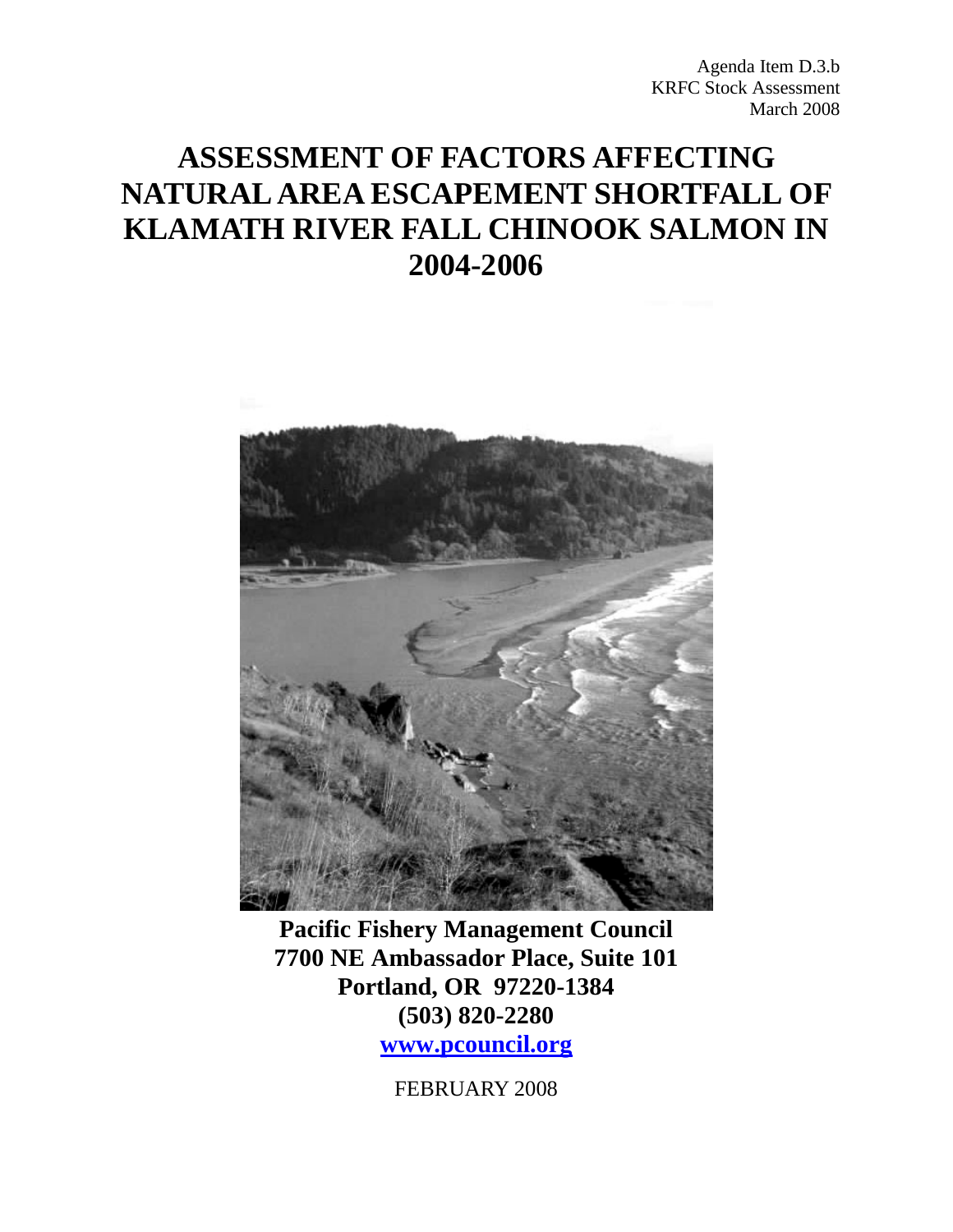# **ACKNOWLEDGMENTS**

### **ASSESSMENT WORKGROUP**

**MR. LB BOYDSTUN**  California Department of Fish and Game (Retired), Sacramento, California

> **MR. ERIC CHAVEZ** National Marine Fisheries Service, Long Beach, California

**MR. CRAIG FOSTER**  Oregon Department of Fish and Wildlife, Clackamas, Oregon

**MR. ALLEN GROVER**  California Department of Fish and Game, Santa Rosa, California

> **MR. DAVE HILLEMEIER**  Yurok Tribe, Klamath, California

**MR. GEORGE KAUTSKY**  Hoopa Valley Tribe, Hoopa, California

**DR. ROBERT KOPE** National Marine Fisheries Service, Seattle, Washington

**MR. MICHAEL MOHR** National Marine Fisheries Service, Santa Cruz, California

**MR. JOE POLOS** U.S. Fish and Wildlife Service, Arcata, California

**MR. WADE SINNEN** California Department of Fish and Game, Arcata, California

## **PACIFIC FISHERY MANAGEMENT COUNCIL STAFF**

#### **MR. CHUCK TRACY MS. RENEE DORVAL MS. CARRIE MONTGOMERY MS. KIM MERYDITH**

The Workgroup and the Council staff express their thanks for the contributions and expert assistance provided by Ms. Diana Chesney, Mr. Larry Hanson, and Ms. Melodie Palmer-Zwahlen, California Department of Fish and Game, Billy C. Matilton, Hoopa Valley Tribal Fisheries Department, Dr. David Hankin, Humboldt State University, the Council's Habitat Committee and Salmon Technical Team, in completing this documentation.

This document may be cited in the following manner:

Pacific Fishery Management Council. 2008. *Assessment of factors affecting natural area escapement shortfall of Klamath River fall Chinook salmon in 2004-2006.* (Document prepared for the Council and its advisory entities.) Pacific Fishery Management Council, 7700 NE Ambassador Place, Suite 101, Portland, Oregon 97220-1384.



A report of the Pacific Fishery Management Council pursuant to National Oceanic and Atmospheric Administration Award Number NA05NMF4410008.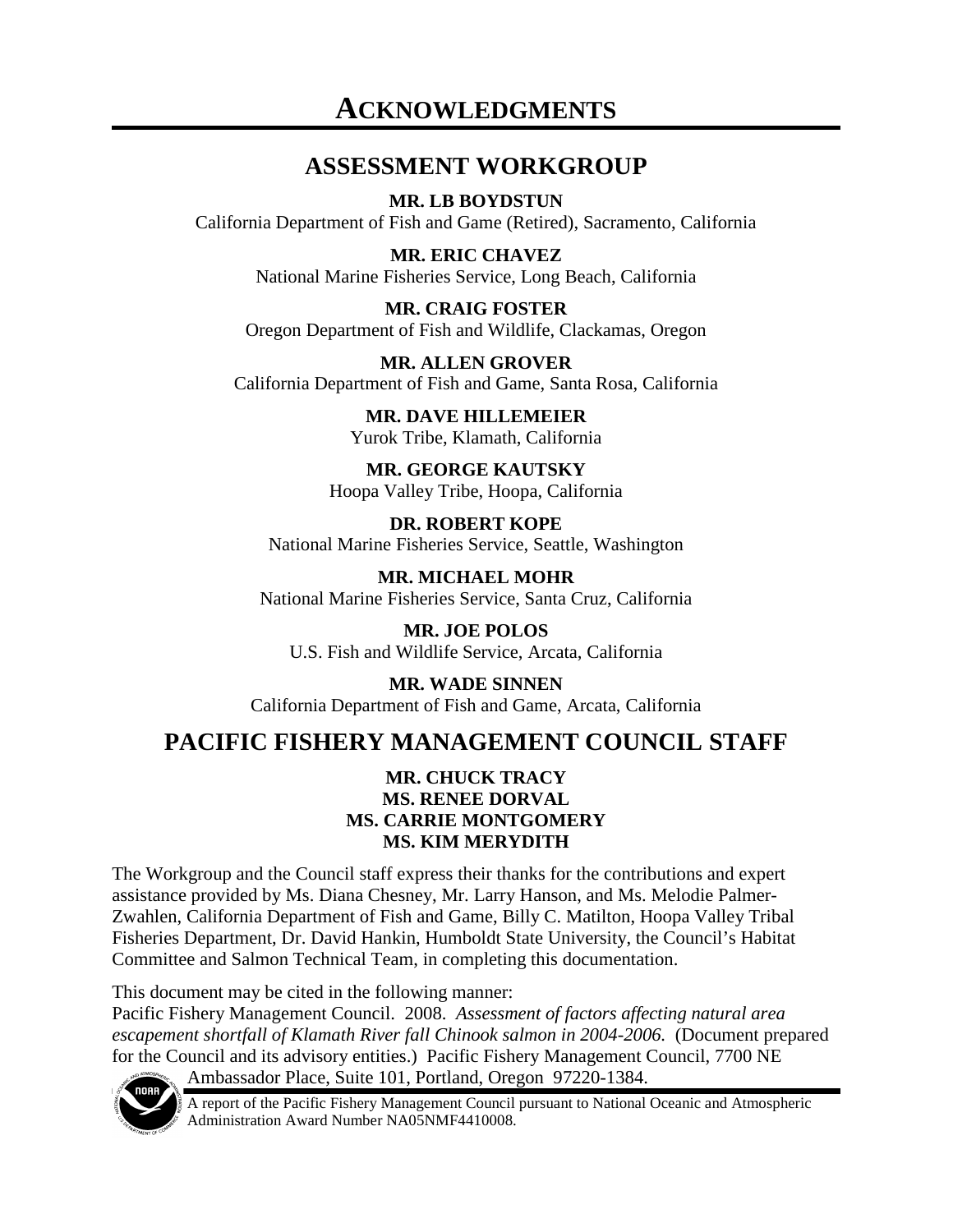# **TABLE OF CONTENTS**

|                                                                                 | Page |
|---------------------------------------------------------------------------------|------|
|                                                                                 |      |
|                                                                                 |      |
|                                                                                 |      |
| 1.0                                                                             |      |
| 1.1                                                                             |      |
| 1.2                                                                             |      |
| 1.3                                                                             |      |
| Factors Potentially Affecting Natural Area Recruitment and Escapement  4<br>1.4 |      |
| 2.0                                                                             |      |
| 2.1                                                                             |      |
| 2.2                                                                             |      |
| 2.2.1                                                                           |      |
| 2.2.2                                                                           |      |
| 2.3                                                                             |      |
| 2.3.1                                                                           |      |
| 2.3.2                                                                           |      |
| 2.3.3                                                                           |      |
| 2.4                                                                             |      |
| ASSESSMENT OF FACTORS AFFECTING NATURAL AREA RECRUITMENT  18<br>3.0             |      |
| 3.1                                                                             |      |
| 3.2                                                                             |      |
| 3.3                                                                             |      |
| 3.4                                                                             |      |
| 3.4.1                                                                           |      |
| 3.4.2                                                                           |      |
| 3.5                                                                             |      |
| 3.5.1                                                                           |      |
| 3.5.2                                                                           |      |
| 3.6                                                                             |      |
| 3.6.1                                                                           |      |
| 3.6.2                                                                           |      |
| 3.7                                                                             |      |
| 3.7.1                                                                           |      |
| 3.7.2                                                                           |      |
| 3.8                                                                             |      |
| 3.9                                                                             |      |
| 3.9.1                                                                           |      |
| 3.9.2                                                                           |      |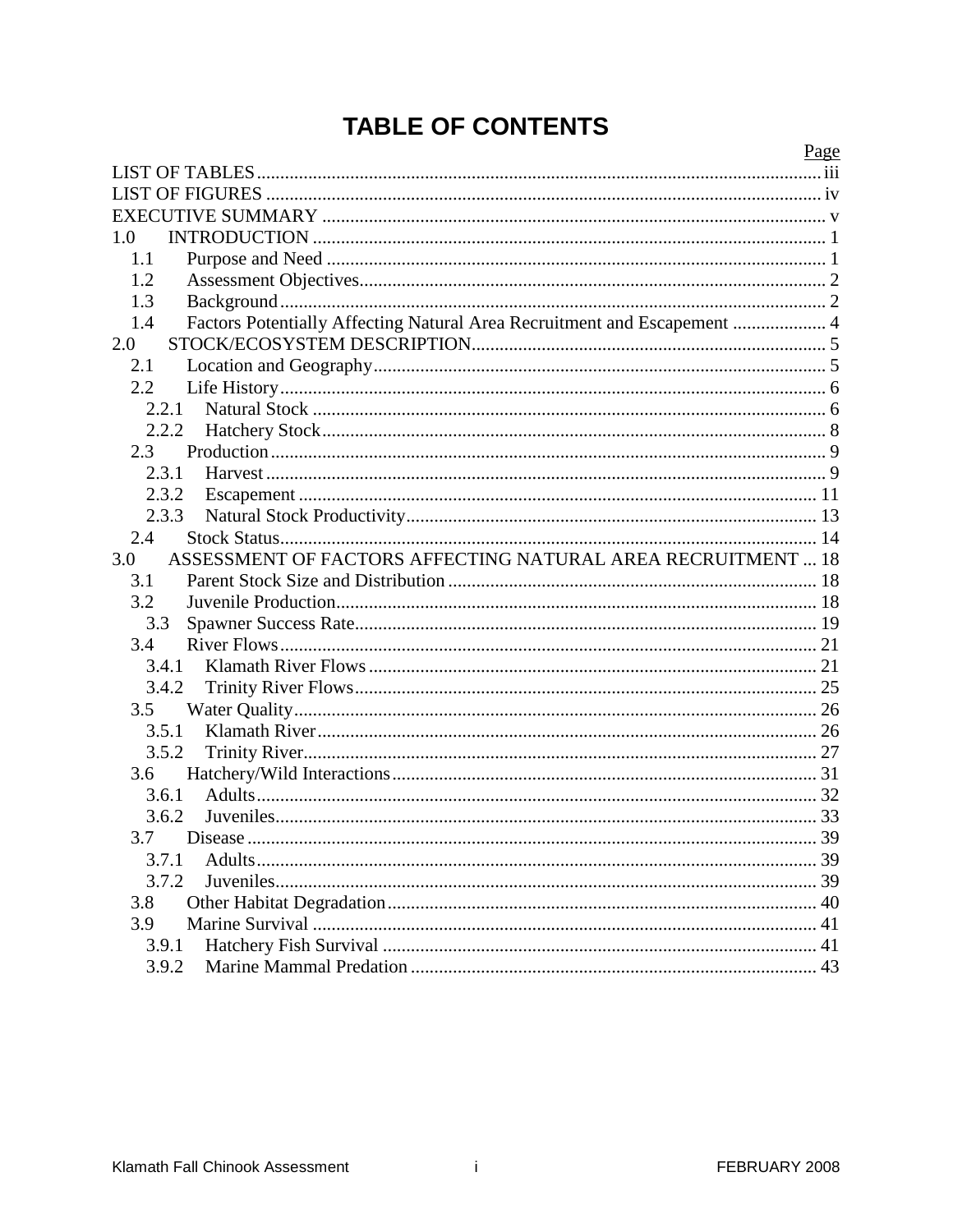# **TABLE OF CONTENTS (continued)**

|     |              |                                                                                    | <u>Page</u> |
|-----|--------------|------------------------------------------------------------------------------------|-------------|
| 4.0 |              | ASSESSMENT OF FACTORS AFFECTING NATURAL AREA ESCAPEMENT 44                         |             |
| 4.1 |              |                                                                                    |             |
|     | 4.1.1        |                                                                                    |             |
|     | 4.1.2        |                                                                                    |             |
|     | 4.1.3        |                                                                                    |             |
|     | 4.1.4        |                                                                                    |             |
|     | 4.1.5        |                                                                                    |             |
| 4.2 |              |                                                                                    |             |
| 5.0 |              |                                                                                    |             |
| 5.1 |              |                                                                                    |             |
| 5.2 |              |                                                                                    |             |
| 5.3 |              |                                                                                    |             |
| 6.0 |              |                                                                                    |             |
| 6.1 |              | Criteria for Identifying Stock Recovery and the End of the Overfishing Concern  57 |             |
| 6.2 |              |                                                                                    |             |
|     | 6.2.1        |                                                                                    |             |
|     | 6.2.2        |                                                                                    |             |
| 6.3 |              |                                                                                    |             |
| 6.4 |              |                                                                                    |             |
| 6.5 |              |                                                                                    |             |
| 7.0 |              |                                                                                    |             |
| 8.0 |              |                                                                                    |             |
|     | Appendix 8.1 |                                                                                    |             |
|     | Appendix 8.2 |                                                                                    |             |
|     | Appendix 8.3 |                                                                                    |             |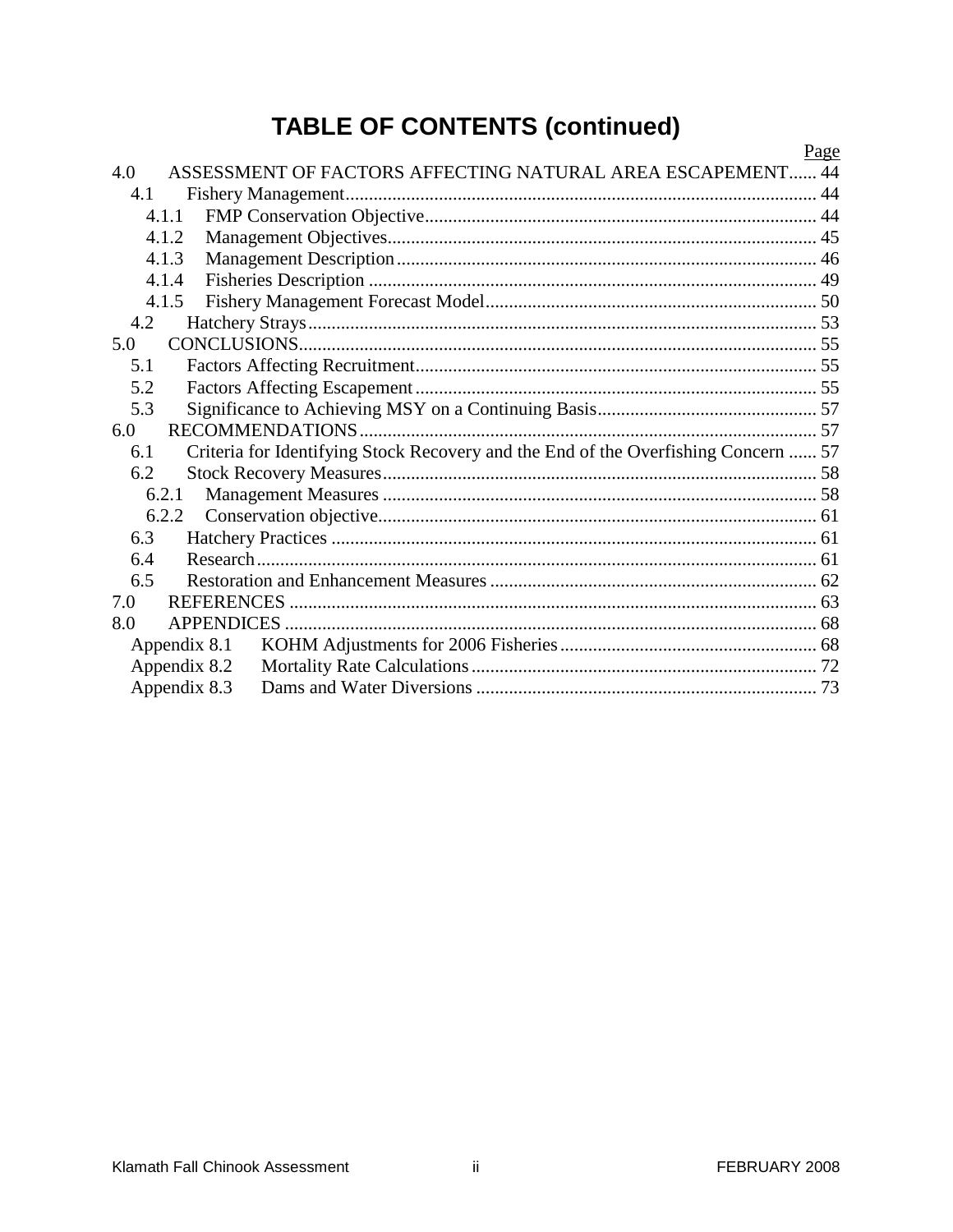# **LIST OF TABLES**

<span id="page-4-0"></span>

|            | Page                                                                             |
|------------|----------------------------------------------------------------------------------|
| Table 2-1. |                                                                                  |
| Table 2-2. | Fall Chinook salmon production goals for Iron Gate and Trinity River             |
|            | hatcheries                                                                       |
| Table 2-3. | KRFC ocean fishery harvest, age-3 plus age-4, 1986-2006 seasons 10               |
| Table 2-4. | KRFC river recreational adult harvest and impacts, 1986-2006 10                  |
| Table 2-5. |                                                                                  |
| Table 2-6. | KRFC adult spawner escapement estimates by spawning unit, 1978-2006  12          |
| Table 2-7  | KRFC September 1 age-2 cohort reconstruction recruitment for hatchery and        |
|            |                                                                                  |
| Table 2-8. |                                                                                  |
| Table 3-1. | Scott River emigrant Chinook salmon estimates for 1999-2005 broods 19            |
| Table 3-2. | Shasta River emigrant Chinook salmon estimates for 2000-2005 broods 19           |
| Table 3-3. |                                                                                  |
| Table 3-4  | Trinity River Record of Decision (ROD) flow requirements and compliance 29       |
| Table 3-5. | Number of adipose-clipped fish (adults and jacks) observed through the           |
|            | counting flumes at Bogus Creek, and observed on the upper Trinity River          |
|            | spawning grounds, with coded-wire tag (CWT) expanded hatchery                    |
|            | contributions. Data from Hampton (2007) and Walsh and Hampton (2007)  33         |
| Table 3-6. | Klamath Basin salmon and steelhead hatchery releases and adult steelhead         |
|            | returns to hatcheries with potential for interaction with natural KRFC juveniles |
|            |                                                                                  |
| Table 3-7. |                                                                                  |
| Table 3-8. | Number of Chinook smolts recovered in the lower Klamath River estuary            |
|            |                                                                                  |
| Table 3-9  |                                                                                  |
| Table 4-1. | Klamath Ocean Harvest Model (KOHM) submodel component forecasts                  |
|            |                                                                                  |
| Table 4-2. |                                                                                  |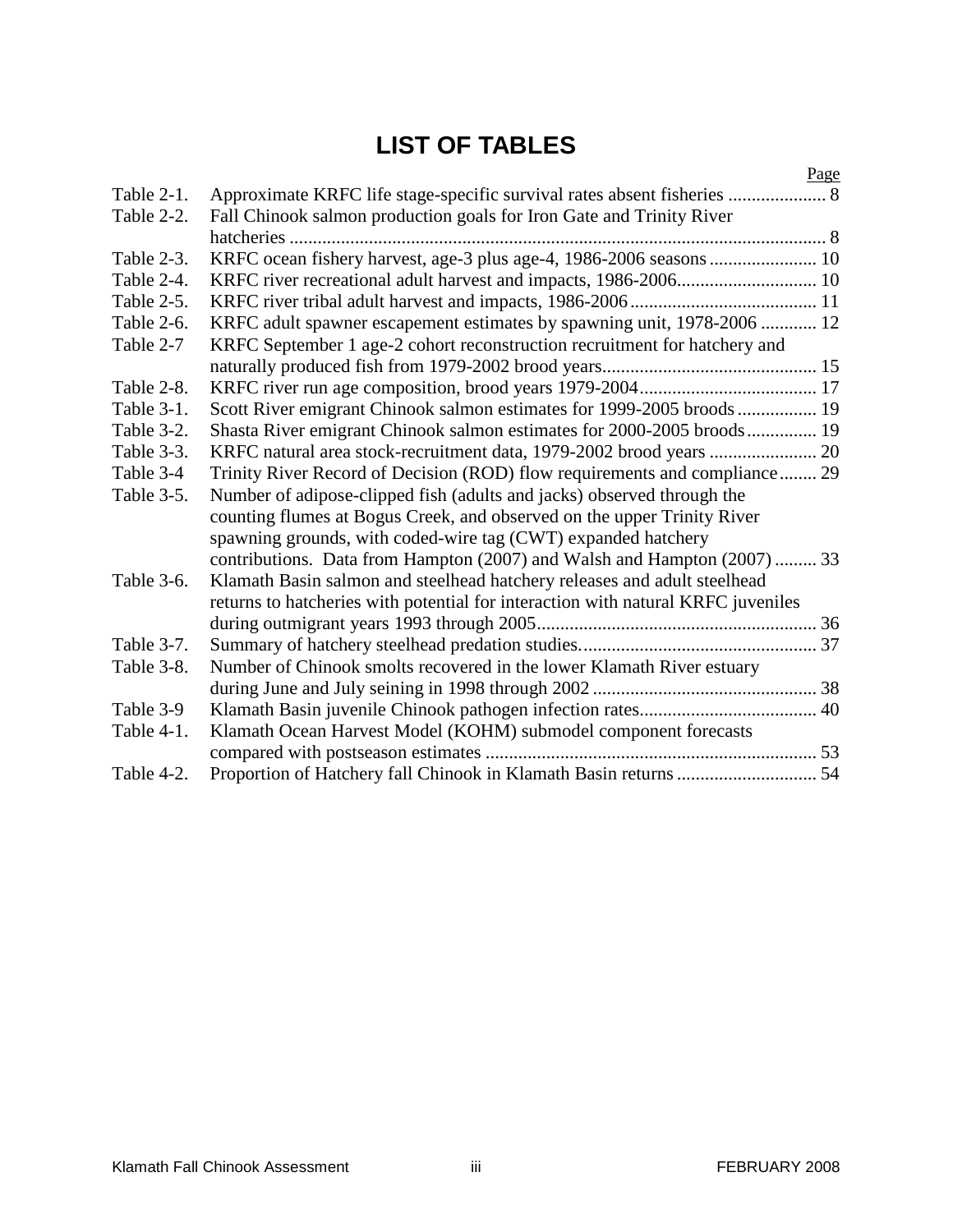# **LIST OF FIGURES**

<span id="page-5-0"></span>

|             | Page                                                                                              |
|-------------|---------------------------------------------------------------------------------------------------|
| Figure 2-1. | . 5                                                                                               |
| Figure 2-2. | Estimated average number of juvenile Chinook salmon emigrating from the                           |
| Figure 2-4. | Reconstructed run size to January age-2 and natural parental brood size for                       |
|             |                                                                                                   |
|             |                                                                                                   |
| Figure 2-5. | Spawning escapement in the Salmon, Scott and Shasta rivers, including                             |
|             | hatchery strays, compared to the critical threshold escapement of 720 natural                     |
|             |                                                                                                   |
| Figure 3-1. | Spawning escapements to natural areas, of 2000-2003 brood years (BY)                              |
|             |                                                                                                   |
|             | Figure 3-2. Plot of recruits per parent (R/S) on parent stock size (S); brood years 1979-         |
|             |                                                                                                   |
|             | Figure. 3-3. Mean monthly flows in lower Klamath, March through July, relative to the             |
|             |                                                                                                   |
| Figure 3-4. | Mean monthly flows in the middle Klamath, near Orleans (RM 60), March                             |
|             |                                                                                                   |
| Figure 3-5. | Mean monthly flows at Iron Gate Dam (RM 190), March through July, relative                        |
|             |                                                                                                   |
| Figure 3-6. | Mean monthly flows in the middle Klamath, near Orleans (RM 60) October                            |
|             |                                                                                                   |
| Figure 3-7. | Discharge into the Trinity River from Lewiston Dam during the spawning and                        |
|             |                                                                                                   |
|             | Figure 3-8. Daily maximum water temperatures at Big Bar trap (RM $50$ ) from May 1 – July         |
|             | 22, 2001-2004 relative to the 1st, 2nd, and 3rd quartiles from $1991 - 2004$ 27                   |
|             | Figure 3-9. Mainstem Trinity River flow releases from Lewiston Dam from September                 |
|             |                                                                                                   |
|             | Figure 3-10. Mainstem Trinity River water temperature from September through November,            |
|             |                                                                                                   |
|             | Figure 3-11. Mean daily water temperature on the Trinity River at Weitchpec, April 1 to July      |
|             | $9,2001-2004$                                                                                     |
|             | Figure 3-12. Percentage of days marginal (>68°F) Chinook outmigrant temperature objective         |
|             | was exceeded on the Trinity River between May 1 - July 9 at Weitchpec<br>31                       |
|             | Figure 3-13. Percentage of days optimal $(>63^{\circ}F)$ Chinook outmigrant temperature objective |
|             | was exceeded on the Trinity River between May 1 - July 9 at Weitchpec 31                          |
|             |                                                                                                   |
|             | Figure 3-14. Survival of hatchery fingerling releases to age-2, September 1 and long-term         |
|             |                                                                                                   |
|             | Figure 3-15. IGH and TRH fingerling release to age-2 September 1 survival rates, 1979-89          |
|             | 42                                                                                                |
|             | Figure 3-16. IGH and TRH fingerling release to age-2 September 1 survival rates, with high        |
|             |                                                                                                   |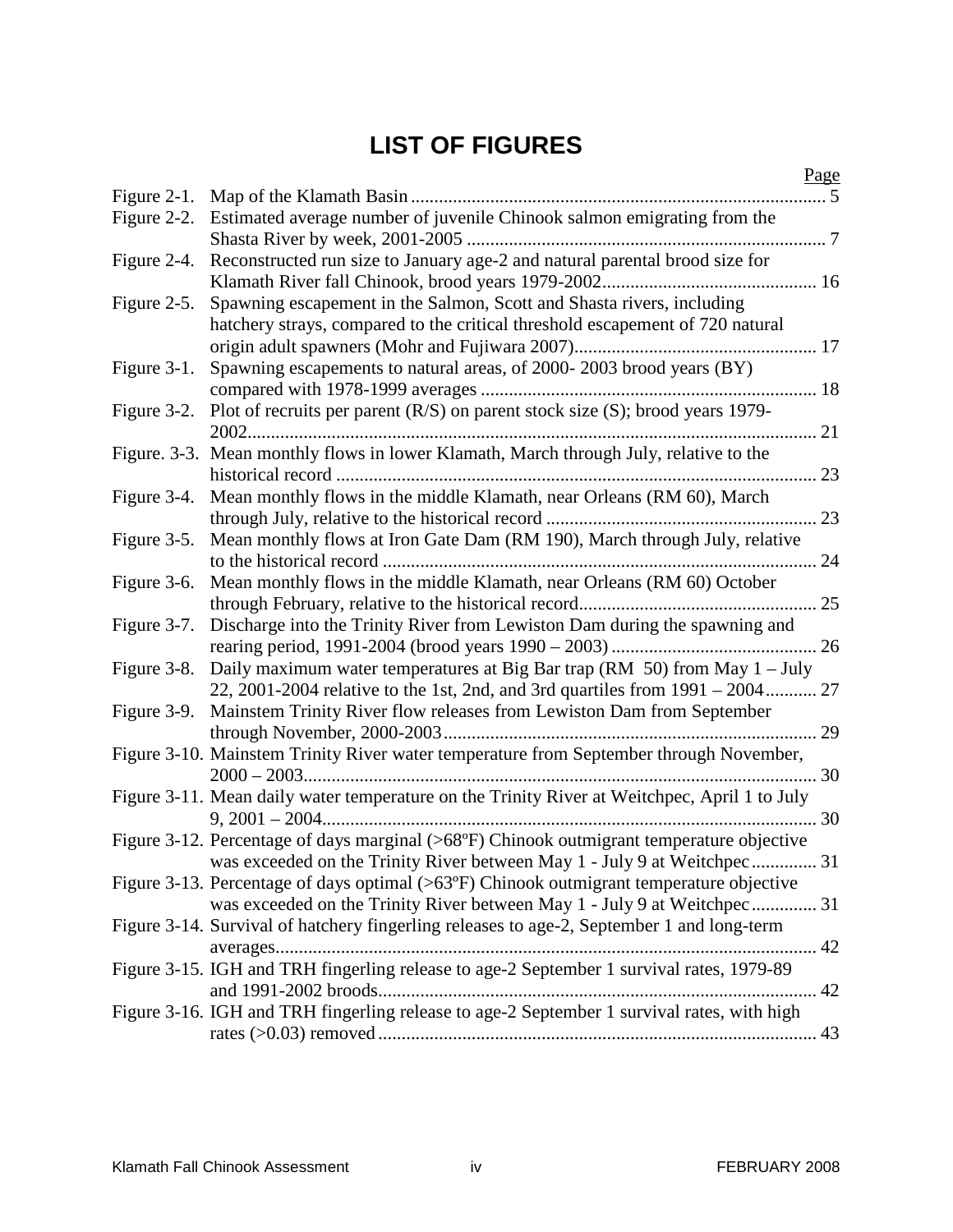# <span id="page-6-0"></span>**EXECUTIVE SUMMARY**

Klamath River fall Chinook (KRFC) failed to meet the Pacific Fishery Management Council's (Council's) conservation objective of at least 35,000 adult natural spawners in 2004, 2005, and 2006. In accordance with the Fishery Management Plan (FMP), the Council convened a workgroup consisting of members of the Salmon Technical Team (STT), with assistance from members of the Habitat Committee (HC), and the tribes and resource management agencies involved with management of the Klamath River and its salmon fisheries. The charge to this workgroup was to investigate the causes of this failure, and to determine if overfishing of KRFC occurred.

The workgroup reviewed as many factors as possible that could have played a role in the decline of the Klamath Fall Chinook during the years leading up to, and contributing to, the Overfishing Concern. The Council's HC draft report provided much of the background related to factors potentially affecting the production of juvenile out migrants from the river system in the contributing brood years. These sections of the report identify problems in the basin that limit production and adversely affect juvenile survival, as well as information gaps about juvenile production and survival, and the factors affecting them. The STT provided analysis of the fishery management context for the three consecutive years in which the stock failed to meet its conservation objective, including modifications to the Klamath Ocean Harvest Model (KOHM), implemented to reduce apparent biases in 2003—2005, which resulted in reduced harvest impacts in 2006.

The habitat sections in the report present discussion of river flows, temperatures, competition, predation, and disease that affected the survival of out migrant juvenile fish. In all of these cases it was not possible to quantify a relationship between the causal factor and juvenile production that resulted in stock depression during the overfishing assessment (OA) period. The work group was unable to find any studies that confirmed the causal factors of the population decline. However there were factors identified such as incidence of disease that likely contributed to reduced survival. Another example of these likely causal factors was the unknown effect of predation by a steelhead population that was increasing during the years of Chinook decline. All of these considerations could only be speculative because of the lack of data or specific studies to demonstrate the effects. A freshwater survival index was calculated, using hatchery fingerling releases as indicators of the natural stock. Survival rates were calculated as the reconstructed abundance of hatchery cohorts age-2 September 1 in the ocean, divided by the number released. These calculated survival rates included mortality in the latter phase of river, estuary and early ocean life. The results of this analysis showed that of the affected broods only the 2001 brood and probably the upcoming 2003 brood showed depressed survival rates, but not the 2000 or 2002 broods. These sections demonstrate that early life history survival is complex, and the factors that influence it are difficult to quantify and likely vary from year to year.

The sections of the report that consider the role of fishery management in the Overfishing Concern clearly demonstrate where variability in abundance forecasts and predictions in ocean fishery impacts resulted in natural adult spawning escapements that were lower than anticipated in 2004, and 2005, and though higher than anticipated in 2006, were still below the floor of 35,000 natural adult spawners. In 2004, fishery management measures were adopted to target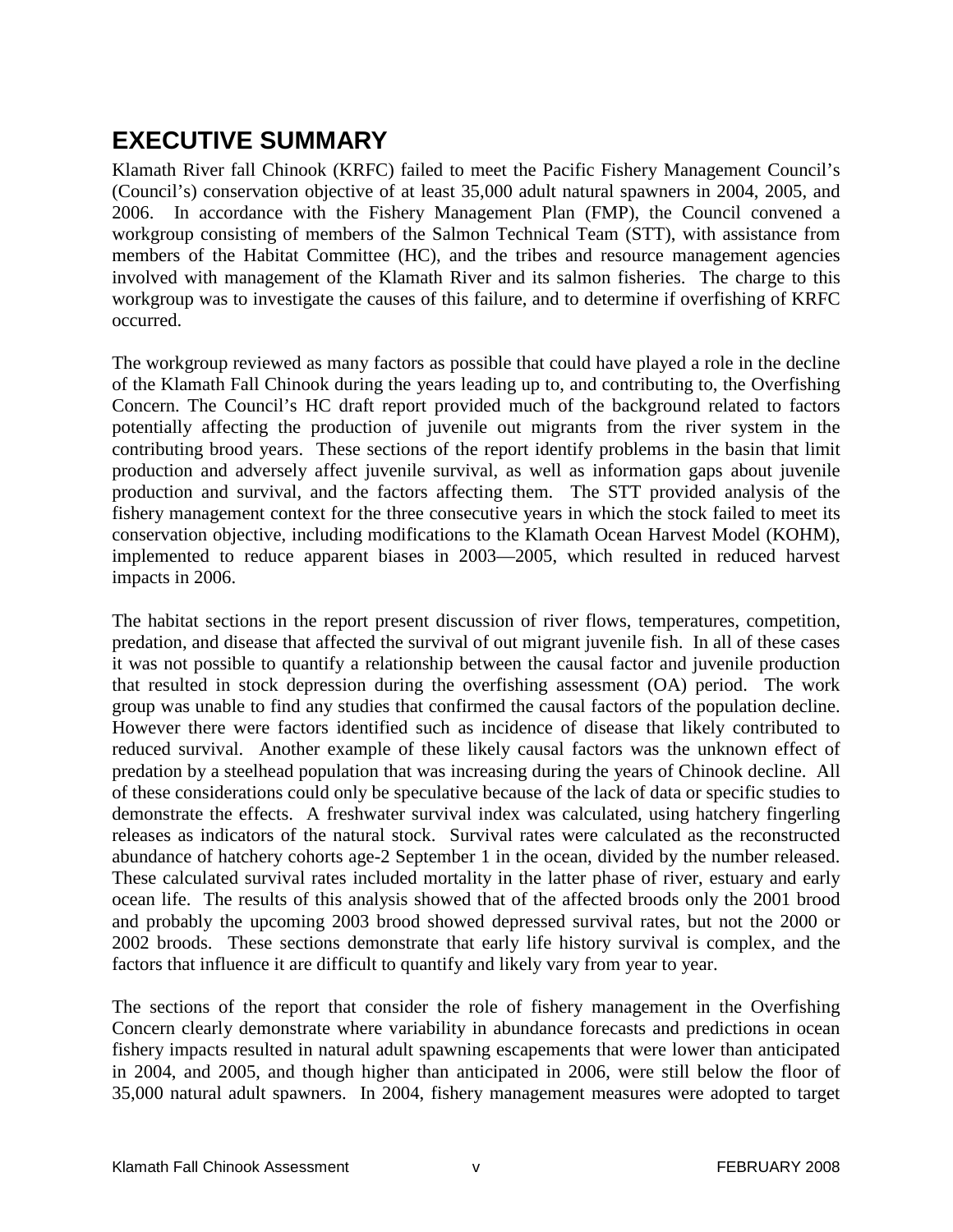the escapement floor. Ocean abundance of KRFC was slightly higher than forecasted, but impacts in ocean fisheries were substantially higher than the model predicted, resulting in a reduced terminal run and failure to meet the floor. In 2005, fishery management measures were again adopted that were intended to target the escapement floor. Ocean abundance was lower than forecast, and ocean harvest impacts again exceeded expectations resulting in failure to meet the floor for a second year. In 2006, modifications were made in the modeling of ocean fisheries to address apparent bias in some model components the forecast; however, the preseason forecast abundance was insufficient to meet the escapement floor in the absence of fishing. Through an Emergency Rule, management measures were adopted to allow summer fisheries that resulted in an expected escapement of 21,100 natural adult spawners. Ocean abundance was higher than the preseason forecast, and ocean fishery impacts were as anticipated, producing a natural adult spawning escapement greater than predicted, but still below the floor. In each of these years, fall fisheries in the preceding year had reduced ocean abundance, limiting management flexibility for summer fisheries. However, ocean abundance of KRFC was still sufficient to meet the escapement floor in the absence of fishing, though after the impacts of fall fisheries, this would have required severely restricting ocean fisheries in 2005 and 2006.

In any one year, the maximum fishery mortality rate allowable under the Council's Pacific Coast Salmon FMP, as amended through Amendment 14, is the maximum rate that would allow the stock in question to meet its conservation objective (PFMC 2003 § 3.1); or zero if the stock could not meet its conservation objective even in the absence of fishing (PFMC 2003 § 3.2.2.2). Conservation objectives may be expressed in terms of escapements, exploitation rates, or both. In the case of KRFC, the maximum allowable fishery mortality rate is implicitly defined by its ocean abundance and the minimum spawner requirement, not to exceed a spawner reduction rate of 2/3. In any one year, *overfishing* is said to have occurred if the realized fishery mortality rate exceeded the maximum allowable rate under the FMP. Thus, if a stock's ocean abundance was sufficient to meet the conservation objective in the absence of fishing, but the objective was in fact not met in the presence of fishing, then overfishing occurred and the fishery management process may generally be faulted. On the other hand, if the stock's ocean abundance was insufficient to meet the conservation objective in the absence of fishing, overfishing, if it occurred, may not have been the sole factor responsible for the stock not meeting its conservation objective. Other factors such as especially poor stock production and/or survival at earlier life stages may have been largely responsible for the stock not meeting its conservation objective.

The ocean abundance of KRFC during the period of the Overfishing Concern was high enough to have met the FMP conservation objective for this stock in each of these three years had the fisheries been sufficiently limited. The workgroup thus concludes that overfishing of KRFC occurred in 2004, 2005, and 2006. The primary cause for overfishing in 2004 and 2005 was a substantial under-forecast of the ocean commercial fishery mortality. In 2006 the primary cause was a policy decision to allow fisheries to proceed under emergency rule. Meeting the escapement floor in any one of these three years would have averted this Overfishing Concern.

The aggregate natural spawning escapement levels observed during the OAP were below the best estimate of spawning stock size at maximum sustainable yield  $(S_{MSY})$ , however they were not unprecedented. Between 1990 and 1994 there were much lower natural spawning escapements,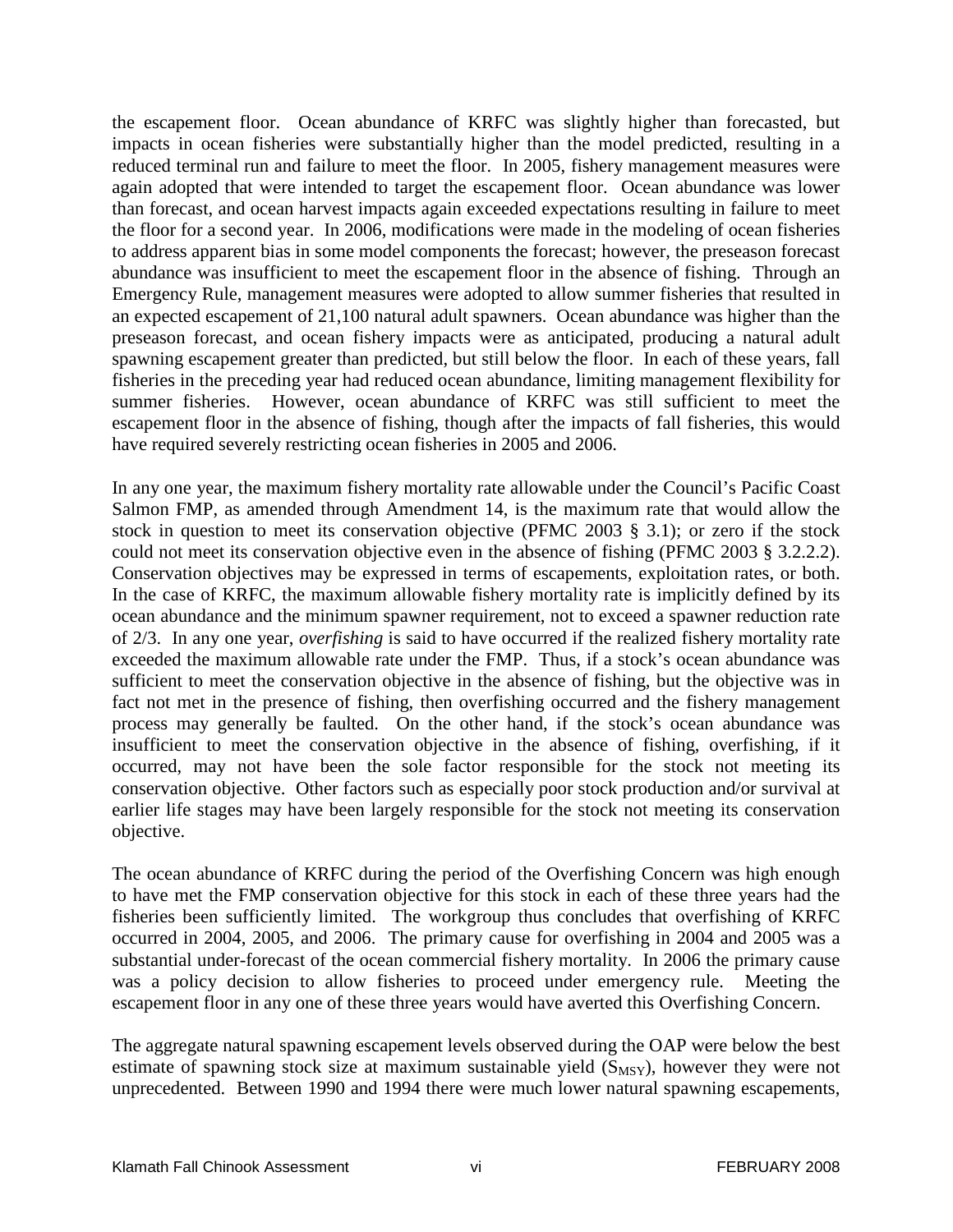and for a more extended period than in 2004 through 2006, and yet the aggregate population abundance recovered. In fact some of the larger broods on record, including the parent broods of the OAP natural spawners, occurred subsequent to the 1990-1994 period. If the aggregate abundance were all that mattered, there would probably be little concern for the potential of the current shortfall to affect long-term productivity of KRFC. However, the sequential low spawning escapements in the Salmon and Scott rivers during the OAP are unprecedented. The current depression of these key natural sub-stocks does raise concerns regarding the long-term genetic integrity of KRFC that were not present during the 1990 to 1994 period. The loss of genetic integrity raises concerns for the ability of KRFC to produce MSY on a continuing basis.

The workgroup's recommendations are:

- 1. Consider the Overfishing Concern of KRFC ended when a natural spawning escapement of at least 35,000 adults is achieved in three out of four consecutive years with a natural spawning escapement of 40,700 adult KRFC (SMSY) or more in at least one of those three years.
- 2. Target a natural spawning escapement of 40,700 adult KRFC until the Overfishing Concern is ended (the rebuilding period).
- 3. When implementing *de minimis* fisheries during the rebuilding period, provide for an age-4 ocean impact rate of no more than 10 percent when preseason stock abundance forecasts result in pre-fishing spawning escapement projections of less than about 54,000, plus an additional requirement of introducing a sliding scale, which would reduce the allowable rate linearly from no more than 10 percent at a projected natural spawning level of 30,000 to 0 percent at a projected natural spawning level of 22,000.
- 4. No further modifications in parameterizing the KOHM components are recommended at this time.
- 5. During periods of stock rebuilding, fall fishing opportunity in areas impacting KRFC abundance should be restricted.
- 6. The practice of reopening the upper Klamath and Trinity rivers to recreational fishing once hatchery egg take goals are met should be suspended during rebuilding periods or when an Overfishing Concern is imminent.
- 7. All river fishery strata should be sampled at a minimum sampling rate of 20 percent for catch and biological information, including coded-wire tags (CWTs) used to estimate impact on natural area spawners and returns of hatchery fish.
- 8. No change to the current FMP conservation objective for KRFC.
- 9. Encourage implementation of a 25 percent constant fractional marking program at Iron Gate Hatchery.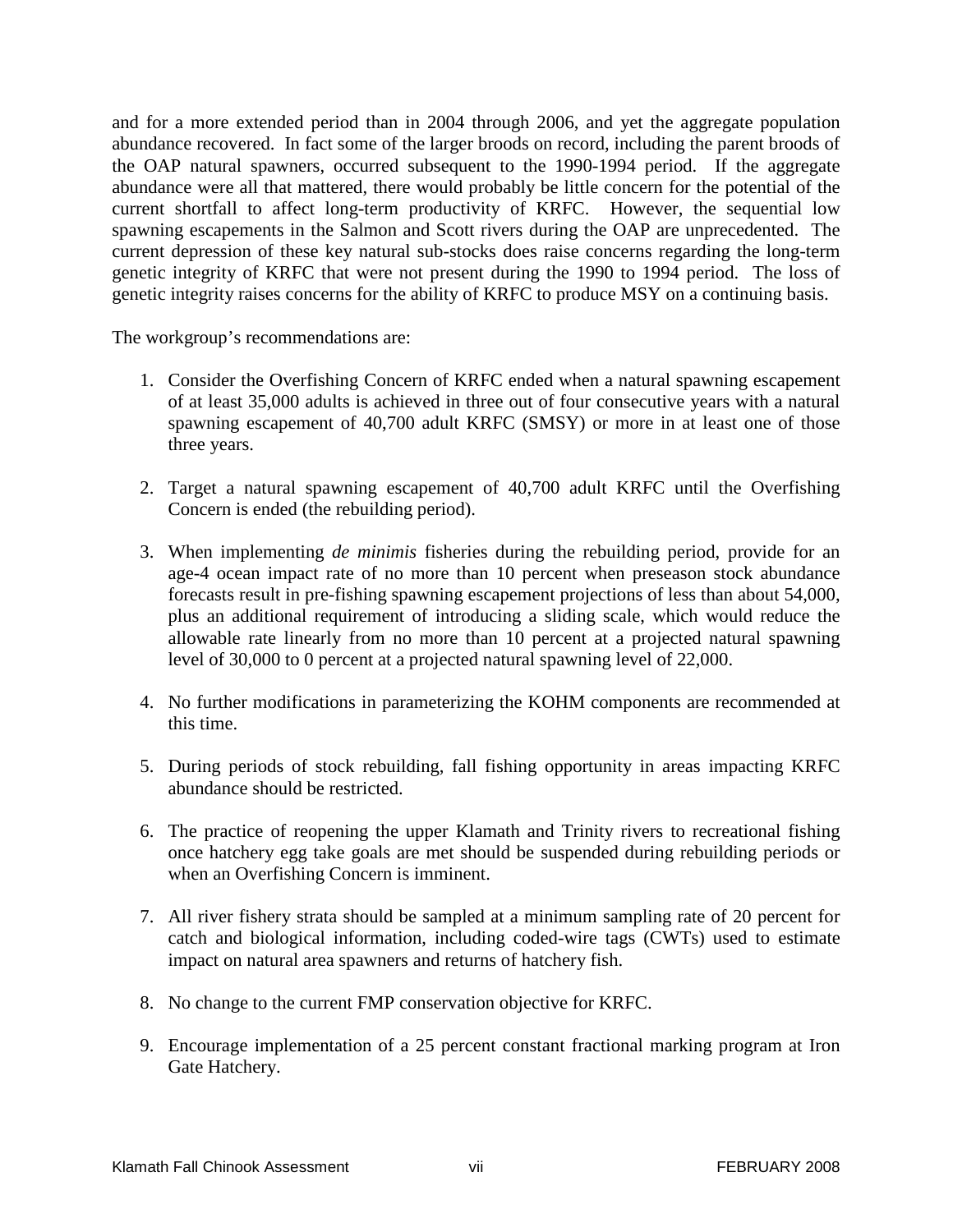- 10. Encourage further research on disease issues in the Klamath Basin as they relate to population dynamics and fishery management.
- 11. Encourage expanded studies of tributary and mainstem production and survival rates of KRFC. Encourage studies of early-life marine survival rates for KRFC.
- 12. Continued Council involvement in the FERC relicensing process, and consideration of Council recommendations by FERC.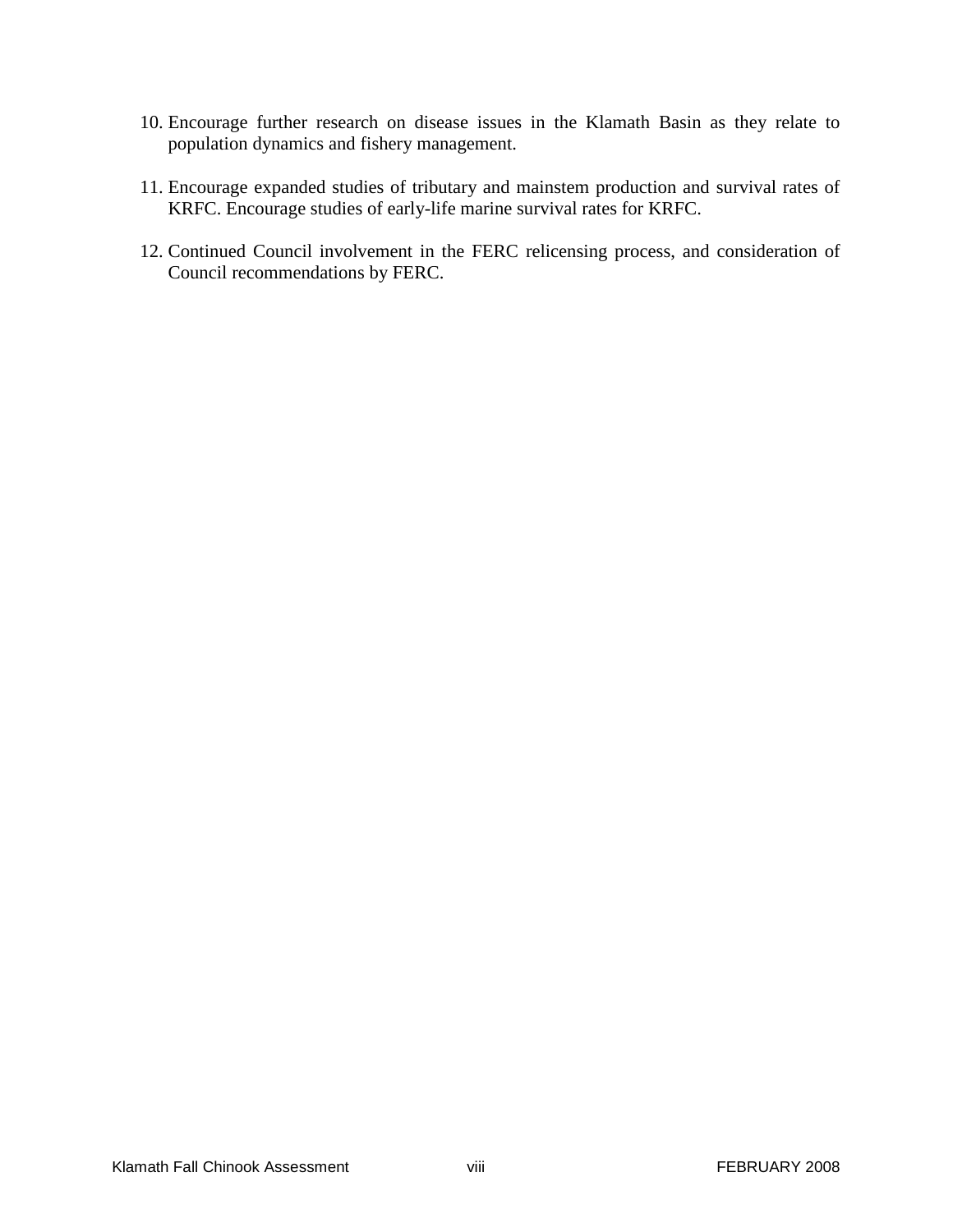# <span id="page-10-0"></span>**1.0 INTRODUCTION**

Amendment 9 to the Council's FMP specified the conservation objective for Klamath River fall Chinook (KRFC) was to preserve 33 percent to 34 percent of potential adult natural spawners, but no less than 35,000, in any one year. The preseason projected adult spawning escapement was 35,000 in both 2004 and 2005; however, the post season estimates were 24,100 and 26,800, respectively. In 2006 the preseason projection was 21,100, and the postseason estimate was 30,400.

KRFC failed to meet the Council's conservation objective of at least 35,000 adult natural spawners in 2004, 2005, and 2006. When a stock fails to meet its conservation objective for three consecutive years an Overfishing Concern is triggered under the terms of the Pacific Coast Salmon Plan (FMP) (PFMC 2003). An Overfishing Concern requires specific actions of the Council and its advisory bodies, and may result in a declaration by the National Marine Fisheries Service (NMFS) that the stock is overfished, and subsequent development of a rebuilding plan.

Specific actions required by the FMP when an Overfishing Concern is triggered include developing an assessment of the stock and the pertinent factors causing the stock depression, and a review of essential fish habitat (EFH) status affecting the stock. After review of the stock and EFH assessments, the Council will recommend actions to: 1) end any excessive fishing mortality; 2) specify criteria for determining the end of the Overfishing Concern; 3) achieve the conservation objective of the stock; and 4) specify actions necessary to rebuild the stock.

#### <span id="page-10-1"></span>*1.1 Purpose and Need*

The purpose of this report is to satisfy the requirements of the FMP when an Overfishing Concern occurs, specifically to review the current status of KRFC, determine the level and source of fishing mortality, identify pertinent factors leading to the Overfishing Concern, and assess the overall significance of the stock depression with regard to achieving maximum sustainable yield (MSY) on a continuing basis.

The Salmon Technical Team (STT) was directed by the Council to coordinate with relevant state, tribal, and Federal agencies, and the Council's Habitat Committee (HC), to complete the stock assessment. The STT has primary responsibility for determining the status of KRFC and developing recommendations for any management changes that may be necessary to rebuild the stock for application beginning in 2008, and for determining the end of the Overfishing Concern.

During the 2006 preseason salmon management process, the Council was aware that KRFC had failed to meet the conservation objective for two consecutive years and was projected to not meet the conservation objective in 2006, even if all Council managed fishing that would impact KRFC were prohibited. These circumstances triggered a Conservation Alert according to the FMP, and required the Council to request relevant state and tribal managers to complete an assessment of the primary factors leading to the escapement shortfall. The Council assigned the HC to assess the EFH related factors associated with the Conservation Alert. The HC completed a draft report, which was the basis for part of this assessment.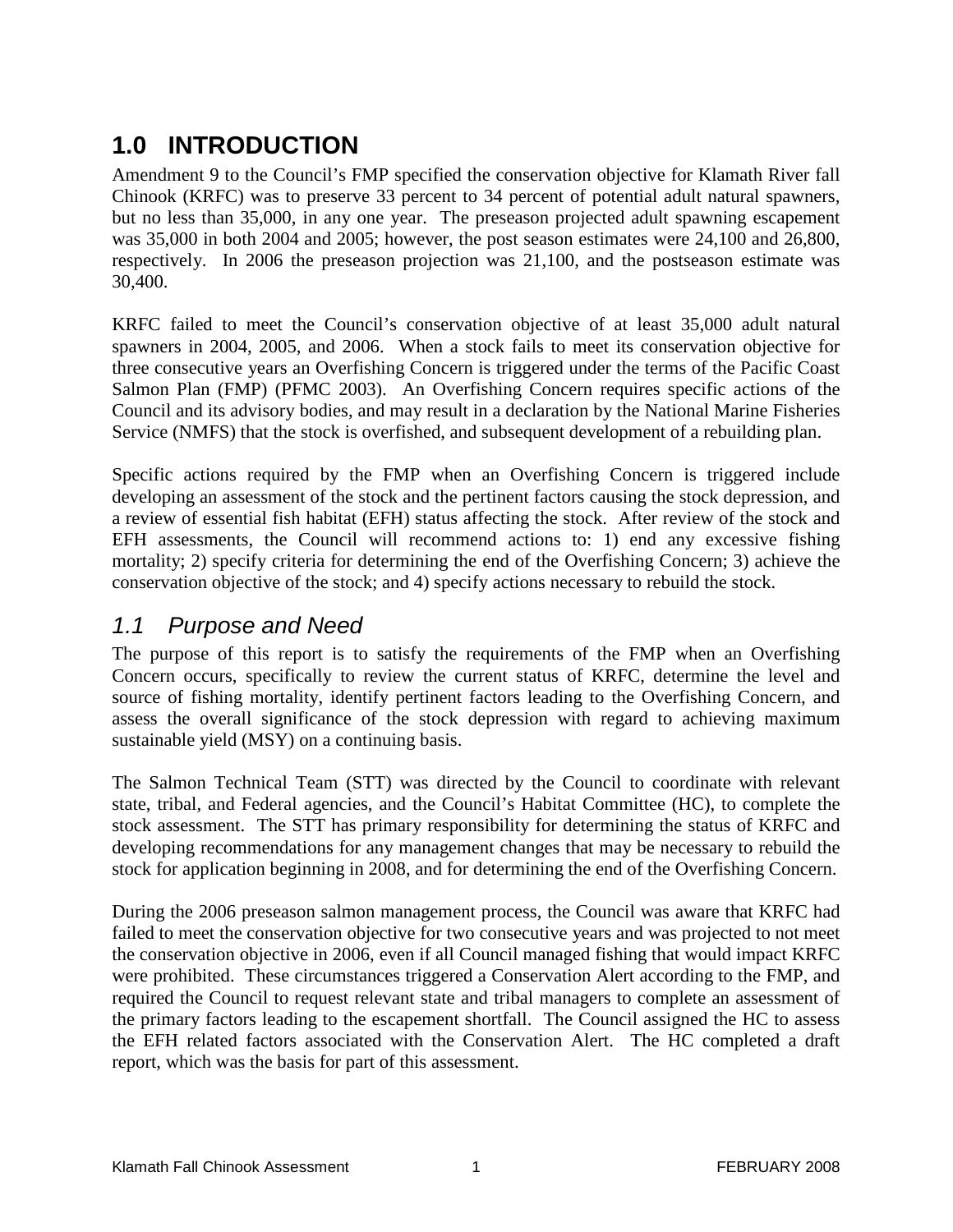This report is needed to fulfill the requirements of the FMP and the Magnuson-Stevens Reauthorization Act (MSRA) to prevent overfishing, and rebuild depressed stocks to sustainable levels. This report is the first step in a process designed to identify the cause of their depressed status and rebuild KRFC, which have triggered an Overfishing Concern, and therefore may be at risk of long term decline in MSY. KRFC are a primary constraint to ocean fisheries between Cape Falcon, Oregon and Point Sur, California, and an important contributor to catch in ocean fisheries between Humbug Mt., Oregon and Horse Mt., California, an area known as the Klamath Management Zone (KMZ). KRFC are the primary contributor to Klamath River recreational and tribal fisheries. When KRFC are depressed, fishing interests and communities in the entire area suffer hardship, as was the case in 2006 when a fishery failure was declared, and commercial ocean fisheries in southern Oregon and northern California, and the Klamath River recreational fishery were closed. Without an abundant, harvestable stock of KRFC, fisheries cannot proceed and tribal needs cannot be met, which affect the cultural, economic, and religious fabric of Klamath River tribes. An abundant KRFC stock also contributes to the ecosystem function of the marine and freshwater environment by providing food for predators, scavengers, and decomposers and nutrient transport for forest ecosystems.

### <span id="page-11-0"></span>*1.2 Assessment Objectives*

The objectives for this stock assessment were to:

- Identify potential factors affecting KRFC natural area recruitment;
- Compare the status of these factors during the overfishing assessment period (OAP) to appropriate benchmarks (e.g., long term average);
- Identify potential factors affecting KRFC natural area escapement;
- Assess the performance of the fishery management forecast model during the OAP;
- Review the fishery management decisions made during the OAP;
- Determine if excessive fishing mortality resulted in overfishing;
- Determine if the current stock depression resulted in loss of the stock's ability to achieve MSY on a continuing basis, and;
- Recommend actions to prevent future natural area escapement shortfalls.

## <span id="page-11-1"></span>*1.3 Background*

A harvest rate based management plan for KRFC was developed by the Klamath River Technical Team (KRTT) and approved by the Klamath River Salmon Management Group (KRSMG) in 1986. The plan called for a 35 percent escapement rate (later changed to 33-34 percent) for each brood of naturally spawning fish except that 35,000 naturally spawning adults would be protected in all years (35,000 escapement floor; KRTT 1986). The KRTT report is the original source for the 35,000 fish escapement floor, which together with the escapement rate at higher abundance levels, remains a key feature of the conservation objective for KRFC in the current salmon FMP. The KRTT concluded that the escapement floor of 35,000 was needed to protect the production potential of the resource in the event of several consecutive years of adverse environmental conditions. At that time, the KRTT concluded that the escapement floor represented approximately 50 percent of the adults required to achieve the best available estimate of MSY.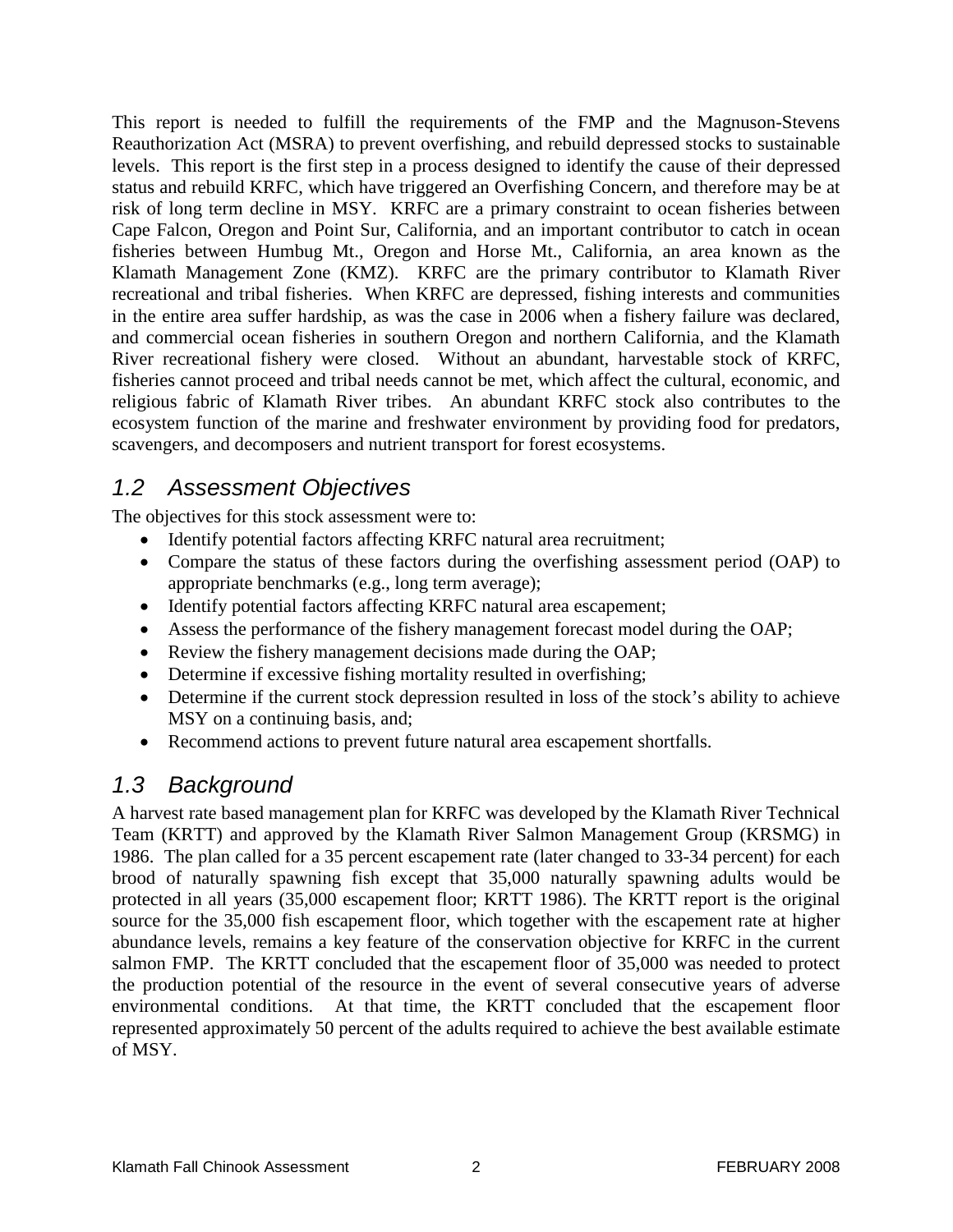The harvest rate based management plan recommended by the KRTT was subsequently adopted as part of Salmon Plan Amendment 9, which was first implemented in ocean fishery regulations beginning May 1, 1989. Amendment 9 incorporated the 35,000 fish escapement floor as part of the management objective for KRFC. The Council concluded that inclusion of the floor protected the stock by reducing the risk of prolonged depressed production, provided greater long term yield, and resulted in a high probability of attaining sufficient escapement for hatchery production.

Failure to meet the 35,000 natural adult escapement goal in 1990, 1991, and 1992 led to a stock assessment by the Council and the Klamath Fishery Management Council (KFMC) (PFMC 1994). One primary recommendation adopted from that assessment was to reduce the bias in projecting ocean abundance of the stock by forcing the sibling regression relationships through the origin.

As part of its ongoing commitment to periodic review of management objectives, the Council asked the KFMC to conduct a modeling study of stock, recruitment, and yield of KRFC. The objective of the study was to evaluate the present management policy and, particularly, the 35,000 fish escapement floor. The task was assigned to the Klamath River Technical Advisory Team (KRTAT). The KRTAT updated data and analysis done originally by the KRTT (1986), and explored new areas including the effects of environmental variability on recruitment. The KRTAT (1999) concluded that use of the 35,000 fish escapement floor remained a prudent choice and "near optimal" for the purpose of optimizing long-term average yield.

Ocean fishery management to protect Endangered Species Act (ESA) listed California Coastal Chinook (CCC) salmon began in 2000. The NMFS ESA consultation standard resulted in a requirement that ocean fisheries be limited to a pre-season projected age-4 ocean harvest rate on KRFC of no more than 17.0 percent (equates to no more than 16.0 percent based on new estimation methodology adopted in 2002). This rate was the maximum observed for the threeyear period<sup>1</sup> prior to the CCC consultation and was used to curb further declines in abundance of CCC salmon stemming from ocean fishery impacts. The consultation standard takes precedence over the Council's 33 percent to 34 percent spawner escapement rate policy as it applies to ocean fisheries, but does not affect Klamath Basin inriver fisheries.

In 2005, the Council asked for a review of the technical basis of the 35,000 escapement floor (STT 2005a), and for a review of the relationship between spawning escapement and recruitment for KRFC (STT 2005b). The STT (2005b) updated information, explored several alternative spawner-recruit models, and also considered the effects of environmental factors on recruitment. The STT did not comment specifically on the 35,000 fish escapement floor, but did provide a range of MSY escapement values that depend on the assumptions and models used. The Model 2 stock/recruitment relationship from STT (2005b) included a juvenile survival index term and was considered to represent the best available science by the STT and the Scientific and Statistical Committee (SSC). The Model 2 estimate of MSY escapement was 40,700. Although

<sup>&</sup>lt;sup>1</sup> The three year period chosen to determine an appropriate harvest rate began in 1996, the year in which ESA requirements to protect Sacramento River winter Chinook salmon were first implemented.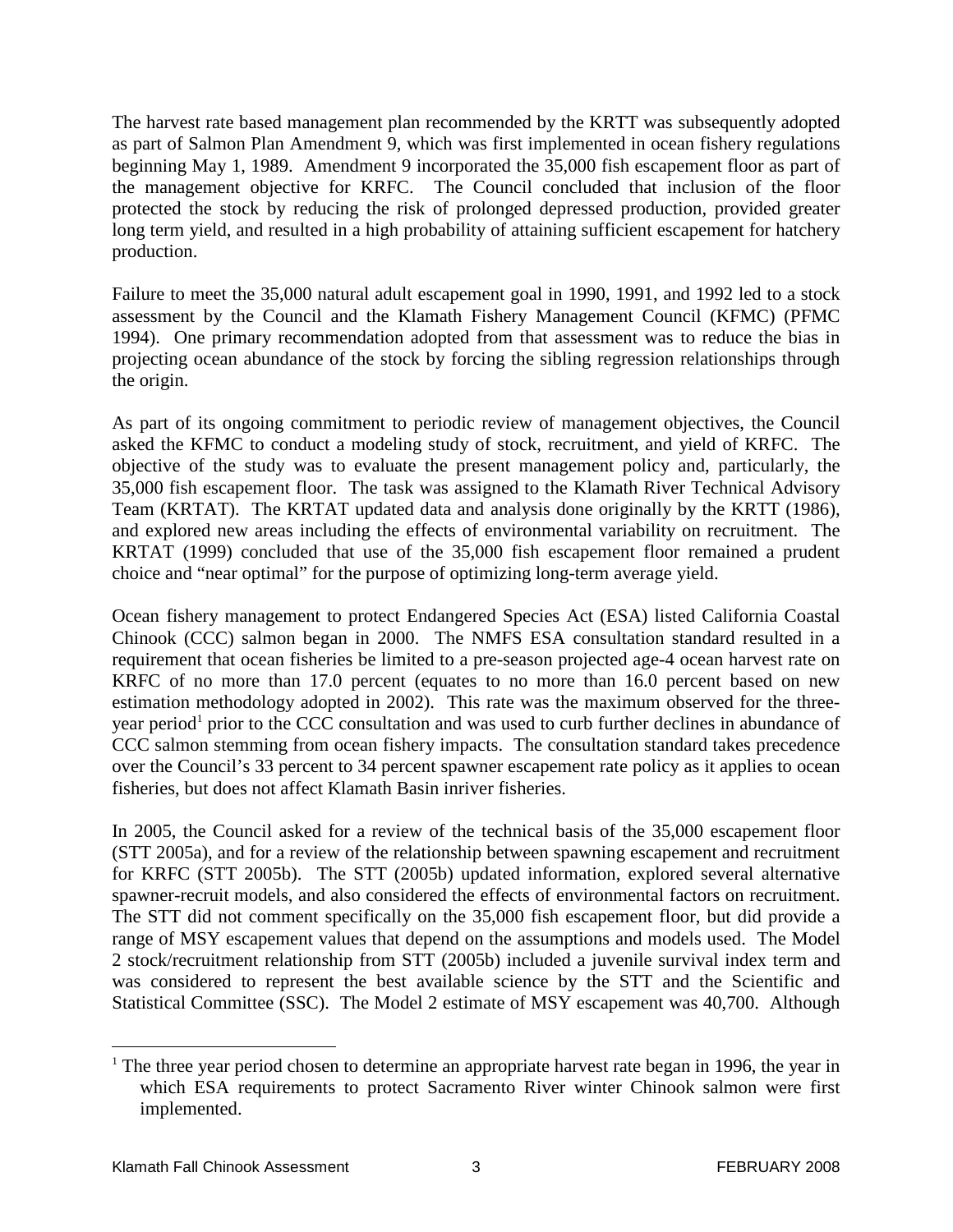this estimate of MSY escapement is somewhat lower than the estimate provided by the KRTT (1986) 21 years ago, the Council remained committed to reliance on the escapement floor as part of the conservation objective for KRFC. When the escapement floor was adopted into the Salmon FMP through Amendment 9, the Council required that modification of the floor could only occur by FMP amendment.

In 2006 the Council adopted Amendment 15 to the FMP, which allows *de minimis* impacts to KRFC in ocean salmon fisheries during years that might otherwise be closed because of a projected escapement shortfall of KRFC relative to the conservation objective of no fewer than 35,000 naturally spawning adults. The intent of Amendment 15 was to provide some low level of economic relief for fisheries dependent communities without significantly impacting the long term productivity of KRFC. However, the Council specifically excluded modifying the floor itself, thus demonstrating a continued commitment to the 35,000 spawner floor as a conservation objective.

## <span id="page-13-0"></span>*1.4 Factors Potentially Affecting Natural Area Recruitment and Escapement*

A number of factors could have played a role in the decline of KRFC during the years leading up to, and contributing to, the Overfishing Concern. Some of these factors could have affected recruitment of the critical broods, which may have influenced certain fishery management decisions, whereas the fishery management decisions themselves had a more direct impact on the spawning escapement in 2004, 2005, and 2006.

Factors potentially affecting natural area recruitment include:

- 1. Insufficient parent stock size or high adult prespawning mortality
- 2. Skewed or unbalanced parent distribution
- 3. Low egg to fry survival
	- a. redd scour
- 4. Low juvenile freshwater or early marine survival rate
	- a. Water quality, quantity, disease, etc.
- 5. Hatchery/wild interaction
	- a. Juvenile competition, predation, genetic diversity, etc.
- 6. Depensatory mechanisms that limit or depress cohort survival

Factors potentially affecting natural area escapement include:

- 7. Unanticipated fishing effort
	- a. Entry of latent effort, shifts among areas or times, etc.
- 8. Increased efficiency in fisheries
	- a. High catch per unit of effort or contact rates, stock distribution changes, etc.
- 9. Population forecast errors
	- a. Preseason ocean abundance, natural/hatchery components, natural mortality, maturation rates, etc.
- 10. Policy considerations
	- a. Needs of fishing communities, allocation, management objectives, etc.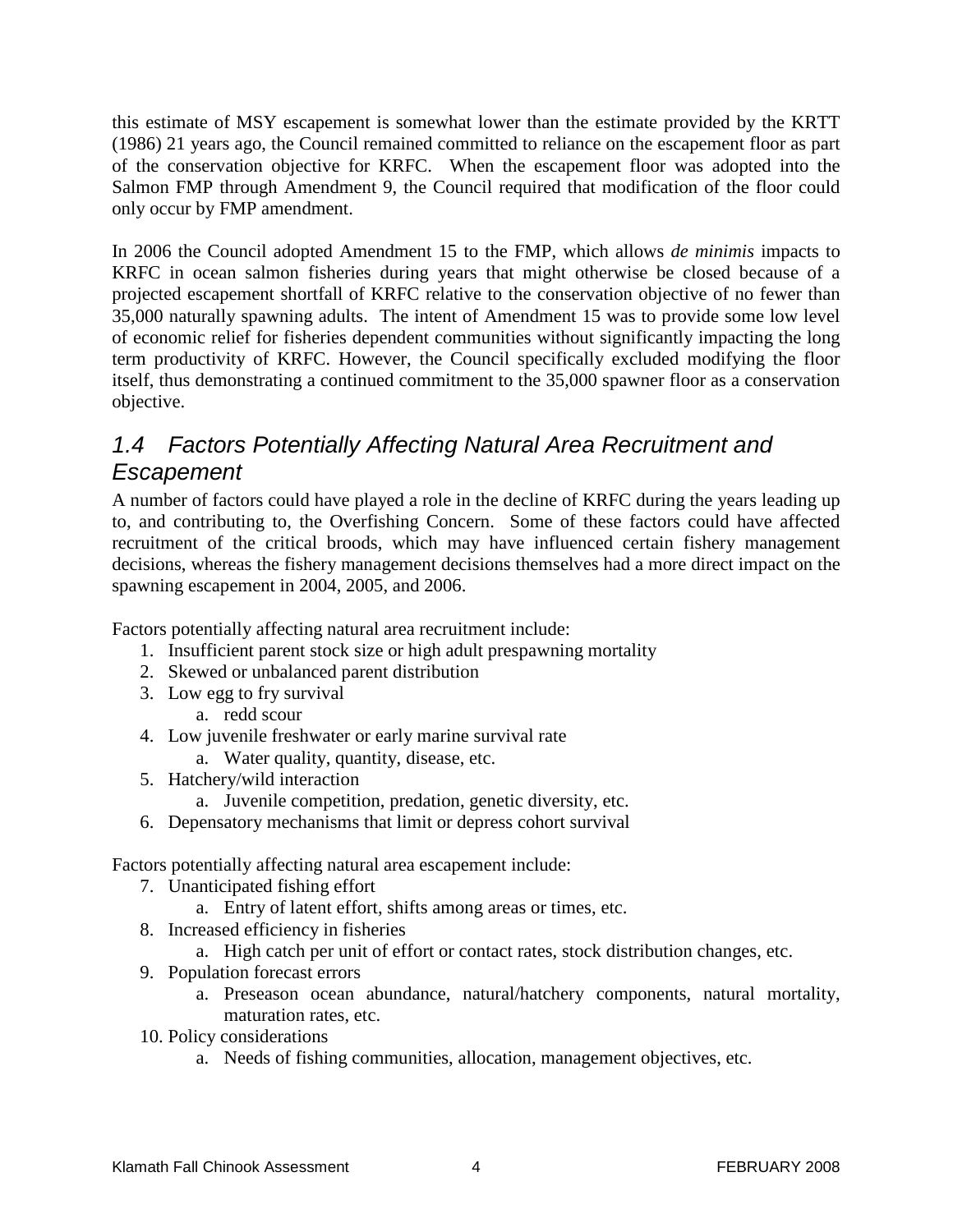Many of these potential factors were difficult to assess because of inadequate information, but an attempt was made to at least note these potential factors and identify data shortfalls.

Factors one through six could affect recruitment of the stock, and hence the harvestable surplus available to the fisheries in a given year. Factors seven through ten fall under the umbrella of the fishery management process, the success of which determines whether the harvestable surplus in a given year is exceeded and thus whether or not the spawning escapement goal is realized. Recruitment is important to the fishery since it determines the harvestable surplus. However, given the realized recruitment in any given year, it is the responsibility of fishery management to ensure adequate escapement occurs to achieve the conservation objective in that year (assuming there is a harvestable surplus and fisheries take place). If the management target for any one year is a specified spawner escapement number (e.g., the 35,000 natural spawner floor), recruitment can affect annual spawning escapement only if it is sufficient to exceed the capacity of fisheries to achieve their allocations or sufficient to reach another constraint (e.g., KRFC 66 percent spawner reduction rate (SRR), Snake River fall Chinook index, etc.).

Sections 3 and 4 provide an assessment of the factors potentially affecting natural area recruitment and escapement, respectively.

# <span id="page-14-0"></span>**2.0 STOCK/ECOSYSTEM DESCRIPTION**

#### <span id="page-14-1"></span>*2.1 Location and Geography*

The Klamath Basin lies in Northern California and Southern Oregon and encompasses 40,632 km<sup>2</sup> (Figure 2-1). More than half of the watershed  $(20,875 \text{ km}^2)$  lies in the Upper Klamath Basin. Anadromy in the upper basin was cut off by the construction of Copco Dam #1 in 1917, and was further limited by construction of Iron Gate Dam in 1962, built to re-regulate the discharge of Copco Dam. Access to the upper Trinity Basin was cut off by the construction of Trinity Dam in 1962 and its re-regulation dam (Lewiston) in 1963, which together blocked access to the upper  $459,264$  acres  $(1,859 \text{ km}^2)$  of the Trinity Basin, leaving an accessible watershed area of 17,898 km<sup>2</sup>. There are various other smaller dams and water diversions in the basin (Appendix 9.3).



Figure 2-1. Map of the Klamath Basin.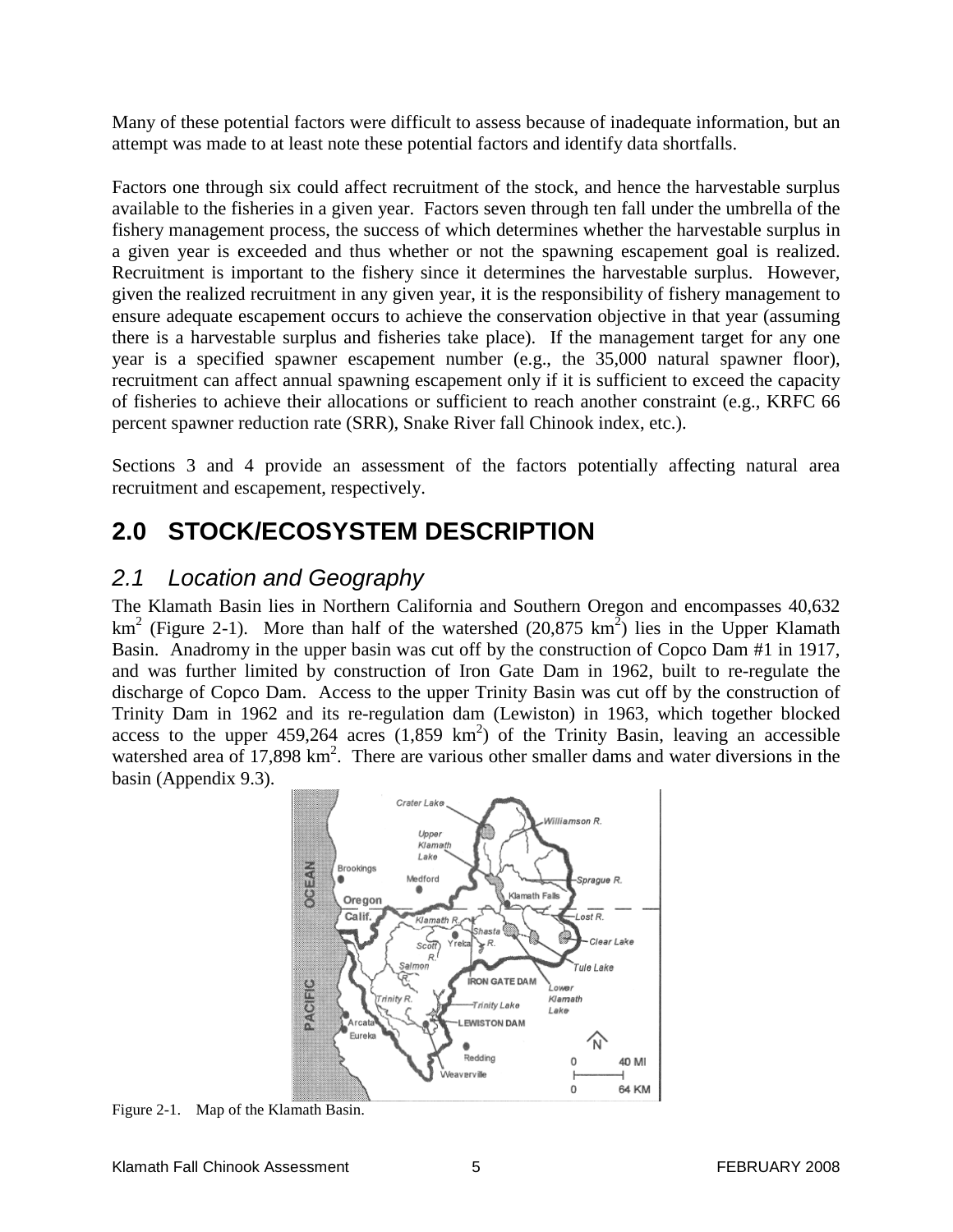All remaining habitat accessible to anadromous fish lies in California, though portions of the lower Klamath Basin Watershed extend into Oregon. Major tributaries to the Klamath River within the lower basin include the Trinity, Salmon, Scott, and Shasta Rivers, and Bogus Creek, which support spawning populations of KRFC.

Fall run is the predominant natural Chinook salmon run type throughout the basin. Hatchery fall Chinook production occurs at Iron Gate Hatchery (IGH) located at the base of Iron Gate Dam at the upper limit of anadromous migration in the Klamath River and at Trinity River Hatchery (TRH) located at the base of Lewiston Dam at the upper limit of anadromous migration in the Trinity River. Both facilities were constructed to mitigate for habitat loss resulting from construction of the major dams on the mainstems of the Klamath and Trinity rivers, respectively. The remaining natural populations of spring Chinook salmon occur in the South Fork Trinity and Salmon rivers. There is a hatchery program for spring Chinook salmon at TRH and for coho salmon (*O. kisutch*) and steelhead (*O. mykiss*) at both hatcheries. Other anadromous species in the basin include coastal cutthroat (*O. clarkii*), Pacific lamprey (*Lampetra tridentata*), and green sturgeon (*Acipenser medirostris*). Coho salmon in the Klamath Basin are part of the ESA-listed Southern Oregon-Northern California Coastal (SONCC) coho evolutionarily significant unit (ESU).

## <span id="page-15-1"></span><span id="page-15-0"></span>*2.2 Life History*

### **2.2.1 Natural Stock**

Naturally spawning KRFC enter freshwater to spawn during August-September and deposit their eggs during October-December. The eggs incubate in the gravel during October-January and young fish emerge in February-March. Downstream migration begins soon after emergence (Figure 2-2). Juveniles that are ready to enter the ocean reach the estuary during June-August and ocean entrance is generally complete by the end of September. In August-September of the following year a small proportion (range 2 percent to 11 percent, 4 percent average) of each cohort, mostly males (jacks), returns to the river to spawn. The first major contribution to adult spawning escapement takes place during August-September of the following year as age-3 fish. The age-3 return is about equal proportions of males and females. The age-3 maturation rate has averaged 39 percent with a range of from 19 percent to 66 percent since the 1979 brood (Grover 2007, pers. comm.). The majority of the adult fish in each cohort are destined to spawn at age-4, although the actual number of fish that survive to spawn may be less than the age-3 return due to ocean and river fishing impacts. The age-4 maturation rate has averaged 89 percent with a range of from 61 percent to 99 percent and has been comprised of about equal numbers of males and females. The very few remaining fish of each cohort mature at age-5 or very rarely at age-6. All KRFC die soon after spawning.

Natural mortality of naturally produced fish is very high during early life history stages. Small changes in ecological conditions, whether physical or biological, can substantially decrease the chances that a cohort of fish will replace itself much less support a satisfactory level of fishery harvest. Cohorts of fish transition during their life from one of passive existence, totally dependent for their survival on surrounding physical and biological conditions, to one of active existence, wherein the fish actively seek out and compete with one another and other animals for their survival.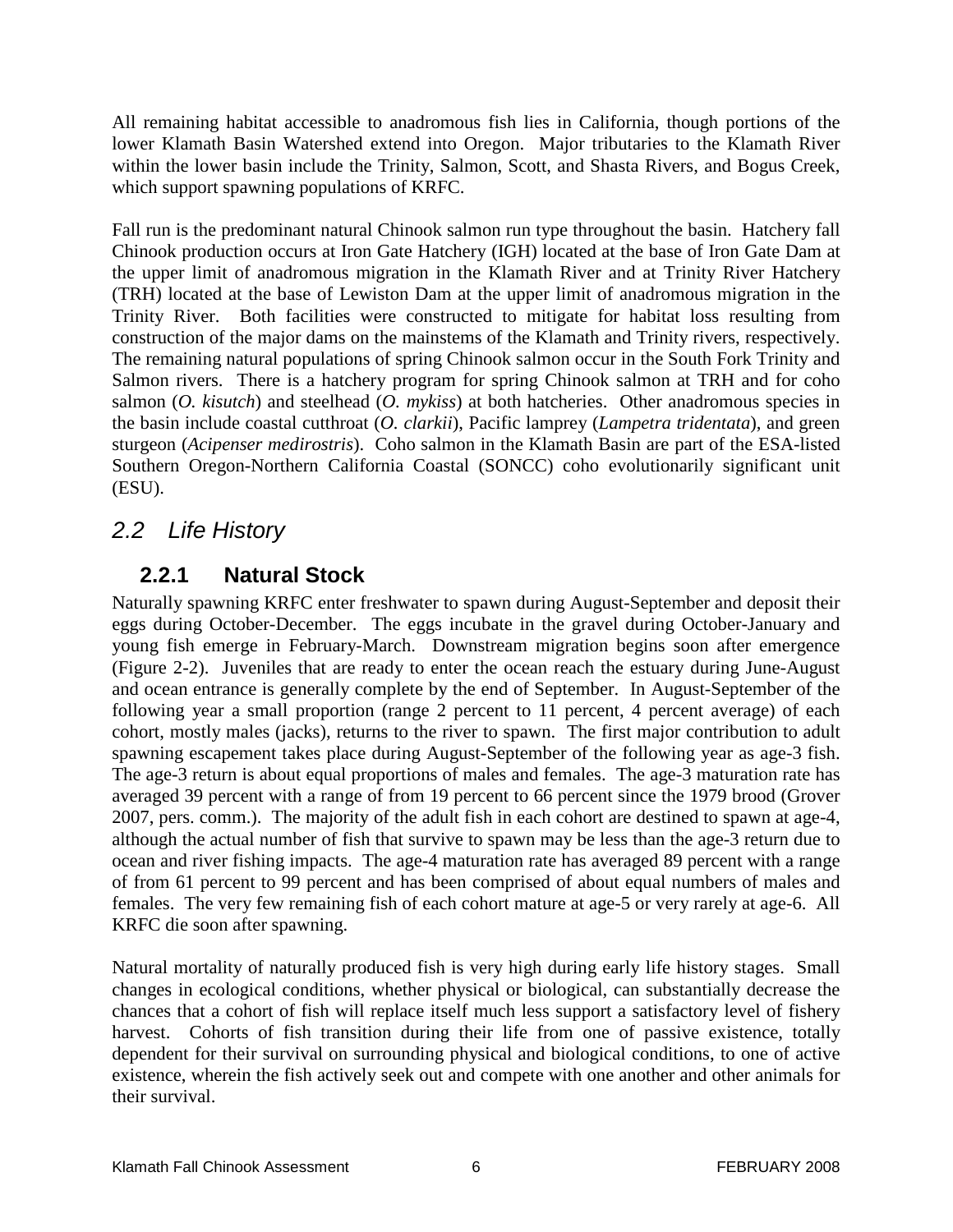Recently emerged fry are totally dependent on a ready supply of high quality food items in their immediate vicinity. Their ability to seek out suitable food items and food streams increases as they grow, but their geographic range continues to be very limited until well into their first summer in the ocean due to their small size and inability to move laterally or in opposition to stream flow or ocean current conditions. Flood events or receding stream levels can strand fish in side pools that may never again reconnect with the main river flow. Low stream flow conditions increase feeding opportunities for predatory animals and decrease the amount of living space available for hiding and feeding. Predatory birds and fish likewise can have a major impact on stream rearing fish and recent ocean entrants, particularly when they are massed in large schools. Disease and parasitic infections are exacerbated or have increased effect during warm water events and/or low stream flow periods.



Figure 2-2. Estimated average number of juvenile Chinook salmon emigrating from the Shasta River by week, 2001-2005.

In their later years of life KRFC can make ocean migrations sometimes ranging over hundreds of miles away from the Klamath River mouth. El Niño events can adversely affect ocean salmon prey items both in terms of biomass and nutritional value. Such events can also redirect feeding habits of hungry marine mammals to prey on salmon in confined or restricted areas such as the Klamath River mouth and estuary. El Niño events can also cause the fish themselves to change migration patterns.

The relative magnitude of the survival rates experienced by stream and ocean rearing fish can be approximated based on available age-specific life history data for the stock. Table 2-1, Appendix 8.2). This example is based on an age-2 September 1 population of 380,000 fish (approximate 1979-1998 brood year average); an ocean and river fishery adult SRR of 66 percent; an assumed average of 1,250 eggs per adult spawner; the natural mortality rates used in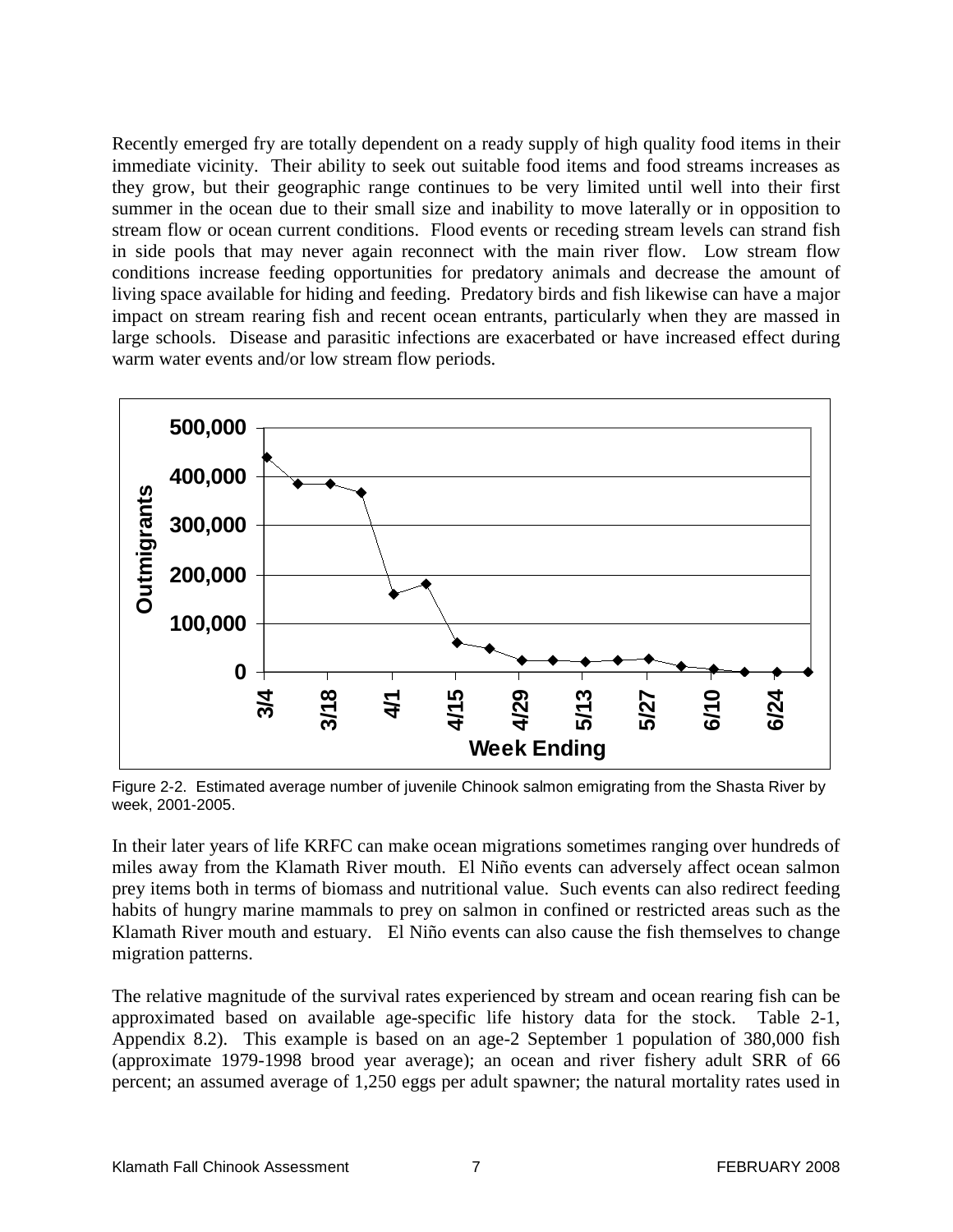California Department of Fish and Game (CDFG) cohort reconstructions; average maturity rates resulting from those calculations; and CDFG Scott and Shasta rivers outmigrant estimates.

| Table 2-1. Approximate KRFC life stage-specific survival rates absent fisheries. |
|----------------------------------------------------------------------------------|
|                                                                                  |

| Life history stage                  | Period of time: w/o fishing survival rate | Source                 |
|-------------------------------------|-------------------------------------------|------------------------|
| Egg deposition to mainstem entrance | 5-8 months: 17%                           | Appendix 9.2           |
| Mainstem entrance to ocean entrance | 4-7 months: 5.5%                          | Appendix 9.2           |
| Age-2 (Sept. 1-Aug. 31)             | 12 months: 50%                            | Goldwasser et al. 2001 |
| Age-3 (Sept. 1-Aug. 31)             | 12 months: 61%                            | Goldwasser et al. 2001 |
| Age-4 (Sept. 1-Aug. 31)             | 12 months:80%                             | Goldwasser et al. 2001 |
| Age-5 (Sept. 1-Aug. 31)             | 12 months:80%                             | Goldwasser et al. 2001 |

This example shows that, on average, less than 6 percent of the fish that enter the mainstem areas from tributary spawning areas during February-May survive to January 1 of the following year as age-2 fish. During this time the fish are dependent for their survival on the quality and quantity of available habitat, the availability of suitable food items and food streams, and also on the ability to avoid predators. Year class strength is believed to be determined largely in the early life history stages because small changes in the survival rate during this period can have a major impact on the number of surviving fish.

#### <span id="page-17-0"></span>**2.2.2 Hatchery Stock**

All fish that return to receiving facilities at the two basin hatcheries have been allowed access to the facilities for spawning since 1996. Before that year, surplus fish were sometimes denied access when egg-take goals were met. At both hatcheries the majority of juvenile fish are released directly into the river as fingerlings at or near the respective facilities when they reach an average length of about 3 inches and average weight of about 90 fish per pound. This generally occurs during May and June of the year following spawning, although release timing can be advanced if river water temperatures are projected to be less than optimal during the downstream migration period. Currently, about 18 percent of IGH and 31 percent of TRH production goals are released as yearlings in October and November (Table 2-2). CDFG policy prohibits release of surplus eggs or fry into natural rearing areas of the basin. Surplus eggs or fry may be used in inland fishery programs where the chance of escape to anadromous waters is minimal.

The two hatcheries have specific production goals for fall-run Chinook salmon which total 8.9 million fish, 6 million at IGH and 2.9 million at TRH (Table 2-2).

| Hatchery                      | Fingerling | Yearling  | Total     |
|-------------------------------|------------|-----------|-----------|
| Iron Gate Hatchery            | 4.920.000  | 1,080,000 | 6,000,000 |
| <b>Trinity River Hatchery</b> | 2.000.000  | 900.000   | 2.900.000 |
| Total                         | 6.920.000  | .980.000  | 8.900.000 |

Table 2-2. Fall Chinook salmon production goals for Iron Gate and Trinity River hatcheries.

a/ Fingerlings are released May – June at about 90/lb, yearlings are released October – November 15.

The maturation schedule for fingerling releases is believed to be similar to that of naturally produced fish. The maturation schedule of yearling releases is delayed because of their smaller ocean size at age due to extended hatchery rearing compared to fingerling releases (Hankin 1990) and the importance of size at age to the onset of sexual maturity in Pacific salmon (Hankin et al. 1993). The delayed maturation schedule and extended period of ocean residence of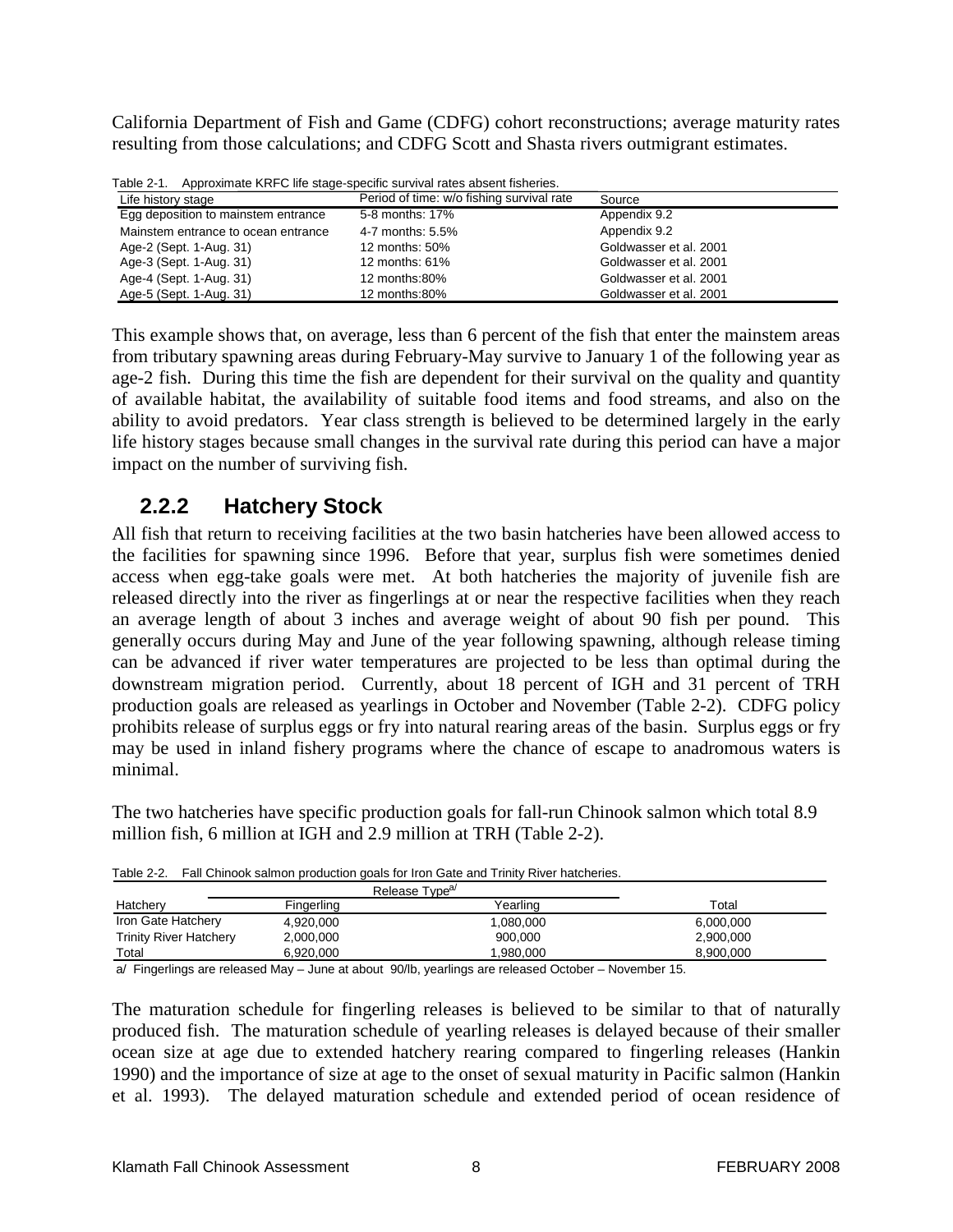yearling releases results in increased vulnerability to harvest in ocean and river fisheries (Hankin et al 1993; CDFG/NMFS 2001).

Hatchery fish by their confinement are able to avoid the natural perils that naturally produced fish face during their first six to eight months of life. Artificial techniques virtually ensure that every egg is fertilized and the resulting fry have a high chance for release into the stream to migrate to the ocean. The eggs and fish are protected in the hatchery by the use of chemicals that prevent or remedy diseases and parasites and the fish are fed special high protein diets that promote fast growth at this stage and result in fish that are probably larger than their naturally produced counterparts at release. Note however that yearlings, while released at a larger size than fingerlings, are likely smaller at that date than the surviving natural and fingerling-released fish of that brood year that have resided in the ocean for the past several months. Screens or other deterrents may be used to minimize predation by birds. The survival probabilities for age-2 and older hatchery fish are assumed to be the same as reported above (Table 2-1) because those estimates are based on hatchery fish data. One major difference between hatchery and natural stocks is that the egg to mainstem entrance survival estimate for hatchery fish is closer to 90 percent than the 17 percent estimated for wild fish, although their survival in the mainstem following release is probably lower because of their naivety.

IGH release policy to delay fingerling releases until May and June when the fish are ready to migrate to the sea is intended to minimize competition (interaction) with the naturally produced stream rearing fish. To the extent possible, stream environmental conditions are closely monitored at the hatcheries to ensure the fish are released when environmental conditions are suitable and the fish are ready to migrate to the sea. Following release, the hatchery fish must survive and compete with naturally produced fish and other aquatic species.

### <span id="page-18-1"></span><span id="page-18-0"></span>*2.3 Production*

#### **2.3.1 Harvest**

Prior to 1990, the average harvest of age-3 and age-4 KRFC was 234,753 in ocean fisheries and 60,900 in river fisheries (Table 2-3). Since 1990, the average harvest level has declined by 88 percent in the ocean fisheries, and by 58 percent in the river fisheries (Table 2-3). Additional historical harvest information for the river recreational and river tribal fisheries are provided in Table 2-4 and Table 2-5, respectively. Analysis of the expected and realized harvest for these fisheries during the OAP and whether this contributed to the escapement shortfall in 2004, 2005, and 2006 is presented in Section 4.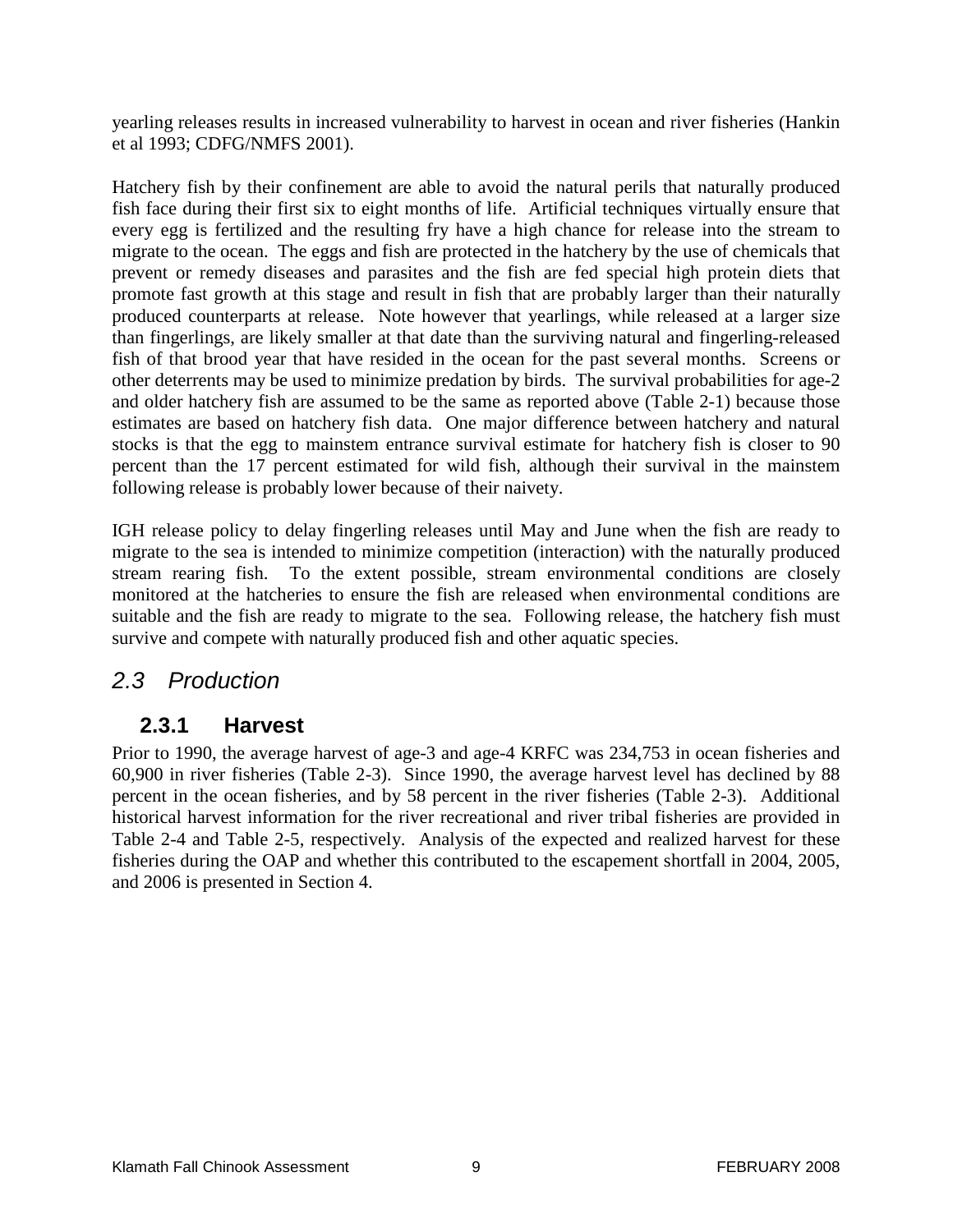|            | KMZ    |        |        | Outside KMZ |         |         | Ocean   | Inriver |        |        |
|------------|--------|--------|--------|-------------|---------|---------|---------|---------|--------|--------|
| Year       | Troll  | Sport  | Total  | South       | North   | Total   | Total   | Tribal  | Sport  | Total  |
| 1986       | 43,474 | 6,002  | 49,476 | 97,527      | 155,192 | 252,719 | 302,195 | 25,100  | 21,000 | 46,100 |
| 1987       | 39,035 | 9,527  | 48,562 | 114,225     | 105,366 | 219,591 | 268,153 | 52,400  | 19,900 | 72,300 |
| 1988       | 27,928 | 8,778  | 36,706 | 51,379      | 158,613 | 209,992 | 246,698 | 51,100  | 21,800 | 72,900 |
| 1989       | 12,486 | 21,469 | 33,955 | 47,787      | 40,224  | 88,011  | 121,966 | 43,700  | 8,600  | 52,300 |
| 1990       | 4,051  | 7,264  | 11,315 | 76,144      | 21,568  | 97,712  | 109,027 | 7,300   | 3,600  | 10,900 |
| 1991       | 0      | 2,028  | 2,028  | 1,862       | 4,959   | 6,821   | 8,849   | 9,716   | 3,293  | 13,009 |
| 1992       | 171    | 55     | 226    | 2,760       | 12      | 2,772   | 2,998   | 5,330   | 974    | 6,304  |
| 1993       | 0      | 823    | 823    | 1,687       | 8,058   | 9,745   | 10,568  | 9,212   | 3,160  | 12,372 |
| 1994       | 43     | 1,732  | 1,775  | 1,170       | 4,900   | 6,070   | 7,845   | 11,209  | 1,783  | 12,992 |
| 1995       | 0      | 1,242  | 1,242  | 14,091      | 16,579  | 30,670  | 31,912  | 14,797  | 6,016  | 20,813 |
| 1996       | 774    | 3,468  | 4,242  | 10,349      | 30,007  | 40,356  | 44,598  | 56,322  | 12,741 | 69,063 |
| 1997       | 3      | 406    | 409    | 1,086       | 4,220   | 5,306   | 5,715   | 10,900  | 5,322  | 16,222 |
| 1998       | 0      | 111    | 111    | 4,372       | 466     | 4,838   | 4,949   | 9,395   | 7,603  | 16,998 |
| 1999       | 78     | 558    | 636    | 2,921       | 1,125   | 4,046   | 4,682   | 13,770  | 2,242  | 16,012 |
| 2000       | 523    | 4,185  | 4,708  | 11,235      | 26,328  | 37,563  | 42,271  | 29,191  | 5,649  | 34,840 |
| 2001       | 1,429  | 1,714  | 3,143  | 8,618       | 10,039  | 18,657  | 21,800  | 38,644  | 12,113 | 50,757 |
| 2002       | 2,164  | 1,615  | 3,779  | 4,903       | 19,372  | 24,275  | 28,054  | 23,663  | 10,321 | 33,984 |
| 2003       | 1,007  | 1,595  | 2,602  | 10,186      | 57,208  | 67,394  | 69,996  | 29,750  | 9,653  | 39,403 |
| 2004       | 1,824  | 2,187  | 4,011  | 21,582      | 29,285  | 50,867  | 54,878  | 22,302  | 3,802  | 26,104 |
| 2005       | 248    | 952    | 1,200  | 6,342       | 4,769   | 11,111  | 12,311  | 7,442   | 1,945  | 9,387  |
| $2006^{a}$ | 271    | 1,241  | 1,512  | 5,475       | 1,258   | 6,733   | 8,245   | 9,960   | 55     | 10,015 |
|            |        |        |        |             |         |         |         |         |        |        |
| avg 86-89  | 30,731 | 11,444 | 42,175 | 77,730      | 114,849 | 192,578 | 234,753 | 43,075  | 17,825 | 60,900 |
| avg 90-03  | 732    | 1,914  | 2,646  | 10,813      | 14,632  | 25,445  | 28,090  | 19,229  | 6,034  | 25,262 |
| avg 04-06  | 781    | 1,460  | 2,241  | 11,133      | 11,771  | 22,904  | 25,145  | 13,235  | 1,934  | 15,169 |
| avg 86-06  | 6,453  | 3,664  | 10,117 | 23,605      | 33,312  | 56,917  | 67,034  | 22,914  | 7,694  | 30,608 |

Table 2-3. KRFC ocean fishery harvest, age-3 plus age-4, 1986-2006 seasons.

a/ Preliminary.

|  | Table 2-4. KRFC river recreational adult harvest and impacts, 1986-2006. |  |  |
|--|--------------------------------------------------------------------------|--|--|
|--|--------------------------------------------------------------------------|--|--|

|           |                    |        |        | Catch as   | Incidental            | Total   | Harvest       |
|-----------|--------------------|--------|--------|------------|-----------------------|---------|---------------|
| Year or   | <b>Total Adult</b> |        | Landed | Percent of | Harvest               | Harvest | Impact Rate   |
| Avg       | Run-Size           | Quota  | Catch  | Quota      | Impacts <sup>a/</sup> | Impacts | (harvest/run) |
| 1986      | 195,019            | 7,800  | 21,027 | 270%       | 429                   | 21,456  | 0.110         |
| 1987      | 209,134            | 17,900 | 20,169 | 113%       | 412                   | 20,581  | 0.098         |
| 1988      | 191,642            | 15,575 | 22,203 | 143%       | 453                   | 22,656  | 0.118         |
| 1989      | 124,340            | 15,600 | 8,775  | 56%        | 179                   | 8,954   | 0.072         |
| 1990      | 35,882             | 6,500  | 3,553  | 55%        | 73                    | 3,626   | 0.101         |
| 1991      | 32,670             | 2,600  | 3,383  | 130%       | 69                    | 3,452   | 0.106         |
| 1992      | 26,698             | 800    | 1,002  | 125%       | 20                    | 1,022   | 0.038         |
| 1993      | 57,212             | 2,700  | 3,172  | 117%       | 65                    | 3,237   | 0.057         |
| 1994      | 63,983             | 1,400  | 1,832  | 131%       | 37                    | 1,869   | 0.029         |
| 1995      | 222,768            | 1,800  | 6,081  | 338%       | 124                   | 6,205   | 0.028         |
| 1996      | 175,773            | 15,700 | 12,766 | 81%        | 261                   | 13,027  | 0.074         |
| 1997      | 83,736             | 3,500  | 5,676  | 162%       | 116                   | 5,792   | 0.069         |
| 1998      | 90,647             | 1,800  | 7,710  | 428%       | 157                   | 7,867   | 0.087         |
| 1999      | 51,048             | 2,900  | 2,282  | 79%        | 47                    | 2,329   | 0.046         |
| 2000      | 218,077            | 4,200  | 5,650  | 135%       | 115                   | 5,765   | 0.026         |
| 2001      | 187,333            | 29,800 | 12,134 | 41%        | 248                   | 12,382  | 0.066         |
| 2002      | 160,788            | 20,500 | 10,495 | 51%        | 214                   | 10,709  | 0.067         |
| 2003      | 191,948            | 10,800 | 2,358  | 22%        | 48                    | 2,406   | 0.013         |
| 2004      | 78,943             | 4,796  | 4,003  | 83%        | 82                    | 4,085   | 0.052         |
| 2005      | 65,125             | 1,244  | 1,985  | 160%       | 41                    | 2,026   | 0.031         |
| 2006      | 61,629             | 300 b/ | 62     | 169%       | 444                   | 506     | 0.008         |
| 1986-2003 | 128,817            | 8,993  | 8,348  | 93%        | 170                   | 8,519   | 0.066         |
| 2004-2006 | 68,566             | 2,113  | 2,017  | 95%        | 189                   | 2,205   | 0.032         |

a/ Landed catch multiplied by 0.020408.

b/ In 2006 the adult KRFC quota was zero, however 300 impacts were assumed for non retention mortality in the steelhead/jack Chinook recreational fishery.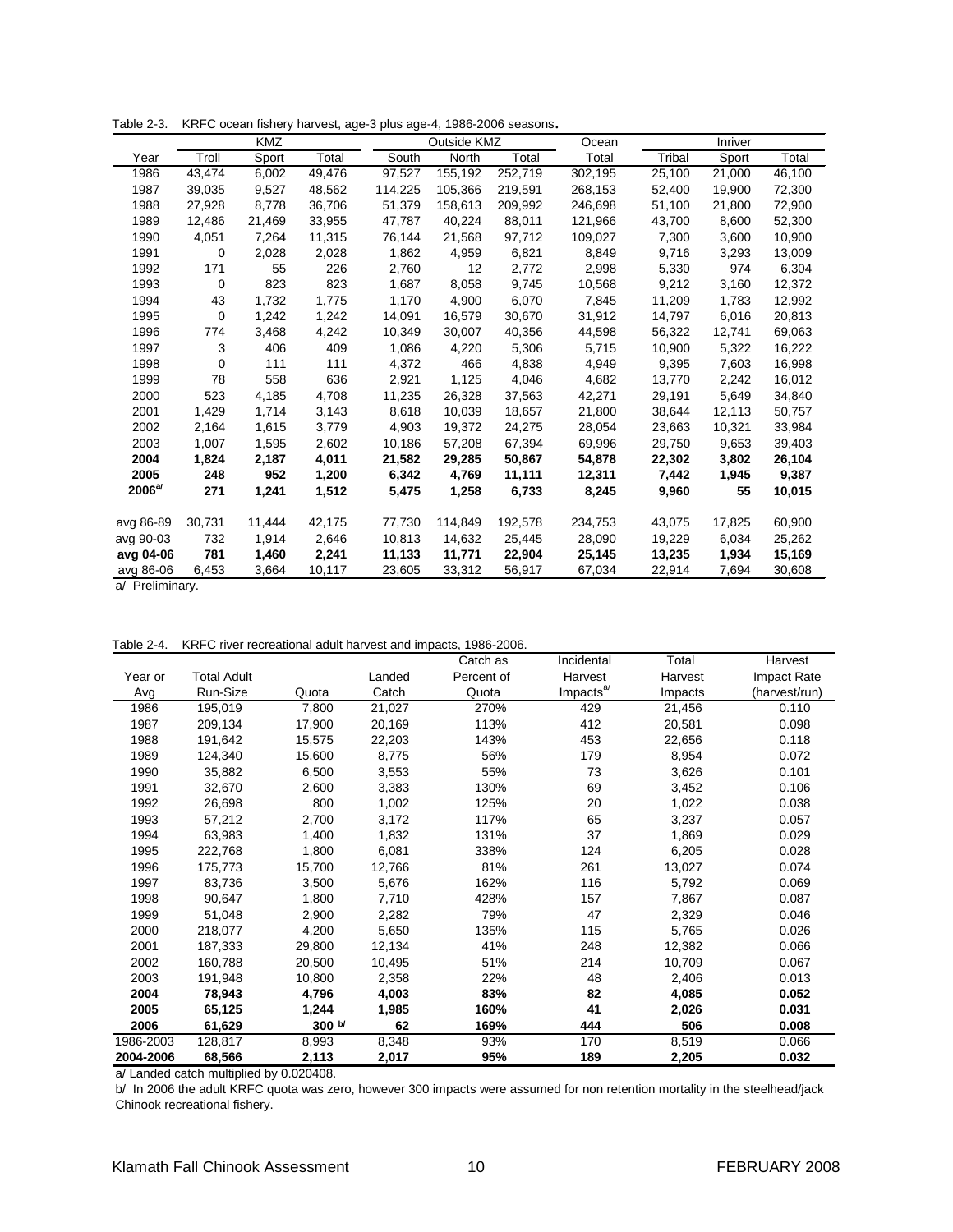Table 2-5. KRFC river tribal adult harvest and impacts, 1986-2006.

|           |                    |         |        | Catch as   | Incidental            | Total   | Harvest       |
|-----------|--------------------|---------|--------|------------|-----------------------|---------|---------------|
| Year or   | <b>Total Adult</b> |         | Landed | Percent of | Harvest               | Harvest | Impact Rate   |
| Avg       | Run-Size           | Quota   | Catch  | Quota      | Impacts <sup>a/</sup> | Impacts | (harvest/run) |
| 1986      | 195,019            | 28,250  | 25,127 | 89%        | 2,186                 | 27,313  | 0.140         |
| 1987      | 209,134            | 59,000  | 53,096 | 90%        | 4,619                 | 57,715  | 0.276         |
| 1988      | 191,642            | 51,725  | 51,651 | 100%       | 4,494                 | 56,145  | 0.293         |
| 1989      | 124,340            | 52,000  | 45,565 | 88%        | 3,964                 | 49,529  | 0.398         |
| 1990      | 35,882             | 24,500  | 7,906  | 32%        | 688                   | 8,594   | 0.240         |
| 1991      | 32,670             | 10,300  | 10,198 | 99%        | 887                   | 11,085  | 0.339         |
| 1992      | 26,698             | 4,920   | 5,785  | 118%       | 503                   | 6,288   | 0.236         |
| 1993      | 57,212             | 18,500  | 9,636  | 52%        | 838                   | 10,474  | 0.183         |
| 1994      | 63,983             | 11,800  | 11,692 | 99%        | 1,017                 | 12,709  | 0.199         |
| 1995      | 222,768            | 15,300  | 15,557 | 102%       | 1,353                 | 16,910  | 0.076         |
| 1996      | 175.773            | 104,100 | 56,476 | 54%        | 4,913                 | 61,389  | 0.349         |
| 1997      | 83,736             | 21,600  | 12,087 | 56%        | 1,052                 | 13,139  | 0.157         |
| 1998      | 90.647             | 12.000  | 10,187 | 85%        | 886                   | 11,073  | 0.122         |
| 1999      | 51,048             | 15,300  | 14,660 | 96%        | 1,275                 | 15,935  | 0.312         |
| 2000      | 218,077            | 28,200  | 29,415 | 104%       | 2,559                 | 31,974  | 0.147         |
| 2001      | 187,333            | 75,500  | 38,645 | 51%        | 3,362                 | 42,007  | 0.224         |
| 2002      | 160.788            | 50,400  | 24,574 | 49%        | 2,138                 | 26,712  | 0.166         |
| 2003      | 191,948            | 41,400  | 30,034 | 73%        | 2,613                 | 32,647  | 0.170         |
| 2004      | 78,943             | 33,806  | 25,803 | 76%        | 2,245                 | 28,048  | 0.355         |
| 2005      | 65,125             | 9,022   | 8,016  | 89%        | 697                   | 8,713   | 0.134         |
| 2006      | 61,629             | 10,870  | 10,285 | 95%        | 895                   | 11,180  | 0.181         |
| 1986-2003 | 128,817            | 34,711  | 25,127 | 72%        | 2,186                 | 27,313  | 0.212         |
| 2004-2006 | 68,566             | 17,899  | 14,701 | 82%        | 1,279                 | 15,980  | 0.233         |

<span id="page-20-0"></span>a/ Landed catch multiplied by 0.087.

#### **2.3.2 Escapement**

Most (65 percent average from 1978—2003) of the natural escapement of KRFC occurs in the Trinity River and Bogus Creek, a tributary of the Klamath (Table 2-6; Figure 2-3). A large portion of these sub-populations are near hatcheries and hatchery strays contribute substantially to natural spawning. Other major spawning populations include: the mainstem Klamath, Scott, Shasta, and Salmon rivers. These other sub-populations are relatively free of hatchery influence in most years, except for the Shasta River, which ranged from an estimated 1.2 percent to 38.7 percent and averaged 15.4 percent hatchery fish between 2002 and 2006. Other miscellaneous tributaries of the Klamath and Trinity Rivers collectively generally account for less than 10 percent of the natural spawners. Additional information on this subject is presented in Section 3.4.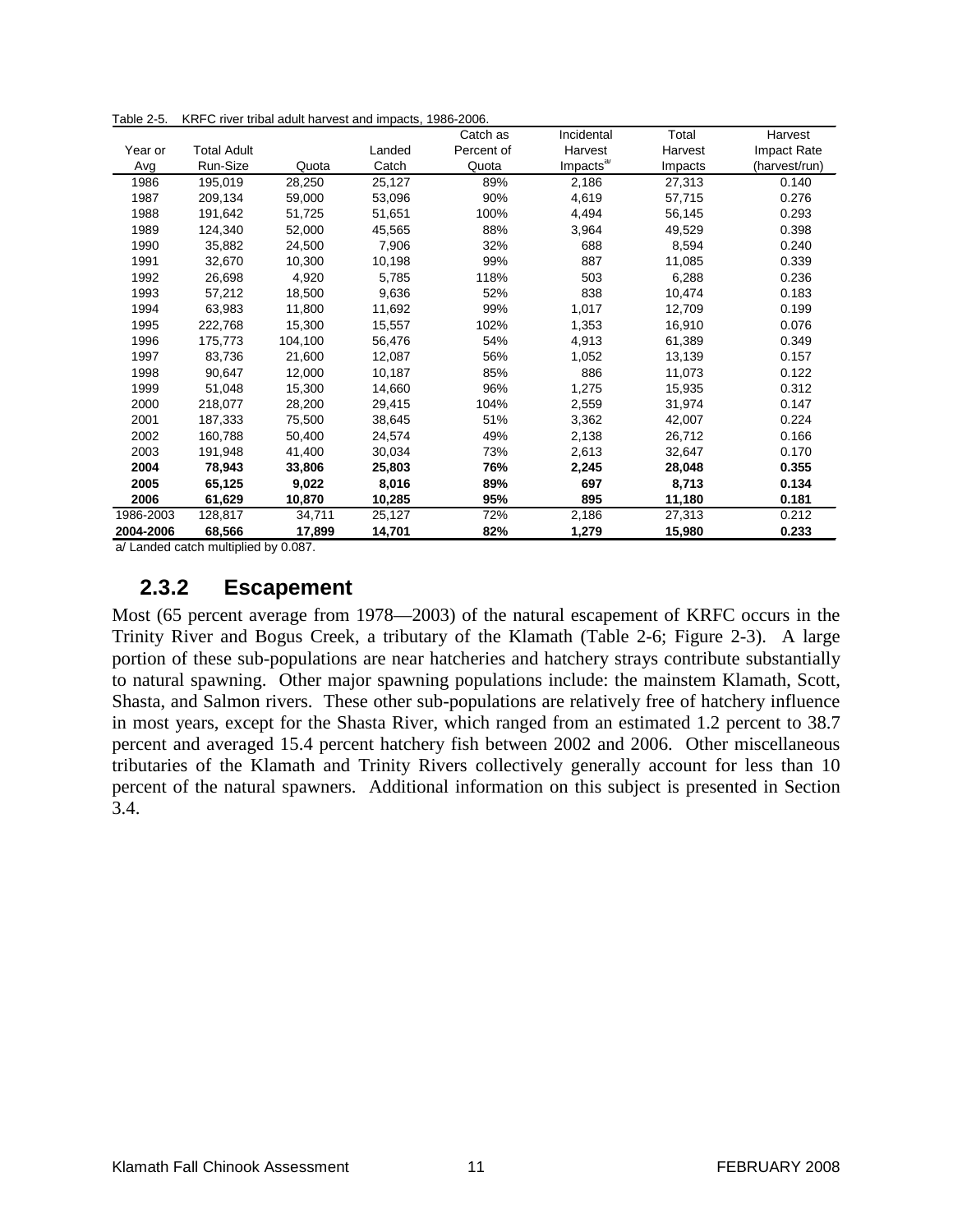| $\sim$ $\sim$ $\sim$ $\sim$ | Upper                | Salmon | Scott  | Shasta | , . <del>.</del><br><b>Bogus</b> | Mainstem | Other       | Total   | Hatchery  |         | Total    | Grand   |
|-----------------------------|----------------------|--------|--------|--------|----------------------------------|----------|-------------|---------|-----------|---------|----------|---------|
| Year                        | Trinity <sup>a</sup> | River  | River  | River  | Creek                            | Klamath  | Tributaries | Natural | Iron Gate | Trinity | Hatchery | Total   |
| 1978                        | 31,052               | 2,600  | 3,423  | 12,024 | 4,928                            | 1,700    | 2,765       | 58,492  | 6,945     | 6,034   | 12,979   | 71,471  |
| 1979                        | 8,028                | 1,000  | 3,396  | 7,111  | 5,444                            | 4,190    | 1,468       | 30,637  | 2,301     | 1,335   | 3,636    | 34,273  |
| 1980                        | 7,700                | 800    | 2,032  | 3,762  | 3,321                            | 2,468    | 1,400       | 21,483  | 2,412     | 4,099   | 6,511    | 27,994  |
| 1981                        | 15,340               | 750    | 3,147  | 7,890  | 2,730                            | 3,000    | 1,000       | 33,857  | 2,055     | 2,370   | 4,425    | 38,282  |
| 1982                        | 9,274                | 1,000  | 5,826  | 6,533  | 4,818                            | 3,000    | 1,500       | 31,951  | 8,353     | 2,058   | 10,411   | 42,362  |
| 1983                        | 17,284               | 1,200  | 3,398  | 3,119  | 2,713                            | 1,800    | 1,270       | 30,784  | 8,371     | 5,494   | 13,865   | 44,649  |
| 1984                        | 5,654                | 1,226  | 1,443  | 2,362  | 3,039                            | 1,350    | 990         | 16,064  | 5,330     | 2,166   | 7,496    | 23,560  |
| 1985                        | 9,217                | 2,259  | 3,051  | 2,897  | 3,491                            | 468      | 4,294       | 25,677  | 19,951    | 2,583   | 22,534   | 48,211  |
| 1986                        | 92,548               | 2,716  | 3,176  | 3,274  | 6,124                            | 603      | 4,919       | 113,360 | 17,096    | 15,795  | 32,891   | 146,251 |
| 1987                        | 71,920               | 3,832  | 7,769  | 4,299  | 9,748                            | 863      | 3,286       | 101,717 | 15,189    | 13,934  | 29,123   | 130,840 |
| 1988                        | 44,616               | 3,273  | 4,727  | 2,586  | 16,215                           | 2,982    | 4,987       | 79,386  | 16,106    | 17,352  | 33,458   | 112,844 |
| 1989                        | 29,445               | 2,915  | 3,000  | 1,440  | 2,218                            | 1,011    | 3,839       | 43,868  | 10,859    | 11,132  | 21,991   | 65,859  |
| 1990                        | 7,682                | 4,071  | 1,379  | 415    | 732                              | 505      | 812         | 15,596  | 6,719     | 1,348   | 8,067    | 23,663  |
| 1991                        | 4,867                | 1,337  | 2,019  | 716    | 1,261                            | 572      | 877         | 11,649  | 4,002     | 2,482   | 6,484    | 18,133  |
| 1992                        | 7,139                | 778    | 1,873  | 520    | 598                              | 366      | 754         | 12,028  | 3,581     | 3,779   | 7,360    | 19,388  |
| 1993                        | 5,905                | 3,077  | 5,035  | 1,341  | 3,285                            | 647      | 2,568       | 21,858  | 20,828    | 815     | 21,643   | 43,501  |
| 1994                        | 10,906               | 3,216  | 2,358  | 3,363  | 7,817                            | 3,249    | 1,424       | 32,333  | 13,808    | 3,264   | 17,072   | 49,405  |
| 1995                        | 77,876               | 4,140  | 11,198 | 12,816 | 45,225                           | 6,472    | 4,067       | 161,794 | 22,681    | 15,178  | 37,859   | 199,653 |
| 1996                        | 42,646               | 5,189  | 11,952 | 1,404  | 10,420                           | 2,790    | 6,925       | 81,326  | 13,622    | 6,411   | 20,033   | 101,359 |
| 1997                        | 11,507               | 5,783  | 8,284  | 1,667  | 9,809                            | 3,472    | 5,622       | 46,144  | 13,275    | 5,387   | 18,662   | 64,806  |
| 1998                        | 24,460               | 1,337  | 3,061  | 2,466  | 6,630                            | 2,913    | 1,621       | 42,488  | 14,923    | 14,296  | 29,219   | 71,707  |
| 1999                        | 6,753                | 670    | 3,021  | 1,296  | 3,537                            | 1,978    | 1,202       | 18,457  | 9,290     | 5,037   | 14,327   | 32,784  |
| $2000^{b}$                  | 23,468               | 1,544  | 5,729  | 11,025 | 34,678                           | 3,271    | 3,013       | 82,728  | 71,635    | 25,976  | 97,611   | 180,339 |
| $2001^{b/2}$                | 35,991               | 2,607  | 5,398  | 8,452  | 11,927                           | 9,832    | 3,627       | 77,834  | 37,204    | 17,908  | 55,112   | 132,946 |
| $2002^{b/2}$                | 10,880               | 2,669  | 4,261  | 6,432  | 17,530                           | 21,650   | 2,213       | 65,635  | 23,667    | 3,516   | 27,183   | 92,818  |
| $2003^{\mathrm{c/s}}$       | 31,173               | 3,302  | 11,988 | 4,134  | 15,422                           | 17,722   | 3,901       | 87,642  | 31,970    | 29,812  | 61,782   | 149,424 |
| $2004^{c}$                  | 12,718               | 282    | 445    | 833    | 3,493                            | 5,037    | 1,023       | 23,831  | 10,582    | 12,399  | 22,981   | 46,812  |
| $2005^{\circ}$              | 12,987               | 401    | 698    | 2,018  | 5,341                            | 4,622    | 722         | 26,789  | 13,955    | 13,744  | 27,699   | 54,488  |
| $2006^{c/2}$                | 15,634               | 1,278  | 3,007  | 789    | 3,368                            | 4,538    | 1,808       | 30,422  | 11,604    | 7,918   | 19,522   | 49,944  |
| 78-03 avg                   | 24,744               | 2,434  | 4,690  | 4,359  | 8,987                            | 3,803    | 2,706       | 51,723  | 15,468    | 8,445   | 23,913   | 75,635  |
| 00-03 avg $^{b'}$           | 25,378               | 2,531  | 6,844  | 7,511  | 19,889                           | 13,119   | 3,189       | 78,460  | 41,119    | 19,303  | 60,422   | 138,882 |
| 04-06 $avgcr$               | 13,780               | 654    | 1,383  | 1,213  | 4,067                            | 4,732    | 1,184       | 27,014  | 12,047    | 11,354  | 23,401   | 50,415  |
| 78-06 avg                   | 23,609               | 2,250  | 4,348  | 4,034  | 8,478                            | 3,899    | 2,548       | 49,167  | 15,114    | 8,746   | 23,860   | 73,026  |

Table 2-6. KRFC adult spawner escapement estimates by spawning unit, 1978-2006.

a/ Trinity River upstream from the Willow Creek weir.

b/ Parent broods associated with returns comprising the overfishing assessment period.

c/ Return years comprising the overfishing assessment period.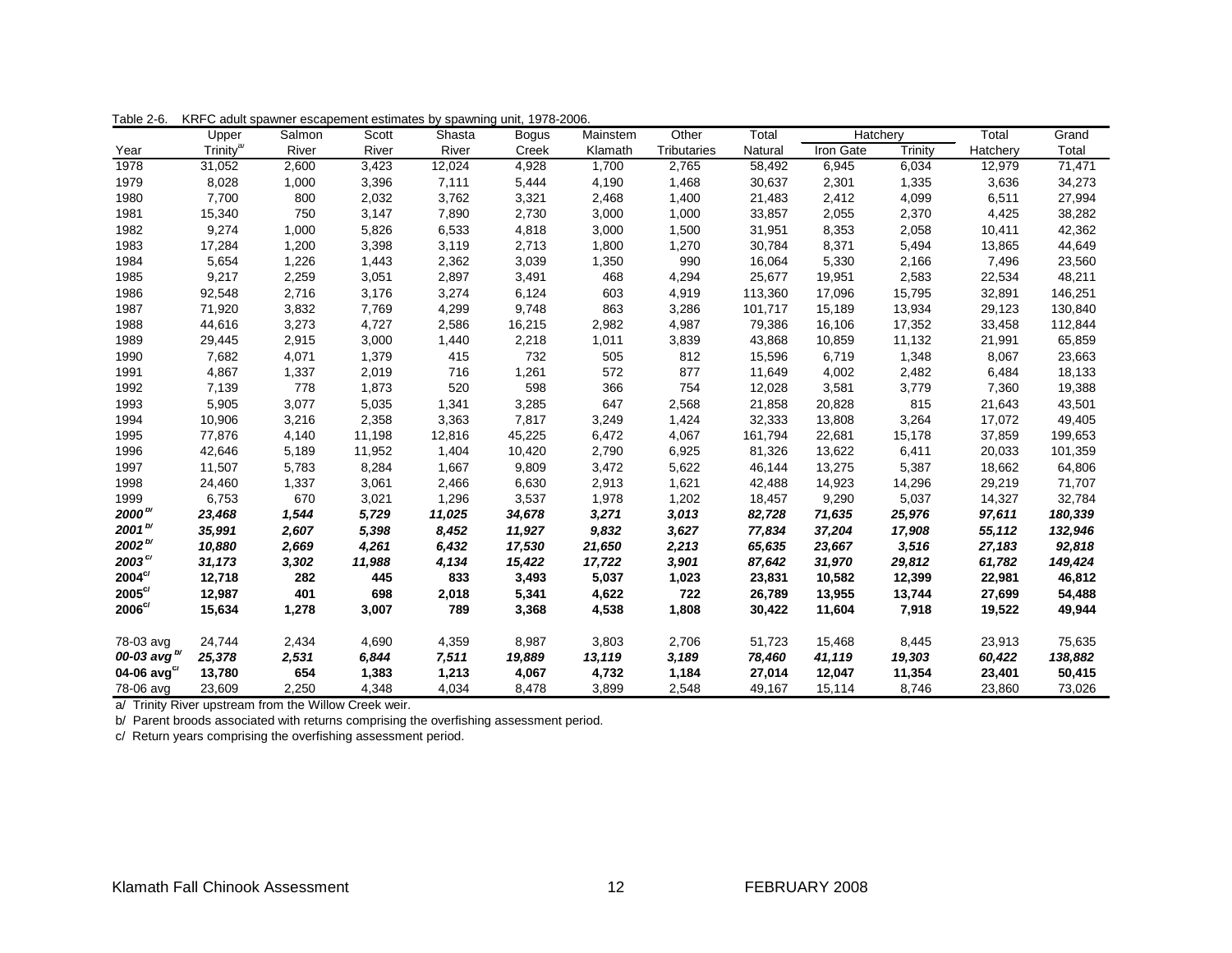

<span id="page-22-0"></span>Figure 2-3. Annual spawning escapement in Klamath Basin tributaries and hatcheries, 1978-2006.

### **2.3.3 Natural Stock Productivity**

The stock/recruitment relationship for KRFC helps to explain the effect that depressed stock status has on fisheries and spawning runs. Stock and recruitment data were analyzed by the STT (2005b) for natural spawners of the 1979—2000 broods to determine the following reference points: spawning stock size at sustainable equilibrium production  $(S_{UEO})$ , spawning stock size at maximum sustainable production  $(S_{MAX})$  and spawning stock size at MSY  $(S_{MSY})$ . Several models of stock and recruitment were evaluated for this analysis, and the STT (2005b) and SSC (2005) concluded that "Model 2," which included a juvenile survival index term, represented the best available science.

The Model 2 estimated reference points were  $S_{UEQ} = 112,300$ ,  $S_{MAX} = 56,900$ , and  $S_{MSY} =$ 40,700. The 35,000 escapement floor thus represents 86 percent of  $S_{MSY}$  and 62 percent of  $S_{MAX}$ . The latter value means that natural escapements less than 35,000 adults would result, on average, in reduced recruits (harvestable surplus) compared to higher escapements, and that escapements greater than 35,000 up to  $S_{MAX}$  (56,900) would be expected to result in more recruits. Thus failure to meet the escapement floor for KRFC would be expected to result in reduced production of natural recruits. Above  $S_{MAX}$ , further increases in spawning escapement would be expected to result in fewer natural recruits. However, expected recruitment is still greater than that produced by  $S_{MSY}$  until natural adult spawning escapement exceeds 76,900, and is greater than recruitment expected at the escapement floor for natural adult spawning escapement up to 86,500.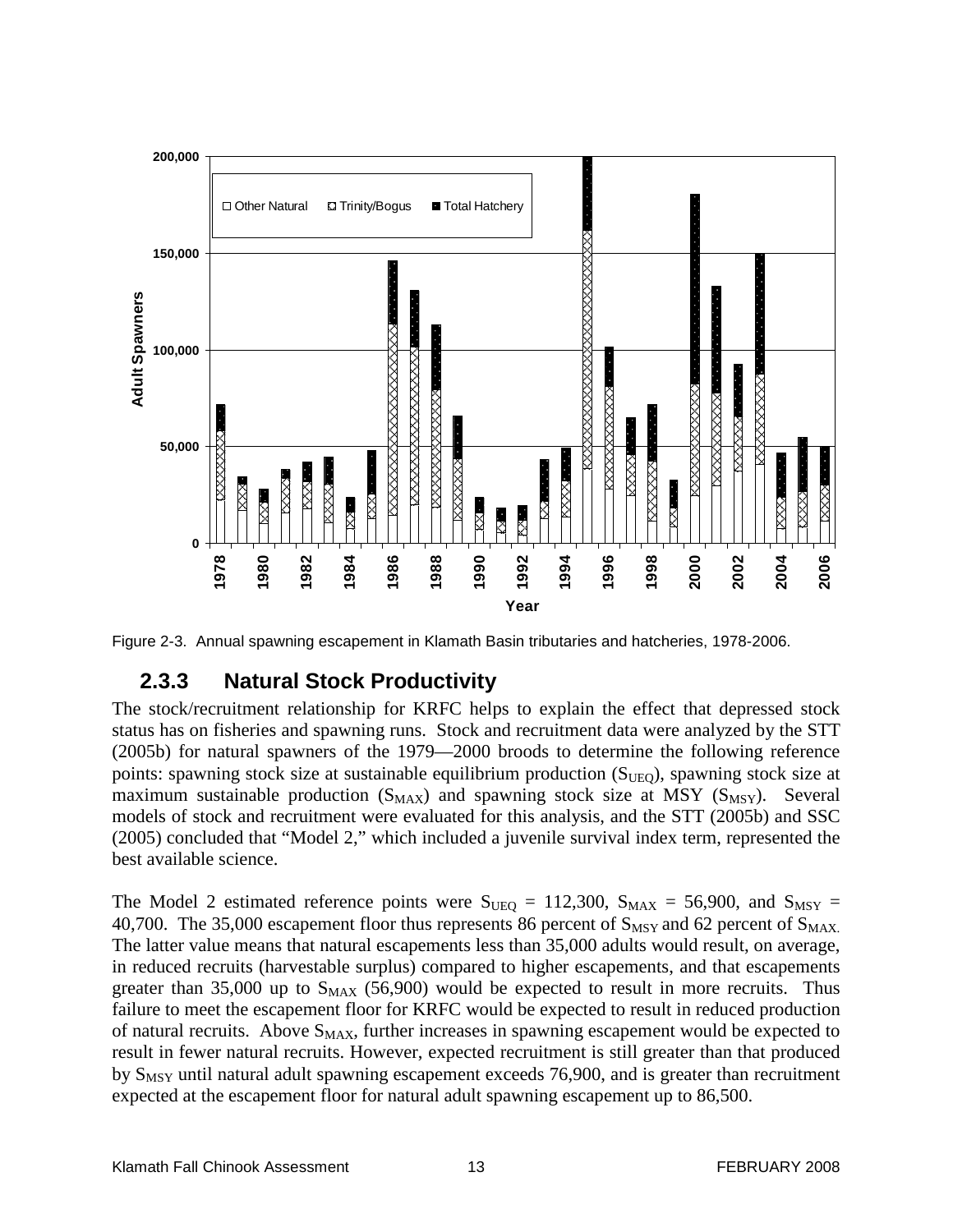#### <span id="page-23-0"></span>*2.4 Stock Status*

Representative marking, using CWTs, of KRFC hatchery fish have made it possible to reconstruct the life histories of hatchery and natural fish starting with the 1979 brood, 24 broods total. These "cohort reconstructions" are estimated on a monthly basis using fishery and spawning ground CWT expansions in combination with assumed fixed natural and fisheryrelated non-catch mortality rates. The methodology has been reviewed by Hankin and Mohr (1993) and found to be in error in some years based on "band recovery" analysis of CWTs, but no further progress has been made in the development and implementation of this alternative approach. The available reconstruction estimates show that the average hatchery age-2 ocean population size (recruitment) of the critical broods (285,307) was 100 percent of the previous 21 year average (285,186) and all of the individual broods were within the range of recruitment observed during the previous 21 years (Table 2-7; Figure 2-4). The average age-2 ocean population size (recruitment) of naturally produced fish for the critical broods (237,552) was 45 percent of the previous 21-year average (522,895). The 2001 and 2002 brood year recruits from natural spawners were very small in a historical context, representing the third and seventh lowest, respectively, on record. The 2000 brood natural recruits (405,951) were about 78 percent of average, but well within the range of natural recruits observed during the previous 21 year period. The 2003 brood natural recruitment cannot yet be estimated (Table 2-8), but the forecast age-3 ocean abundance was the third lowest on record, and the forecast age-4 ocean abundance was the lowest on record.

Age-2 recruitment data are not available for basin sub-populations, but post-spawning data are available to show the final distribution of individual cohorts. Post-spawn data during 2004— 2006 indicated below average escapement levels in all natural spawning areas of the basin, including those most heavily influenced by hatchery production, Trinity River and Bogus Creek (Table 2-4).

Population modeling work by Mohr and Fujiwara (2007) concluded that natural origin adult run sizes to the Salmon, Scott, and Shasta rivers of less than 720 adults in any year pose a threat to the long-term viability of those sub-basin populations, and the genetic integrity of the aggregate KRFC stock lies in maintaining an adequate diversity of subpopulations (particularly these). Spawning escapement was less than 720 adults in the Salmon and Scott rivers in 2004 and 2005 (Table 2-6, Figure 2-5). If the subsequent returns produced from those broods continue to be depressed there may indeed be long-term negative genetic implications as described above, and indications are that the 2005 brood year juvenile outmigrant production from at least the Scott River was very low (Table 3-1). Shasta River spawning escapement was above the 720 fish threshold level in all three years, although those values include stray hatchery fish. Excluding hatchery adults and jacks, only an estimated 492 and 708 natural origin adult spawners returned to the Shasta River in 2004 and 2006, respectively. Indications are that the 2004 and 2005 brood year juvenile outmigrant production from the Shasta River was very low (Table 3-2), particularly for brood year 2005 (the 2006 outmigrant production was unavailable at the time of this report).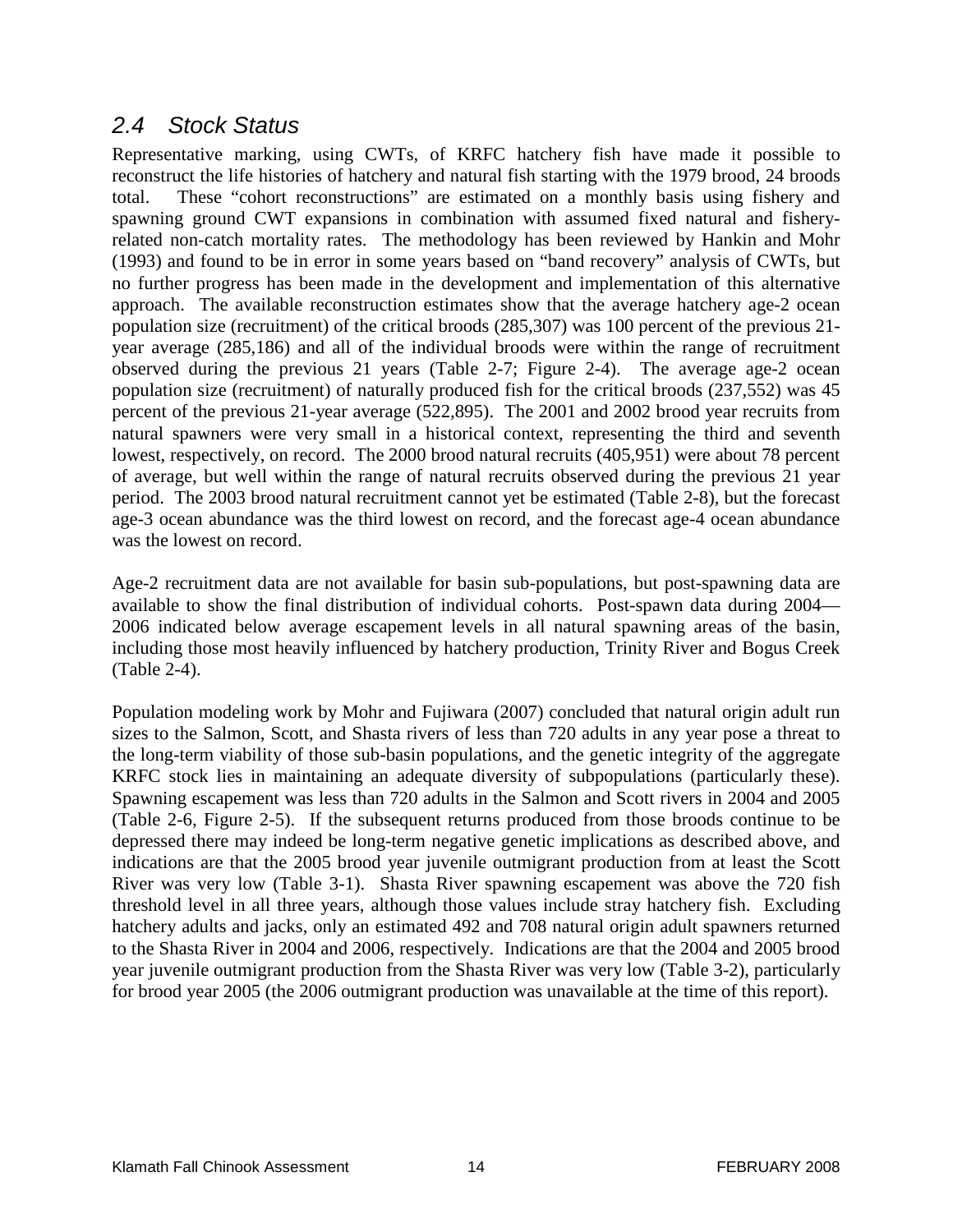| provu yours.      | Age-2 Recruitment |           |           |  |
|-------------------|-------------------|-----------|-----------|--|
| <b>Brood Year</b> | Hatchery          | Natural   | Total     |  |
| 1979              | 283,013           | 906,521   | 1,189,534 |  |
| 1980              | 193,723           | 524,793   | 718,516   |  |
| 1981              | 104,158           | 217,854   | 322,012   |  |
| 1982              | 199,932           | 567,179   | 767,111   |  |
| 1983              | 1,156,457         | 1,609,472 | 2,765,930 |  |
| 1984              | 566,372           | 1,089,565 | 1,655,936 |  |
| 1985              | 762,771           | 794,089   | 1,556,861 |  |
| 1986              | 256,778           | 527,568   | 784,347   |  |
| 1987              | 60,327            | 311,514   | 371,841   |  |
| 1988              | 68,694            | 80,382    | 149,076   |  |
| 1989              | 13,975            | 68,783    | 82,759    |  |
| 1990              | 176,457           | 188,924   | 365,381   |  |
| 1991              | 59,668            | 196,444   | 256,112   |  |
| 1992              | 527,776           | 1,068,999 | 1,596,776 |  |
| 1993              | 26,955            | 400,559   | 427,513   |  |
| 1994              | 84,756            | 215,880   | 300,636   |  |
| 1995              | 167,653           | 157,675   | 325,328   |  |
| 1996              | 110,625           | 158,004   | 268,628   |  |
| 1997              | 601,770           | 674,091   | 1,275,861 |  |
| 1998              | 213,312           | 523,004   | 736,316   |  |
| 1999              | 353,724           | 699,486   | 1,053,210 |  |
| 2000              | 410,816           | 405,951   | 816,767   |  |
| 2001              | 231,507           | 97,477    | 328,984   |  |
| $2002^{a}$        | 213,597           | 209,228   | 422,825   |  |
| 79-99 avg         | 285,186           | 522,895   | 808,080   |  |
| CV                | 1.01              | 0.77      | 0.83      |  |
| 00-02 avg         | 285,307           | 237,552   | 522,859   |  |
| CV                | 0.38              | 0.66      | 0.50      |  |
| 79-02 avg         | 285,201           | 487,227   | 772,428   |  |
| CV                | 0.95              | 0.80      | 0.82      |  |

Table 2-7. KRFC September 1 age-2 cohort reconstruction recruitment for hatchery and naturally produced fish from 1979-2002 brood years.

a/ Brood incomplete for age-5; average maturation rate used.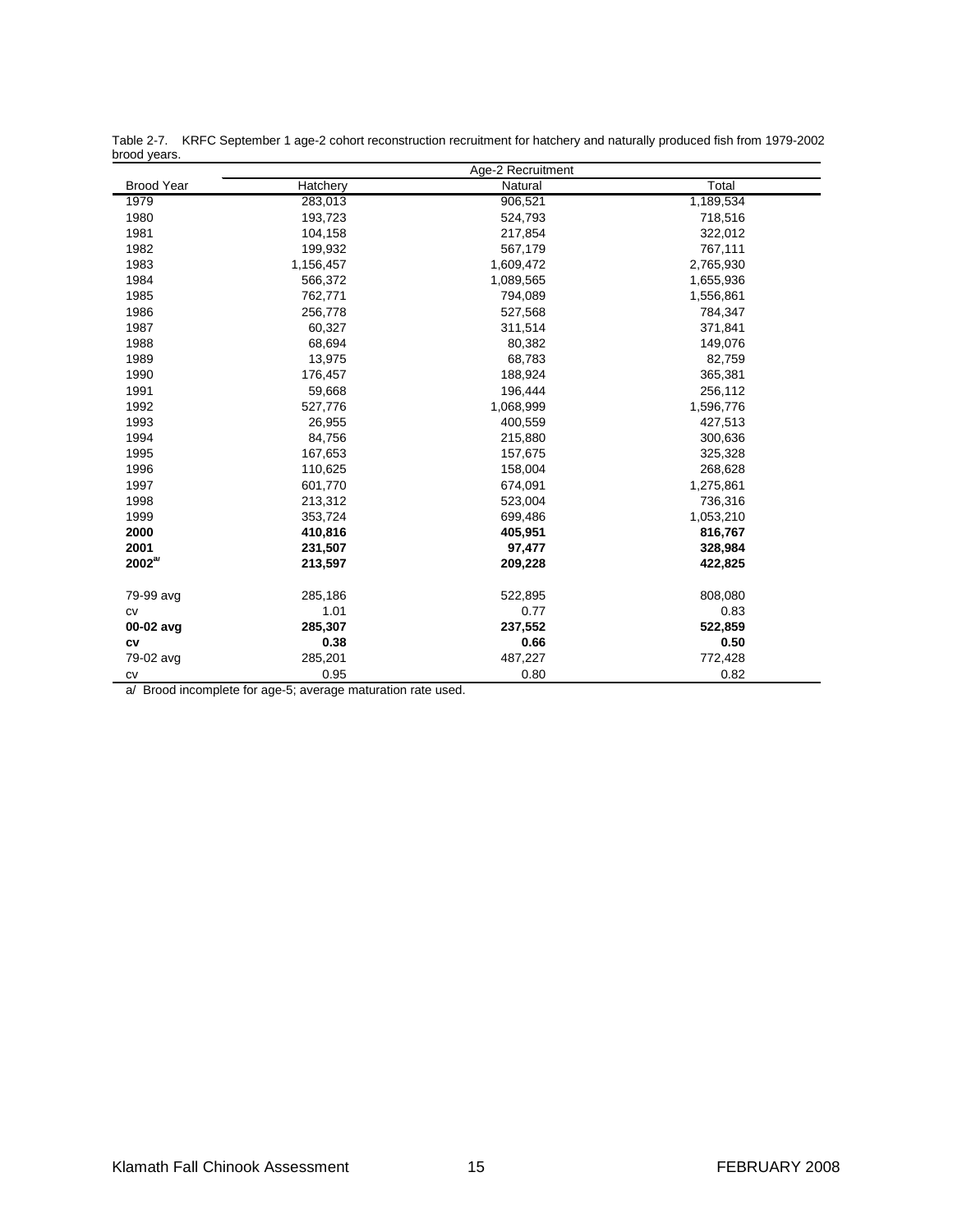

**Brood Year**

Figure 2-4. Reconstructed run size to January age-2 and natural parental brood size for KRFC, brood years 1979-2002.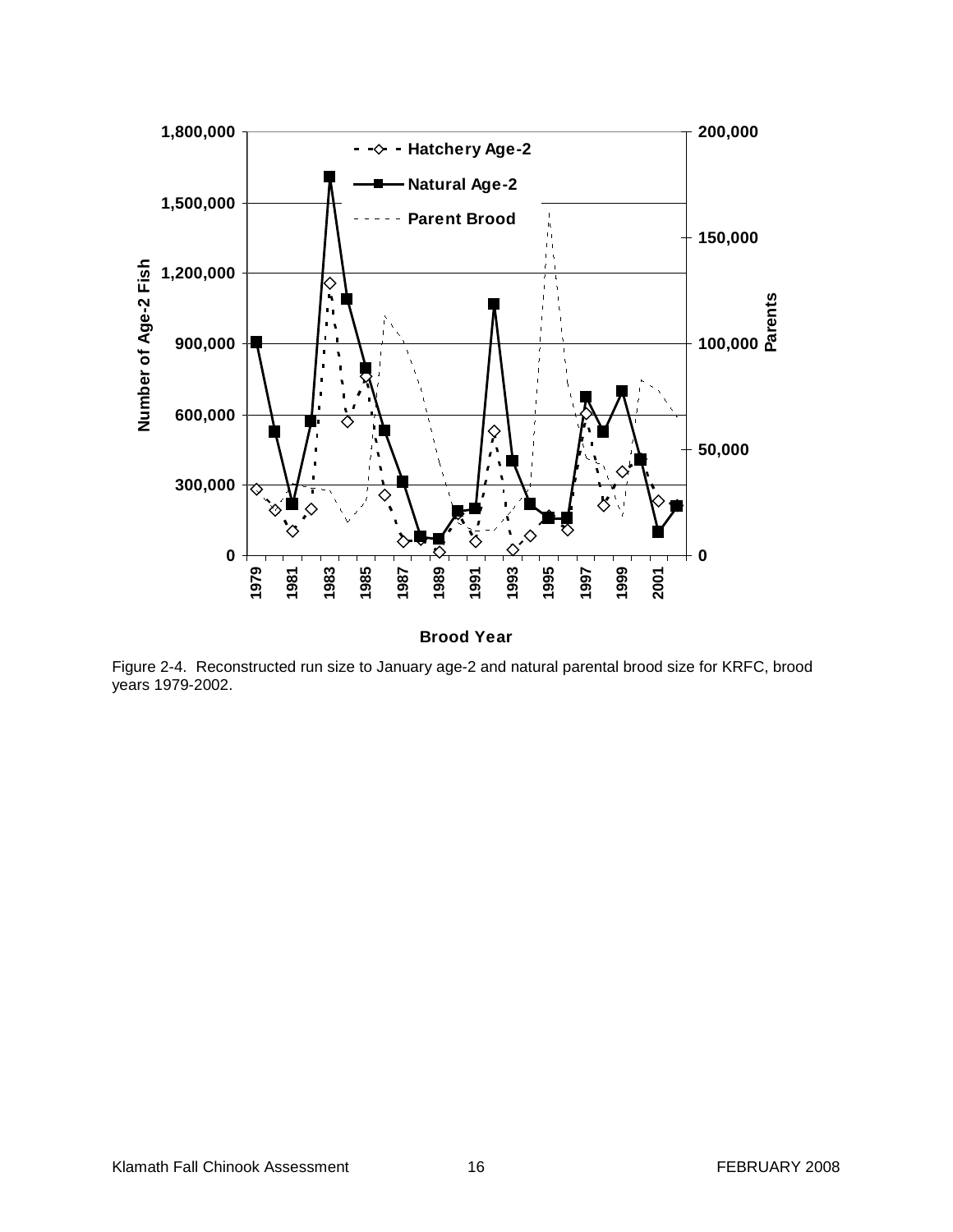|  | Table 2-8. KRFC river run age composition, brood years 1979-2004. |  |  |
|--|-------------------------------------------------------------------|--|--|
|--|-------------------------------------------------------------------|--|--|

| <b>Brood</b> | Klamath Basin Return (thousands) |         |       |       |       |
|--------------|----------------------------------|---------|-------|-------|-------|
| year         | Age-2                            | $Age-3$ | Age-4 | Age-5 | Total |
| 1979         | 28.2                             | 30.1    | 20.7  | 1.1   | 80.1  |
| 1980         | 39.4                             | 35.9    | 24.4  | 5.8   | 105.5 |
| 1981         | 3.8                              | 21.7    | 25.7  | 2.3   | 53.5  |
| 1982         | 8.3                              | 32.9    | 29.8  | 6.8   | 77.8  |
| 1983         | 69.4                             | 162.9   | 112.6 | 3.9   | 348.8 |
| 1984         | 44.6                             | 89.7    | 86.5  | 4.3   | 225.1 |
| 1985         | 19.1                             | 101.2   | 69.6  | 1.3   | 191.2 |
| 1986         | 24.1                             | 50.4    | 22.9  | 1.1   | 98.5  |
| 1987         | 9.1                              | 11.6    | 21.6  | 1.0   | 43.3  |
| 1988         | 4.4                              | 10.0    | 18.8  | 0.7   | 33.9  |
| 1989         | 1.8                              | 6.9     | 8.2   | 1.0   | 17.9  |
| 1990         | 13.7                             | 48.3    | 26.0  | 2.6   | 90.6  |
| 1991         | 7.6                              | 37.0    | 18.3  | 0.3   | 63.2  |
| 1992         | 14.4                             | 201.9   | 136.7 | 4.6   | 357.6 |
| 1993         | 22.8                             | 38.8    | 44.2  | 1.7   | 107.5 |
| 1994         | 9.5                              | 35.0    | 29.7  | 1.3   | 75.5  |
| 1995         | 8.0                              | 59.2    | 20.5  | 0.5   | 88.2  |
| 1996         | 4.6                              | 29.2    | 30.5  | 0.2   | 64.5  |
| 1997         | 19.2                             | 187.1   | 88.2  | 3.7   | 298.2 |
| 1998         | 10.2                             | 99.1    | 62.5  | 0.9   | 172.7 |
| 1999         | 11.3                             | 94.6    | 96.8  | 5.3   | 208.0 |
| 2000         | 9.2                              | 94.3    | 40.7  | 3.9   | 148.1 |
| 2001         | 3.8                              | 33.2    | 17.5  | 1.3   | 55.8  |
| $2002^{a}$   | 9.7                              | 43.8    | 41.8  |       |       |
| $2003^{a}$   | 2.3                              | 18.6    |       |       |       |
| $2004^{a}$   | 27.1                             |         |       |       |       |
| Average      | 16.4                             | 62.9    | 45.6  | 2.4   | 130.7 |

a/ These brood years are not yet complete.



Figure 2-5. Spawning escapement in the Salmon, Scott and Shasta rivers, including hatchery strays, compared to the critical threshold escapement of 720 natural origin adult spawners (Mohr and Fujiwara 2007).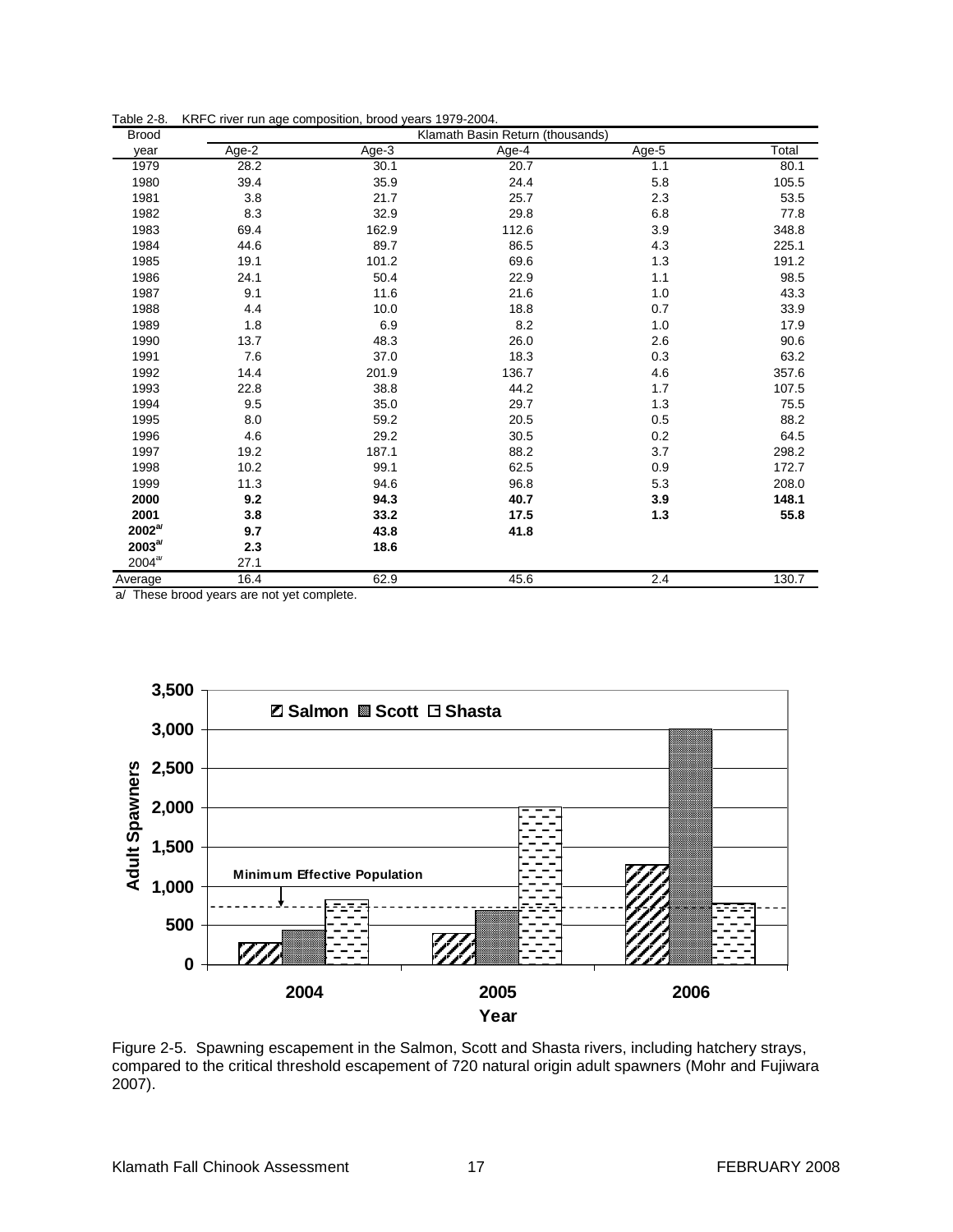# <span id="page-27-0"></span>**3.0 ASSESSMENT OF FACTORS AFFECTING NATURAL AREA RECRUITMENT**

#### <span id="page-27-1"></span>*3.1 Parent Stock Size and Distribution*

Natural spawning parental stock for the critical broods of 2000-2003 were near average or above average compared to the previous 22-year averages (Table 2-6; Figure 3-1).

The fish kill in the lower Klamath River in September 2002 was estimated to have killed between 30,500 and 68,000 adult fall Chinook salmon (CDFG 2004a), many of which were destined for the Trinity River. It was a very large run that year compared to historical levels, therefore the impact did not substantially reduce the natural escapements to below average levels for any streams in the basin except the Trinity River, which was 44 percent (10,900) of the 1978—1999 average (Table 2-4). Hatchery personnel reported no discernible impact to returning hatchery fish and hatchery fish fecundity was comparable to recent years (CDFG 2004a). It appears that low egg deposition and distribution of naturally spawning adults in 2000, 2001, 2002, and 2003 were likely not contributing factors to low recruitment of those broods.



Figure 3-1. Spawning escapements to natural areas, of 2000- 2003 brood years (BY) compared with 1978-1999 averages.

#### <span id="page-27-2"></span>*3.2 Juvenile Production*

The CDFG has monitored Chinook salmon juvenile production in the Scott and Shasta rivers using portable screw traps annually since 2000 and 2001 (migration years for 1999 and 2000 broods), respectively. The data show a positive relationship between emigrants and parental spawners for both rivers with a higher number of emigrants produced per adult in the Shasta River (325) compared to the Scott River (102) (Tables 3-1 and 3-2) (CDFG 2007). The emigrant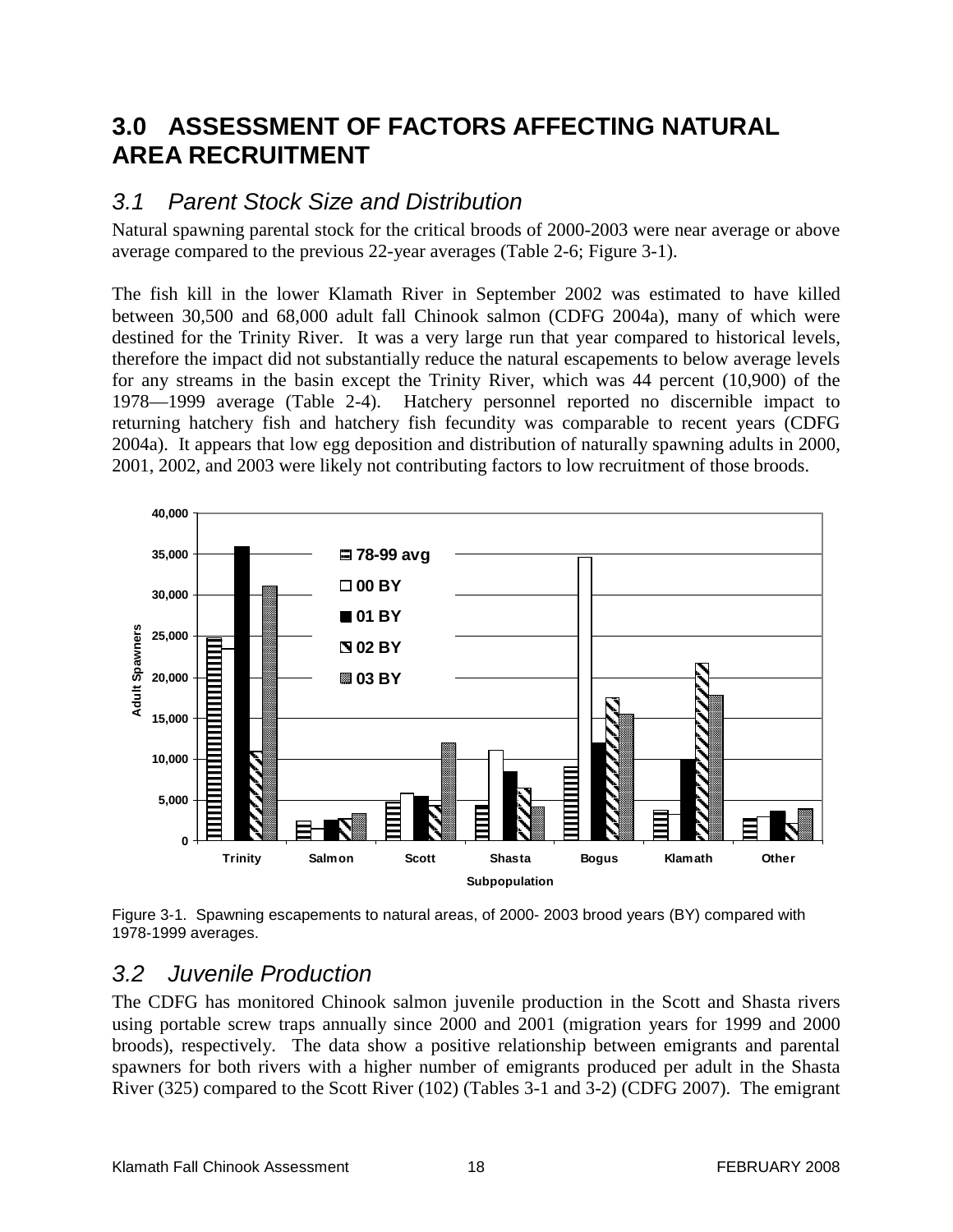production levels of the critical 2000—2003 broods ranged from about 126,000-1.0 million fish in the Scott River and 1.0 million to 4.2 million fish in the Shasta River.

Historical production data are not available for either of these rivers with which to compare production data for the critical broods. Data collected for Scott and Shasta River Chinook salmon emigrants of the 2004 and 2005 broods indicated much lower production levels for those broods compared with the critical 2000—2003 broods. With the few years of data available, no conclusions can be drawn relative to the effects on recruitment to the critical broods.

| Table 3-1.                                                                                                                                                                                                                    |           | Scott River emigrant Chinook salmon estimates for 1999-2005 broods. |                         |         |                 |
|-------------------------------------------------------------------------------------------------------------------------------------------------------------------------------------------------------------------------------|-----------|---------------------------------------------------------------------|-------------------------|---------|-----------------|
|                                                                                                                                                                                                                               |           | Lower Confidence                                                    | <b>Upper Confidence</b> |         |                 |
| Brood Year or avg. <sup>a/</sup>                                                                                                                                                                                              | Emigrants | Limit                                                               | Limit                   | Parents | Emigrant/Parent |
| 1999                                                                                                                                                                                                                          | 160.906   | 52.719                                                              | 269.093                 | 3.021   | 53              |
| 2000                                                                                                                                                                                                                          | 457,800   | 398,422                                                             | 517,177                 | 5729    | 80              |
| 2001                                                                                                                                                                                                                          | 239,483   | 140.620                                                             | 338,346                 | 5398    | 44              |
| 2002                                                                                                                                                                                                                          | 125.909   | 78.709                                                              | 173.109                 | 4.261   | 30              |
| 2003                                                                                                                                                                                                                          | 1,029,696 | 870,359                                                             | 1,189,033               | 11988   | 86              |
| 2004                                                                                                                                                                                                                          | 178.863   | 154,908                                                             | 202.818                 | 445     | 402             |
| $2005^{b/}$                                                                                                                                                                                                                   | 10.890    | 6,982                                                               | 14.797                  | 698     | 16              |
| 1999-2005 avg.                                                                                                                                                                                                                | 314.792   | 243.246                                                             | 386.339                 | 4.506   | 102             |
| 2000-2004 avg.                                                                                                                                                                                                                | 406.350   | 328,604                                                             | 484,097                 | 5,564   | 128             |
| to all not the company of the second company of the company of the company of the company of the company of the company of the company of the company of the company of the company of the company of the company of the comp |           |                                                                     |                         |         |                 |

a/ Emigrant year is brood year plus one.

b/ Redd scour in December 2005 appeared to reduce emigrant production in 2006.

| Table 3-2. Shasta River emigrant Chinook salmon estimates for 2000-2005 broods. |  |
|---------------------------------------------------------------------------------|--|
|---------------------------------------------------------------------------------|--|

| Brood Year or avg. <sup>a/</sup> | Emigrants | Parents | <b>Emigrants/Parent</b> |
|----------------------------------|-----------|---------|-------------------------|
| 2000                             | 4,203,764 | 11,025  | 381                     |
| 2001                             | 3,509,388 | 8,452   | 415                     |
| 2002                             | 1,020,905 | 6,432   | 159                     |
| 2003                             | 2,486,076 | 4,134   | 601                     |
| 2004                             | 295,699   | 833     | 355                     |
| $2005^{b/}$                      | 83,348    | 2,018   | 41                      |
| 2000-2005 avg.                   | 1,933,197 | 5,482   | 325                     |
| 2000-2004 avg.                   | 2,303,167 | 6,175   | 382                     |

a/ Emigrant year is brood year plus one.

<span id="page-28-0"></span>b/ Redd scour in December 2005 appeared to reduce emigrant production in 2006.

### **3.3 Spawner Success Rate**

A major storm event in December of 2005 was believed to have scoured redds and incubating eggs in both the Scott and Shasta rivers (CDFG 2007). Stream flows measured in the Shasta River near the mouth reached nearly 10,000 cfs. The scour impact resulted in very low emigrant production levels in both streams and substantially delayed outmigration timing the following winter and spring (Tables 3-1 and 3-2; CDFG 2007). Based on CDFG reports and available sample data, redd scouring did not appear to be a problem for the critical 2000—2003 broods.

Age-2 recruitment estimates (R) for the critical broods were compared with previous broods in Section 2.4 (Stock Status). Those estimates, when linked to parent stock size (S) estimates, provide estimates of number of recruits per spawning adult (R/S), which is an index of prefishing cohort survival rate. The analysis showed that the R/S values for the critical 2000—2002 broods, for which data are sufficiently complete, were each well below the previous 21-yr brood average, and that the 2001 brood value was the third lowest on record (Table 3-3). The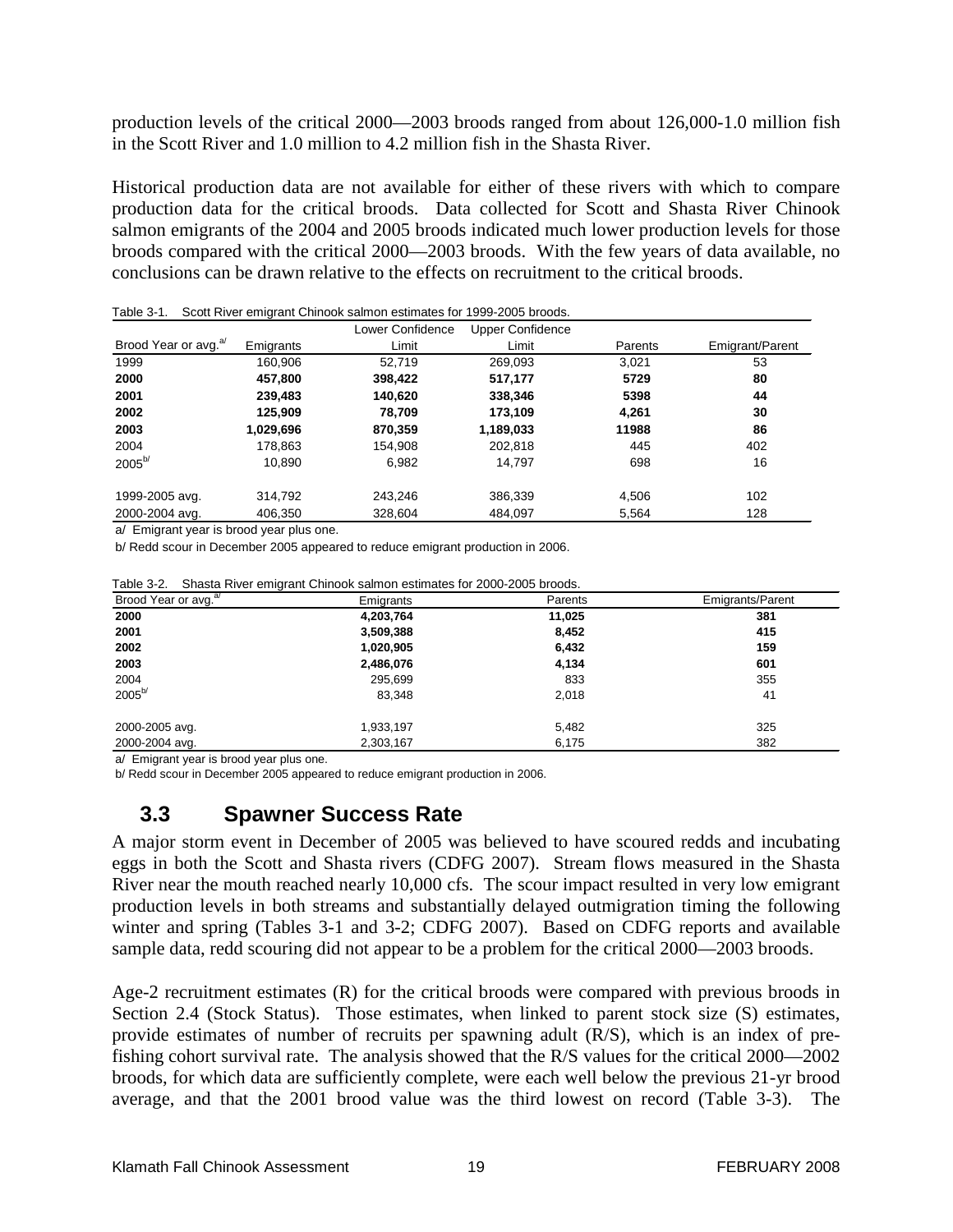expectation is that final data for the 2003 brood will show a below average R/S value based on the very low number of age-3 fish that returned to the river in 2006 (Table 2-8).

| <b>Brood Year</b>        | Parents | Age-2 Recruits | Recruits/Parent |
|--------------------------|---------|----------------|-----------------|
| 1979                     | 30,637  | 906,521        | 29.59           |
| 1980                     | 21,483  | 524,793        | 24.43           |
| 1981                     | 33,857  | 217,854        | 6.43            |
| 1982                     | 31,951  | 567,179        | 17.75           |
| 1983                     | 30,784  | 1,609,472      | 52.28           |
| 1984                     | 16,064  | 1,089,565      | 67.83           |
| 1985                     | 25,677  | 794,089        | 30.93           |
| 1986                     | 113,360 | 527,568        | 4.65            |
| 1987                     | 101,717 | 311,514        | 3.06            |
| 1988                     | 79,386  | 80,382         | 1.01            |
| 1989                     | 43,868  | 68,783         | 1.57            |
| 1990                     | 15,596  | 188,924        | 12.11           |
| 1991                     | 11,649  | 196,444        | 16.86           |
| 1992                     | 12,028  | 1,068,999      | 88.88           |
| 1993                     | 21,858  | 400,559        | 18.33           |
| 1994                     | 32,333  | 215,880        | 6.68            |
| 1995                     | 161,794 | 157,675        | 0.97            |
| 1996                     | 81,326  | 158,004        | 1.94            |
| 1997                     | 46,144  | 674,091        | 14.61           |
| 1998                     | 42,488  | 523,004        | 12.31           |
| 1999                     | 18,457  | 699,486        | 37.90           |
| 2000                     | 82,728  | 405,951        | 4.91            |
| 2001                     | 77,834  | 97,477         | 1.25            |
| $2002^{a/}$              | 65,635  | 209,228        | 3.19            |
| $2003^{b/}$              | 87,642  | unkn           | unkn            |
| 79-99 avg                | 46,307  | 522,895        | 21.43           |
| $<$ 50 $k$ avg $c/$      | 27,180  | 609,103        | 27.40           |
| $>50k$ avg <sup>c/</sup> | 95,473  | 243,475        | 2.62            |

Table 3-3. KRFC natural area stock-recruitment data, 1979-2002 brood years.

a/ Uses assumed age-4 maturation rate.

b/ Incomplete for age-4.

c/ Parent run <50,000, 1979-2002 broods.

d/ Parent run 50,000 or more, 1979-2002 broods.

The effect of parent spawning stock size on age-2 recruits was analyzed by plotting R/S values on 1979—2002 parent spawning stock sizes. This analysis indicated that the low R/S values for the critical broods were consistent with previous data for parent stock sizes above about 50,000 parents (Figure 3-2). Data for all broods in the data series showed an average R/S value of 27.4 for parent stock sizes below 50,000 fish and an average R/S value of 2.62 for parent stock sizes above 50,000 fish. The 50,000 fish value is close to the STT's estimate of  $S_{MAX}$  for the stock of 56,900 adults.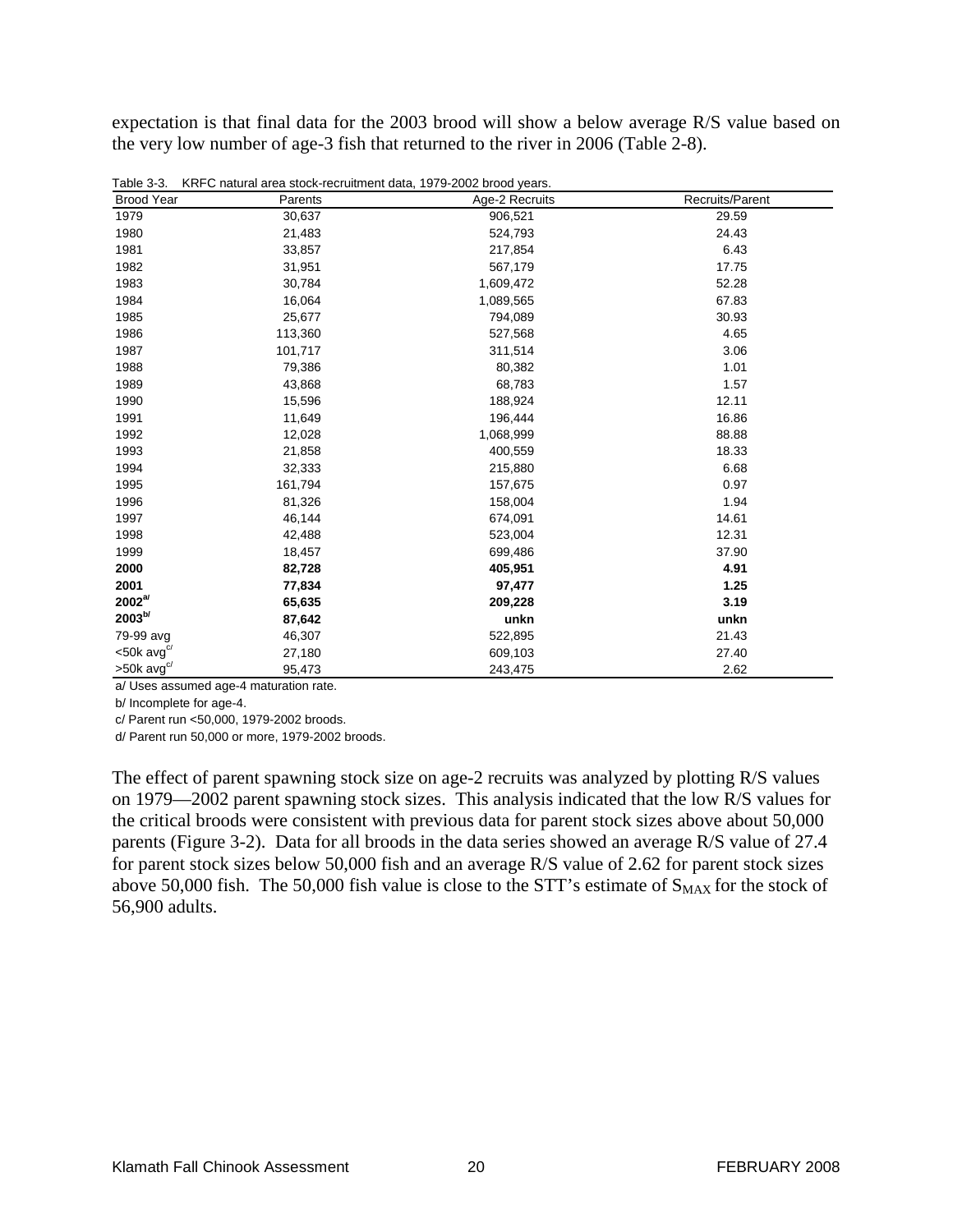

Figure 3-2. Plot of recruits per parent (R/S) on parent stock size (S); brood years 1979-2002.

Over-escapement of spawners can result in reduced realized production due to depensatory factors such as redd superposition, juvenile competition, predator attraction, and disease transmission. Low water discharge levels years could exacerbate the situation by further restricting available rearing habitat and increasing temperatures. Natural spawning escapement in 2000—2003 was above average, and above estimates of  $S_{MSY}$  and  $S_{MAX}$ , which could have resulted in reduced realized production from those broods. However, natural spawning escapement in all of these critical brood years was near the upper end of the range of spawner abundance that should produce more recruits than escapement at the floor of 35,000. The expected production of recruits from the observed spawning escapements in 2000—2003 ranged from 90 percent to 99 percent of the recruitment expected at  $S_{MAX}$ . Thus over-escapement, by itself, does not appear to have been a problem.

It seems unlikely that available spawning area is a limiting factor in the basin other than in the mainstem Trinity River near TRH and in Bogus Creek adjacent to IGH, where redd superimposition is commonly observed even in low run-size years. As discussed in Section 3.7, increased disease transmission from adult spawners was considered a possible result of the high natural spawner escapement in 2000—2003. Predation in the freshwater rearing and migration phase is also possibly a contributing factor.

### <span id="page-30-1"></span><span id="page-30-0"></span>*3.4 River Flows*

#### **3.4.1 Klamath River Flows**

This analysis compares flow conditions faced by juveniles of the critical broods of the OAP relative to the historical record by time and area. We reviewed flows from March 1 to July 31 to assess conditions faced by the OAP broods when juveniles were rearing or emigrating in the Klamath River. Flows were assessed from different areas of the Klamath River, including the Lower Klamath River (sum of flows at Orleans in the Klamath and at Hoopa in the Trinity), the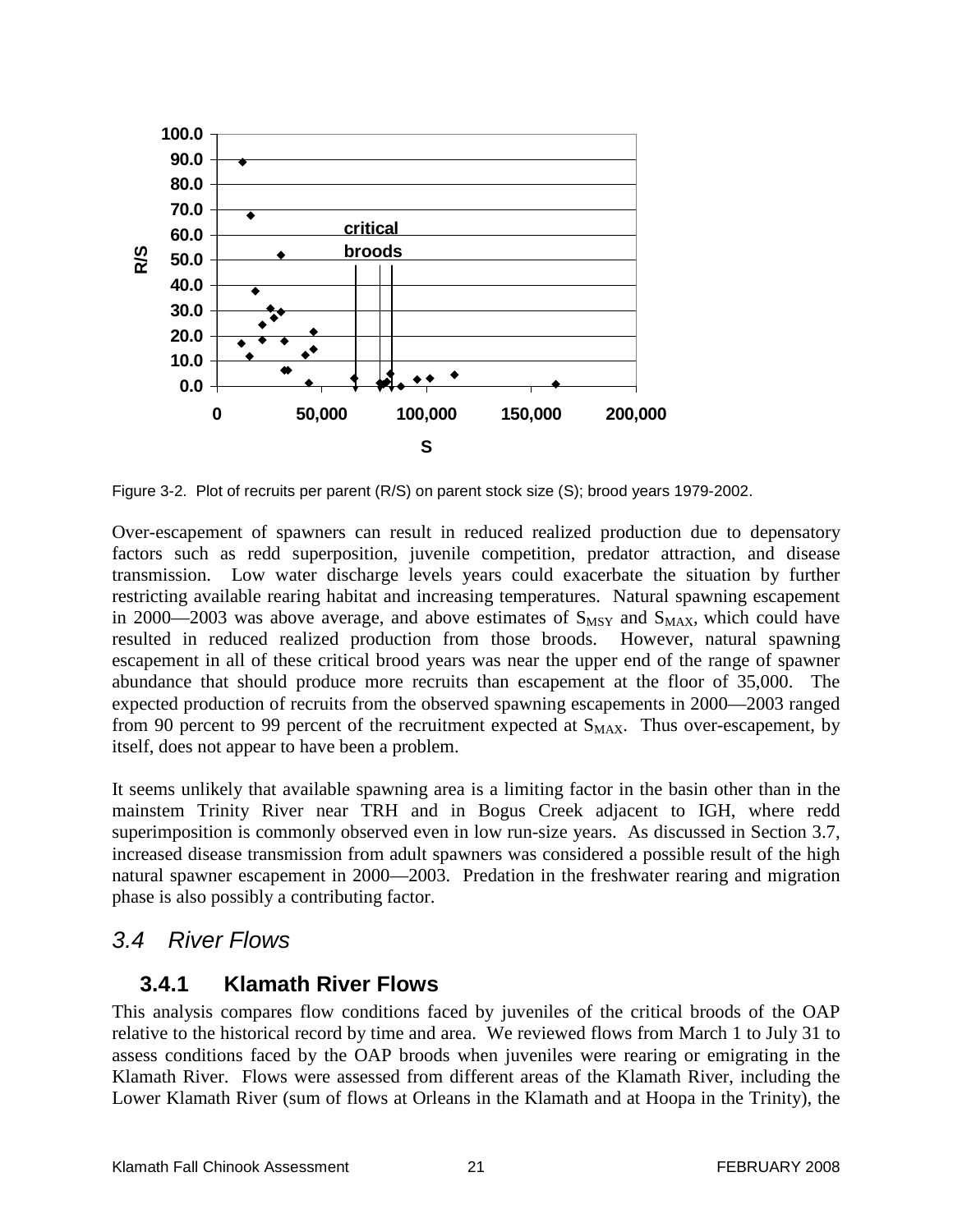middle Klamath (at Orleans, RM 60) and the Upper Klamath (Iron Gate Dam releases). Given that low flows are thought to be the primary limiting factor during this time period, the upper ends of the hydrographs were truncated in Figures 3-3, 3-4, and 3-5 to provide more resolution during periods of low flow.

Figures 3-3 and 3-4 show similar trends in discharge between the lower and middle Klamath River locations (respectively). Flow during 2001 was extremely low, well below the 25 percentile of the period of record during most of the spring/early summer. Flow during 2002 was also relatively low at both of these locations, hovering near the 25 percentile of the period of record beginning in late April through the end of July. Flow was above the median for the period of record during most of the spring/early summer during 2003. During 2004 flow was near the median for most of the time period in the Lower Klamath River (Figure 3-3), above or near the median through mid-May in the middle Klamath River, and between the median and the 25 percentile for the rest of the spring/early summer. Therefore, it is possible that low river discharge during the spring/early summer, as illustrated by the lower and middle Klamath River hydrographs, contributed to low recruitment of the 2000 and 2001 broods, but not for the 2000 and 2002 broods.

The period of record for Iron Gate Dam flow began after the dam was constructed in the early 1960's, therefore it is not reflective of natural conditions, but of managed flow releases that are affected by agricultural diversions in the Upper Basin as well as hydroelectric operations. Beginning in 2001, these flows have largely been dictated by ESA constraints regarding Klamath Irrigation Project operations in the Upper Klamath Basin. Figures 3-5 shows that flows at Iron Gate Dam during the spring/early summer were typically above the 25 percentile of the period of record and often above the median. Therefore, flow releases at Iron Gate Dam during the spring/early summer were not considerably lower than those portrayed in the historic record, so they likely did not contribute to the low recruitment of the critical broods.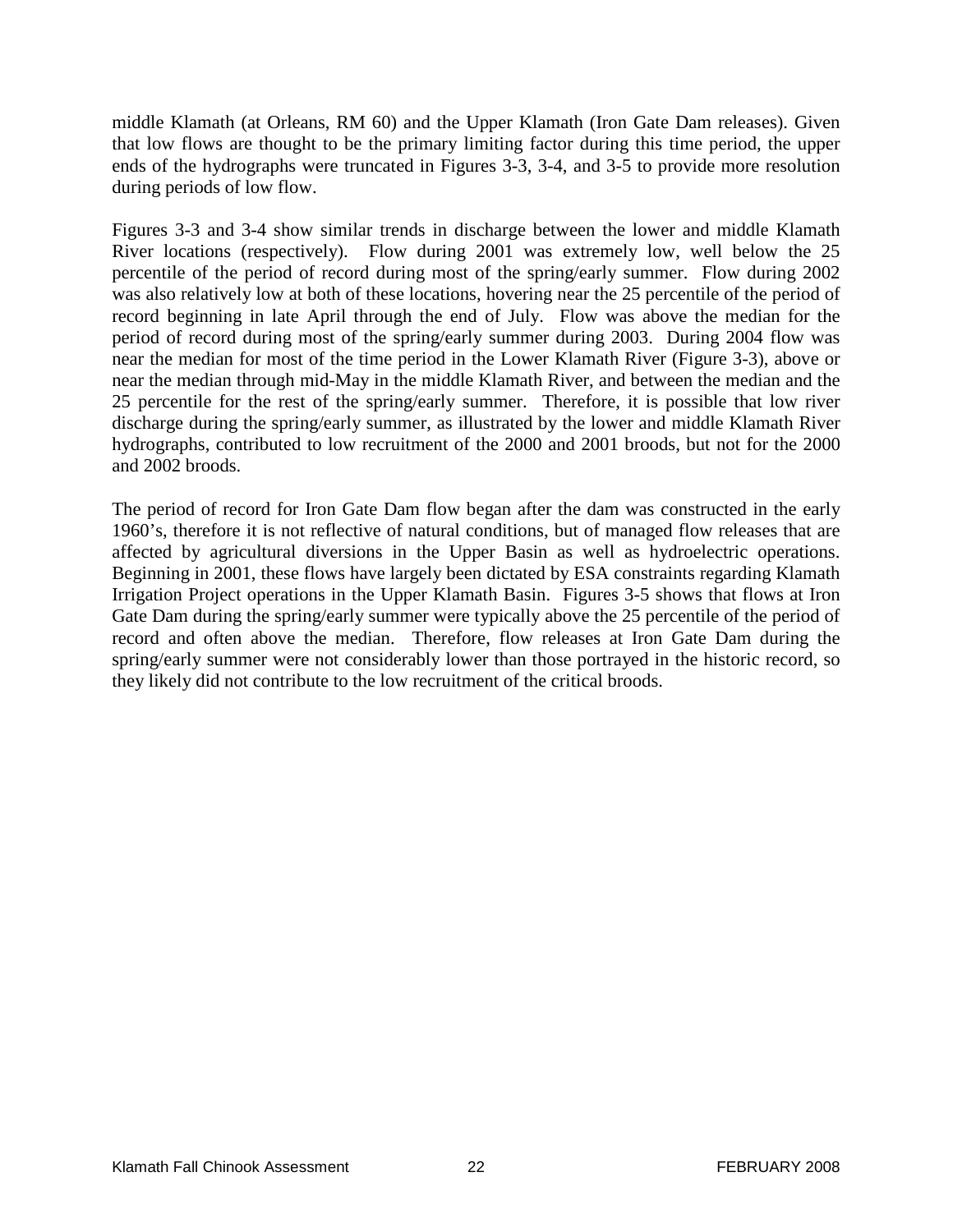

Figure. 3-3. Mean monthly flows in lower Klamath (sum of discharge from Trinity River at Hoopa and Klamath River at Orleans), March through July, relative to the historical record.



Figure 3-4. Mean monthly flows in the middle Klamath, near Orleans (RM 60), March through July, relative to the historical record.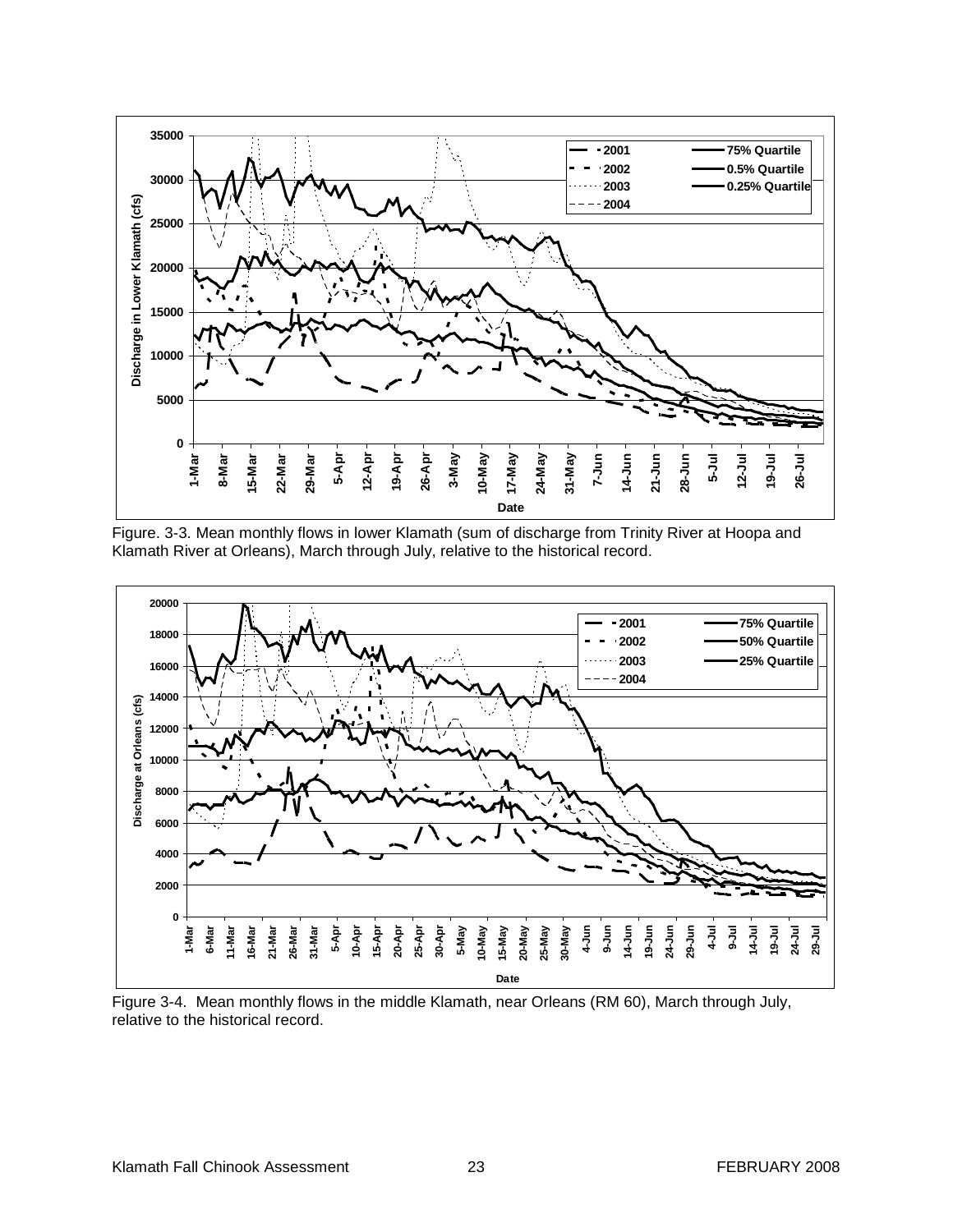

Figure 3-5. Mean monthly flows at Iron Gate Dam (RM 190), March through July, relative to the historical record.

We did not conduct an assessment of flow during the adult migration time of the parent stock for the critical broods; instead we focused on factors that could affect recruitment, not parent stock size. However it should be noted that the adult fish kill of 2002 was determined to be partially related to low flow (CDFG 2004a). The effect of 2002 adult fish kill on recruitment of the critical OAP broods is discussed in section 3.5.1.

Low flows during the time of spawning (generally from early October to mid-December) can affect recruitment by reducing the amount of available spawning habitat, thereby reducing egg survival from events such as superimposition, redd scour, and/or redd de-watering. Low or high flows during the time of egg incubation (generally October through February) can reduce egg survival from events such as redd scouring or redd dewatering.

Figure 3-6 shows that flows in the Middle Klamath during the time of incubation hovered around the mean for the period of record with some peak events (up to 50,000 cfs), but flows never neared the maximum of 240,000 cfs for the period of record.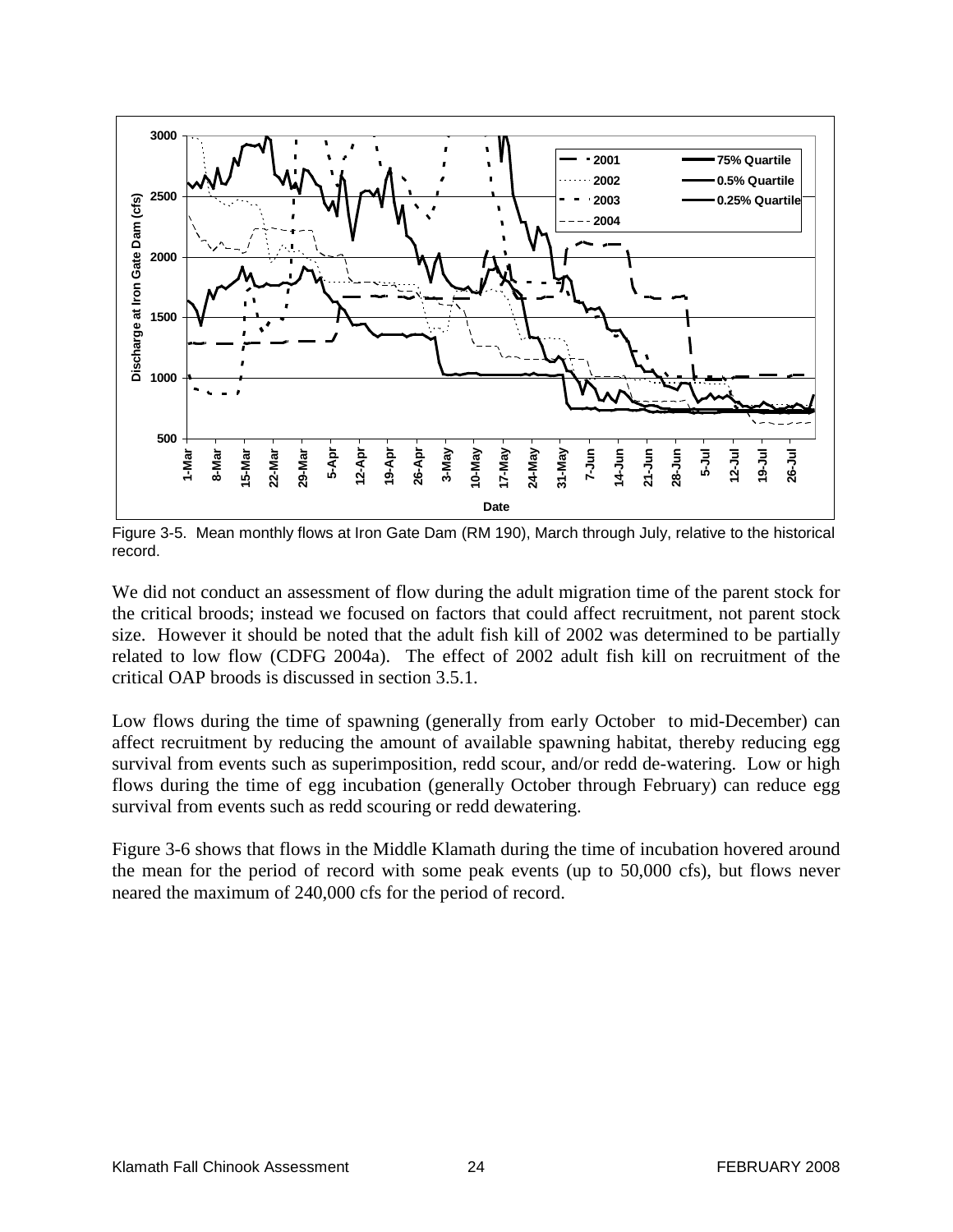

<span id="page-34-0"></span>Figure 3-6. Mean monthly flows in the middle Klamath, near Orleans (RM 60) October through February, relative to the historical record.

### **3.4.2 Trinity River Flows**

During water years 2001—2004 (brood years 2000–2003), discharge from Lewiston Dam to provide spawning and rearing habitat were similar to previous years (Figure 3-7) with the exception of safety-of-dams (SOD) releases which were sometimes required to meet operational criteria. In 2004, a month-long SOD release occurred from mid-February to mid-March but the potential impact of this on rearing Chinook salmon is unknown. The flow released was sufficient to overtop the riparian berms, which currently constrain habitat availability at moderate flow levels (generally between 300 cfs to 2,000 cfs); however, it is unknown if this increase in flow caused a premature emigration of fry and juvenile Chinook salmon or the subsequent reduction in flow led to significant stranding behind the riparian berms. During controlled high flow releases in May-June 2002, an estimated 27,000 Chinook salmon fry and juveniles were stranded in the upper Trinity River, with 97 percent of these occurring in riparian berm areas. While there was no monitoring for stranding during the 2004 SOD release, it is possible that greater numbers of fry Chinook salmon were stranded because this occurred during the peak of their emergence and rearing period. SOD releases of varying magnitude and duration have occurred in 8 of the 14 years from 1991 to 2004, including 1995 through 2000, which affected broods with relatively strong and weak returns. While the 2004 SOD release probably has an impact on naturally produced Chinook (NPC) salmon at an early life stage, because of the relative common occurrence of these events, it is unlikely the 2004 SOD had a substantial effect on 2003 brood survival.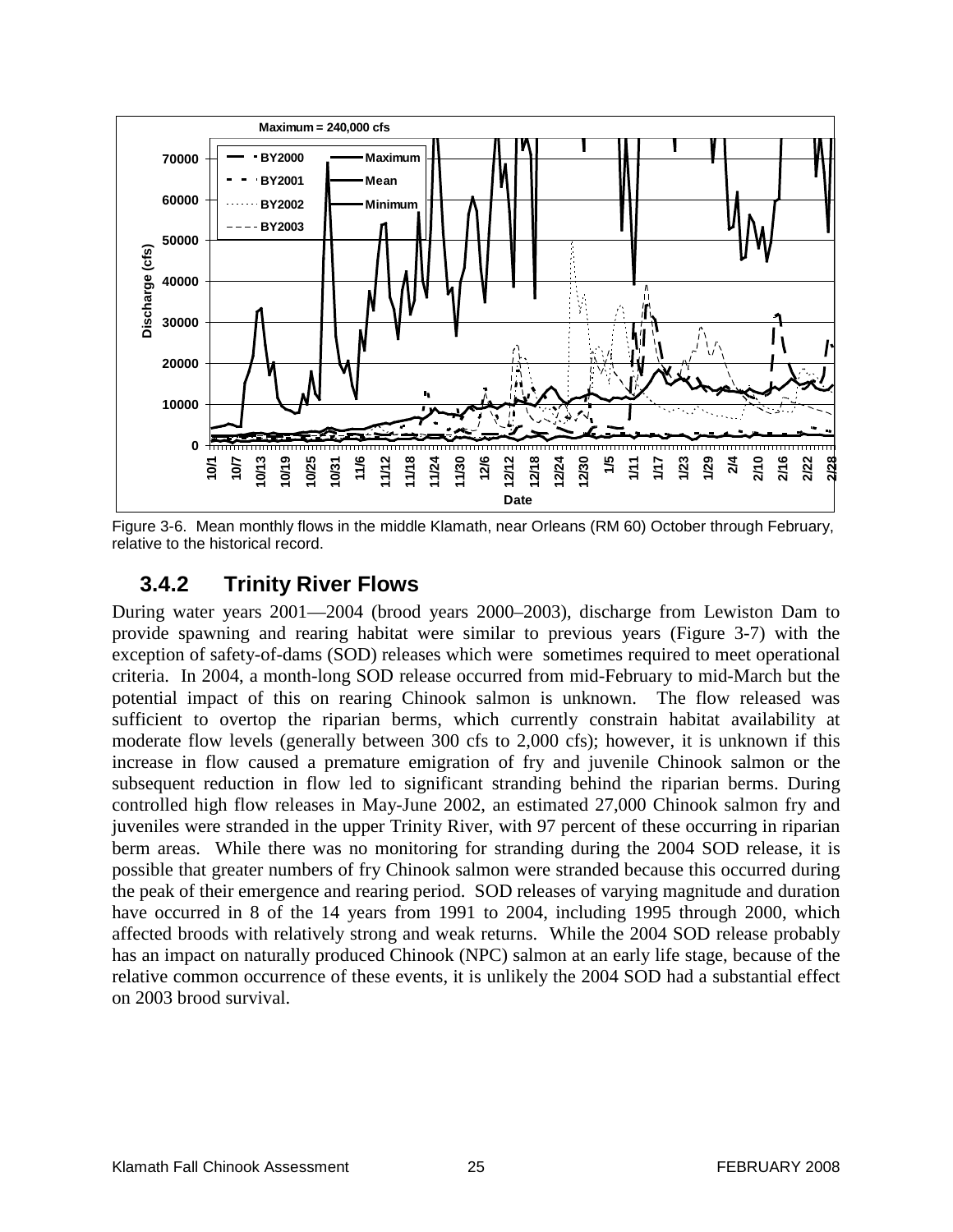

Figure 3-7. Discharge into the Trinity River from Lewiston Dam during the spawning and rearing period, 1991—2004 (brood years 1990 – 2003).

#### <span id="page-35-1"></span><span id="page-35-0"></span>*3.5 Water Quality*

#### **3.5.1 Klamath River**

Fall Chinook abundance during 2004—2006 may have been affected by water quality conditions that juveniles experienced during their freshwater rearing and emigration life-stages during 2001-2004. Unfortunately, long-term data sets regarding Klamath River water quality parameters are limited. The longest-term data set regarding Klamath River water quality conditions available for this review for comparison to conditions during 2001—2004 was water temperatures measured from the U.S. Fish and Wildlife Service (USFWS) Big Bar trap (RM 50), which is located near Orleans, CA. The period of the year that juvenile fall Chinook are present, and therefore most vulnerable to Klamath Basin water quality conditions, is February-July (USFWS, 1997). Studies by Brett (1952) and Marine and Cech (2004) show that as temperatures rise above 19ºC, Chinook growth, smoltification, and/or predator avoidance decline.

To assess whether juvenile Chinook rearing and emigrating in the river during 2001—2004 experienced relatively warm water temperatures, the maximum daily water temperature from May 1-July 22 (period for which consistent data was available) in 2001 – 2004 was compared to the 25 percent, median, and 75 percent quartiles for the period of record (1991 – 2004). During 2001, water temperatures were extremely warm relative to the period of record (Figure 3-8) throughout most of the time period. During 2002, temperatures were typically above the median and above the 75 percent quartile during much of late June and July. During 2003 water temperatures typically hovered around the median. During the latter half of June 2004 through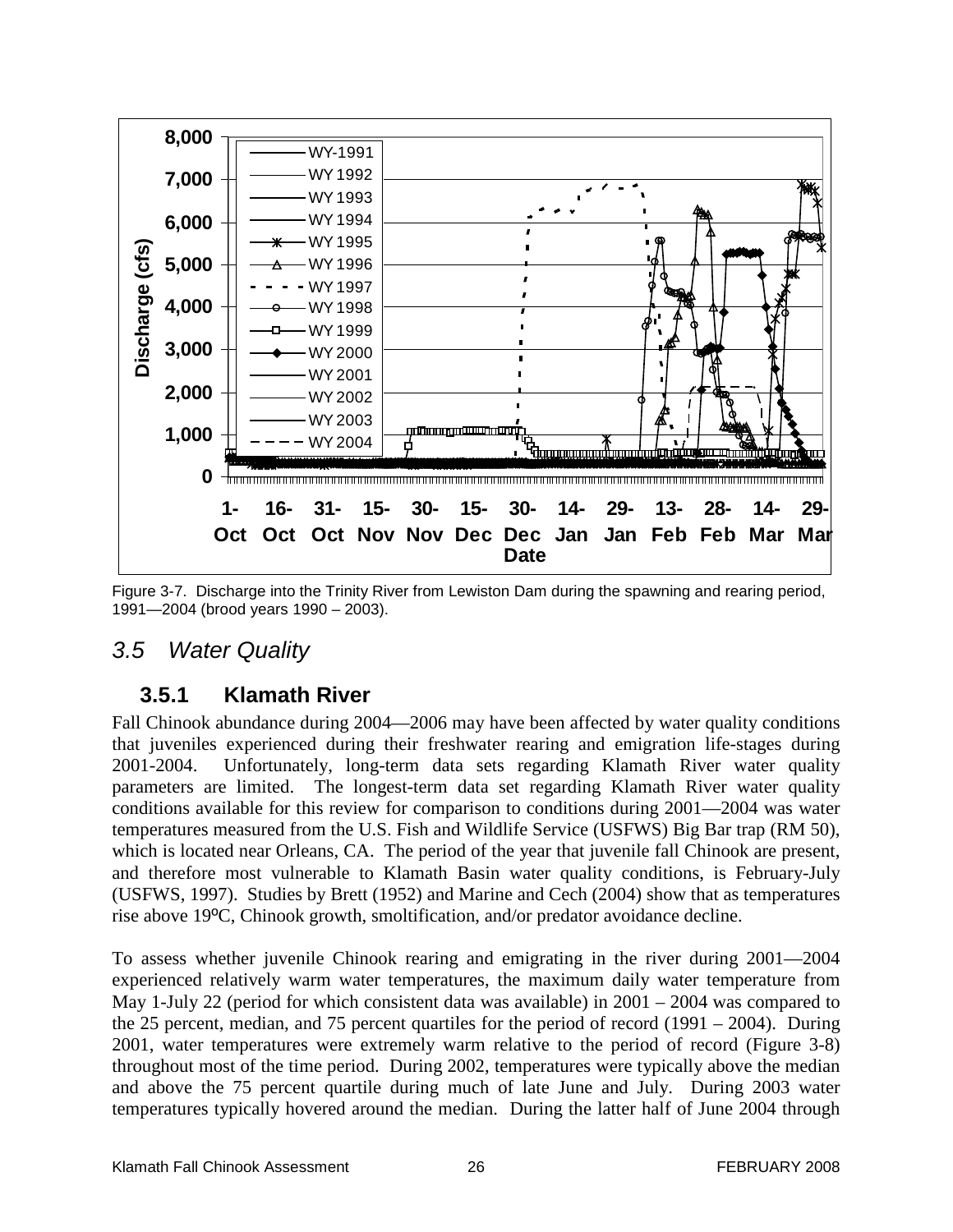the first week of July 2004 temperatures were relatively warm (usually above the 75 percent quartile). Given that water temperatures were exceptionally warm during 2001 and 2002 (and part of 2004), when juvenile Chinook rear/emigrate in the mainstem Klamath River, it is possible that warm water temperatures contributed to low survival of the 2000, 2001, and 2003 broods of fall Chinook, thereby contributing to low stock abundance during 2004-2006.



Figure 3-8. Daily maximum water temperatures at Big Bar trap (RM 50) from May 1-July 22, 2001—2004 relative to the 1<sup>st</sup>, 2<sup>nd</sup>, and 3<sup>rd</sup> quartiles from 1991 – 2004.

### **3.5.2 Trinity River**

Portions of the recommended hydrographs were developed to provide better thermal conditions during salmonid outmigration periods during the spring/early summer, based on water year type (USFWS and HVT 1999). During normal and wetter water years, flows are scheduled to provide greater periods of optimum thermal regimes  $( $63^{\circ}F$ , 17<sup>o</sup>C) for outmigrating salmonids while$ during dry and critically dry water years flows were anticipated to provide at least marginal thermal regimes ( $\langle 68^\circ F, 20^\circ C \rangle$ ). Although temperature objectives were established in developing the recommended flow schedules, flows are not managed on a real time basis to achieve the objectives. Part of the expectation of establishing a fixed schedule once the water year is established (early April) is to allow the downstream hydro-meteorological conditions to influence dam releases to restore some semblance of natural and variable thermal regime.

Discharge from Lewiston Dam is managed to meet adult holding and spawning temperature criteria (USFWS and HVT 1999). Generally releases ranging from 300 cfs (later in the year) to 450 cfs (during the summer) are necessary to meet the criteria, and during occasions when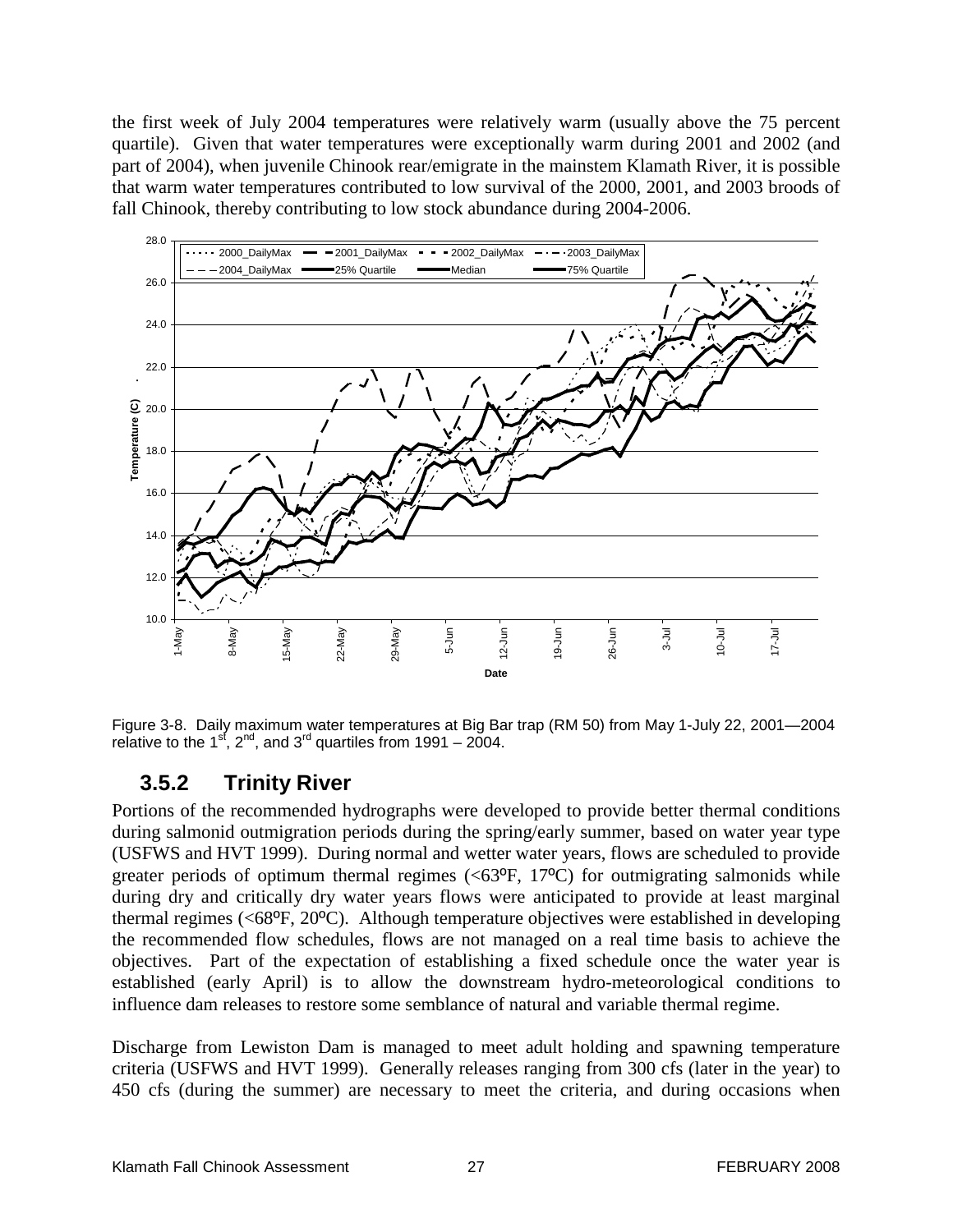criteria are not met flows are increased (Figure 3-9). For 2000 to 2003, water temperature objectives were generally met during fall Chinook salmon holding and spawning period (late September through November) except for minor exceedences (<1ºC) in early October during 2000, 2001, and 2003, which appear to be an artifact of shifting the compliance monitoring point (Figure 3-10). It does not appear that these relatively minor and short duration exceedences compromised the survival and spawning success of spawning fall Chinook during 2000—2004. Additional flows were released in the fall of 2003 and 2004 to assist in preventing unfavorable conditions that contributed to the adult fish die-off in the lower Klamath River in the fall of 2002 (Table 3-4, Figure 3-9). While no adult fish die-off occurred in either 2003 or 2004, the effectiveness of these flow releases from the Trinity in preventing this event is uncertain. Some of the possible negative reactions resulting from these atypical (primarily in duration) fall flows were fall Chinook salmon moving into the upper river up to two weeks early, increasing the probability of hybridizing with spring Chinook salmon.

Prior to May 20 temperatures at Weitchpec (RM 40) were in the optimum range during all years of interest (2001 to 2004) (Figure 3-11). The most favorable thermal regime through the lower Trinity River was observed for the period from May 20 through July 9, 2004 where optimal temperatures prevailed through mid-June and at least marginal temperatures through July 9. July 9 is the transition date when temperature targets shift from providing outmigration temperatures to those necessary to support upriver migrating adult salmonids in normal or wetter years.

Comparison of the percentage of days (from May 1 to July 9) that exceeded the marginal and optimal Chinook salmon outmigration temperature indicates that the 2001, 2002, and 2003 outmigrants (brood years 2000, 2001, and 2002, respectively) experienced the least favorable thermal conditions (Figures 3-12 and 3-13). During these years, optimal temperatures were exceeded 49 percent to 69 percent of the time and marginal temperatures 21 percent to 34 percent of the time. During 2004, outmigrants (brood year 2003) exceeded marginal temperatures 0 percent of the time and exceeded optimal temperatures 36 percent of the time. Similar percentages of exceeding marginal temperatures (>20 percent) occurred in 1992 (41 percent) and 1994 (29 percent) and exceeding optimal temperatures (>50 percent) occurred in 1991 (56 percent), 1992 (74 percent), 1994 (63 percent), and 1997 (50 percent). All of the broods affected by those rearing temperatures (1990, 1991, 1993, and 1996) had below average age-2 natural populations (Table 2-8). In contrast, percentages of exceeding optimal water temperatures were less than 50 percent in 1995 (24 percent), 1996 (43 percent) and 1999 (24 percent) but these broods also had below-average or average age-2 natural populations. While the desired benefit for better thermal regimes in the Trinity River with increased releases was not fully realized, the increased releases likely provided better thermal regimes than if they had not been released. Data to evaluate the relationship between thermal regimes of experienced by outmigrants in the Trinity River and Trinity specific age-2 natural populations were not available for this analysis.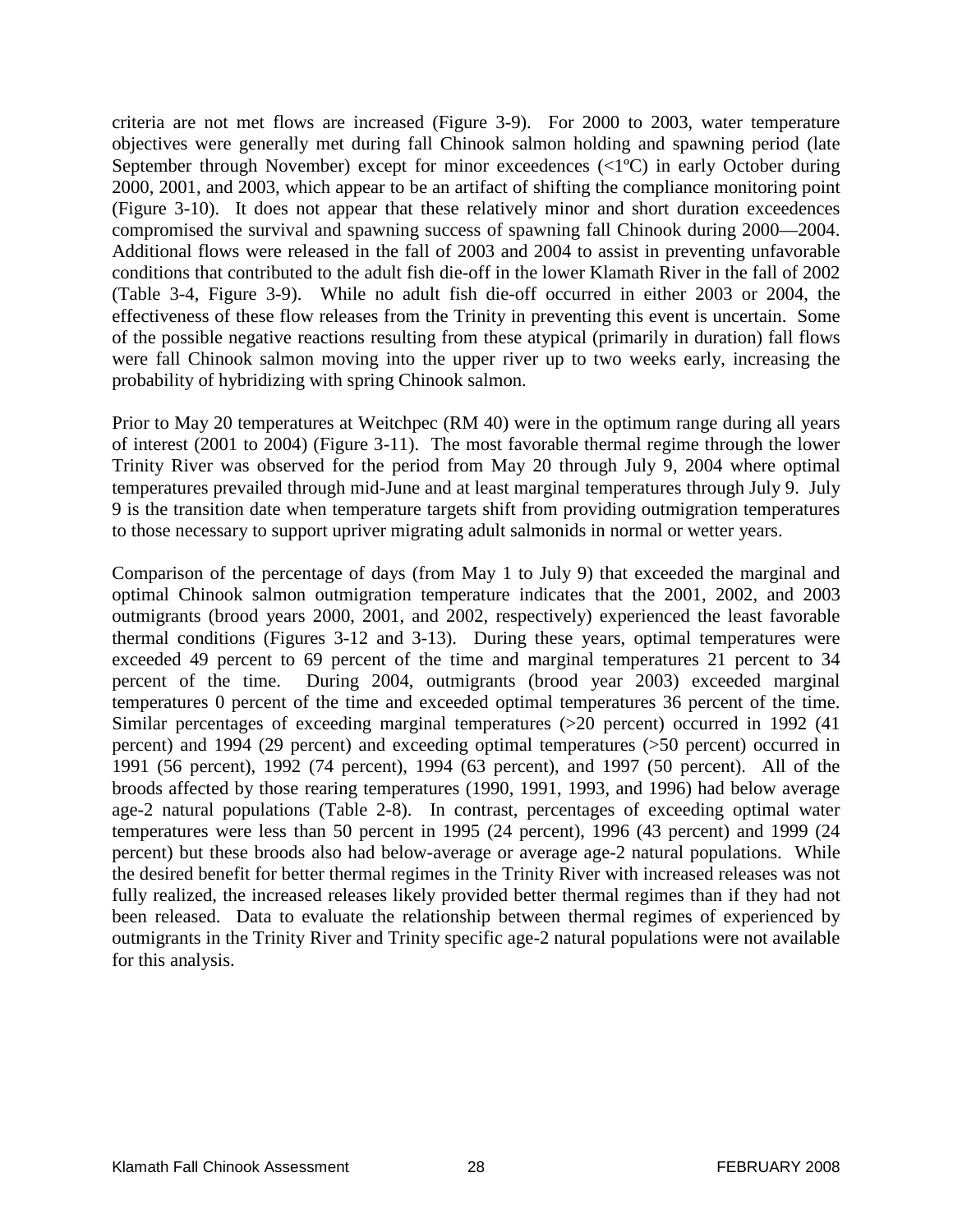

Figure 3-9. Mainstem Trinity River flow releases from Lewiston Dam from September through November, 2000—2003. Large release in 2003 through mid-September was managed release to improve water conditions in the lower Klamath River, not made to meet the holding/spawning temperature criteria for the upper mainstem Trinity River.

| Table 3-4. |  | Trinity River Record of Decision (ROD) flow requirements and compliance. |
|------------|--|--------------------------------------------------------------------------|
|------------|--|--------------------------------------------------------------------------|

|                    |                        | Annual Release Volumes (acre-feet)                                                                                                       |                                   |                                     |
|--------------------|------------------------|------------------------------------------------------------------------------------------------------------------------------------------|-----------------------------------|-------------------------------------|
| Water              |                        | Volume Necessary to meet                                                                                                                 |                                   | <b>Channel Rehabilitation Sites</b> |
| Year <sup>a/</sup> | Actual Volume Released | <b>ROD Objectives</b>                                                                                                                    | Other Fishery Flows <sup>c/</sup> | Constructed <sup>a</sup>            |
| $2001^{b/}$        | 368,000                | 453.000                                                                                                                                  |                                   |                                     |
| $2002^{b/}$        | 468.000                | 647,000                                                                                                                                  |                                   |                                     |
| $2003^{b/}$        | 453.000                | 671,300                                                                                                                                  | 34.000                            |                                     |
| 2004 <sup>b/</sup> | 647.000                | 671,300                                                                                                                                  | 36.300                            |                                     |
| 2005               | 647.000                | 647,000                                                                                                                                  |                                   |                                     |
| 2006               | 815,000                | 815,000<br>$\alpha$ and $\alpha$ and $\alpha$ and $\alpha$ and $\alpha$ and $\alpha$ and $\alpha$ and $\alpha$ and $\alpha$ and $\alpha$ |                                   | 4                                   |

a/ Water year begins in October of previous year (i-1) and ends in September (year i).

b/ Flow volumes were limited due to court order and ongoing litigation over the implementation of the ROD. During WY2005 full releases recommended in the ROD were able to be released.

c/ During the fall of 2003 and 2004 releases from the Lewiston Dam above ROD volumes to improve conditions in the lower Klamath River.

d/ Mechanical rehabilitation activities recommended in the ROD include 44 channel rehabilitation sites and 3 side channels.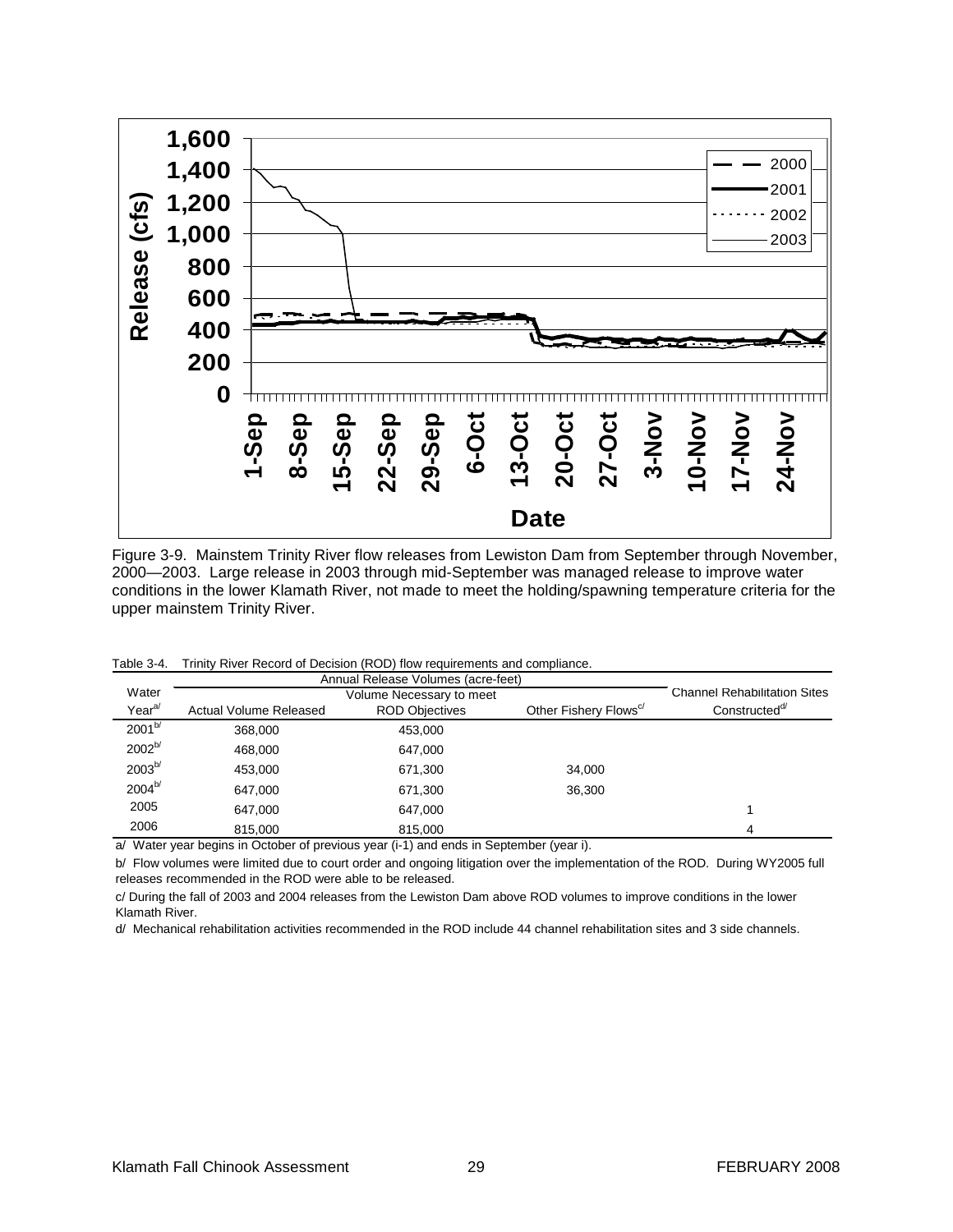

Figure 3-10. Mainstem Trinity River water temperature from September through November, 2000 – 2003.



Figure 3-11. Mean daily water temperature on the Trinity River at Weitchpec, April 1 to July 9, 2001-2004. Dashed lines are upper level of optimal Chinook salmon smolt criteria (63ºF) and upper level of marginal Chinook salmon smolt criteria (68ºF).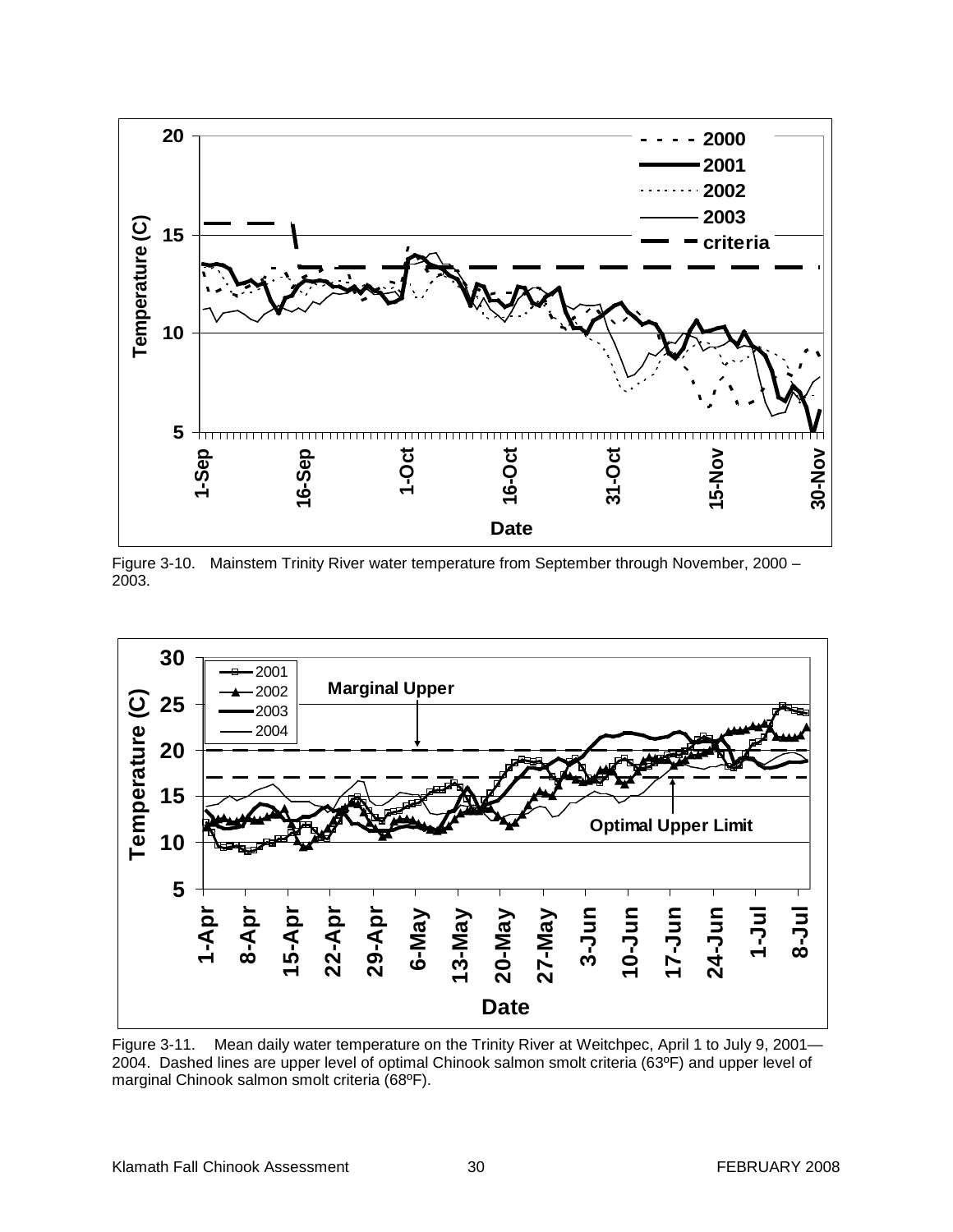

Figure 3-12. Percentage of days marginal (>68ºF) Chinook outmigrant temperature objective was exceeded on the Trinity River between May 1 - July 9 at Weitchpec. Water year is October 1 (year-1) to September 30 (year); water year 2001 affected outmigrants from brood year 2000. Water year types are actual classifications, not forecasts: CD= Critically Dry; D= Dry; N= Normal; W=Wet; EW= Extremely Wet.



Figure 3-13. Percentage of days optimal (>63ºF) Chinook outmigrant temperature objective was exceeded on the Trinity River between May 1 - July 9 at Weitchpec. Water year is October 1 (year-1) to September 30 (year); water year 2001 affected outmigrants from brood year 2000. Water year types are actual classifications, not forecasts: CD= Critically Dry; D= Dry; N= Normal; W=Wet; EW= Extremely Wet.

# *3.6 Hatchery/Wild Interactions*

Concern over the interaction of natural and hatchery produced fish in the Klamath Basin may extend to all the species and races propagated at the two hatcheries. These include fall-run Chinook salmon, coho salmon and steelhead trout. At TRH, the hatching and rearing program also includes spring-run Chinook salmon. In terms of pounds of fish produced, steelhead is the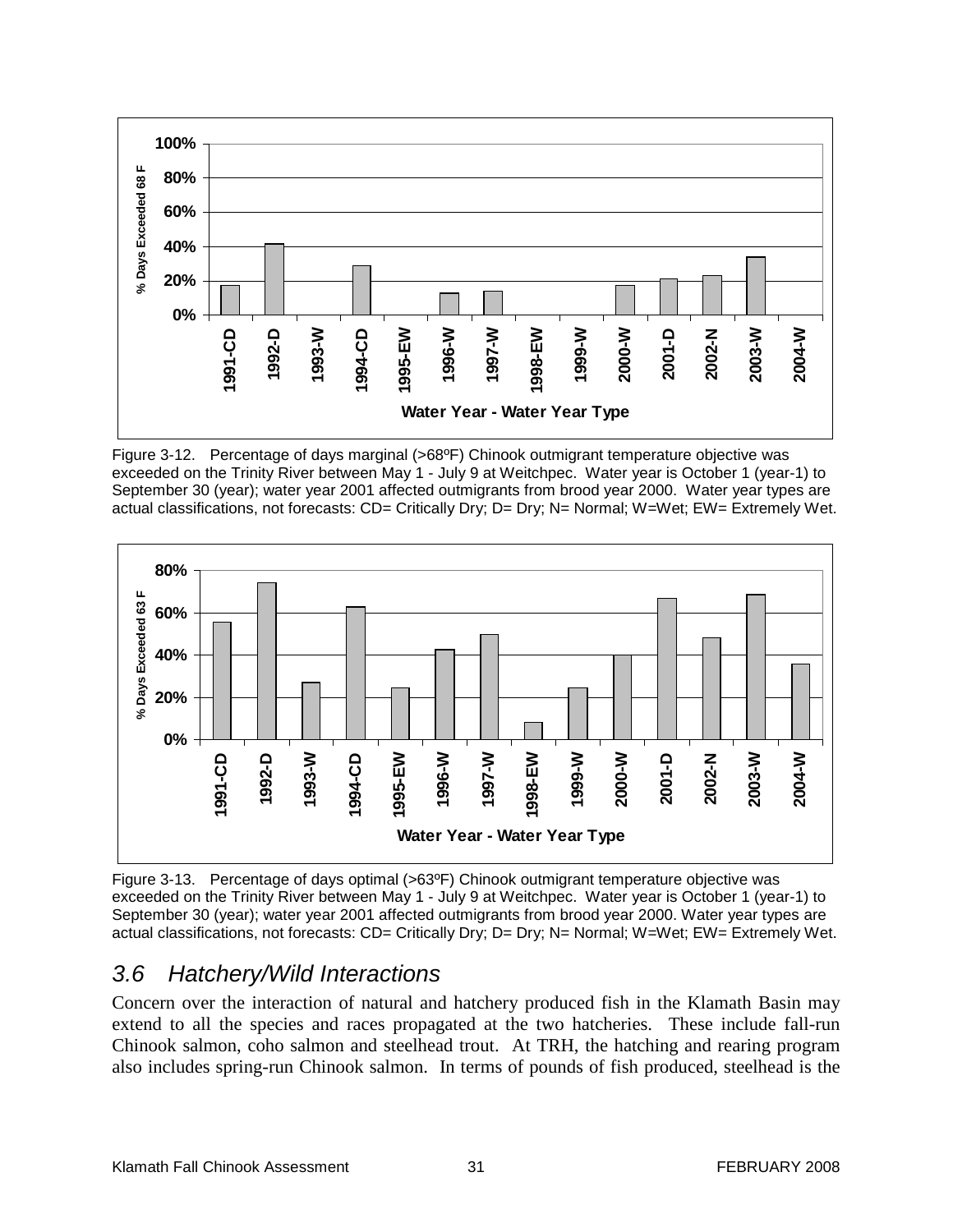most abundant of the three species propagated at TRH, followed by Chinook salmon and coho salmon. The IGH program has been almost entirely fall-run Chinook salmon in recent years.

There are many potentially negative consequences of interactions between hatchery and naturally produced fish. The short-term concerns include: 1) predation of steelhead yearlings and adults on salmon fingerlings, 2) competition for food and space between juvenile hatchery fish and naturally produced fish of all three species, 3) competition for natural spawning areas between hatchery and naturally produced adults, particularly in the immediate area of the two hatcheries, 4) alteration of the natural gene pool from hybridization of natural and hatchery fish, and 5) disease transmission to natural fish. The long-term consequences and concerns over the interaction of natural and hatchery produced salmon and trout were discussed in a CDFG and NMFS (2001) report on the subject.

## **3.6.1 Adults**

Interactions of hatchery and naturally produced Chinook salmon adults occur on the spawning grounds in both the Klamath and Trinity basins as a result of straying by hatchery fish into natural spawning areas and naturally produced fish into the hatcheries. Straying of hatchery fish is most notable on the Trinity River where a large fraction of the natural spawners in the upper mainstem Trinity (upper 101 kms) are composed of hatchery fish. The estimated contribution of hatchery fish from 2002 through 2006 ranged from 13.5 percent to 42.8 percent and averaged 31.3 percent (Table 3-6). During the OAP the contribution of hatchery fish observed during carcass surveys averaged 37 percent. In particular, the first several miles below TRH are heavily utilized by spawning Chinook salmon, both spring-run and fall-run. Up to 85 percent of the total natural spawning Chinook carcasses recovered in the Trinity Basin are found in the first several miles below Lewiston Dam, which leads to redd superposition, matings between hatchery and natural fish, and racial mixing (Knechtle and Currier 2006).

On the Klamath River the incidence of straying appears to be greatest in Bogus Creek, a small tributary located adjacent to IGH, and in some years in the Shasta River, located approximately 10 miles downstream of IGH. In Bogus Creek the estimated incidence (as a proportion of the total Bogus Creek return) of hatchery strays ranged from 7.5 percent to 61.6 percent and averaged 34.4 percent between 1999 and 2006 (Table 3-5) During those years between 1,019 and 13,025 hatchery KRFC spawned in Bogus Creek (Table 3-5). The incidence of hatchery strays on the Shasta River ranged between 1.2 percent and 38.7 percent with an average of 15.4 percent between 2002 and 2006 (Table 3-5). In those years between 79 and 469 hatchery KRFC (adult and jacks) spawned in the Shasta River (Table 3-5). In the mainstem Klamath the percentage of hatchery adults and jacks in natural spawning populations ranged from 3.5 percent to 28.6 percent and averaged 9.7 percent during 2001 to 2005. The incidence of IGH strays in other areas of the Klamath is minimal (Sinnen 2007, pers. comm.).

As noted above, a high incidence of redd superposition occurs in the immediate vicinity of TRH in part due to a large number of hatchery strays, however this does not appear to be the case on the Klamath River (KRTAT 2007). It is likely, however, that redd superposition occurs in Bogus Creek. Other potential negative consequences of hatchery straying that may occur are the loss of genetic integrity, lowered productivity potential, lowered spawning success, and crowding in holding areas, which could lead to higher disease transmission. None of these issues have been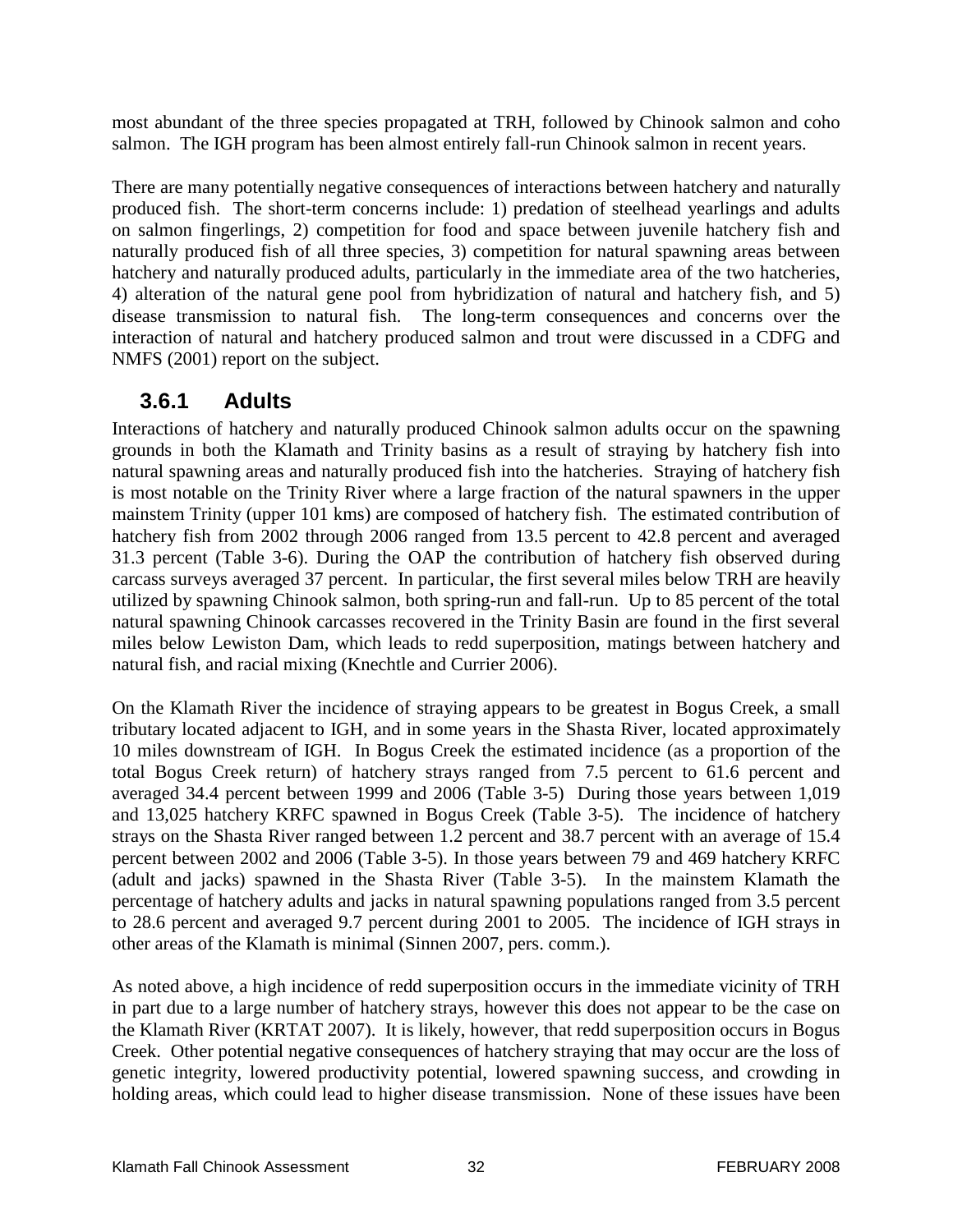thoroughly investigated to date, and data are not available to compare the critical broods to historical periods.

|         | $2001$ and Walon and Hampton (2001).<br>Total Escapement/ | <b>Adipose Clips</b> |                       | <b>Expanded Hatchery</b> | Hatchery Chinook as |
|---------|-----------------------------------------------------------|----------------------|-----------------------|--------------------------|---------------------|
| Year    | <b>Carcasses Observed</b>                                 | Observed             | <b>CWTs Recovered</b> | Contribution             | Percent of Run      |
|         |                                                           |                      | Shasta River          |                          |                     |
| 2002    | 6,820                                                     | 3                    |                       | 79                       | 1.2%                |
| 2003    | 4,195                                                     | 25                   | 0                     | 436                      | 10.4%               |
| 2004    | 962                                                       | 23                   | 0                     | 372                      | 38.7%               |
| 2005    | 2,129                                                     | 32                   | 11                    | 469                      | 22.0%               |
| 2006    | 2,163                                                     | 6                    |                       | 106                      | 4.9%                |
| Average | 3,254                                                     | 18                   | 3                     | 292                      | 15.4%               |
|         |                                                           |                      | <b>Bogus Creek</b>    |                          |                     |
| 1999    | 6,165                                                     | 93                   | 83                    | 2,915                    | 47.3%               |
| 2000    | 35,051                                                    | 212                  | 186                   | 13,025                   | 37.2%               |
| 2001    | 12,575                                                    | 66                   | 40                    | 7,747                    | 61.6%               |
| 2002    | 17,835                                                    | 40                   | 40                    | 1,330                    | 7.5%                |
| 2003    | 15,610                                                    | 85                   | 59                    | 2,722                    | 17.4%               |
| 2004    | 3,788                                                     | 75                   | 58                    | 1,019                    | 27.0%               |
| 2005    | 5,397                                                     | 131                  | 96                    | 1,931                    | 35.8%               |
| 2006    | 4,133                                                     | 93                   | 50                    | 1,724                    | 41.7%               |
| Average | 12,569                                                    | 99                   | 77                    | 4,052                    | 34.4%               |
|         |                                                           |                      | <b>Trinity River</b>  |                          |                     |
| 2002    | 1,486                                                     | 62                   | 42                    | 200                      | 13.5%               |
| 2003    | 10,321                                                    | 804                  | 719                   | 2904                     | 28.1%               |
| 2004    | 3638                                                      | 451                  | 377                   | 1539                     | 42.3%               |
| 2005    | 2,096                                                     | 236                  | 214                   | 898                      | 42.8%               |
| 2006    | 3,462                                                     | 247                  | 222                   | 899                      | 26.0%               |
| Average | 5,595                                                     | 317                  | 275                   | 1,749                    | 31.3%               |

Table 3-5. Number of adipose-clipped fish (adults and jacks) observed through the counting flumes at Bogus Creek, and observed on the upper Trinity River spawning grounds, with coded-wire-tag (CWT) expanded hatchery contributions. Data from Hampton (2007) and Walsh and Hampton (2007).

Adult steelhead are present in the Klamath Basin during September-March. Adult steelhead likely prey on juvenile KRFC during February and March when juvenile Chinook are emerging from the gravel. Steelhead returns have been increasing at TRH in recent years, particularly in 2003 and 2004 (Table 3-7). These fish potentially affected juvenile Chinook salmon production of the 2002 and 2003 broods. The amount of impact is not possible to estimate but should be considered a possible contributing factor to the depressed recruitment of the critical brood years of KRFC.

### **3.6.2 Juveniles**

The degree of interaction between hatchery steelhead and Chinook salmon in the Klamath Basin is not well understood. Studies have been conducted of migration timing of IGH and TRH Chinook salmon between the hatcheries and the estuary. These findings have been important in terms of assessing the amount of time that hatchery and naturally produced fish co-exist in the mainstems and compete with one another for food and space and potentially prey upon one another.

The previous stock assessment workgroup (PFMC 1994) reviewed available field sampling data on interactions of hatchery and naturally produced Chinook salmon in the Klamath Basin. They reached the following conclusions: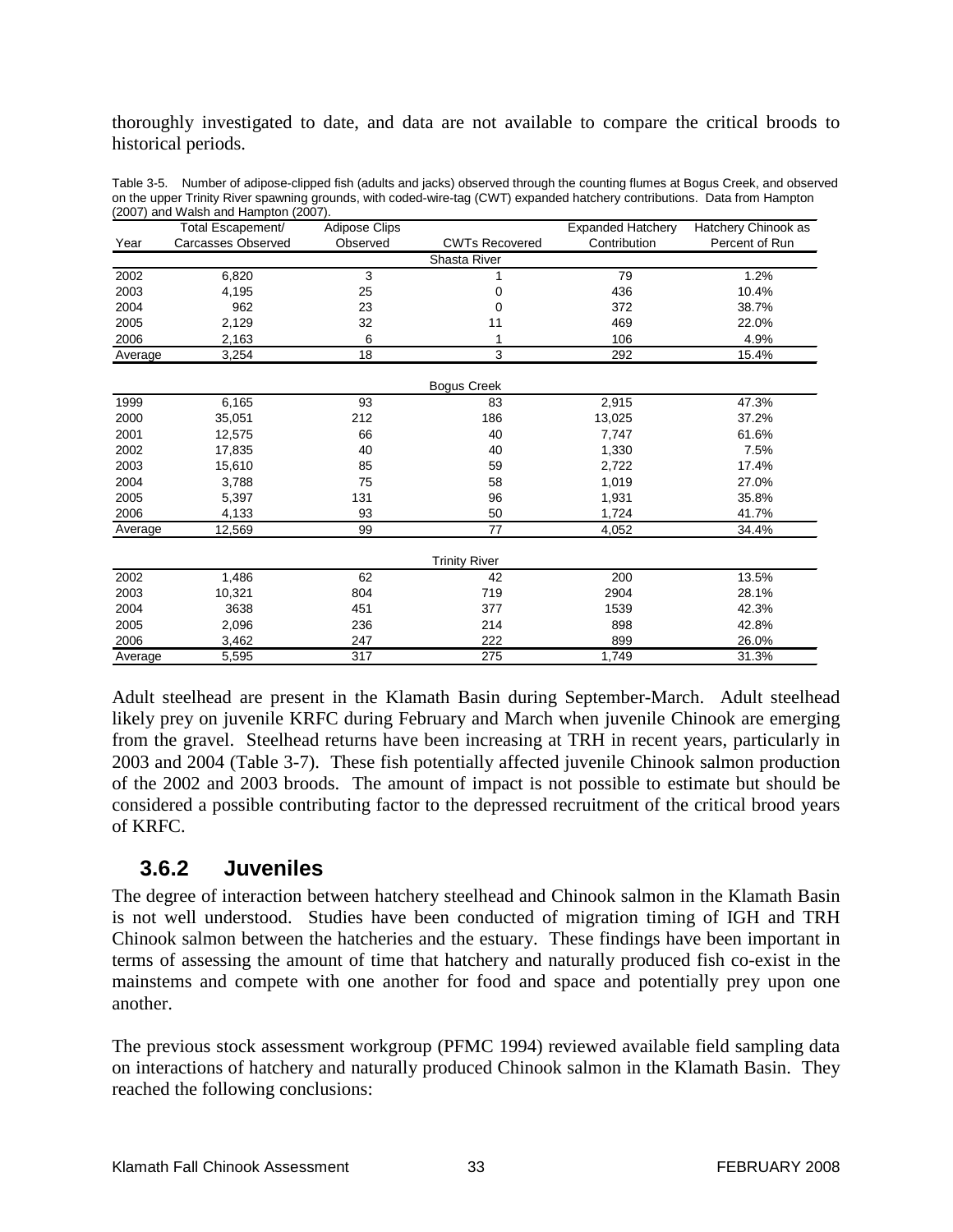- 1. Migration rate for hatchery fingerling releases is related to size of fish with the larger fish moving out faster than the smaller fish.
- 2. Small average size at release of the 1987—1989 broods coupled with larger numbers released may have had an adverse impact on the natural populations (taking up to 80 days to reach the estuary).
- 3. Fingerlings released at 90/lb take from 10—40 days to reach the estuary
- 4. Yearling releases move through the system rapidly (<10 days between hatchery and estuary) and do not pose a significant threat to naturally produced fish.

#### *3.6.2.1 Inter- and Intra-specific Competition*

Hatchery releases of fall Chinook fingerlings and coho yearlings during the outmigration period for 2000—2003 brood natural KRFC averaged slightly more than the previous 8 year (two brood cycle) average, but were within the observed range (Table 3-6). Spring Chinook releases were slightly lower. Steelhead yearling releases during the same period were substantially greater, averaging 30 percent greater from TRH and 100 percent greater from IGH than the previous 8 year average. The discharge in the Klamath Basin was particularly low during 2001 (Figure 3- 4), which would have increased the effects of competition that year. It is likely that 2000 brood KRFC were negatively affected by competition from hatchery reared steelhead compared to earlier broods, and possible that 2001—2003 broods were also negatively impacted.

CDFG's recently implemented IGH "Early Release Strategy," provides additional information on the migration timing of KRFC hatchery fingerlings. The study results which are available for 2001—2003 coincide with the outmigration years of the depressed 2004—2006 runs of KRFC (Hampton 2001, 2002, 2006). Study results for subsequent years including CWT expansions for adult fish catches and escapements are not yet available. Study groups were generally released in May at IGH at an average size of about 90/lb. Dry weather conditions and low stream flows were experienced in all three study years. Stream and estuary sampling showed the fish typically migrated at a rate of about 5 miles per day (range 3 miles to 14 miles/day), which equates to an average river residency period of about 38 days. This meant that fish released on or about June 1 typically reached the estuary in early to mid July. Compared to the river residency period noted in the 1994 report, the 38 day period average for the 2001-2003 was at the high end of the range, which may have contributed to increased competition with natural fish and the high incidence of parasitic disease infestation found in trapped hatchery and natural fish during the study years.

### *3.6.2.2 Predation*

Yearling steelhead, Chinook salmon and coho salmon have the potential to prey upon fingerling Chinook salmon during the period of time following planting to when the fish enter the ocean (Riley et al. 2004). Yearling releases of Chinook salmon take place in the fall (October at TRH and November at IGH), several months prior to when fingerling Chinook salmon begin to emerge and migrate downstream (February-August) or are released from the two hatcheries (May or June). Yearling steelhead and coho salmon are released in March, approximately 2 months prior to when fingerling Chinook salmon are released from the hatcheries, but overlapping the presence of stream rearing and migrating naturally produced Chinook salmon fingerlings. It likely takes 1-2 weeks for yearling steelhead and coho salmon (based on yearling Chinook salmon migration timing data) to reach the ocean following hatchery release, thus the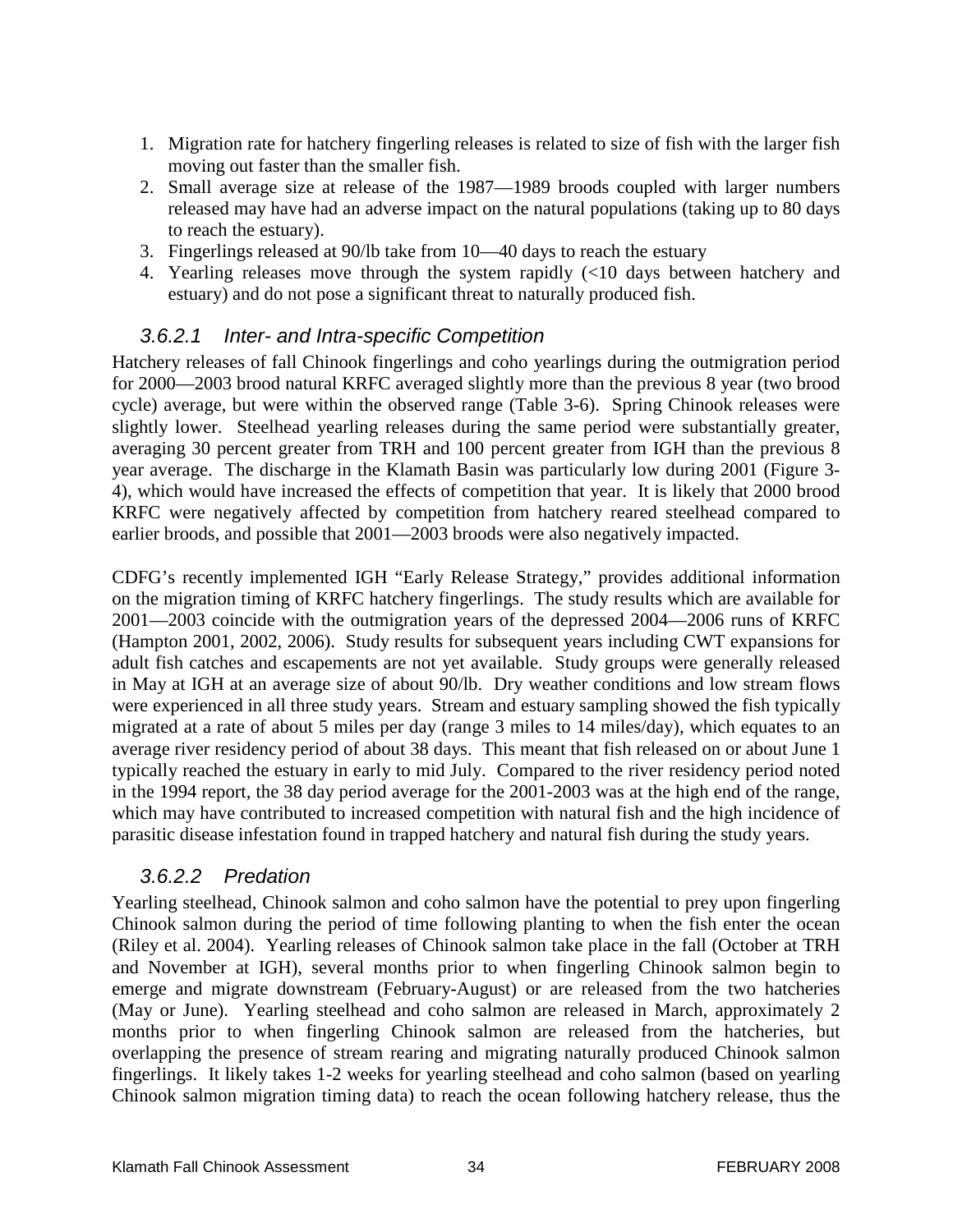potential is high that these fish may consume a substantial number of fingerling Chinook salmon based on the numbers of fish released from the two basin hatcheries (Table 3-6). Hatchery steelhead are also known to residulize in the river and may never migrate to sea, and steelhead adults are present when naturally spawned Chinook salmon are emerging and migrating to sea, further increasing the likelihood of predation. The steelhead residualization problem below TRH may be compounded by brown trout predation. These resident sources of predatory fish further exacerbate the potential for predation on fingerling Chinook salmon.

In addition to the increased numbers of steelhead released during the outmigration of the critical KRFC broods, the size at release was also about 24 percent greater (by weight) for TRH steelhead (Table 3-6). Size at release was about 33 percent smaller (by weight) for IGH steel head releases, but almost 90 percent of steelhead releases were from TRH. The increased number and larger average size of steelhead yearling releases in the Klamath Basin during 2001—2004 may have increased the predation on critical KRFC brood juveniles in comparison to historical averages.

The Yurok Tribe (in preparation, 2008) conducted a study in the Upper Trinity River (within the first 3.2 kilometers downstream of TRH) during 2005 and 2007 to assess predation rates of residualized steelhead and recently released steelhead smolts from TRH. High predation rates were observed relative to other predation studies (Table 3-7). These relatively high predation rates, combined with the increased releases and size at release during the time the KRFC brood juveniles were in the river may have contributed to reduced recruitment during the OAP years.

Yearling Chinook salmon have also been known to prey upon fingerling Chinook salmon in the Central Valley (Sholes and Hallock 1979). However, in the Klamath Basin, Chinook salmon yearlings are released in the fall, well after the time of year natural fish are rearing and emigrating in the river and well after the time hatchery fingerlings are released in the spring, and there have been no indications of overwintering or residualization of yearling Chinook. Thus, the potential appears low for significant impact of yearling Chinook salmon on the current or following year fingerling Chinook salmon production.

Coho salmon release timing poses more of a potential problem for fingerling Chinook salmon than yearling Chinook salmon releases. Coho salmon are planted in the spring of the year following the year in which the adults were spawned. Coho salmon yearlings of the 1999—2002 broods (planted in 2001—2004) had the potential to impact fingerling Chinook salmon of the 2000—2003 broods. However, TRH yearling coho salmon releases during 2001—2004 were all within the range of nearly all previous year releases, while the IGH coho releases were generally below the number of fish released from that facility in previous years (Table 3-6). Thus, no increased impact of coho salmon on the 2000—2003 broods of KRFC seems likely based on IGH and TRH yearling coho salmon production data.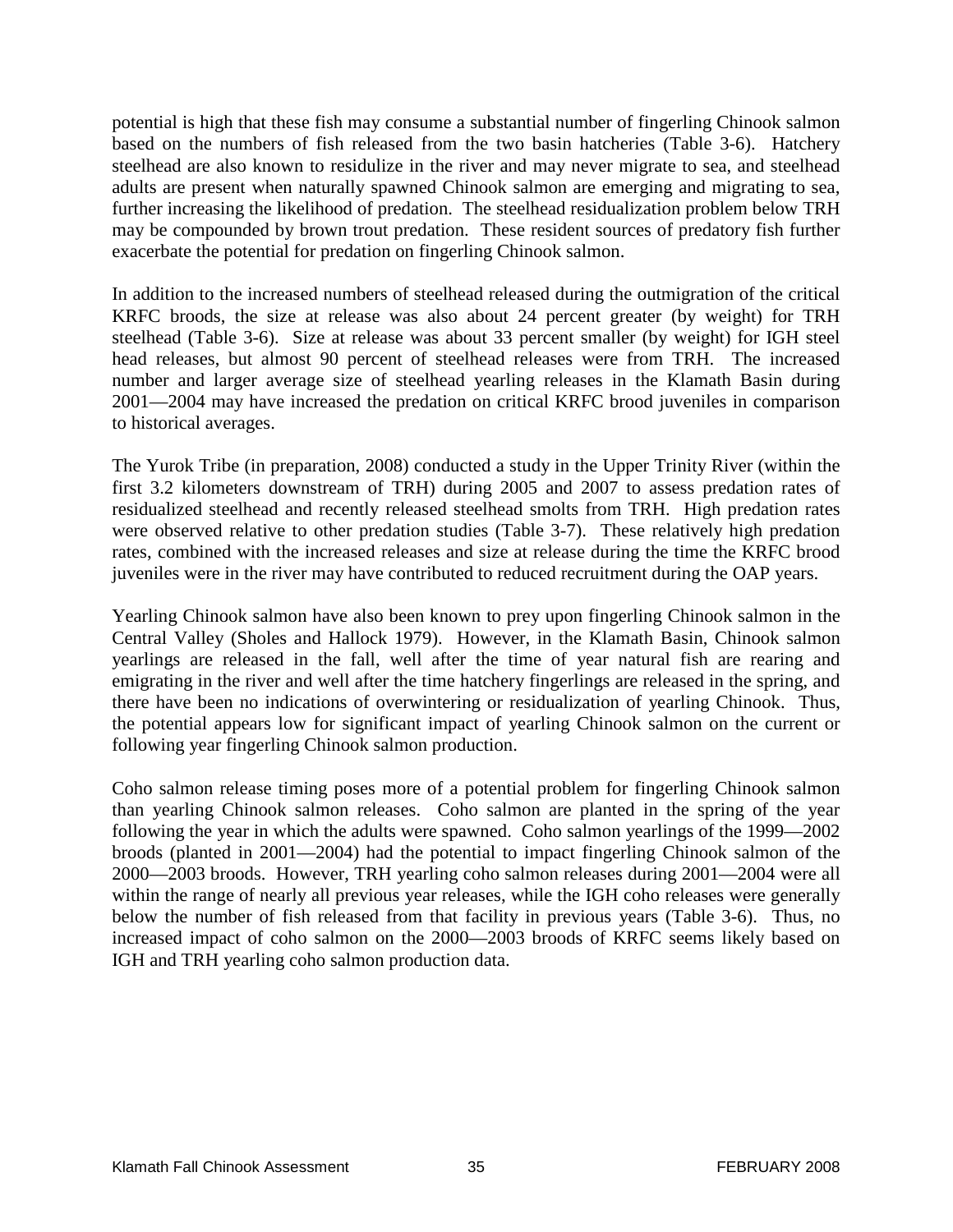|                                |             | interaction with natural refer o juvernies during sumigram years 1990 imough 2000. |                               |           | Steelhead       |                      |
|--------------------------------|-------------|------------------------------------------------------------------------------------|-------------------------------|-----------|-----------------|----------------------|
| Outmigrant Year Spring Chinook |             | <b>Fall Chinook</b>                                                                | Coho                          |           | Size at Release |                      |
|                                | Fingerlings | Fingerlings                                                                        | Yearlings                     | Yearlings | (fish/lb)       | <b>Adult Returns</b> |
|                                |             |                                                                                    | <b>Trinity River Hatchery</b> |           |                 |                      |
| 1993                           | 488,219     | 2,342,037                                                                          | 384,555                       | 337,589   | 4.1             | 551                  |
| 1994                           | 1,498,015   | 202,275                                                                            | 480,790                       | 323,791   | 4.7             | 882                  |
| 1995                           | 1,458,984   | 2,153,982                                                                          | 549,983                       | 879,841   | 4.7             | 376                  |
| 1996                           | 1,057,037   | 2,038,461                                                                          | 71,993                        | 614,828   | 6.2             | 744                  |
| 1997                           | 1,034,825   | 2,101,306                                                                          | 584,970                       | 784,844   | 6.6             | 4,046                |
| 1998                           | 1,294,518   | 2,403,407                                                                          | 516,192                       | 811,513   | 4.1             | 419                  |
| 1999                           | 1,148,984   | 2,050,636                                                                          | 519,273                       | 611,443   | 5.7             | 438                  |
| 2000                           | 959,019     | 1,991,693                                                                          | 493,727                       | 382,903   | 4.4             | 1,584                |
| 2001                           | 1,093,525   | 2,113,804                                                                          | 513,400                       | 822,505   | 3.5             | 842                  |
| 2002                           | 1,032,548   | 2,084,069                                                                          | 530,285                       | 624,650   | 3.9             | 2,371                |
| 2003                           | 1,005,179   | 2,078,192                                                                          | 418,139                       | 877,268   | 5.1             | 6,163                |
| 2004                           | 1,062,912   | 2,105,708                                                                          | 517,774                       | 798,449   | 3.8             | 10,283               |
| 2005                           | 1,115,927   | 2,006,066                                                                          | 520,563                       | 792,861   | 4.2             | 5,691                |
| 1993-2000 avg.                 | 1,117,450   | 1,910,475                                                                          | 450,185                       | 593,344   | 5.1             | 1,130                |
| 2001-2004 avg.                 | 1,048,541   | 2,095,443                                                                          | 494,900                       | 780,718   | 4.1             | 4,915                |
|                                |             |                                                                                    | <b>Iron Gate Hatchery</b>     |           |                 |                      |
| 1993                           |             | 3,300,312                                                                          | 144,998                       | 63,000    | 5.8             | 126                  |
| 1994                           |             | 4,962,344                                                                          | 76,999                        | 74,000    | 10.0            | 163                  |
| 1995                           |             | 4,913,457                                                                          | 79,506                        | 74,000    | 10.0            | 271                  |
| 1996                           |             | 5,626,408                                                                          | 74,250                        | 163,000   | 8.0             | 12                   |
| 1997                           |             | 5,286,641                                                                          | 81,498                        | 10,702    | 7.8             | 97                   |
| 1998                           |             | 5,103,476                                                                          | 79,607                        | 35,802    | 10.2            | 127                  |
| 1999                           |             | 4,962,229                                                                          | 75,156                        | 37,080    | 12.0            | 91                   |
| 2000                           |             | 5,028,070                                                                          | 77,147                        | 51,324    | 14.0            | 112                  |
| $2001^{al}$                    |             | 4,938,000                                                                          | 46,250                        | 31,897    | 18.0            | 529                  |
| $2002^{a/}$                    |             | 4,966,640                                                                          | 67,933                        | 141,362   | 14.0            | 617                  |
| $2003^{b/}$                    |             | 5,116,165                                                                          | 74,271                        | 192,770   | 12.0            | 481                  |
| 2004 <sup>b/</sup>             |             | 5,182,092                                                                          | 109,374                       | 148,991   | 13.0            | 554                  |
| $2005^{b/}$                    |             | 5,369,792                                                                          | 74,716                        | 195,698   | 14.0            | 281                  |
| 93-00 avg.                     |             | 4,897,867                                                                          | 86,145                        | 63,614    | 9.7             | 125                  |
| 01-04 avg.                     |             | 5,050,724                                                                          | 74,457                        | 128,755   | 14.3            | 545                  |
|                                |             |                                                                                    | <b>Total</b>                  |           |                 |                      |
| 1993                           | 488,219     | 5,642,349                                                                          | 529,553                       | 400,589   | 4.3             | 677                  |
| 1994                           | 1,498,015   | 5,164,619                                                                          | 557,789                       | 397,791   | 5.2             | 1,045                |
| 1995                           | 1,458,984   | 7,067,439                                                                          | 629,489                       | 953,841   | 4.9             | 647                  |
| 1996                           | 1,057,037   | 7,664,869                                                                          | 146,243                       | 777,828   | 6.5             | 756                  |
| 1997                           | 1,034,825   | 7,387,947                                                                          | 666,468                       | 795,546   | 6.7             | 4,143                |
| 1998                           | 1,294,518   | 7,506,883                                                                          | 595,799                       | 847,315   | 4.2             | 546                  |
| 1999                           | 1,148,984   | 7,012,865                                                                          | 594,429                       | 648,523   | 5.8             | 529                  |
| 2000                           | 959,019     | 7,019,763                                                                          | 570,874                       | 434,227   | 4.8             | 1,696                |
| 2001                           | 1,093,525   | 7,051,804                                                                          | 559,650                       | 854,402   | 3.6             | 1,371                |
| 2002                           | 1,032,548   | 7,050,709                                                                          | 598,218                       | 766,012   | 4.5             | 2,988                |
| 2003                           | 1,005,179   | 7,194,357                                                                          | 492,410                       | 1,070,038 | 5.7             | 6,644                |
| 2004                           | 1,062,912   | 7,287,800                                                                          | 627,148                       | 947,440   | 4.3             | 10,837               |
| 2005                           | 1,115,927   | 7,375,858                                                                          | 595,279                       | 988,559   | 4.9             | 5,972                |
| 93-00 avg.                     | 1,117,450   | 6,808,342                                                                          | 536,331                       | 656,958   | 5.3             | 1,255                |
| 01-04 avg.                     | 1,062,018   | 7,192,106                                                                          | 574,541                       | 925,290   | 4.6             | 5,562                |

Table 3-6. Klamath Basin salmon and steelhead hatchery releases and adult steelhead returns to hatcheries with potential for interaction with natural KRFC juveniles during outmigrant years 1993 through 2005.

a/ Fingerling fall Chinook were released in May rather than June.

b/ Fingerling fall Chinook released in May and early June rather than all in June.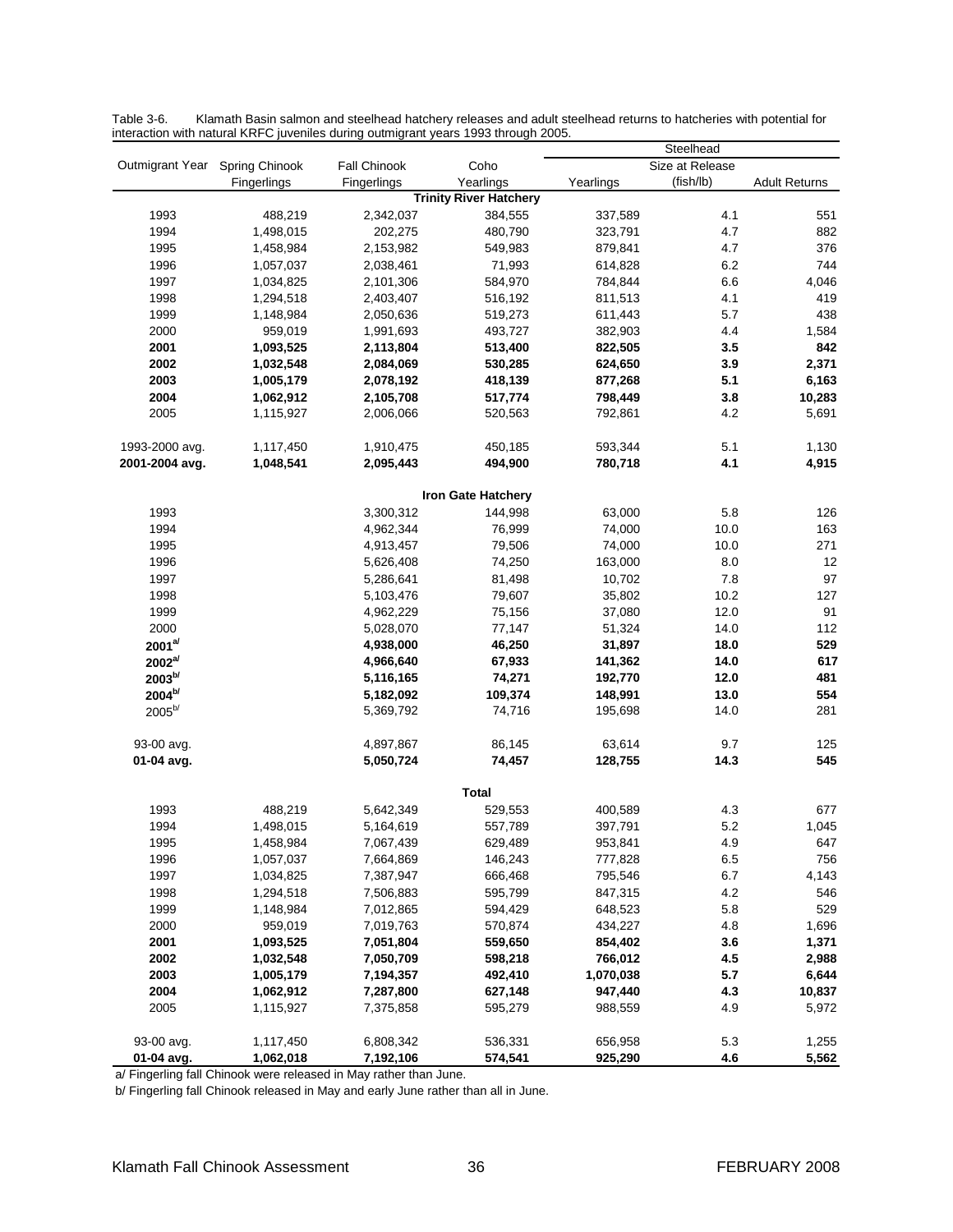| Table 3-7.<br>Summary of hatchery steelhead predation studies. |  |
|----------------------------------------------------------------|--|
|----------------------------------------------------------------|--|

|                                                           |           |                                              |                  |             | Fry ingested   | Fry/     |
|-----------------------------------------------------------|-----------|----------------------------------------------|------------------|-------------|----------------|----------|
| Citation                                                  | Year(s)   | <b>River System</b>                          | Methods          | Sample size | (n)            | Stomach  |
| Whitesel et al. 1993                                      | 1992-1993 | Imnaha/Grande Rhonde                         | RST/Electro      | 611         | 8              | 0.01     |
| Jonasson et al. 1994                                      | 1993-1994 | Imnaha/Grande Rhonde                         | H&L /Electro     | 358         | $\mathbf{1}$   | 0        |
| Jonasson et al. 1995                                      | 1994-1995 | Imnaha/Grande Rhonde                         | Electro          | 175         | $\overline{2}$ | 0.01     |
| Canamella et al.                                          | 1992      | Upper Salmon River                           | H&L /Electro     | 6,762       | 10             | 0        |
| Martin et al.                                             | 1993      | Lower Snake (Tucannon)                       | H&L              | 1,713       | 3              | $\Omega$ |
| Pearsons et al. 1994                                      | 1992      | North Fork Teanaway and<br><b>Jack Creek</b> | Electro          | 55          | 0              | 0        |
| Harper 1999                                               | 1993      | North Fork Teanaway                          | RST/H&L          | 59          | 0              | 0        |
| Hawkins and Tipping;<br>WDFW unpublished                  | 1995-1996 | Lewis                                        | Seine            | 74          | $\mathbf{1}$   | 0.01     |
| Hawkins and Tipping;<br>WDFW unpublished                  | 1997      | Lewis                                        | Seine            | 110         | 2              | 0.02     |
| Hawkins and Tipping;<br>WDFW unpublished                  | 1998      | Lewis                                        | Seine            | 48          | 52             | 1.08     |
| Fuss et al. 1999                                          | 1999      | Elochoman                                    | H&L              | 221         | 1              | 0        |
| Fuss et al. 1999                                          | 2000      | Elochoman                                    | H&L              | 45          | $\mathbf{1}$   | 0.02     |
| Wash. Dept. of Fish<br>and Wildlife (WDFW)<br>unpublished | 2002      | Kalama                                       | <b>RST</b>       | 266         | 0              | 0        |
| WDFW unpublished                                          | 2002      | <b>Deschutes</b>                             | <b>RST</b>       | 29          | 0              | 0        |
| WDFW unpublished                                          | 2003      | <b>Deschutes</b>                             | <b>RST</b>       | 3,673       | 5              | 0        |
| WDFW unpublished                                          | 2002      | Green                                        | <b>RST</b>       | 398         | 0              | 0        |
| WDFW unpublished                                          | 2003      | Green                                        | <b>RST</b>       | 210         | $\mathbf 0$    | 0        |
| WDFW unpublished                                          | 2002      | Chehalis                                     | <b>RST</b>       | 35          | 0              | 0        |
| WDFW unpublished                                          | 2002      | Skagit                                       | <b>RST</b>       | 6           | 0              | 0        |
| Beachamp 1995                                             | 1983-1985 | Cedar                                        | Electro          | 18          | 0              | 0        |
| <b>Yurok Tribal Fisheries</b><br>Program (YTFP)           | 2005      | Trinity (smolts)                             | H&L/Frame<br>net | 2,507       | 155            | 0.06     |
| <b>YTFP</b> unpublished                                   | 2005      | Trinity (residuals)                          | H&L              | 216         | 145            | 0.67     |
| <b>YTFP</b> unpublished                                   | 2007      | Trinity (smolts)                             | H&L/Electro      | 1,636       | 882            | 0.54     |
| <b>YTFP</b> unpublished                                   | 2007      | Trinity (residuals)                          | H&L              | 316         | 435            | 1.38     |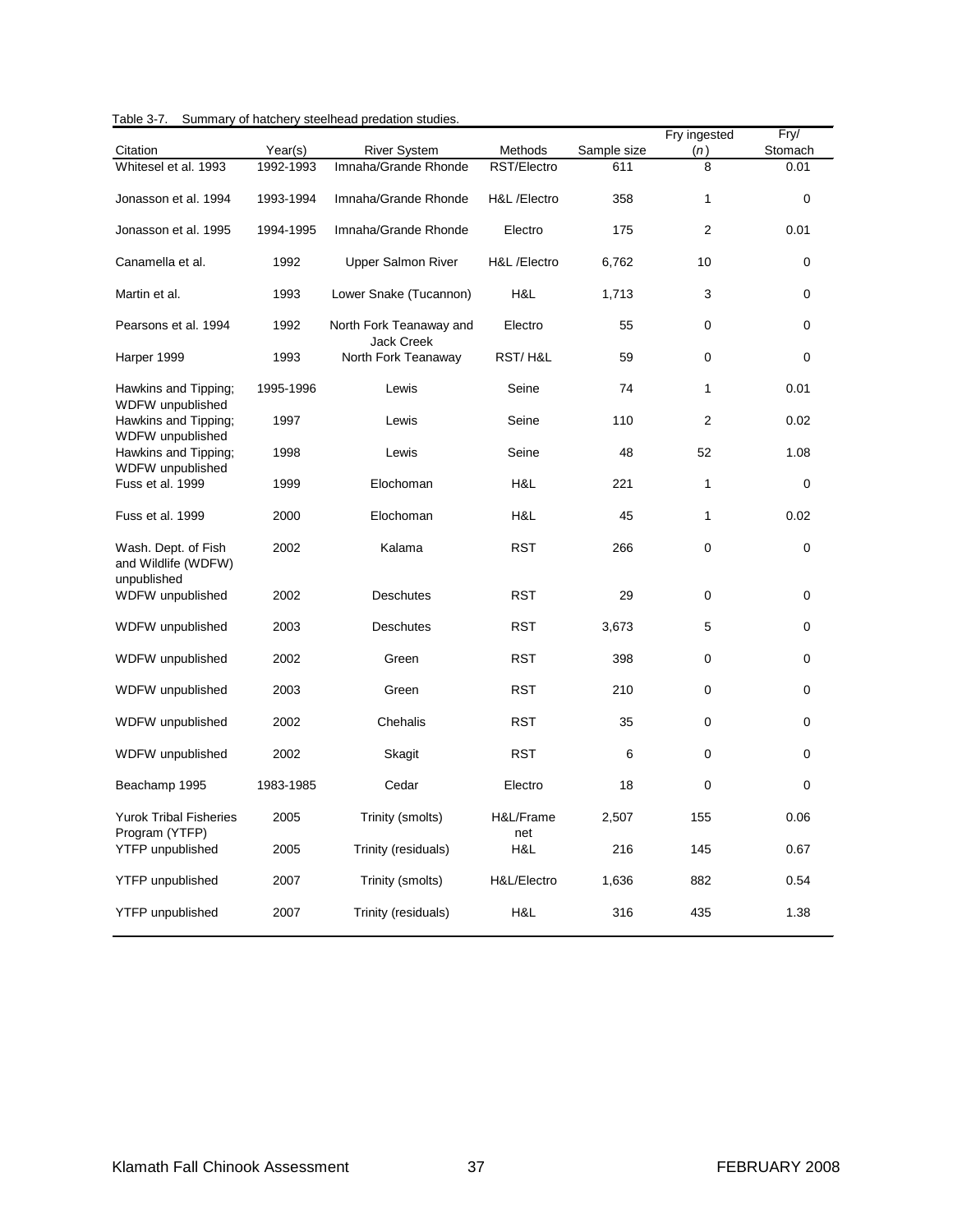### *3.6.2.3 Estuary Studies*

CDFG sampled juvenile fish in the Klamath River estuary during June and July in years 1998— 2003. Captured Chinook salmon were examined to determine the presence of adipose fin clips. Adipose-fin-clipped fish were sacrificed for CWT extraction and determination of race and hatchery of origin. Overlap of hatchery and NPC occurs in the Klamath River estuary after release of hatchery fish in May and June of each year (CDFG 2004b). Of interest for this analysis were relative abundance and degree of temporal overlap for hatchery and natural KRFC in the summer period of 2001 through 2004 coincident with the presence of 2000—2003 critical brood years. However, data on the overlap of hatchery and naturally produced fish are limited to the 1997—2001 brood years. There were four unique categories of Chinook juveniles found in the estuary: IGH fall Chinook; TRH fall Chinook; TRH spring Chinook; and naturally produced Chinook.

Generally, hatchery origin Chinook were most abundant in late June thorough early July of 1998 through 2002 (Wallace 2003) and comprised 24 percent to 79 percent of total juvenile Chinook captured (Table 3-8). The arrival and co-occurrence of hatchery produced fish is consistent with their release timing and rapid migration to the estuary (Table 2-2). As summer progressed, the presence of hatchery fish relative to naturally produced Chinook decreased (Wallace 2003). Meanwhile, naturally produced Chinook appeared to utilize the estuary over a much more protracted period and were detectable in seine samples as early as March and as late as September.

| (TRH). | Year is year of sampling, which relates to fish of the previous brood year. |     |          |                |                |                         |
|--------|-----------------------------------------------------------------------------|-----|----------|----------------|----------------|-------------------------|
| Year   | Total Chinook                                                               | IGH | TRH Fall | TRH Spring     | Total Hatcherv | <b>Percent Hatcherv</b> |
| 1998   | 942                                                                         | 608 | 22       | 117            | 747            | 79%                     |
| 1999   | 223                                                                         | 79  | 22       | 26             | 127            | 57%                     |
| 2000   | 1.835                                                                       | 880 | 54       | 45             | 979            | 53%                     |
| 2001   | 1.407                                                                       | 185 | 144      |                | 333            | 24%                     |
| 2002   | 719                                                                         | 125 | 248      | 4 <sup>1</sup> | 414            | 58%                     |

Table 3-8. Number of Chinook smolts recovered in the lower Klamath River estuary during June and July seining in 1998 through 2002. Hatchery values represent expanded CWT recoveries from Iron Gate Hatchery (IGH) and Trinity River Hatchery

The duration of estuary residency by both hatchery and naturally produced juvenile Chinook reflects the significance of this habitat to pre-marine adaptation by smolts (March through September for natural fish, June through July for hatchery produced fish). Distributional overlap of hatchery and naturally produced Chinook in the estuary during June-July suggests that in years of limited habitat and/or forage base, hatchery releases may represent a significant source of additional competition for naturally produced fish. The percent of hatchery produced Chinook for the 1999 and 2001 brood years (contributing to fisheries in 2002 through 2005), relative to hatchery and natural Chinook combined occupying the estuary in the June-July period, was at or below the low end of the observed range seen for the 1997 and 1998 broods (sampled broods that contributed to fisheries in years immediately prior to the OAP. However, the 2000 brood hatchery representation (24 percent) was well below that observed in adjacent years. Based on the limited data available, it is likely the critical broods experienced average to less than average intra-specific competition from hatchery releases, unless resources, such as food or space, were unusually limiting, which may have been the case for the 2003 brood due to record low flows in 2004.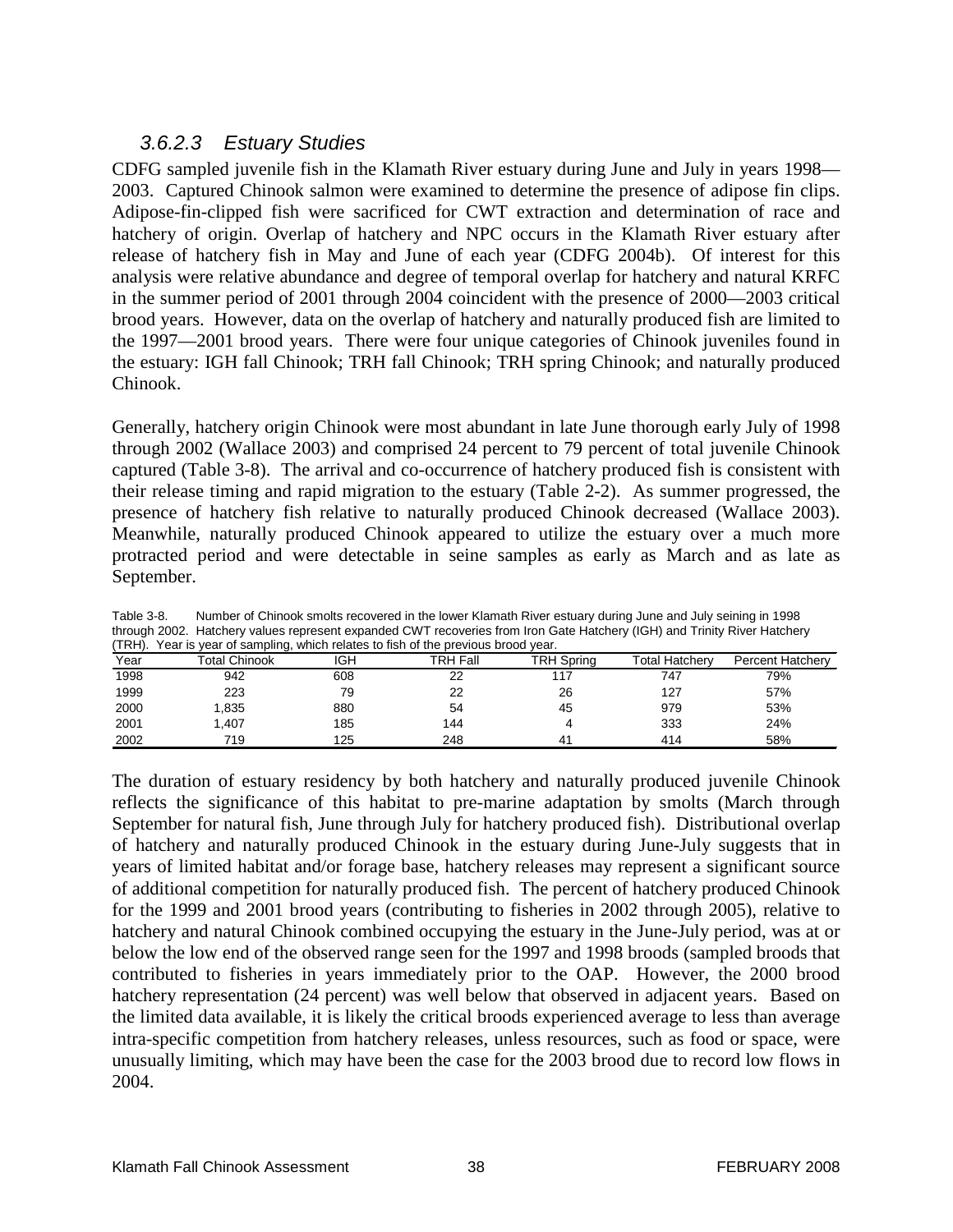## *3.7 Disease*

## **3.7.1 Adults**

The 2002 fish kill included at least 34,000 adult salmonids (primarily fall Chinook) in the lower Klamath River, mature hatchery and natural area fish that had returned to the river for spawning (CDFG 2004a). The progeny of fish that died would have contributed to age-3 adults in 2005 and age-4 adults in 2006. Approximately 65,600 adult Chinook survived the fish kill to spawn in natural areas, substantially above the average escapement of adult fall Chinook to natural areas (51,700) from 1978—2003 (Table 2-6) and above the number of spawners estimated to produce maximum recruits  $(S_{MAX})$ . No other evidence of unusual disease occurred in the adult population, although a disproportionate mortality of Trinity River fish likely reduced natural spawners in that system.

Overall, the natural age-2 recruits for the 2002 brood were lower than the long-term average (Table 2-8); however, the recruits per spawner for 2002 parents was slightly above average for larger parent broods (Table 3-3). Because of the density dependence inherent in the stockrecruitment relationship (escapement exceeded  $S_{MAX}$ ), from a basin wide perspective it is unlikely that the 2002 adult fish kill contributed to low recruitment of the 2002 brood. However, because several independent natural populations exist, it is also possible that the disproportionate mortality of Trinity River natural spawners may have resulted in decreased recruitment from that area.

## **3.7.2 Juveniles**

Increasing concerns over water quality, habitat conditions, and fish health have led to increasing efforts in assessing the incidence of pathogens in outmigrating juvenile Chinook salmon. Observations of large numbers of dead juvenile Chinook salmon along the Klamath River in 2000 (Pisano 2000), high incidence of juvenile disease during recent years, and the adult fish-kill that occurred during the fall of 2002, led to heightened awareness of the salmonid fish health issues in the Klamath Basin. Following the 2002 adult fish-kill, the Klamath fish health assessment team was formed to coordinate information and facilitate cooperative monitoring efforts in the event that fish health concerns were imminent due to water quality conditions or fish health observations from field studies.

The primary pathogens implicated in the elevated disease-related mortality of juvenile Chinook salmon are the myxozoan parasites *Ceratomyxa shasta* and *Parvicapsula minibicornis* (Nichols and Foott 2005). Juvenile disease monitoring was conducted in the Klamath Basin in 2001, 2002, and 2004 (Foott et al. 2002; Nichols et al. 2003; Nichols and Foott 2006). No assessments were conducted in 2003. Monitoring has generally been divided into three areas: 1) the mainstem Klamath River above the confluence with the Trinity River, 2) the mainstem Trinity River above the confluence with the Klamath River, and 3) the Klamath River Estuary. Complete monitoring of the three areas was only conducted in 2001 and 2002.

Juvenile KRFC sampled in the Trinity River, 21 river miles above the confluence with the Klamath River, showed little incidence of infection with either pathogen (Table 3-9). In the 2002 samples from the estuary, TRH Chinook showed infection rates of 19 percent and 14 percent for *C. shasta* and *P. minibicornis*, respectively (Table 3-9), while the samples collected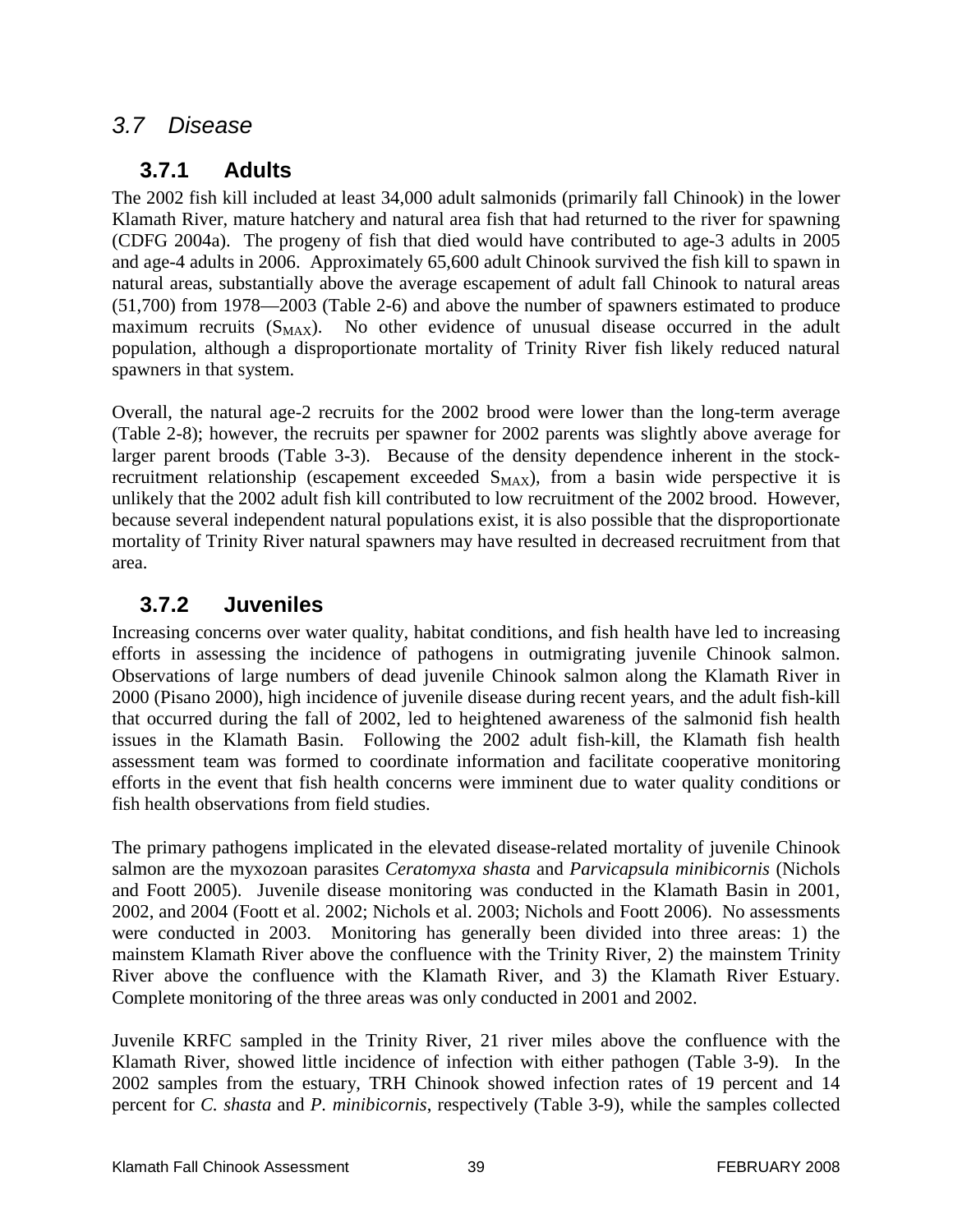from the Trinity River indicated no infection (although the sample size was small), suggesting that the primary area for infection of these fish is the lower Klamath River.

Contrary to the Trinity River, disease incidence of juvenile KRFC sampled in the Klamath River was relatively high for *C. shasta* (34 percent to 50 percent) and *P. minibicornis* (77 percent to 95 percent) (Table 3-9). Samples collected in the estuary also indicated high incidences of infection by these pathogens, although the sample size of IGH Chinook was very small. Infection rates for juvenile Chinook sampled on the Klamath River in 1995 were somewhat similar for *C. shasta* (44 percent in 1995) but were much lower for *P. minibicornis* (47 percent in 1995).

To be clear, no definitive fish disease information exists to link the incidence of fish pathogens in juveniles to poor recruitment of the critical broods 2000—2003. However, infection rates for *C. shasta* in Columbia and Fraser River Chinook are typically about 10 percent compared to KRFC infection rates of about 30 percent above the Klamath-Trinity confluence (Foott 2008 pers. comm.). Also, almost every fish that was infected with *C. shasta* was also infected with *P. minibicornis,* which causes severe anemia and osmoregulatory problems (Foott 2007 pers. comm.) and compromises the ability of infected fish to fight the *C. Shasta* infection. While there are no data on the physiological effect of infections of juvenile KRFC, it is assumed that renal impairment reduces survival. For *C. shasta* and possibly *P. minibicornis*, a polychaete worm (*Manayunkia speciosa*) is the intermediate host (Bartholomew et al. 1997). Research is currently being conducted to assess the habitat conditions for the polychaete, especially the establishment of extensive algal beds, in the Klamath River below Iron Gate Dam. McKinney et al. (1999) suggested that reductions in the magnitude and duration of peak flows due to hydroelectric operations likely have increased the amount of polychaete habitat. Returning adults acquire the disease upon entering the river or during their upstream migration, and spores are released from carcasses on the spawning grounds, which in turn infect the intermediate host. Based on the high incidence of disease detected in the Klamath River, it seems likely that juvenile incidence of disease contributed to low survival (recruitment) of OAP broods, although there is no data available to compare infection or mortality rates for the critical broods with rates for other broods.

|                            |            |                |             |               | Estuarv            |             |
|----------------------------|------------|----------------|-------------|---------------|--------------------|-------------|
| Pathogen                   | Brood Year | <b>Klamath</b> | Trinitv     | Iron Gate CWT | <b>Trinity CWT</b> | Unmarked    |
| Ceratomyxa shasta          | 2000       | 50% (34)       | $0\%$ (38)  | ΝA            | NA                 | 29% (42)    |
| Parvicapsula minibircornis | 2000       | 88% (25)       | 6% (31)     | <b>NA</b>     | <b>NA</b>          | 84% (43)    |
| Ceratomyxa shasta          | 2001       | 37% (38)       | $0\%$ (14)  | $60\%$ (5)    | 19% (68)           | 26% (47)    |
| Parvicapsula minibircornis | 2001       | 95% (39)       | $0\%$ (19)  | $100\%$ (5)   | 14% (64)           | 60% (47)    |
| Ceratomyxa shasta          | 2003       | 34% (735)      | Not Sampled | Not Sampled   | Not Sampled        | Not Sampled |
| Parvicapsula minibircornis | 2003       | 77% (732)      | Not Sampled | Not Sampled   | Not Sampled        | Not Sampled |

Table 3-9 Klamath Basin juvenile Chinook pathogen infection rates. (Sample size in parentheses)

# *3.8 Other Habitat Degradation*

Habitat for Chinook salmon in the Klamath River Basin has been seriously impacted over the past century and a half, beginning with gold dredging in the 1800s. Subsequent impacts from dam building and operation, grazing, agriculture, mining, wildfires, water diversion, timber harvest, floods, urbanization, and road construction have diminished the productive capacity of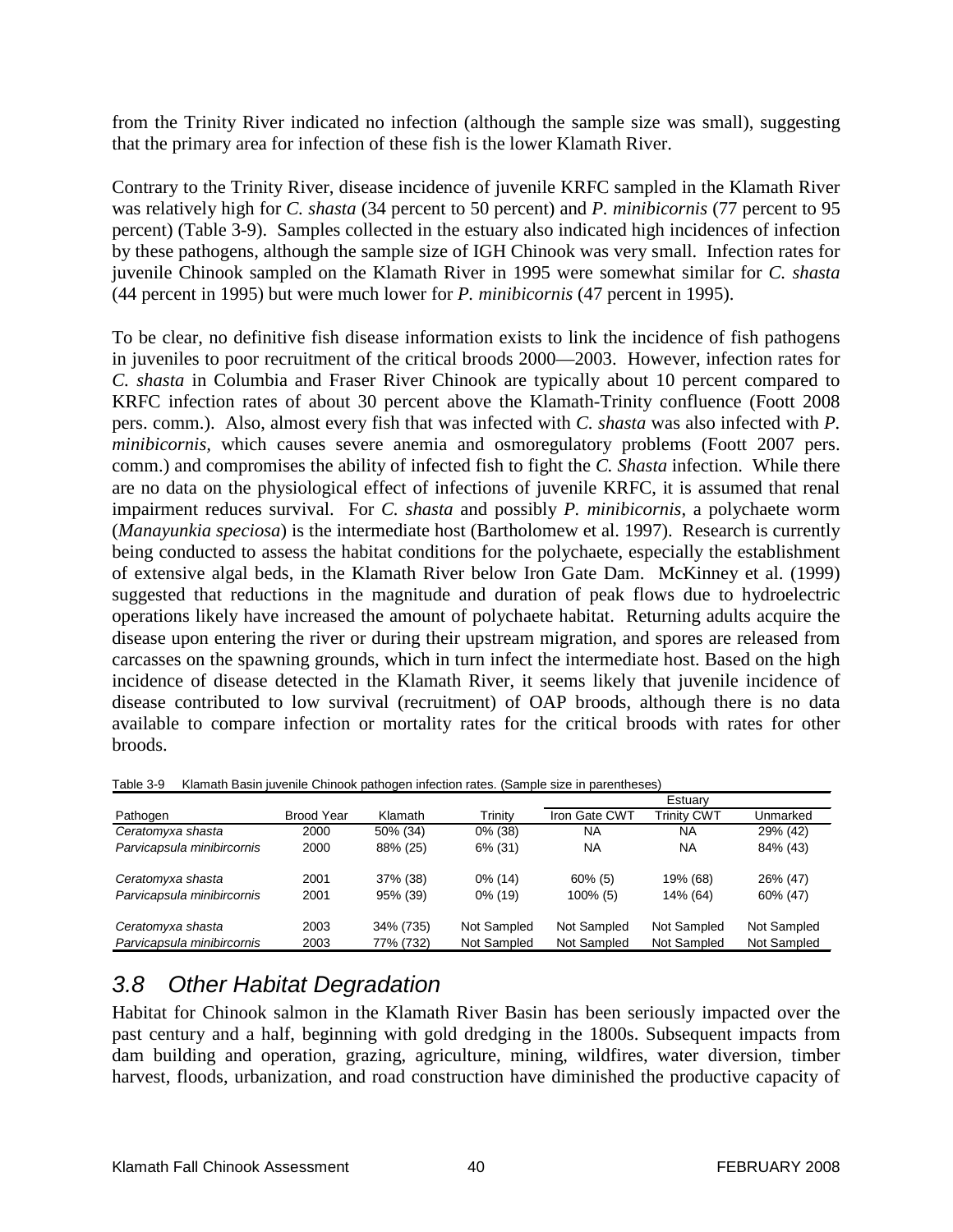the stream and river habitat. As a result, the fisheries resources of the Klamath River have undergone a major decline during the past century.

It is unlikely that activities such as mining, timber harvest, agriculture, or urbanization were substantially greater during the OAP or rearing of the critical broods. However, the cumulative effects of such activities would be expected to have long term effects that reach a critical threshold for KRFC eventually. Because of the dispersed nature of these effects, it would also be very difficult to identify a particular event that would result in crossing that threshold. It is important to recognize that chronic habitat degradation from multiple sources can combine with other factors to result in an unstable ecosystem. Such cumulative effects undoubtedly result in years of low production and survival of KRFC.

## *3.9 Marine Survival*

## **3.9.1 Hatchery Fish Survival**

The effects of marine survival on year-class strength are believed to be most variable in the early marine life history of the fish. The best measure of marine survival would be to calculate survival rates between smolts leaving the river and ocean abundance of the cohort at some later point in time. We can reconstruct the marine abundance of cohorts, using spawning runs, exploitation rates, and constant assumed adult natural mortality rates, back to September of the year they migrate to sea. However, because very few age-2 fish are recovered in ocean fisheries, reconstructed ocean abundance is more indicative of the cohort abundance when age-2 jacks leave the ocean to spawn. No time series of emigration estimates for naturally produced KRFC exist to compare this with; the nearest approximation is KRFC fingerling releases from the two hatcheries in the basin (STT 2005b). Use of fingerling releases as a proxy for natural smolt emigration includes mortality in the period of riverine residence and migration in the estimate of early life-history survival. Therefore, the estimate of early life history survival reflects the period from the spring, when fingerlings are released, until the following year when age-2 jacks return to spawn.

The pattern of survival between the two hatcheries for which comparative data are available is highly correlated (Figures 3-14 and 3-15), which suggests that variation in these survival rates may be primarily driven by variation in ocean conditions. Least squares trend analysis indicates IGH survival rate, when forced through zero, has been about 52 percent that of comparative TRH survival rate data (Figure 3-15). Survival of IGH and TRH fingerlings was more comparable in years when survival rate at both hatcheries was less than 0.03 (Figure 3-16). The higher survival of TRH fish is consistent with pathogens (e.g., *C. Shasta)* in the mainstem Klamath being a significant source of mortality, and having a lesser impact on fish from TRH by virtue of their shorter migration pathway in the mainstem Klamath River below the Trinity River confluence with the Klamath River at Weitchpec (RM 42). However, the overall shorter migration distance for TRH fish (RM 145) compared to IGH fish (RM 192 miles) probably contributes to the higher survival rate of TRH fish regardless of disease conditions in the mainstem Klamath River.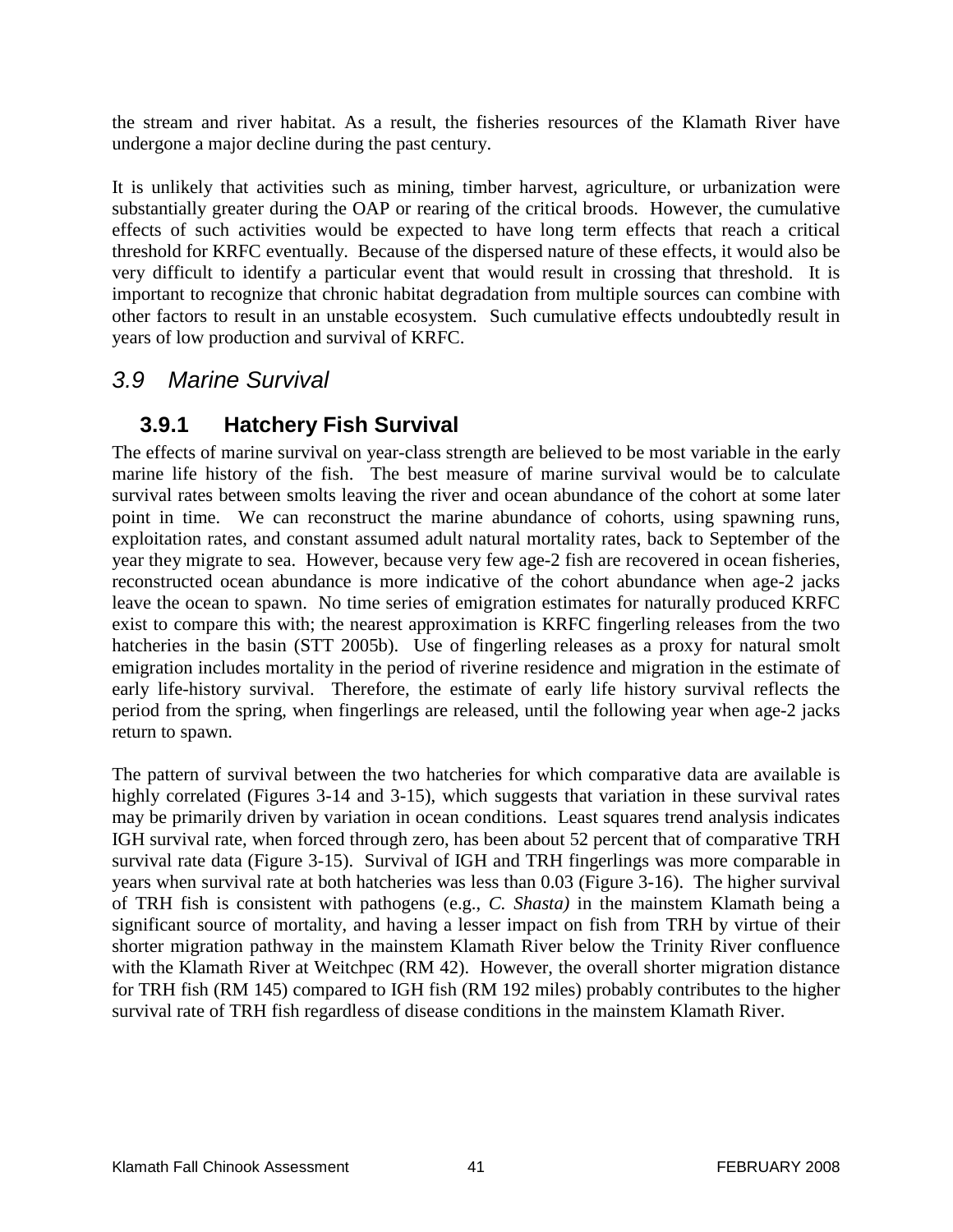

Figure 3-14. Survival of hatchery fingerling releases to age-2, September 1 and long-term averages.



Figure 3-15. IGH and TRH fingerling release to age-2 September 1 survival rates, 1979—89 and 1991— 2002 broods.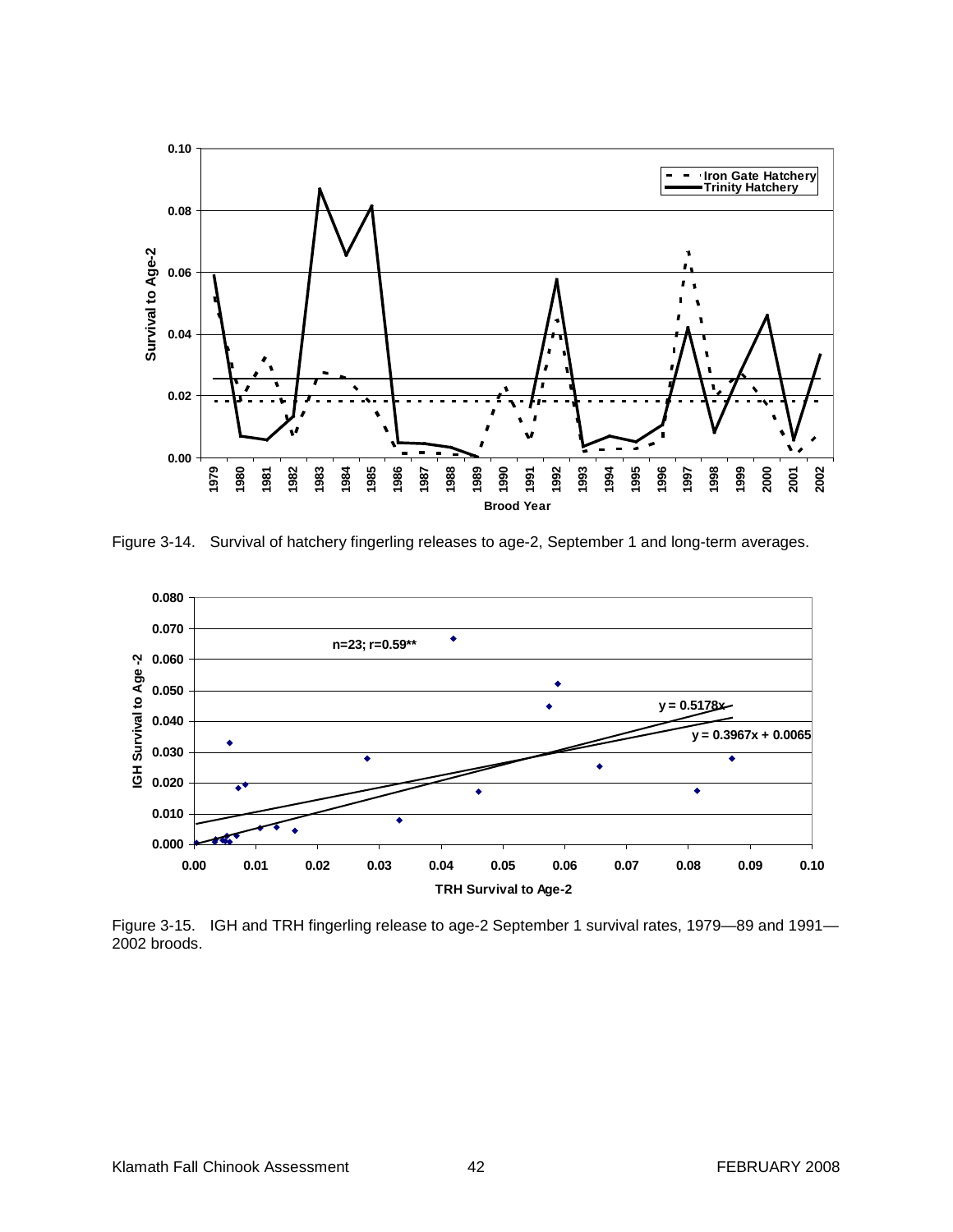

Figure 3-16. IGH and TRH fingerling release to age-2 September 1 survival rates, with high rates (>0.03) removed.

Of the 2000—2002 brood years, all exhibited the pattern of lower survival of Iron Gate fingerlings than that of Trinity River fingerlings. Actual survival rates of IGH and TRH fish of these broods was similar to or above the previous 21-year averages for the respective facilities except for hatchery fish of the 2001 brood year. The IGH 2001 brood survival rate (0.0007) was the second lowest on record and the TRH (0.0058) rate was the seventh lowest for that facility. The low survival of the IGH fish of the 2002 brood was considerably below the long-term average but there were 10 other years in the previous 21 year record with lower survival rates. The 2003 brood year was only represented by age-3 spawners, therefore the brood was too incomplete to calculate an early life-history survival rate. However, the terminal run of age-3 fish in 2006 was 18,600, the smallest run of age-3 Chinook since 1992 (Table 2-9), which suggests that the survival rate of the 2003 brood year may be even less than that of the 2001 brood year. The available data indicate depressed survival of KRFC hatchery fingerlings of the 2001 brood and probably the 2003 brood, but not of the 2000 or 2002 broods. We assume there were similar trends in the survival rates of naturally produced fish of the 2000-2003 broods.

### **3.9.2 Marine Mammal Predation**

The Marine Mammal Protection Act of 1972 dramatically reduced the harvest or taking of seals and sea lions by man. With this protection, California sea lion (*Zalophus californianus*) and Pacific harbor seal (*Phoca vitulina richardsi*) populations have increased along the coast of California, Oregon, and Washington by an average annual rate of 5 to 9 percent (NMFS 1999). In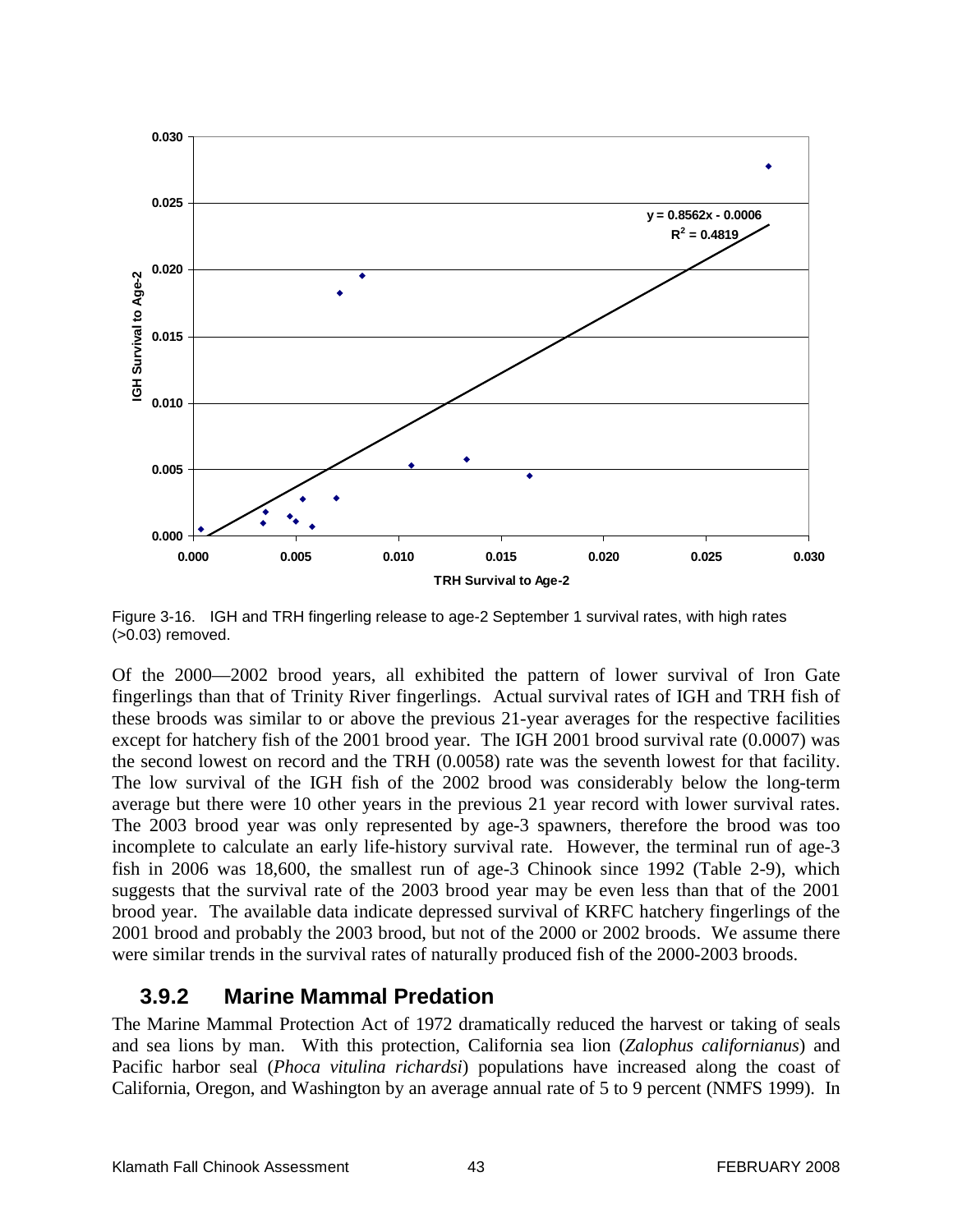1997, Lowe (as cited in NMFS 1999) noted that California sea lion populations may now be larger than any historical level.

Anecdotal information from Yurok Tribal members has indicated an increase in pinniped predation upon salmonids in the Klamath River estuary during recent years. During 1998 and 1999, the Yurok Tribe, with assistance from NMFS, conducted research to estimate the magnitude of pinniped predation upon KRFC in the estuary of the Klamath River. During this study period, pinniped predation rates upon adult fall Chinook ranged from 2.3 percent (1,630 KRFC in 1999) to 2.6 percent (2,559 KRFC in 1998) (Williamson, 2001a; Williamson 2001b). Based upon the 1998—1999 study results, it seems unlikely that predation rates increased to the level that pinniped predation would have been a primary contributor to the natural spawning escapement shortfall of 2004—2006. It is also worth noting that salmonids of the Klamath Basin have coexisted with pinnipeds within the West Coast and Klamath River ecosystems for thousands of years.

# **4.0 ASSESSMENT OF FACTORS AFFECTING NATURAL AREA ESCAPEMENT**

# *4.1 Fishery Management*

Harvest impacts occur in ocean commercial and recreational, river recreational, and river tribal fisheries. Impacts result from retention of fish as well as incidental sources such as release of sublegal fish and drop-off/drop-out mortality. Harvest impacts are predicted prior to each fishing season using the Klamath Ocean Harvest Model (KOHM) (see section 4.1.5). Management authorities, including the Council, CDFG, and the tribes, determine annual levels of impacts to meet the conservation and allocation objectives for the stock. This combination of stock prediction and management responsibility we refer to as the fishery management process, and includes both science and policy components. The management process is collectively responsible for ensuring harvest impacts are maintained at such a level that statutory requirements are met and that the long-term productivity of stocks is preserved.

# **4.1.1 FMP Conservation Objective**

The Salmon FMP establishes conservation and allocation guidelines for annual management of ocean salmon fisheries. This framework plan allows the Council to develop management measures responsive to annual circumstances such as relative stock abundance in the mixed stock ocean salmon fisheries.

The Council has authority to manage ocean fisheries but not inland fisheries or habitat issues; however those factors must be taken into account when setting management measures, establishing conservation and management objectives, and ensuring those objectives are met. For KRFC this means including annual forecasts of inriver fishery impacts when planning ocean fisheries to ensure the conservation objectives are met, and analyzing the effects of those fisheries if the conservation objectives are not met. It also means periodic review of conservation objectives to determine if they are appropriate for the current productive capacity of the Basin.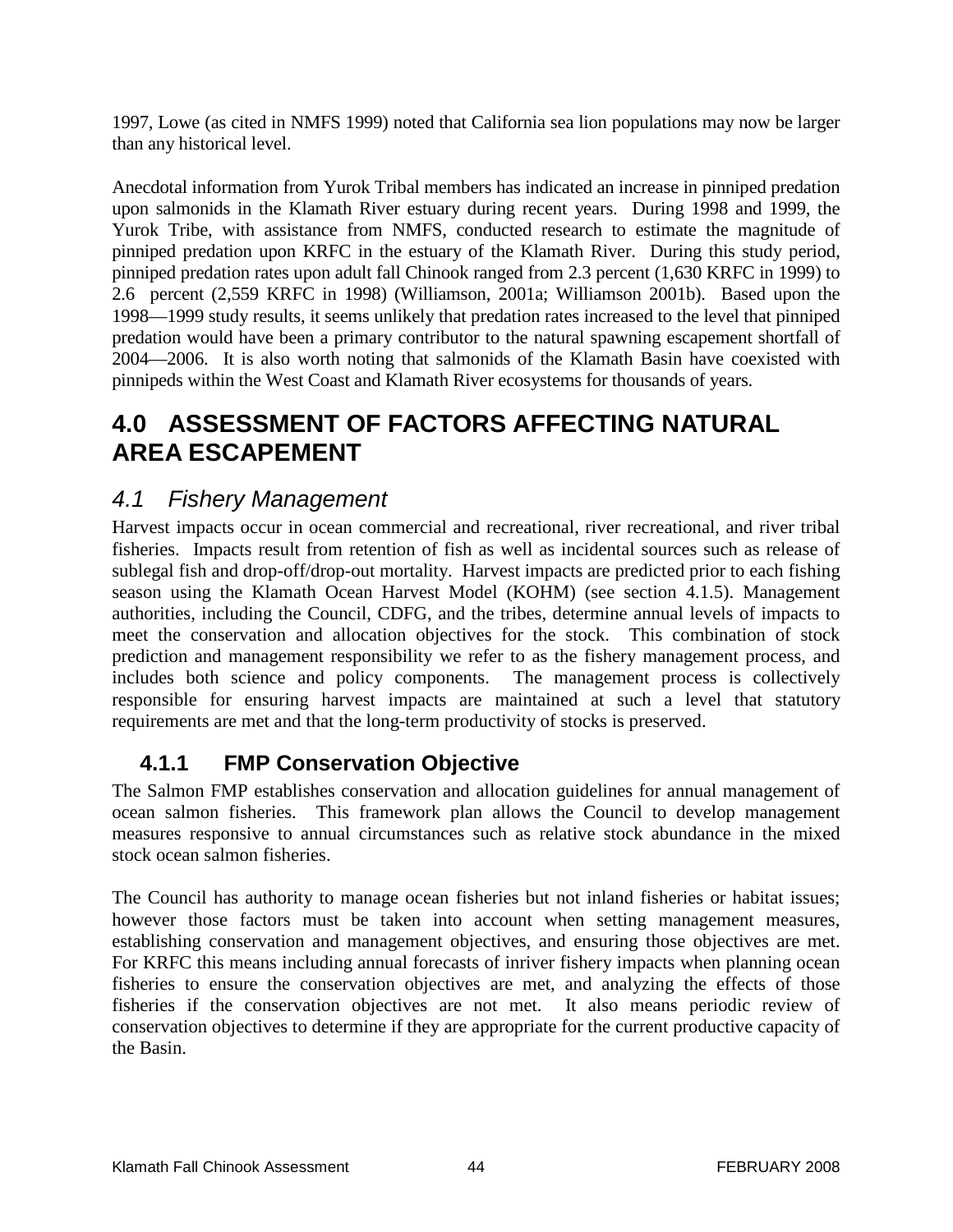The FMP conservation objectives are based on achieving MSY, or an MSY proxy, for all Salmon Fishery Management Unit (FMU) stocks. The Council structures its salmon fisheries to achieve these objectives for each stock annually. If postseason estimates confirm that a stock conservation objective was not met, a rebuilding program for the following year is implicit in the conservation objective since it is based on annually meeting MSY. In addition, the Council reviews stock status annually and, where needed, identifies actions required to improve estimation procedures and correct biases. Such improvements provide greater assurance that objectives will be achieved in future seasons. Consequently, a remedial response is built into the preseason planning process to address excessive fishing mortality levels relative to the conservation objective of a stock. Because conservation objectives are generally based on MSY rather than a minimum stock size threshold, the Council's management approach is more conservative than recommended by the National Standard Guidelines.

The remedial response to stock depression acts as a default rebuilding plan, but only in terms of the biological needs of the stock, and not with regard to the socio-economic needs of fishing communities. The intent of Amendment 15 was to allow consideration of both of those needs within the short time frame necessary to complete the preseason planning process. Salmon abundance is highly variable from year to year because broods that contribute to fisheries only do so for one or two years. Therefore, developing a formal rebuilding plan to address both biological and socio-economic needs often takes longer than recovery to MSY levels. The intent of Amendment 15 was to allow management flexibility to provide some relief to fishing communities without significantly affecting the long-term productivity of KRFC, and without additional process delays. However there were concerns that the Amendment 15 analysis may not adequately account for substock viability.

## **4.1.2 Management Objectives**

Section 5 of the FMP describes the overall objectives for the fisheries, including meeting biological objectives for the FMU stocks, meeting tribal trust responsibilities, maintaining continued participation of recreational and commercial fishing sectors, achieving optimal yield, minimizing bycatch, promoting safety at sea, etc. Section 3 of the Salmon FMP describes the conservation objectives for FMU stocks necessary to meet the dual MSA objectives of obtaining optimum yield from a fishery while preventing overfishing. Each stock within the Salmon FMU has a specific objective, generally designed to achieve MSY, MSP, or in some cases, an exploitation rate to serve as an MSY proxy.

Amendment 9 to the FMP, implemented in May 1989, established the Council's conservation objective for KRFC as a minimum natural adult brood year spawner escapement rate of 33 percent to 34 percent, but with no less than 35,000 natural adult spawners in any one year. A review of the KRFC conservation objective by the STT resulted in clarifying the minimum spawner escapement rate as a long-term annual average, which could be exceeded for a given brood in order to achieve tribal/non-tribal allocation requirements. The review was necessary because of a 1993 opinion issued by the Solicitor of the Department of Interior recognizing the rights of the Hoopa Valley and Yurok tribes to 50 percent of the available harvest of Klamath/Trinity salmon. Combined tribal and non-tribal fisheries in 2001 were limited to achieve an annual spawner escapement rate of 34 percent, the only year the spawner escapement rate has been a management constraint.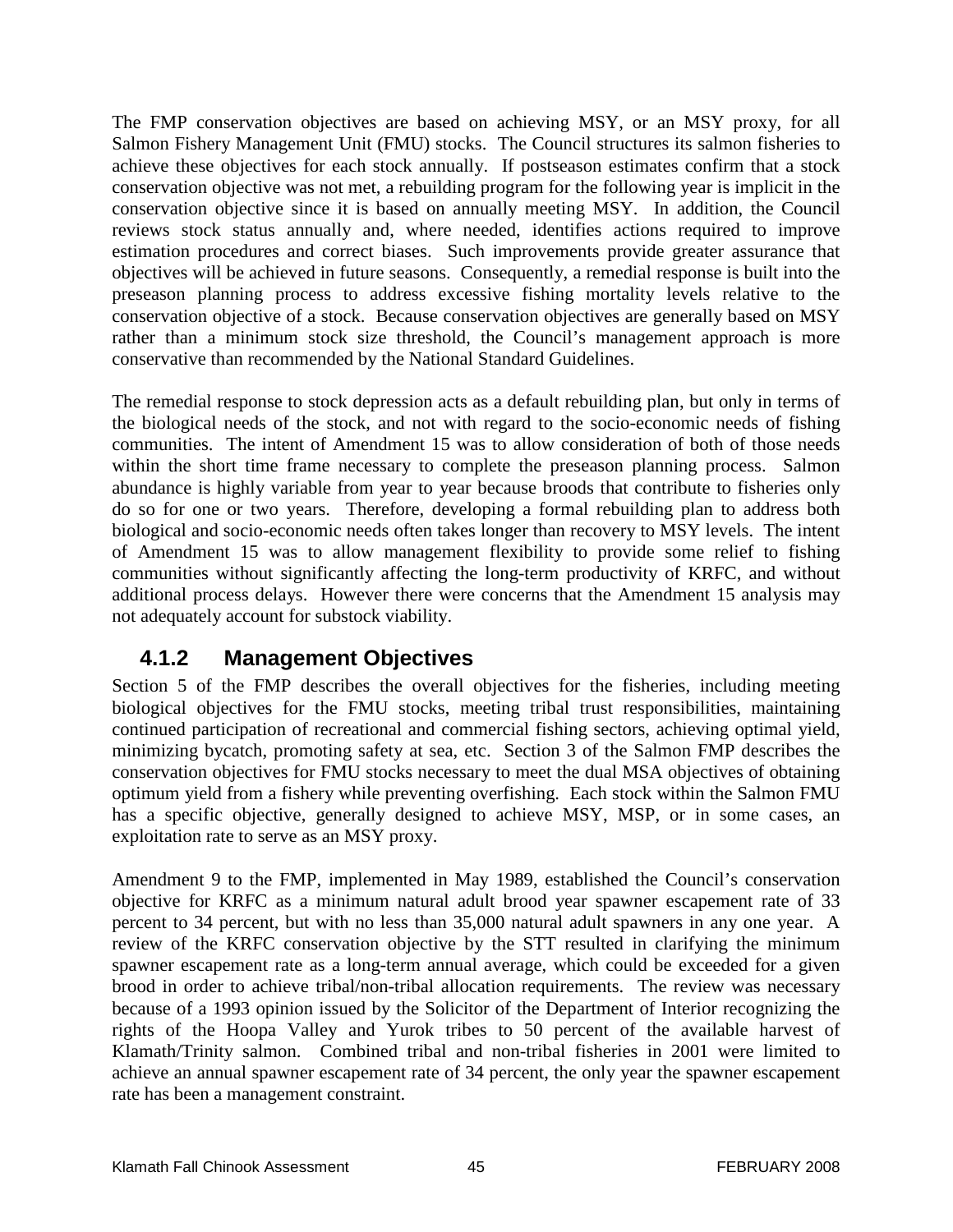The ESA consultation standard for CCC uses KRFC as an indicator stock and limits ocean fisheries to a pre-season projected age-4 ocean harvest rate of no more than 16.0 percent.

Amendment 15 to the FMP provided flexibility to allow limited harvest of KRFC in ocean salmon fisheries during years that might otherwise be closed because of a projected shortfall in the KRFC conservation objective of 35,000 naturally spawning adults. Amendment 15 allows an age-4 KRFC ocean impact rate of no more than 10 percent, although additional inriver tribal and recreational fisheries that occur must be accounted for. Because of these additional fisheries and associated impacts with age-3 and age-5 adults, an age-4 ocean impact rate of 10 percent is roughly equivalent to a SRR of about 25 percent, or a spawner escapement rate of 75 percent. Prior to Amendment 15, if the projected escapement of natural spawners was below 35,000, all ocean salmon fisheries affecting KRFC would be closed, unless authorized by Emergency Rule as was done in 2006. While Amendment 15 does allow fishing to occur even though the 35,000 spawner conservation objective is projected not to be met, it does not change the FMP requirements relating to an Overfishing Concern. Therefore, if the 35,000 spawner escapement objective is in fact not met for three consecutive years, an Overfishing Concern would still be triggered. These impact rates associated with Amendment 15 were determined not likely to jeopardize the long term productive capacity of the stock (PFMC and NMFS 2006).

Amendment 15 has not yet been implemented, and therefore is relevant to this report primarily in the context of stock rebuilding and the implications for achieving MSY on a continuing basis.

## **4.1.3 Management Description**

The Secretary of Commerce (Secretary) establishes annual commercial and sport ocean salmon fishing regulations for the Federal Exclusive Economic Zone (3-200 nautical miles offshore) based on recommendations of the Council. The Oregon and Washington Fish and Wildlife Commissions adopt regulations annually for the Oregon and Washington ocean recreational and commercial salmon fisheries in their respective state waters. The California Fish and Game Commission (CFGC) sets the recreational fishing regulations in state marine waters. The CDFG Director is authorized to conform commercial salmon fishing regulations in state waters to the management plans of the Council.

West Coast ocean salmon fisheries operate on mixed stocks of Chinook and coho from which the river of origin cannot be determined visually, although conservation objectives for the FMU stocks are based on river of origin or finer stratifications (PFMC 2003). To manage ocean fisheries, impacts are projected using models based on stock-specific historical timing and distribution estimated from CWT recoveries. Fisheries are managed on a weak stock basis, where harvest is allowed only to the point that the weakest stock is projected to meet its conservation and allocation objectives (PFMC 2007a); available harvest of other stocks is foregone or transferred to inland fisheries. To meet these conservation and allocation objectives, the fisheries impacting KRFC are managed through specification of time-area-specific fishing seasons (ocean commercial and recreational fisheries), or time-area-specific Chinook harvest quotas (ocean commercial fisheries), and anticipated KRFC harvest levels in river tribal and recreational fisheries (PFMC 2007b).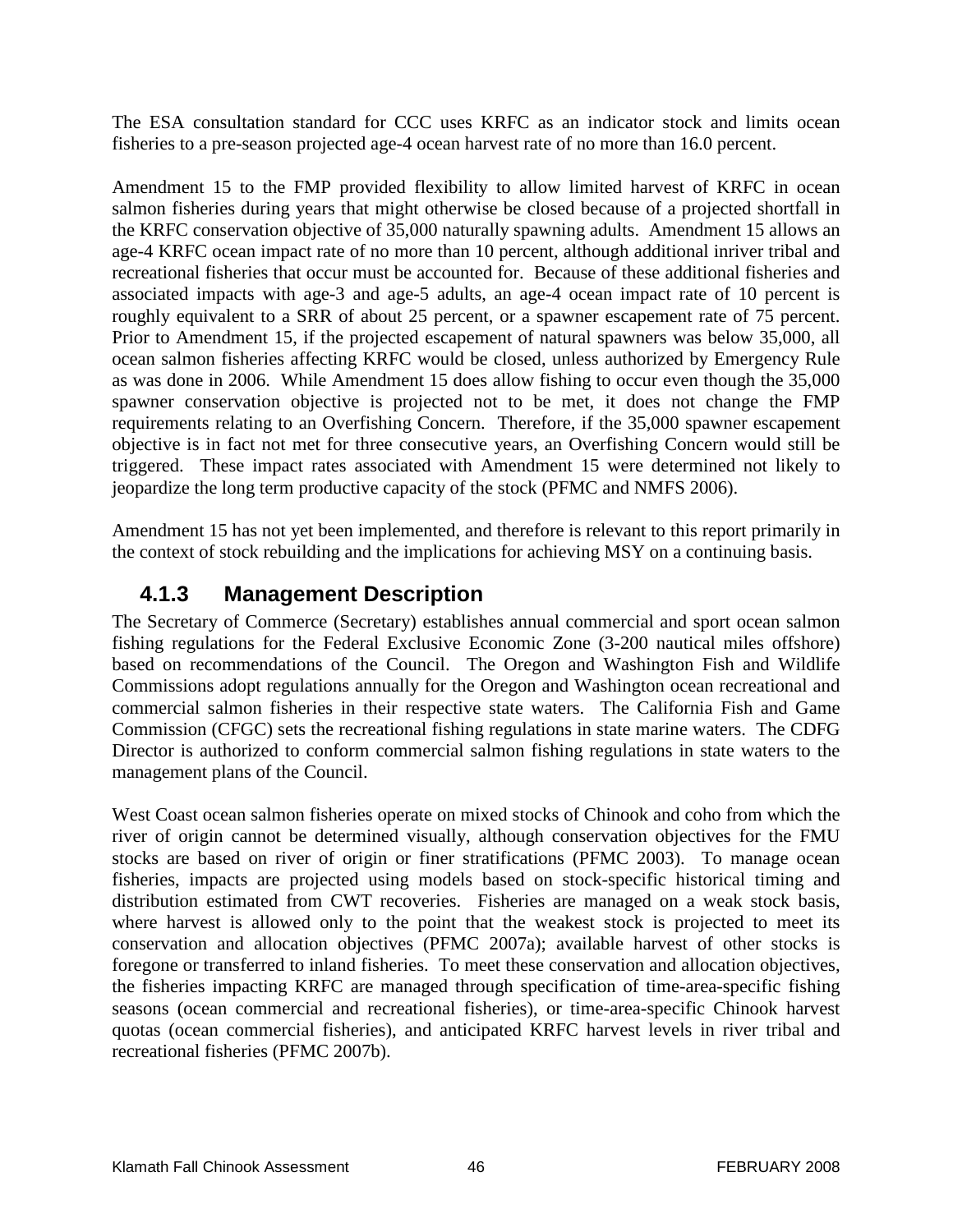Ocean fisheries are limited almost every year south of Cape Falcon, Oregon, either because of the FMP KRFC minimum spawner requirement (35,000 natural area adults) or because of the ESA consultation standard for CCC (no more than 16.0 percent age-4 ocean harvest rate on KRFC).

In any one year, the maximum fishery mortality rate allowable under the Council's Pacific Coast Salmon FMP, as amended through Amendment 14, is the maximum rate that would allow the stock in question to meet its conservation objective (PFMC 2003 § 3.1); or zero if the stock could not meet its conservation objective even in the absence of fishing (PFMC 2003 § 3.2.2.2). Conservation objectives may be expressed in terms of escapements, exploitation rates, or both. In the case of KRFC, the maximum allowable fishery mortality rate is implicitly defined by its ocean abundance and the minimum spawner requirement, not to exceed a spawner reduction rate of 2/3. In any one year, *overfishing* is said to have occurred if the realized fishery mortality rate exceeded the maximum allowable rate under the FMP. Thus, if a stock's ocean abundance was sufficient to meet the conservation objective in the absence of fishing, but the objective was in fact not met in the presence of fishing, then overfishing occurred and the fishery management process may generally be faulted. On the other hand, if the stock's ocean abundance was insufficient to meet the conservation objective in the absence of fishing, overfishing, if it occurred, may not have been the sole factor responsible for the stock not meeting its conservation objective. Other factors such as especially poor stock production and/or survival at earlier life stages may have been largely responsible for the stock not meeting its conservation objective.

In years that the CCC consultation standard has not been the limiting factor, the Council has generally set the 35,000 KRFC natural adult spawning escapement floor as its management target. This was the case in 2004 and 2005. In 2006 the preseason projected spawning escapement was 25,400 absent summer ocean fisheries between Cape Falcon and Point Sur, and 21,100 given the Council adopted management measures intended to provide *de minimis* opportunity, which necessitated the Secretary promulgating an emergency rule in approving these management measures.

Non-tribal river recreational salmon fishing takes place throughout the Klamath Basin and is regulated by the CFGC, typically in the form of a quota. The river sport fishery quota has typically been allocated based on sub-area quotas as follows: 1) the river mouth area closes when 15 percent of overall quota is taken below 101 Bridge, 2) Klamath River between the river mouth and Weitchpec (RM 40) closes when 50 percent of overall quota is reached, and 3) Klamath and Trinity rivers above Weitchpec close when 100 percent of the quota is projected to have been met; however, in an effort to utilize excess hatchery produced fish, the upper Klamath and Trinity rivers are frequently reopened to take of adult Chinook once the two hatcheries have reached their adult take goals.

In 1993, the Interior Department Solicitor issued a legal opinion that concluded the Yurok and Hoopa Valley Tribes of the Klamath Basin had a Federally protected reserved right to 50 percent of the available harvest of Klamath Basin salmon. Under the Council annual salmon management process, half of the annual allowable catch of KRFC has been reserved for these tribal fisheries since 1994.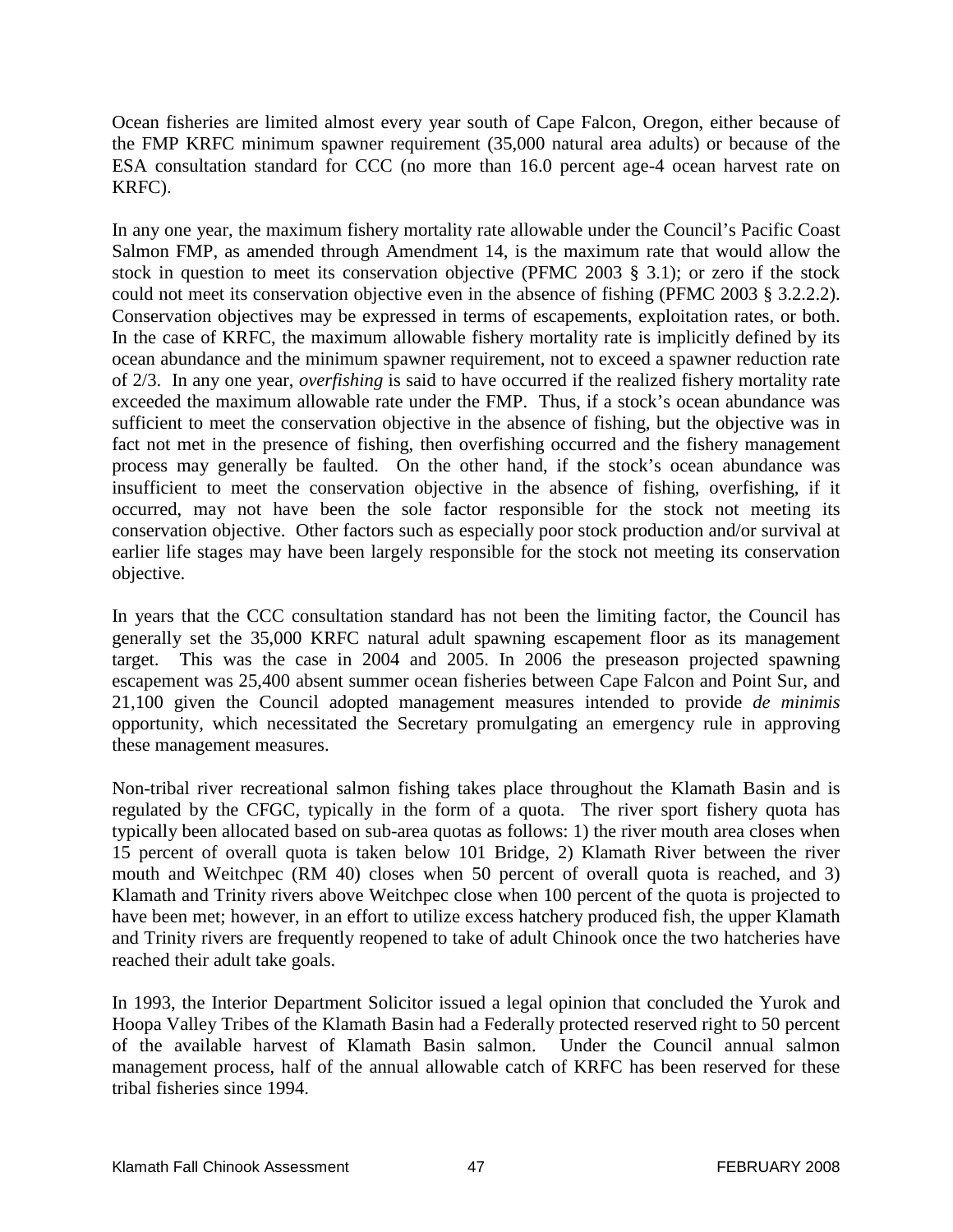Tribal fisheries with recognized Federal fishing rights occur on the Yurok and Hoopa Valley Indian reservations located on the Lower Klamath and Trinity Rivers, respectively. The Yurok and Hoopa Valley tribal authorities adopt annual tribal fishing regulations for their respective reservations.

The Yurok Tribal Council regulates the fall Chinook fishery via annual Fall Harvest Management Plans, which are based upon the tribal allocation and subsequent regulations regarding sub-area quotas, conservation measures, and potential commercial fisheries. When the Tribal Council allows a portion of the allocation to go to commercial fishing, then most harvest is taken in the estuary where commercial fisheries are implemented. Subsistence fisheries are spread throughout the reservation.

The Hoopa Tribal Fishery is conducted in accordance with the Hoopa Valley Tribe's Fishing Ordinance. Fishing by tribal members occurs within the exterior boundaries of the Hoopa Valley Indian Reservation. The Hoopa Valley Tribal Council is the sole authority responsible for the conduct of the tribe's fishery, enforces the fishing ordinance, and ensures collection of harvest statistics through its Fisheries Department. Summary catch data for spring and fall Chinook harvested in the tribe's fishery are provided annually to co-managers and published by the Council.

The tribal fisheries normally set aside a small (unquantified) number of fish for ceremonial purposes. Subsistence needs are the next highest priority use of KRFC by the Tribes. The subsistence catch has been as high as 32,000 fish since 1987 when separate tribal use accounting was implemented. Generally, commercial fishing has been allowed when the total allowable tribal catch was over 11,000 –16,000 adult KRFC.

Allocations among non-tribal fisheries are based on annual negotiations and preseason Council recommendations. Prior to 2006, the pre-season allocations of the non-tribal catch of KRFC were typically as follows: 15 percent (7.5 percent of total) to the Klamath River recreational fishery and 85 percent (42.5 percent of total) to the combined ocean troll and recreational fisheries. Within the ocean fishery allocation, the KMZ (Humbug Mt., Oregon to Horse Mt., California; KMZ) recreational fishery was typically allocated up to 17 percent of the ocean KRFC catch (7.23 percent of total), and outside of the KMZ was not limited by KRFC impacts. The Oregon and California troll fisheries generally shared the remaining KRFC catch as equally as practical, depending on annual circumstances.

In 2006, some of the preseason fishery allocations did not follow the typical pattern in response to the depressed condition of KRFC. Impacts to KRFC in areas of high concentration were constrained to allow limited access to more abundant stocks elsewhere; the KMZ sport fishery share was 8.8 percent and the Klamath River recreational allocation for directed harvest was 0 percent. In 2007, the Klamath River recreational share was 26 percent and the California/Oregon troll shares were 63 percent/37 percent. The increased river allocation was in response to a relatively high projection of KRFC abundance and constraints on other stocks such as ESA listed CCC and Lower Columbia River natural tule Chinook, which precluded taking a larger share of the allowable KRFC harvest in ocean fisheries.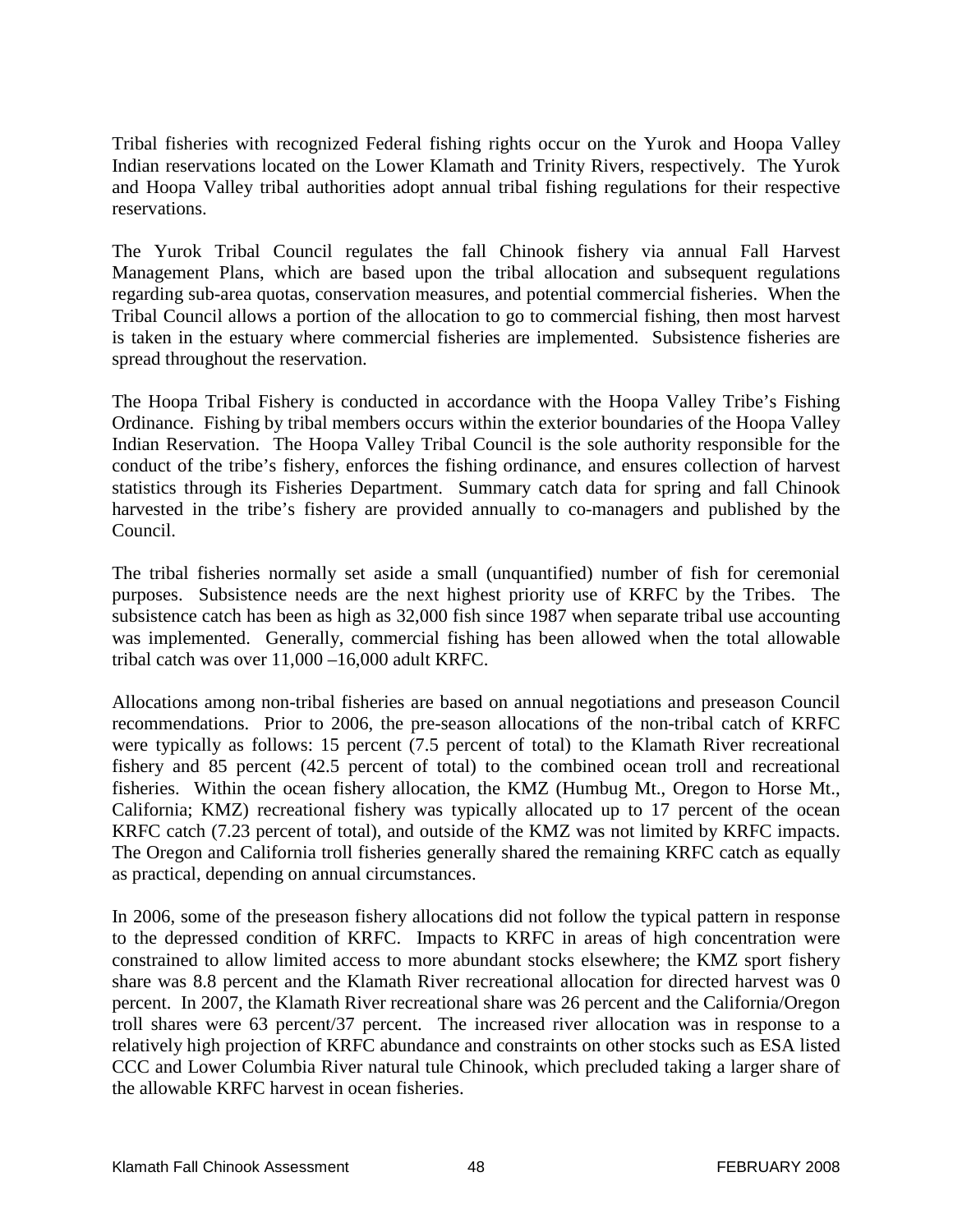## **4.1.4 Fisheries Description**

Ocean fisheries affecting KRFC occur primarily between Cape Falcon, Oregon and Point Sur, California. The major management areas include northern Oregon (Cape Falcon to Florence) central Oregon (Florence to Humbug Mt.), the KMZ (Humbug Mt. to Horse Mt.), Fort Bragg (Horse Mt. to Point Arena), San Francisco (Point Arena to Pigeon Point), and Monterey (Pigeon Point to Point Sur). Commercial and recreational fisheries traditionally occur in all areas; however, the season dates are more restrictive for commercial fisheries due to the greater fishing power of the commercial fleet and the high social value placed on the recreational fishery. Fisheries restrictions to limit impacts on KRFC are also more stringent near the Klamath River than in more distant management areas as KRFC are more highly concentrated there. The KRFC contribution rate in the commercial harvest is typically higher than in the recreational harvest in the same management area and time. The Council has also placed a higher value on recreational opportunity than on commercial opportunity. As a result, restrictions on the commercial sector have been proportionally greater during periods of stock depression, including 2005 and 2006.

### *4.1.4.1 Ocean Commercial*

Commercial fisheries in the northern Oregon area are typically open from mid-March/early April through October, with some closures in the summer period to reduce KRFC or other limiting stock impacts. In the central Oregon area fisheries are similar to the northern Oregon area, but may be more restrictive when KRFC impacts are severely limiting, as in 2005 and 2006. The KMZ fisheries in Oregon typically open in mid-March/early April and continue through May without restriction, followed by small monthly quota fisheries run through September. In KRFC restricted years the summer fisheries are eliminated first, then the spring fisheries, with the September fishery usually the last to be eliminated. In the California KMZ, fisheries outside of a September quota fishery are now rare. Fort Bragg area fisheries are typically closed in the spring and summer, with some opportunity provided in September. Fisheries in the San Francisco area are constrained to May through mid-October by Sacramento winter Chinook ESA consultation standards; KRFC restrictions result in periodic closures in the summer months, especially in June when KRFC impacts are highest. Fisheries in the Monterey area are similar in scope to the San Francisco area fisheries, but are usually less constrained by KRFC due to the lower KRFC contact rates in this area.

### *4.1.4.2 Ocean Recreational*

Recreational fisheries occur in the same management areas as commercial fisheries, but the season dates are generally more expansive due to lower impacts on KRFC. Season dates are frequently restricted to reduce impacts on stocks of concern such as Sacramento winter Chinook. The KMZ fishery is generally open from May/June through early September, although some closed periods may be necessary in June, July, or August to reduce KRFC impacts. Seasons outside the KMZ are generally less restrictive because of relatively lower impacts on KRFC.

### *4.1.4.3 River Recreational*

Recreational fisheries for KRFC occur from August through December. Angler effort is highest in the lower Klamath River, peaking in September (50 percent of the total fall Chinook allocation is reserved for the lower Klamath River). From October through early December fishing effort is more dispersed throughout the upper Klamath and Trinity Rivers. During this time angling effort somewhat follows the upstream migration of Chinook as they migrate towards the two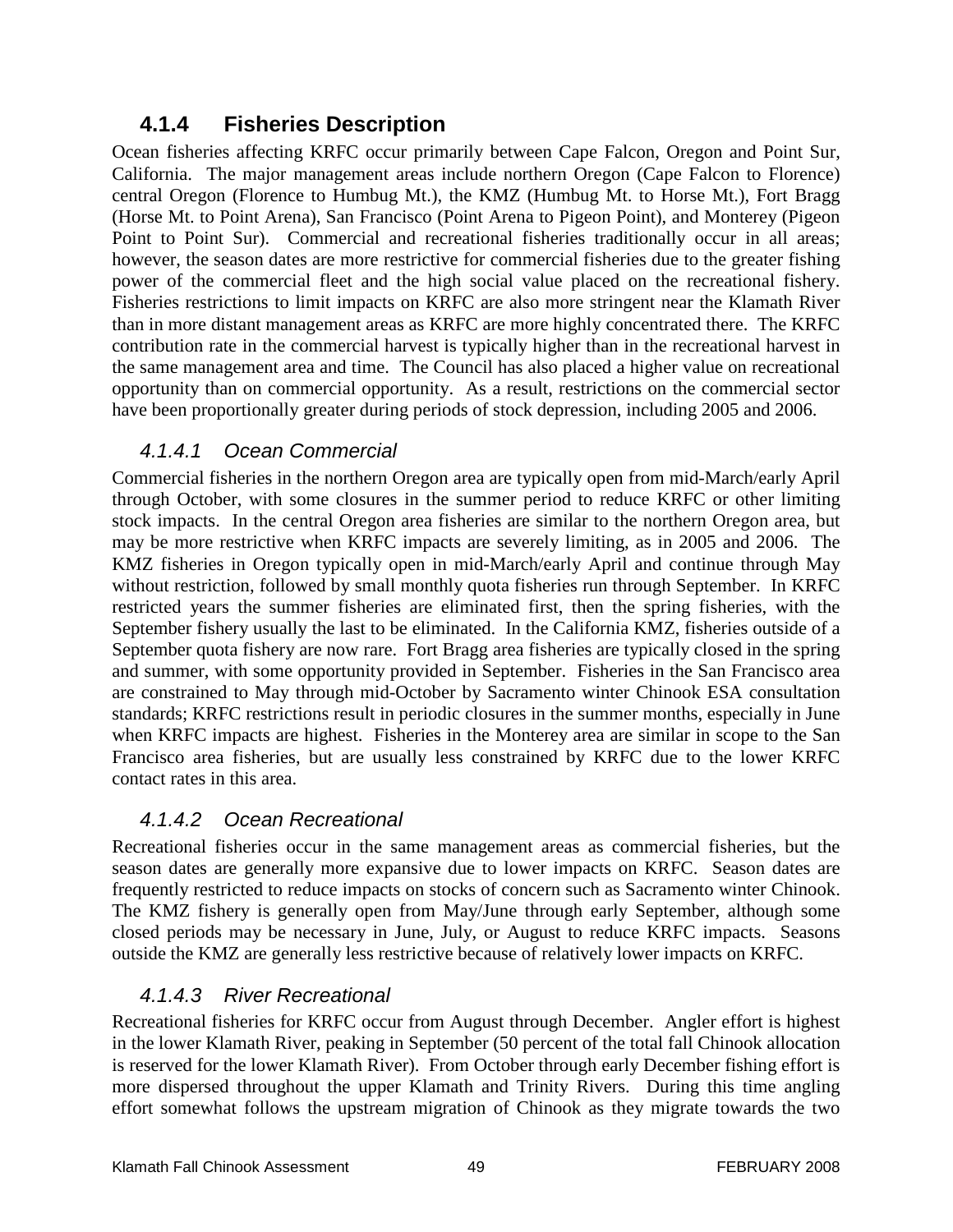basin hatcheries and natural spawning areas. By mid to late December Chinook fisheries have generally ceased due to quota attainment or by the diminished quality and quantity of the remaining Chinook. All tributary streams, with the exception of the mainstem Trinity River, are closed to the take of Chinook salmon.

Recreational fisheries are managed using a quota system; sub quotas have been established for all open areas of the Klamath system. As mentioned previously, recreational fisheries are managed by the CFGC. Annual regulations are generally responsive to the adult fall Chinook quota allocations for each particular year. In years of low quota allocations, daily and weekly bag limits are reduced so that all sub quota area fisheries can participate. In high abundance years bag limits are increased, however the maximum daily bag for adult Chinook has not been higher than two fish for many years.

#### *4.1.4.4 Tribal Fisheries*

The Yurok Tribal fishery occurs within the lower 44 miles of the Klamath River. The Hoopa Tribal fishery occurs in the Trinity River from near the confluence with the Klamath River upstream to the boundary of the Hoopa Valley Indian Reservation, approximately 12 river miles. The primary gear type used is gill nets; however, a small portion of the fall Chinook harvest is taken by dip nets and hook and line. Fall Chinook are typically harvested from early August through November, with peak harvest in the estuary occurring in late August through mid September and in the Trinity River from mid-August through mid-December, with peak harvest typically occurring in late-September to early-October.

## **4.1.5 Fishery Management Forecast Model**

The Council uses the KOHM to forecast whether or not a proposed set of annual fishery management measures are expected to result in a KRFC spawning escapement that meets the FMP conservation objective. A description of the KOHM and an evaluation of its forecast performance during the OAP follows in the next two sections, respectively.

### *4.1.5.1 Description*

The KOHM is an age-specific cohort projection model for KRFC that the Council uses to forecast the number of natural spawning adults that are expected to result from a set of fishery control measures given the current year's forecast KRFC ocean abundance. The projection of the ocean abundance through to river spawning escapement covers a one-year time period from September 1, year *t-1* through August 31, year *t*, and is used to set the fishery control measures for the May 1, year *t* through April 30, year  $t+1$  period. The KOHM consists of several submodel components: 1) September 1 ocean abundance, 2) ocean fishery and natural mortality, 3) maturation, 4) out-of-basin straying, 5) river fishery mortality, and 6) proportion of spawners in natural areas versus hatcheries. For a detailed specification of the KOHM and its submodel components see Mohr (2006a).

The expected number of naturally spawning age- $a$  adults,  $E_a$ , is modeled by the KOHM as

$$
E_a = N_a o_a m_a (1 - w_a) r_a g_a,
$$
\n(1)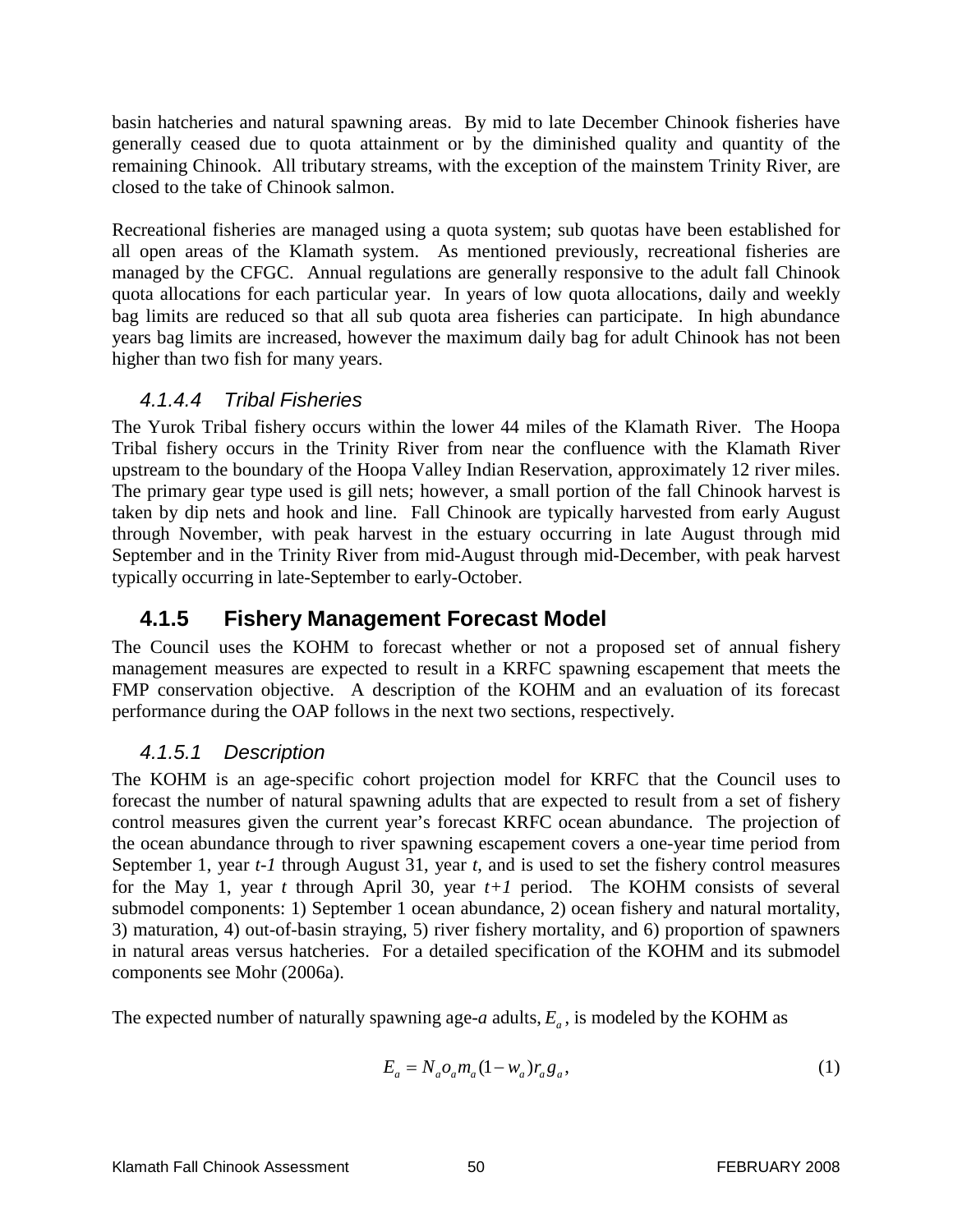where all the quantities on the right-hand-side of the equation are age-*a* specific:  $N_a$  is the September 1, year  $t$ -1 ocean abundance,  $o_a$  is the ocean survival rate from September 1, year  $t$ -1 through August 31, year *t* (includes fishery-related and natural mortality),  $m_a$  is the maturation rate,  $w_a$  is the out-of-basin stray rate,  $r_a$  is the river survival rate (includes fishery-related mortality), and  $g_a$  is the proportion of spawners using natural areas (includes prespawning mortality). The sum,  $E = E_3 + E_4 + E_5$ , is the expected total number of naturally spawning adults, and may be expressed in the form above as

$$
E = N \overline{\sigma} \overline{m} (1 - \overline{w}) \overline{r} \overline{g}, \qquad (2)
$$

where  $N = N_3 + N_4 + N_5$ , and the "bar" above each of the remaining quantities denotes the average of the respective age-specific rates weighted by the age-specific abundance immediately preceding that stage. The expected number of potential (absent fishing) adult natural spawners,  $E<sup>0</sup>$ , may be determined from equations (1) and (2) above by assuming no fishery-related mortality. The conservation objective specifies 1) that  $E/E^0 \ge 1/3$  or, equivalently, that the SRR due to fishing, *SRR*, not exceed 2/3:

$$
SRR = 1 - (E/E^0) \le 2/3,
$$
\n(3)

and 2) that  $E^{\circ} \ge 35,000$ .

The KOHM is used annually by the Council to develop fishery control measures by substituting into equations (1), (2), and (3) that year's preseason forecast values of the right-hand-side components and determining whether the resulting *E* and *SRR* satisfy the conservation objectives. Mohr (2006a, 2006b) provides a description of the forecasting methods used for the KOHM submodel components.

#### *4.1.5.2 Performance*

The performance of the KOHM in 2004, 2005, and 2006, may be directly examined by comparing the preseason forecasts of the equation  $(1)$ ,  $(2)$ , and  $(3)$  quantities with their postseason realized values (Table 4-1). Because of the multiplicative structure of equations (1) and (2), the postseason value of *E* is equal to the preseason value of *E* times the postseason/preseason ratios of the submodel components. Therefore, the degree to which a component postseason/preseason ratio is less than or greater than one has a comparable scaling effect on the postseason value of *E* relative to its preseason forecast value. This allows one to isolate which of these forecast components were primarily responsible for the observed difference between the postseason and preseason value of *E*.

The "absent fishing" postseason value of *E* in 2004 (71,949), 2005 (36,551), and 2006 (44,299), exceeded the FMP conservation objective of 35,000, while the realized (with fishing) postseason value of *E* in 2004 (24,079), 2005 (26,790), and 2006 (30,421) failed to meet this objective (Table 4-1). Thus, overfishing occurred in each of these three years and the fishery management process may generally be faulted (Section 4.1.3) for having not met the KRFC conservation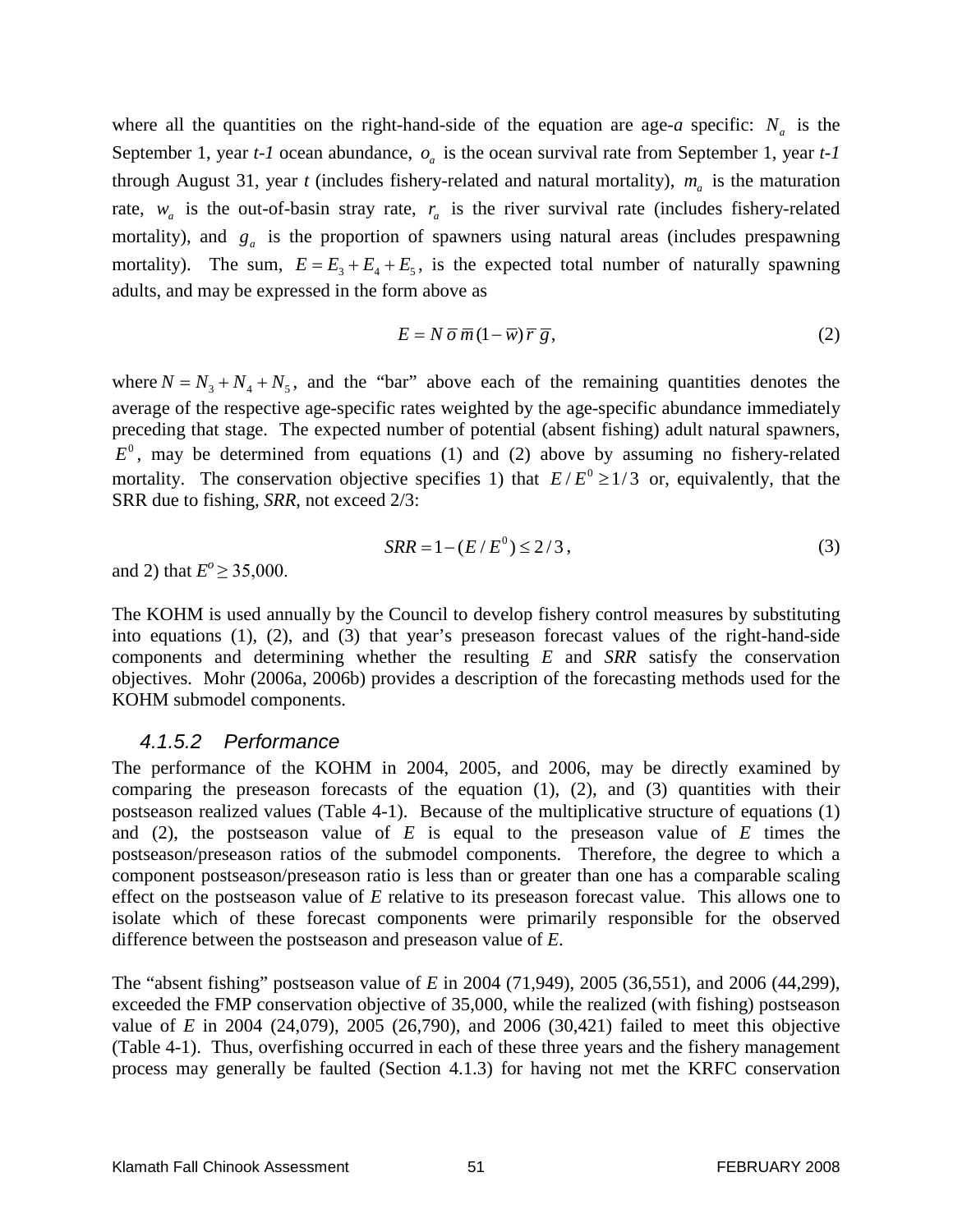objective in 2004, 2005, and 2006, but the reasons for this in each of these years differ as described below.

For 2004, the postseason value of *E* (24,079) was less than its preseason forecast (35,011) (Table 4-1). While the preseason age-specific ocean abundance forecasts all differed from their postseason values, the direction of these errors largely compensated each other, such that the preseason and postseason values of  $E^0$  differed by only 388 fish (72,337 versus 71,949, respectively). Thus, in this case, the difference in the preseason and postseason value of E is entirely due to the under-forecast of the fishery SRR (0.516 versus its postseason value of 0.665), which in turn is primarily attributable to the under-forecast of the ocean fishery mortality rate ( $\overline{\sigma}$  post/pre ratio of 0.73); more specifically, the ocean commercial fishery mortality rate (Appendix 9-1; PFMC 2006a; Mohr 2006c). The river fishery mortality rate was well forecast  $(\bar{r}$  post/pre ratio of 0.99).

For 2005, the preliminary postseason value of *E* (26,790) was less than its preseason forecast (35,023) (Table 4-1). Here, the age-3 and age-5 ocean abundance was well forecast, and the difference between the preseason value of *E* and its postseason value (8,233) is due entirely to forecast error associated with the age-4 cohort (the preseason and postseason value of  $E<sub>4</sub>$  differ by 8,194). In this case, the  $N<sub>4</sub>$  forecast error (post/pre ratio of 0.79) was compounded by optimistic forecasts of  $m_4$  (post/pre ratio of 0.87) and  $g_4$  (post/pre ratio of 0.75), and further compounded by the under-forecast of the age-4 ocean fishery mortality rate ( $o_4$  post/pre ratio of 0.83); again, primarily the ocean commercial fishery mortality rate ((Appendix 9-1; PFMC 2006a; Mohr 2006c). The age-4 river fishery mortality rate was adequately forecast ( $r_4$  post/pre ratio of 0.96).

For 2006, the postseason value of  $E(30,421)$  was greater than its preseason forecast of  $21,089^2$ (Table 4-1). In this year,  $N_4$  was well forecast (63,710 preseason versus 68,913 postseason). The difference between the postseason and preseason value of  $E$  is accounted for by the  $N_3$ post/pre ratio of 2, and the compounding of the slightly higher than forecast values of  $N_4$ ,  $r_4$ , and  $g_4$ . The ocean fishery mortality rate was well forecast ( $\overline{\sigma}$  post/pre ratio of 0.99).

 $\frac{1}{2}$ <sup>2</sup>The preseason forecast of *E* assuming: (a) the previous fall ocean fishing mortality, (b) an equal harvest allocation for the river tribal fishery, but (c) no additional fishery mortality was 25,400; less than the minimum spawner requirement of 35,000. An emergency rule was issued by the DOC Secretary which allowed for additional fishery mortality subject to a preseason *E* forecast of at least 21,000.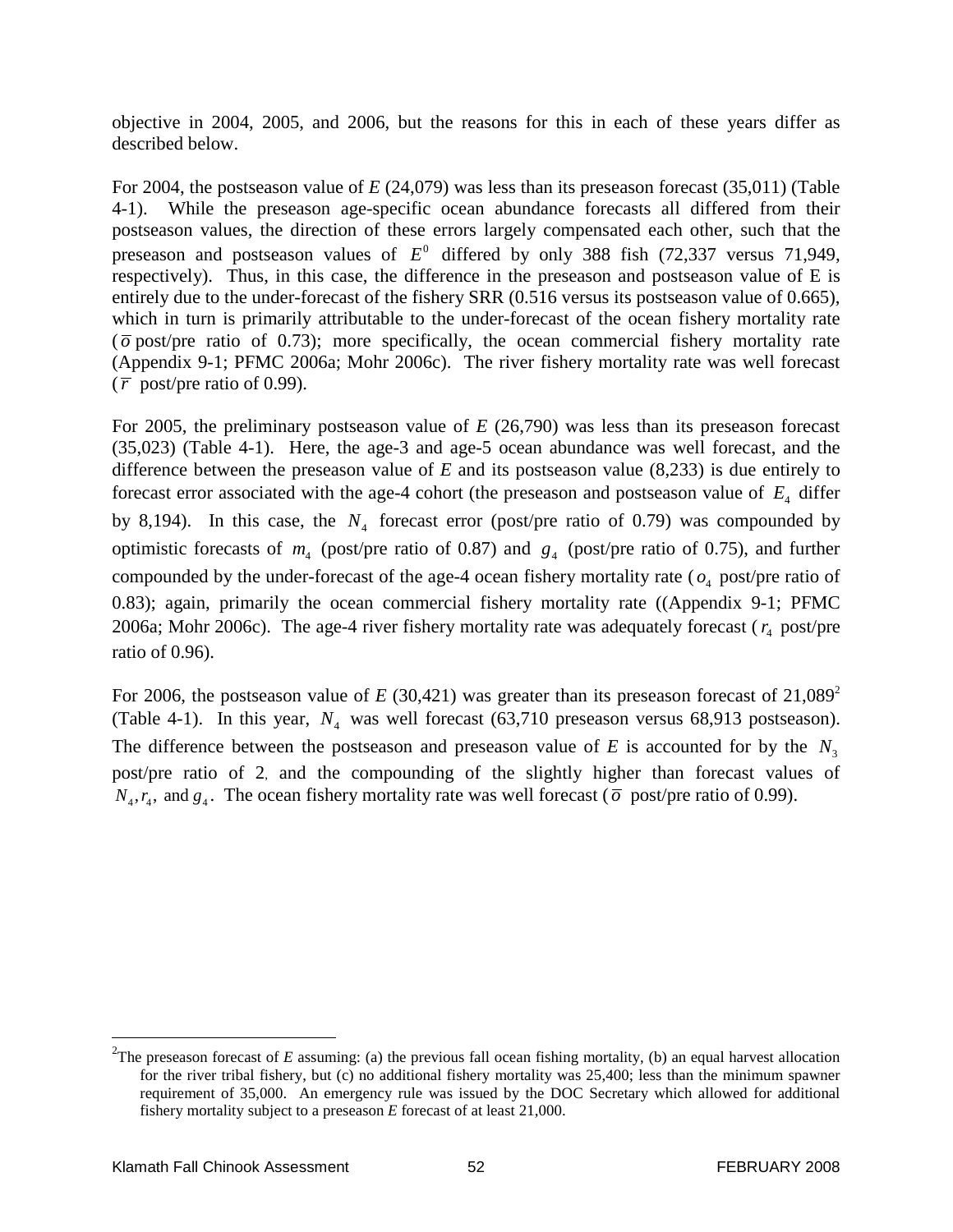| With Fishing                                                                                           | <b>Without Fishing</b> |                |
|--------------------------------------------------------------------------------------------------------|------------------------|----------------|
| E<br>SRR<br>N<br>$1 - w$<br>N<br>Age Type<br>$\mathsf{r}$<br>g<br>Year<br>o<br>m<br>$\mathsf{o}\,$     | m<br>$1-w$             | E<br>g         |
| 2004<br>0.38<br>0.76<br>6,132<br>0.58<br>3<br>Pre<br>72,100<br>0.54<br>0.99<br>0.55<br>0.302<br>72,100 | 0.38<br>0.99           | 8,780<br>0.55  |
| 160,628<br>0.45<br>1.00<br>0.78<br>0.44 11,469<br>0.401<br>160,628<br>0.58<br>Post<br>0.46             | 0.46<br>1.00           | 0.44 19,162    |
| 2.23<br>0.83<br>1.22<br>1.00<br>1.03<br>1.00<br>Post/Pre<br>0.80<br>1.87<br>1.33<br>2.23               | 1.22<br>1.00           | 0.80<br>2.18   |
|                                                                                                        |                        |                |
| Pre<br>134,500<br>0.65<br>0.89<br>1.00<br>0.59<br>0.61 27,683<br>0.523<br>134,500<br>0.80<br>4         | 0.89<br>1.00           | 0.61 58,094    |
| 105,227<br>11,567<br>105,227<br>Post<br>0.45<br>0.86<br>0.99<br>0.49<br>0.59<br>0.724<br>0.80          | 0.99<br>0.86           | 0.59 41,879    |
| 0.70<br>0.96<br>1.00<br>0.83<br>0.96<br>0.42<br>1.38<br>0.78<br>1.00<br>Post/Pre<br>0.78               | 0.96<br>1.00           | 0.96<br>0.72   |
|                                                                                                        |                        |                |
| 5<br>Pre<br>9,700<br>0.49<br>1.00<br>0.99<br>0.36<br>0.71<br>1,197<br>0.781<br>9,700<br>0.80           | 1.00<br>0.99           | 0.71<br>5,463  |
| 1.00<br>0.25<br>0.79<br>1,043<br>Post<br>17,247<br>0.31<br>1.00<br>0.904<br>17,247<br>0.80             | 1.00<br>1.00           | 0.79<br>10,908 |
| 0.63<br>1.00<br>1.00<br>0.69<br>1.78<br>1.00<br>1.78<br>1.12<br>0.87<br>1.16<br>Post/Pre               | 1.00<br>1.00           | 1.12<br>2.00   |
|                                                                                                        |                        |                |
| $3+4+5$ Pre<br>1.00<br>0.60<br>0.60 35,011<br>0.516<br>216,300<br>0.73<br>216,300<br>0.61<br>0.74      | 0.76<br>1.00           | 0.61 72,337    |
| 283,102<br>0.64<br>1.00<br>0.59<br>0.51<br>24,079<br>0.665<br>283,102<br>0.68<br>Post<br>0.44          | 0.67<br>1.00           | 0.56 71,949    |
| 0.73<br>0.86<br>1.00<br>0.99<br>0.93<br>Post/Pre<br>1.31<br>0.85<br>0.69<br>1.29<br>1.31               | 1.00<br>0.89           | 0.92<br>0.99   |
|                                                                                                        |                        |                |
|                                                                                                        |                        |                |
| 2005<br>3<br>Pre<br>185,653 0.57<br>0.38 0.99<br>0.90  0.54  19,278<br>0.123<br>185,653<br>0.58        | 0.99<br>0.38           | 0.54 21,983    |
| 201,518<br>0.39<br>1.00<br>0.85<br>0.50 18,778<br>0.183<br>201,518<br>0.58<br>Post<br>0.56             | 0.39<br>1.00           | 0.50 22,991    |
| 1.03<br>1.49<br>1.00<br>Post/Pre<br>1.09<br>0.99<br>1.00<br>0.94<br>0.93<br>0.97<br>1.09               | 1.03<br>1.00           | 0.93<br>1.05   |
|                                                                                                        |                        |                |
| 4<br>Pre<br>48,863<br>0.72<br>0.88<br>1.00<br>0.82<br>0.55 13,899<br>0.257<br>48,863<br>0.80           | 0.88<br>1.00           | 0.55 18,712    |
| 38,424<br>0.60<br>0.77<br>1.00<br>0.79<br>0.41<br>5,705<br>0.410<br>38,424<br>0.80<br>Post             | 0.77<br>1.00           | 0.41<br>9,663  |
| 0.79<br>0.83<br>0.87<br>1.00<br>0.96<br>0.75<br>0.41<br>1.59<br>0.79<br>1.00<br>Post/Pre               | 0.87<br>1.00           | 0.75<br>0.52   |
|                                                                                                        |                        |                |
| Pre<br>5<br>5,171<br>0.69<br>1.00<br>0.99<br>0.72<br>0.72<br>1,846<br>0.372<br>5,171<br>0.80           | 1.00<br>0.99           | 2,942<br>0.72  |
| 0.57<br>0.99<br>1.00<br>0.83<br>0.71<br>2,307<br>0.408<br>6,915<br>6,915<br>0.80<br>Post               | 0.99<br>1.00           | 0.71<br>3,896  |
| 0.99<br>1.34<br>0.82<br>1.01<br>1.15<br>0.99<br>1.25<br>1.10<br>1.34<br>1.00<br>Post/Pre               | 0.99<br>1.01           | 0.99<br>1.32   |
|                                                                                                        |                        |                |
| 3+4+5 Pre<br>$0.60$ $0.52$<br>1.00<br>0.86<br>0.55 35,023<br>0.197<br>239,687<br>0.63<br>239,687       | 0.52<br>1.00           | 0.55 43,637    |
| 246,858<br>0.57<br>1.00<br>0.84<br>0.49 26,790<br>0.267<br>246,858<br>0.62<br>Post<br>0.47             | 0.49<br>1.00           | 0.49 36,551    |
| 0.94<br>0.91<br>1.00<br>0.97<br>0.99<br>Post/Pre<br>1.03<br>0.90<br>0.76<br>1.35<br>1.03               | 0.93<br>1.00           | 0.89<br>0.84   |
|                                                                                                        |                        |                |
|                                                                                                        |                        |                |
| 2006<br>Pre<br>44,105<br>0.56<br>0.38<br>0.99<br>0.87<br>0.67<br>5,479<br>0.166<br>44,105<br>0.58<br>3 | 0.38<br>0.99           | 0.67<br>6,571  |
| 1.00<br>0.85<br>0.57<br>9,025<br>Post<br>87,677<br>0.58<br>0.37<br>0.157<br>87,677<br>0.58<br>1.03     | 0.37<br>1.00           | 0.57 10,711    |
| 1.99<br>0.96<br>1.00<br>0.98<br>0.85<br>1.65<br>0.95<br>1.99<br>1.00<br>Post/Pre                       | 0.96<br>1.00           | 0.85<br>1.63   |
| Pre<br>1.00<br>0.74<br>0.370<br>4<br>63,710<br>0.68<br>63,710<br>0.80                                  | 1.00<br>0.88           | 0.55 24,678    |
| 0.88<br>0.55 15,546<br>68,913<br>0.69<br>0.89<br>1.00<br>0.79<br>0.62 20,725<br>68,913<br>0.80<br>Post | 0.89<br>1.00           | 0.62 30,445    |
| 0.319<br>1.01<br>1.01<br>1.00<br>1.08<br>1.13<br>1.00<br>Post/Pre<br>1.08<br>1.33<br>0.86<br>1.08      | 1.01<br>1.00           | 1.13<br>1.23   |
|                                                                                                        |                        |                |
| 5<br>0.99<br>0.72<br>63<br>0.950<br>Pre<br>2,228<br>0.07<br>1.00<br>0.59<br>2,228<br>0.80              | 1.00<br>0.99           | 0.72<br>1,277  |
| 0.787<br>5,321<br>0.24<br>1.00<br>1.00<br>0.71<br>0.74<br>671<br>5,321<br>0.80<br>Post                 | 1.00<br>1.00           | 0.74<br>3,143  |
| 1.00<br>2.39<br>3.60<br>1.01<br>1.19<br>1.02<br>10.57<br>2.39<br>1.00<br>Post/Pre<br>0.83              | 1.00<br>1.01           | 1.02<br>2.46   |
|                                                                                                        |                        |                |
| $3+4+5$ Pre<br>110.043<br>0.62<br>0.70<br>1.00<br>0.76<br>0.58 21,089<br>0.352<br>110,043<br>0.71      | 0.72<br>0.99           | 0.58 32,526    |
| 161,911<br>0.62<br>1.00<br>0.81<br>0.313<br>161,911<br>Post<br>0.61<br>0.61 30,421<br>0.68             | 1.00<br>0.65           | 0.62 44,299    |
| 1.47<br>0.99<br>0.89<br>1.00<br>Post/Pre<br>1.06<br>1.05<br>1.44<br>0.89<br>1.47<br>0.96               | 0.90<br>1.00           | 1.07<br>1.36   |

Table 4-1. Klamath Ocean Harvest Model (KOHM) submodel component forecasts compared with postseason estimates. N = preseason ocean abundance, o = ocean survival rate, (including fishery and natural mortality), m = maturation rate; w = out of basin stray rate;  $r =$  river survival rate (including tribal and recreational fisheries and prespawning mortality),  $g =$  proportion of naturally spawning fish, E = number of naturally spawning fish, and SRR = spawner reduction rate due to fishing mortality.

## *4.2 Hatchery Strays*

The natural spawning population consists of both natural and hatchery origin KRFC. The degree to which hatchery origin fish spawn in the wild affects the compliance with the spawner floor, and can therefore mask the true status of wild populations. Large numbers of hatchery produced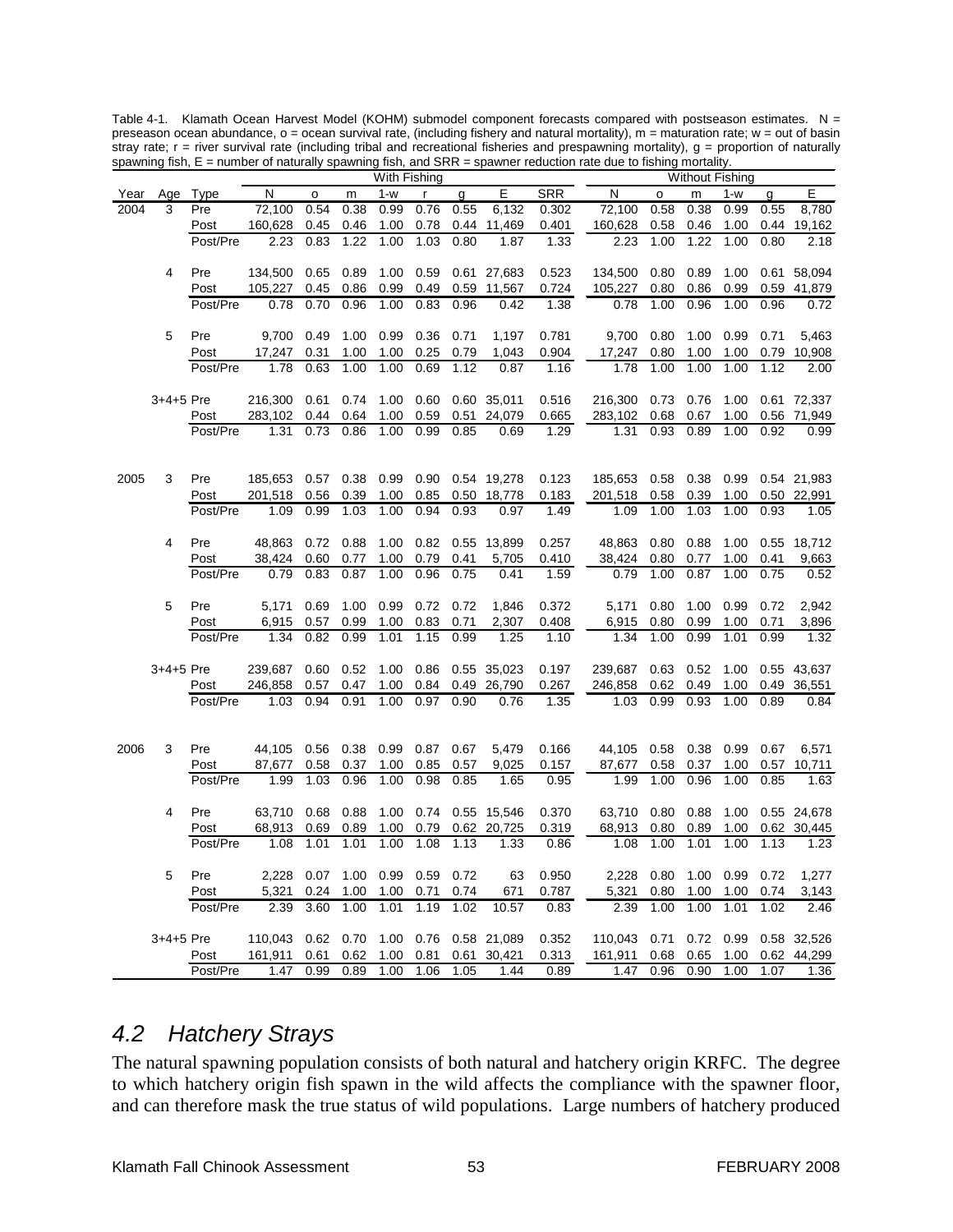fall Chinook spawners are routinely observed near the two basin hatcheries in the upper mainstem Trinity River, Bogus Creek and to a lesser degree the Shasta River. The average hatchery composition in these areas for the period of record are 30.5 percent, 34.4 percent and 15.4 percent respectively (Table 3-6). These three areas contribute more than half of the adult spawner escapement annually to the basin total. The definition of "natural spawners" for KFRC is "adult fish which spawn outside of the hatchery facilities in natural areas." Therefore, hatchery produced fish constitute a portion of each year's spawner escapement under the current definition and in years where the conservation objective of 35,000 naturally spawning adult KRFC is barely achieved, hatchery strays may be the only reason the floor was met.

Hatchery returns of KRFC averaged 23,401 during the OAP, about the same as the long-term average prior to the OAP of 23,913 (Table 4-2). In contrast, returns of KRFC to natural areas averaged 27,014 during the OAP, about 52 percent of the long term average prior to the OAP of 51,722. Assuming the hatchery stray rate is constant across years, this suggests that hatchery strays may have constituted a significantly larger percentage of the natural area spawners during the OAP than is normally the case. This finding is broadly consistent with the trends exhibited in the (limited) time series of percentages of hatchery-origin strays reported in Table 3-5 for the Trinity River, Bogus Creek, and the Shasta River, and is concerning for the reasons described in Section 3.4.

| Year      | Hatchery | Total   | Percent Hatchery |
|-----------|----------|---------|------------------|
| 1978      | 12,979   | 71,471  | 18%              |
| 1979      | 3,636    | 34,273  | 11%              |
| 1980      | 6,511    | 27,994  | 23%              |
| 1981      | 4,425    | 38,282  | 12%              |
| 1982      | 10,411   | 42,362  | 25%              |
| 1983      | 13,865   | 44,649  | 31%              |
| 1984      | 7,496    | 23,560  | 32%              |
| 1985      | 22,534   | 48,211  | 47%              |
| 1986      | 32,891   | 146,251 | 22%              |
| 1987      | 29,123   | 130,840 | 22%              |
| 1988      | 33,458   | 112,844 | 30%              |
| 1989      | 21,991   | 65,859  | 33%              |
| 1990      | 8,067    | 23,663  | 34%              |
| 1991      | 6,484    | 18,133  | 36%              |
| 1992      | 7,360    | 19,388  | 38%              |
| 1993      | 21,643   | 43,501  | 50%              |
| 1994      | 17,072   | 49,405  | 35%              |
| 1995      | 37,859   | 199,653 | 19%              |
| 1996      | 20,033   | 101,359 | 20%              |
| 1997      | 18,662   | 64,806  | 29%              |
| 1998      | 29,219   | 71,707  | 41%              |
| 1999      | 14,327   | 32,784  | 44%              |
| 2000      | 97,611   | 180,339 | 54%              |
| 2001      | 55,112   | 132,946 | 41%              |
| 2002      | 27,183   | 92,818  | 29%              |
| 2003      | 61,782   | 149,424 | 41%              |
| 2004      | 22,981   | 46,812  | 49%              |
| 2005      | 27,699   | 54,488  | 51%              |
| 2006      | 19,522   | 49,944  | 39%              |
| 78-03 avg | 23,913   | 75,635  | 32%              |
| 00-03 avg | 60,422   | 138,882 | 44%              |
| 04-06 avg | 23,401   | 50,415  | 46%              |
| 78-06 avg | 23,860   | 73,026  | 33%              |

Table 4-2. Proportion of Hatchery fall Chinook in Klamath Basin returns.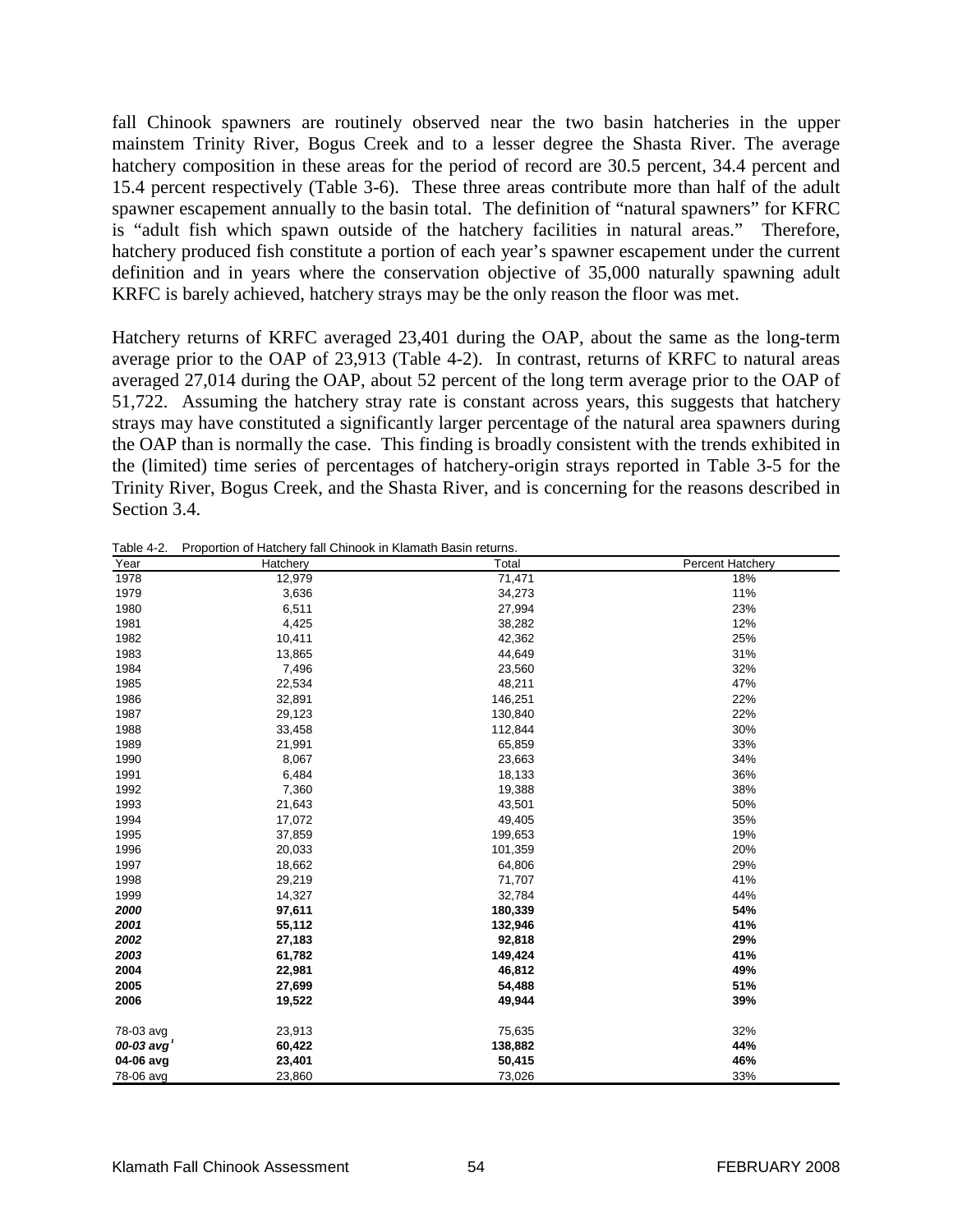# **5.0 CONCLUSIONS**

### *5.1 Factors Affecting Recruitment*

- 1. Low parent stock size was not a limiting factor in the production of the critical 2000— 2003 brood years.
- 2. Over-escapement  $(S_{MAX})$  of parent stock seems unlikely to have contributed to low recruitment of the 2000—2003 broods by itself, but low flows, high temperatures, and other adverse environmental conditions may have exacerbated density dependent effects.
- 3. Emigration success data for juvenile Chinook salmon were inconclusive for tributary streams in 2001—2004 due to lack of previous years' estimates, but redd scour did not appear to be a problem for incubating eggs of the critical broods.
- 4. Contemporary hatchery practices have helped to minimize interaction of hatchery and naturally produced Chinook in the juvenile freshwater phase, but have not eliminated it. Sampling continues to show considerable timing overlap of hatchery and natural fingerlings in mainstem migration corridors and the estuary.
- 5. Steelhead predation and competition impacts possibly increased for the critical 2000— 2003 broods due to increased hatchery production and river returns of these fish, particularly in the Trinity River.
- 6. Drought and low flow conditions throughout the basin during 2001—2004 limited the amount of salmonid rearing area, and caused reduced stream flow velocities and early water temperature warming. 2001 had the lowest annual flows since at least 1979. Such conditions resulted in reduced stream rearing habitat, slowed water velocities, increased competition, and increased predation opportunities for avian and fish predators, and may have exacerbated conditions for disease infection of juvenile KRFC.
- 7. Temperatures in the Trinity River during 2000—2002 were in the range expected to result in lower than average recruitment.
- 8. The common occurrence of diseased fish, particularly *C. shasta* infections, is cause for concern and may indicate disease is a factor limiting recruitment of KRFC.

# *5.2 Factors Affecting Escapement*

9. Overfishing of KRFC occurred in 2004, 2005, and 2006. The ocean abundance of KRFC during this period was high enough to have met the FMP conservation objective in each of these three years had the fisheries been sufficiently limited. The primary cause for overfishing in 2004 and 2005 was a substantial under-forecast of the ocean commercial fishery mortality. In 2006 the primary cause was a policy decision to allow fisheries to proceed under emergency rule.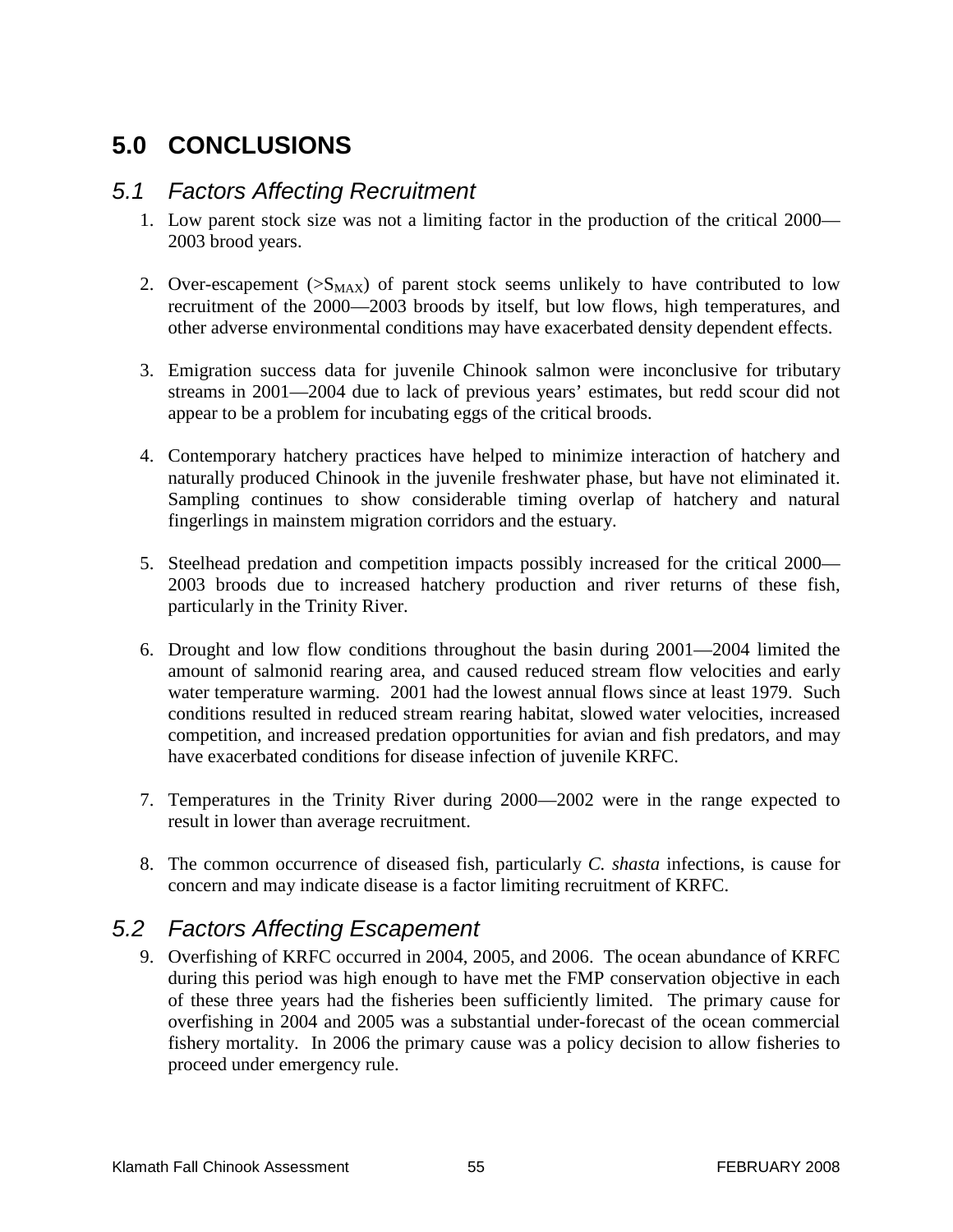- 10. The Klamath River tribal fishery, Klamath River recreational fishery, and ocean recreational fishery KRFC harvest impacts were adequately forecast in 2004, 2005, and 2006. The errors in these forecasts did not contribute significantly to the spawning escapement shortfalls in 2004, 2005, or 2006.
- 11. The KOHM biological components (abundance forecasts) were for the most part adequately forecast in 2004, 2005, and 2006. For a particular year and age, forecast errors in several of these components, particularly when compounded, lead to a significant forecast error in age-specific escapement (e.g., age-4 in 2005 and 2006). This error tended to be compensated for, to some extent, by opposing errors for the other age classes.
- 12. The principal reasons for the under-forecast of the ocean commercial fishery mortality rate in 2004 and 2005 was (a) unexpectedly high levels of fishing effort per day open in the sub-areas between Cape Falcon and Humbug Mountain, and (b) much higher than expected KRFC contact rates per unit of effort for the area south of Horse Mountain (Appendix 8.1; PFMC 2006a; Mohr 2006c). These factors did not appear to be the results of stochastic variation, but due to a shift in these underlying processes resulting in model bias. In response, the STT (a) modified the KOHM commercial fishery effort per day open submodel to account for effort transfer from closed to open sub-areas between Cape Falcon and Humbug Mountain, and (b) adjusted the KOHM commercial fishery contact rate per unit of effort submodel for the area south of Horse Mountain to reflect the higher rates observed in the 2003—2005 period (Appendix 9.1; PFMC 2006a; Mohr 2006c). Together, these adjustments resulted in an adequate KOHM forecast of the 2006 ocean commercial fishery mortality rate.
- 13. Small errors in the KOHM component forecasts have the potential to determine whether the KRFC conservation objective is met in a given year, particularly if the adopted fishery control measures target the escapement floor. It is conceivable, for example, that every component could be well forecast with the exception of one, and that error alone could result in the objective not being achieved.
- 14. If the fishery management forecast model is unbiased with respect to forecasting KRFC natural spawning escapement, and harvest control measures are adopted annually which are expected to result in a KRFC spawning escapement of no more and no less than 35,000 adults, the chances of meeting the conservation objective in any one year are 50:50. This would result in the triggering of an Overfishing Concern (failing to meet the objective in three consecutive years) on average once in every eight years (a probability of 12.5 percent). If, in addition, FMP Amendment 15 or Emergency Rules are used in some years to target spawning escapements lower than 35,000 adults, the average amount of time before an Overfishing Concern was triggered would be something less than eight years. Conversely the likelihood would be less than once in every eight years if the target was more than 35,000, as in 2001. In that year the preseason ocean abundance forecast included 247,000 age-4 KRFC, ocean fisheries were constrained by the CCC ESA consultation standard, and river recreational and tribal allocations targeted the 66 percent SRR, which resulted in an expected natural spawning escapement of 47,000 adults.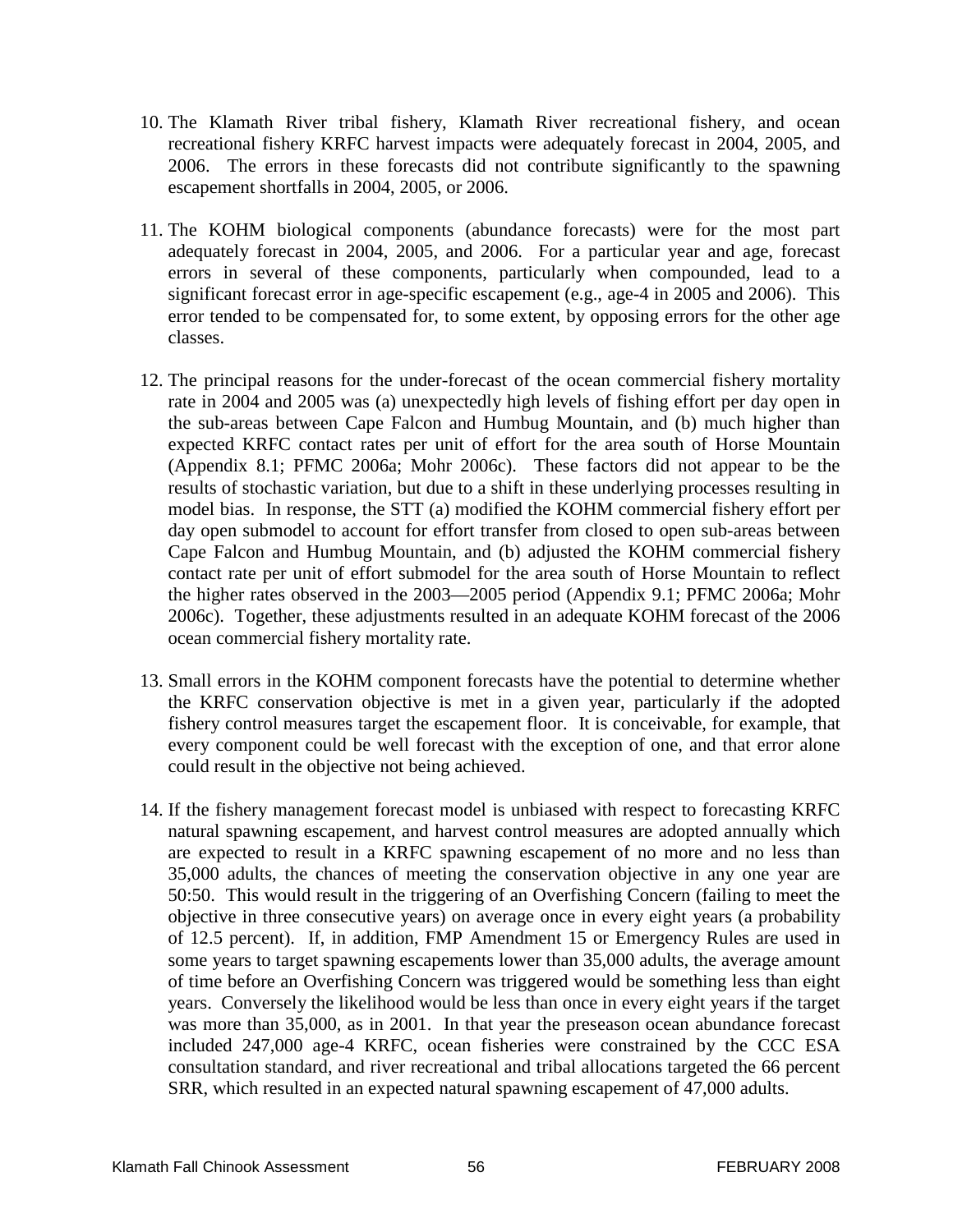- 15. Ecological factors played a role in determining KRFC ocean abundance (recruitment), and fishery management responded by setting target escapement levels at or below the escapement floor. The policy choice in 2006 to target below the escapement floor and subsequent adoption of FMP 15 illustrate that providing *de minimis* fishing opportunity to sustain a viable fishery has the potential to compromise short-term attainment of conservation objectives.
- 16. Hatchery-origin strays may have constituted a significantly larger percentage of the natural area spawners during the OAP than is normally the case, increasing the potential for negative interactions between hatchery and naturally produced fish during this period.

# *5.3 Significance to Achieving MSY on a Continuing Basis*

The aggregate natural spawning escapement levels observed during the OAP were below the best estimate of spawning stock size at maximum sustainable yield  $(S_{MSY})$ , however they were not unprecedented. Between 1990 and 1994 there were much lower natural spawning escapements, and for a more extended period than in 2004 through 2006, and yet the aggregate population abundance recovered. In fact some of the larger broods on record, including the parent broods of the OAP natural spawners, occurred subsequent to the 1990-1994 period. If the aggregate abundance were all that mattered, there would probably be little concern for the potential of the current shortfall to affect long-term productivity of KRFC. However, the sequential low spawning escapements in the Salmon and Scott rivers during the OAP are unprecedented. The current depression of these key natural sub-stocks does raise concerns regarding the long-term genetic integrity of KRFC that were not present during the 1990 to 1994 period. The loss of genetic integrity raises concerns for the ability of KRFC to produce MSY on a continuing basis.

# **6.0 RECOMMENDATIONS**

# *6.1 Criteria for Identifying Stock Recovery and the End of the Overfishing Concern*

Meeting the spawning escapement floor of 35,000 adult natural spawners in any one of the OAP years could have prevented triggering of an Overfishing Concern, and similarly, the current Overfishing Concern cannot end until the 35,000 floor is achieved. The FMP notes that when an Overfishing Concern is triggered, there may be concern that a downward trend is occurring. Therefore, the recommendations for criteria to determine the end of the current Overfishing Concern include more than just achieving the conservation objective once following the OAP. Therefore the workgroup recommends the following as one necessary criterion for ending the current Overfishing Concern:

**Recommendation 1: Consider the Overfishing Concern of KRFC ended when a natural spawning escapement of at least 35,000 adults is achieved in three out of four consecutive years with a natural spawning escapement of 40,700 adult KRFC (S<sub>MSY</sub>) or more in at least one of those three years.**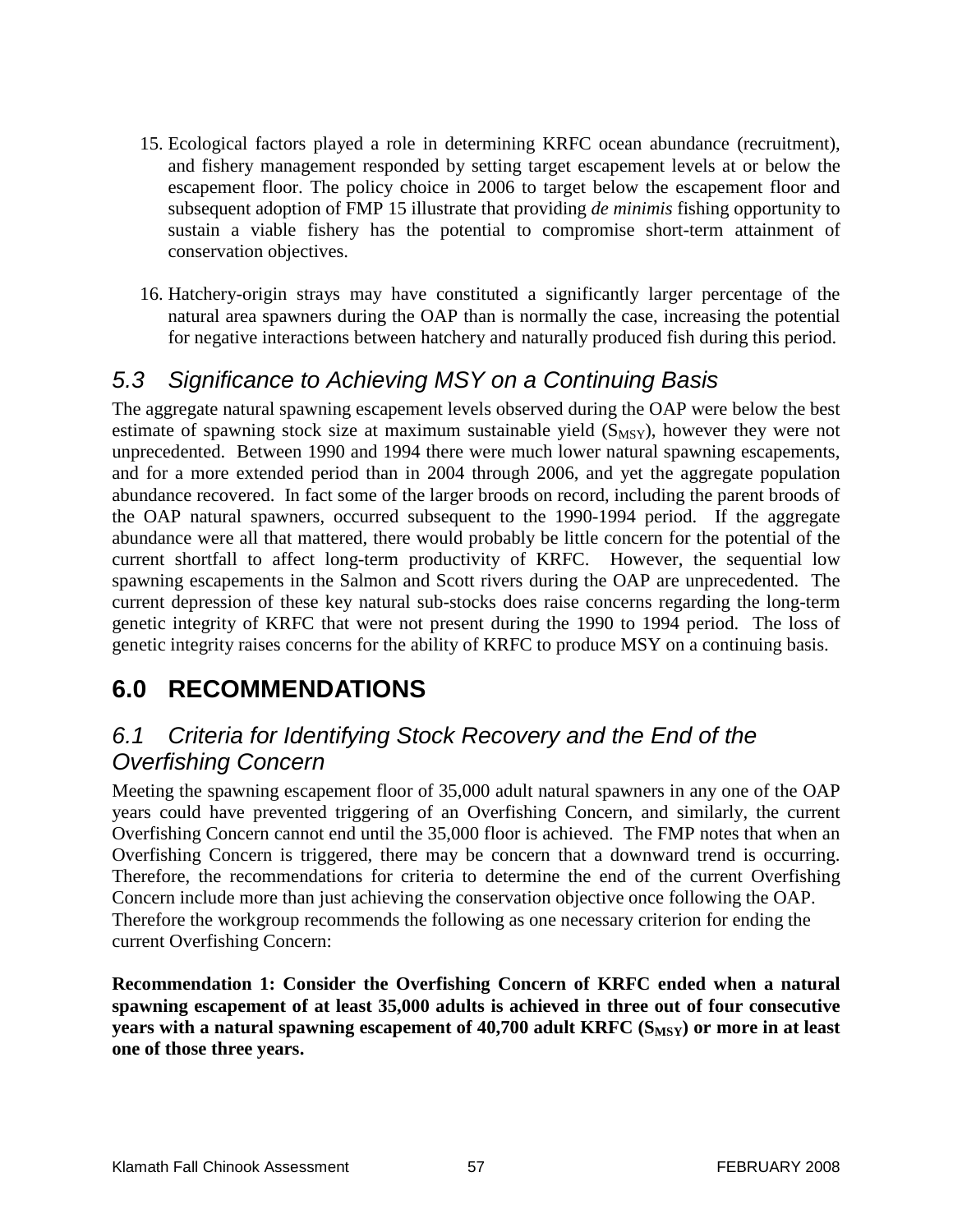Achieving 35,000 natural adult spawners in three years will help ensure that recovery represents more than one strong brood.

The current National Standard 1 Guideline requires rebuilding of an overfished stock to  $S_{MSY}$ . The 35,000 natural adult spawner floor in combination with the 33 to 34 percent spawner escapement rate limit was accepted as a proxy for  $S_{MSY}$  to meet administrative requirements when Amendment 14 to the Salmon FMP was approved. Therefore, a precedent exists for setting one criterion as an escapement of at least 35,000 natural spawners. However, when FMP Amendment 9 was adopted the dual nature of the conservation objective was intended to allow a range of spawning escapements, which would allow an MSY objective to be developed while protecting the stock during prolonged periods of reduced productivity. In 2005, after compiling spawner-escapement data on 22 complete broods, the STT recommended 40,700 as the best estimate of  $B_{MSY}$  ( $S_{MSY}$ ) for the aggregate KRFC stock (STT 2005b). This estimate was based on a stock-recruitment model that accounts for variation in both parental spawners and early life history survival, and the SSC concurred that the estimate of 40,700 represented the best available science. Achieving a natural spawning escapement of 40,700 would satisfy the National Standard 1 Guideline requirement using the best scientific information available to estimate  $S_{MSY}$ , as determined by the STT (2005b) and SSC (2005).

Mohr and Fujiwara (2006) in FMP Amendment 15 note that natural spawning escapements of less than 720 adults in mid-Klamath tributary populations substantially increase the risk of loss of genetic diversity, which could negatively affect the ability of the aggregate KRFC stock to produce MSY in the long term. A natural spawning escapement of 40,700 would achieve a probability of less than 20 percent that a spawning escapement in one of the three mid-Klamath tributaries less than 720 adults would occur in any one year, and should provide additional surplus production to benefit fisheries and ecosystem functions.

# *6.2 Stock Recovery Measures*

In order to meet the criterion for ending the Overfishing Concern, a rebuilding strategy should be adopted to facilitate that process.

## **6.2.1 Management Measures**

The probability of certain events, or combination of events, with negative consequences occurring may not change as stock size decreases, but the probability of crossing critical thresholds affecting the long-term productivity of the stock is high at low abundance levels. Therefore, a more precautionary management approach is warranted during periods of stock depression and rebuilding.

#### **Recommendation 2: Target a natural spawning escapement of 40,700 adult KRFC until the Overfishing Concern is ended (the rebuilding period).**

If preseason stock abundance projections are sufficient to allow for at least *de minimis* fisheries, targeting for the  $S_{MSY}$  level of 40,700 (as opposed to 35,000) will increase the likelihood that the 35,000 spawner floor will be achieved, and that the Overfishing Concern would end. As noted above, it will also decrease the risk to subpopulations and should provide additional surplus production in future years to the benefit of fisheries and ecosystems.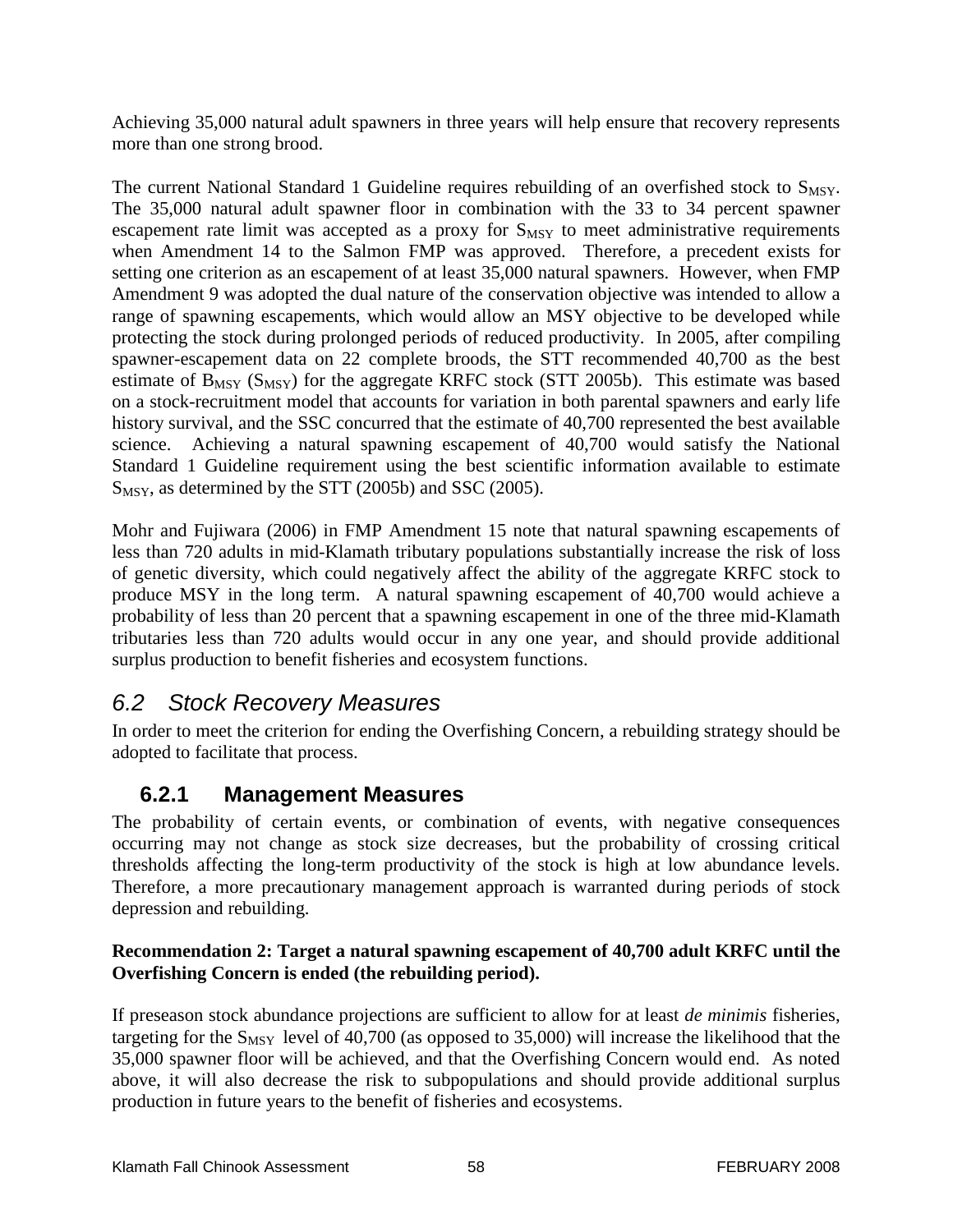Amendment 15 to the Salmon FMP was intended to provide management flexibility to allow KRFC spawning escapement to fall below 35,000 in order to accommodate *de minimis* harvest levels while preventing collapse of the salmon fishing industry and infrastructure. Amendment 15 was intended to be implemented primarily when temporary depression of KRFC occurred, and did not supersede the Overfishing Concern criteria listed in the FMP. A similar approach could be used to allow KRFC to recover from an Overfishing Concern while accommodating some of the needs of fishing communities. However, if 40,700 becomes the management target as recommended above, the threshold for implementing the Amendment 15 approach would require adjustment to prevent a discontinuity in allowable harvest between the management targets. The implementation threshold for a 10 percent age-4 ocean impact rate resulting in a natural spawning escapement of 35,000 adults is a pre-fishing spawning escapement of about 47,000; for a spawning escapement of 40,700, the implementation threshold would be a prefishing spawning escapement of about 54,000.

Recognizing the increased risk associated with an Overfishing Concern as opposed to a Conservation Alert, rebuilding measures should be more conservative, particularly when abundance is on the lower end of the *de minimis* fishing scale. However, the needs of the fishing communities are also heightened during prolonged stock depression. Therefore, recognizing the importance that some opportunity be preserved, the workgroup makes the following recommendation:

**Recommendation 3: When implementing** *de minimis* **fisheries during the rebuilding period, provide for an age-4 ocean impact rate of no more than 10 percent when preseason stock abundance forecasts result in pre-fishing spawning escapement projections of less than about 54,000, plus an additional requirement of introducing a sliding scale, which would reduce the allowable rate linearly from no more than 10 percent at a projected natural spawning level of 30,000 to 0 percent at a projected natural spawning level of 22,000.** 

The value of 30,000 spawners was chosen to be consistent with the NMFS proposed rule for Amendment 15, noting the need to substantially reduce the impact rate at spawning escapements below that level. The value of 22,000 was chosen to reflect the level at which the Council's preferred option for Amendment 15 required reduction of the impact rate, combined with the increased risk associated with an Overfishing Concern. The sliding scale feature is intended to provide a structured implementation of the rebuilding measure, which allows for a predictable and consistent process in adopting management options for public review and final action.

The implementation threshold of 54,000 is an approximate value, and the specific value in a given year would be determined preseason by the STT, and would be based on year specific age composition, size limits, and fishing strategies.

**Recommendation 4: No further modifications in parameterizing the KOHM components are recommended at this time.**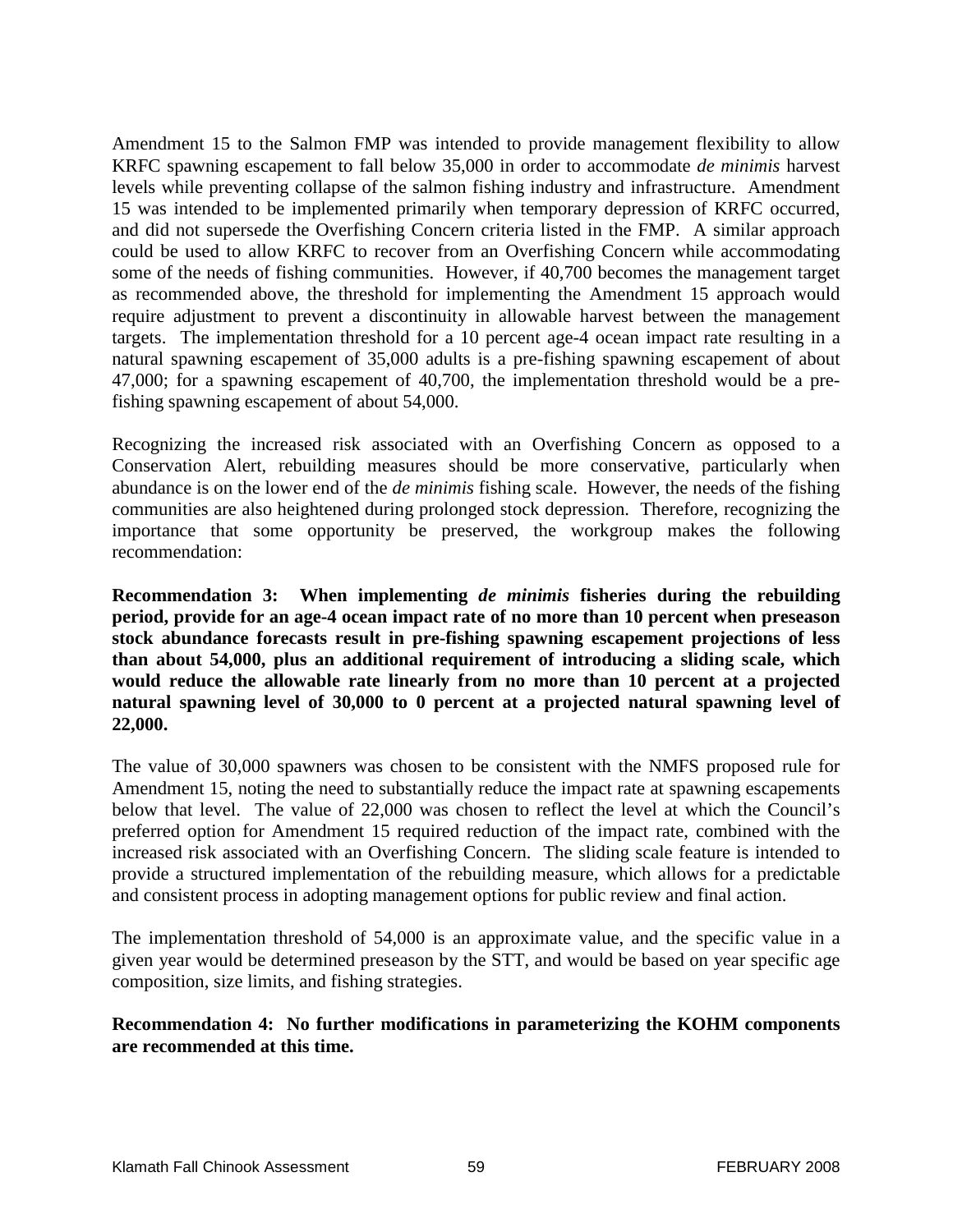One primary cause of the KRFC spawning escapement shortfall in 2004 and 2005 was that the forecast of the commercial fishery mortality during spring/summer fisheries was biased low, and significantly so. The STT observed this bias and responded with appropriate modifications to the KOHM and the data used to parameterize the KOHM in 2006.

The modifications made to the KOHM were effective in 2006; however, the STT will continue to verify model results with postseason information, and react as necessary to ensure the KOHM performs adequately.

Impacts to KRFC in ocean fisheries occurring in the September-November period (fall fisheries) are assessed against escapement in the following calendar year, although there is currently no forecast of impacts available for these fisheries. Fall fisheries provide significant opportunity for some ocean fishery strata, particularly in the KMZ commercial fisheries. However, fall fisheries also pose a risk in that fall impacts may substantially reduce the KRFC impacts available, and hence the opportunity available in spring/summer fisheries the following year. During periods of stock depression, this can result in hardship to fishing communities and pressure to exceed the conservation objective through use of an Emergency Rule, as was the case when fall 2005 fisheries affected spring/summer 2006 fishery planning.

#### **Recommendation 5: During periods of stock rebuilding, fall fishing opportunity in areas impacting KRFC abundance should be restricted.**

This will reduce the likelihood of severe restrictions in subsequent spring/summer fisheries, pressure to increase harvest impacts during times of low abundance, future spawning escapement shortfalls, and prolonged rebuilding periods.

#### **Recommendation 6: The practice of reopening the upper Klamath and Trinity rivers to recreational fishing once hatchery egg take goals are met should be suspended during rebuilding periods or when an Overfishing Concern is imminent.**

The KOHM assumes that river recreational fisheries stay within the preseason allocation. Fisheries that reopen after quotas are met are not accounted for. Lack of accountability could compromise achieving natural area spawning escapement objectives.

#### **Recommendation 7: All river fishery strata should be sampled at a minimum sampling rate of 20 percent for catch and biological information, including CWTs used to estimate impact on natural area spawners and returns of hatchery fish.**

The proportion of hatchery fish in the upper mainstem Klamath natural spawning areas is relatively low, and increased escapement to those areas should benefit stock recovery. In the Trinity River, hatchery fish generally make up the majority of natural spawners, and increased escapement probably has relatively less benefit to stock recovery. In addition, the proportion of hatchery spawners increases with proximity to TRH, so there may be a gradient of benefits to natural spawning populations in the Trinity.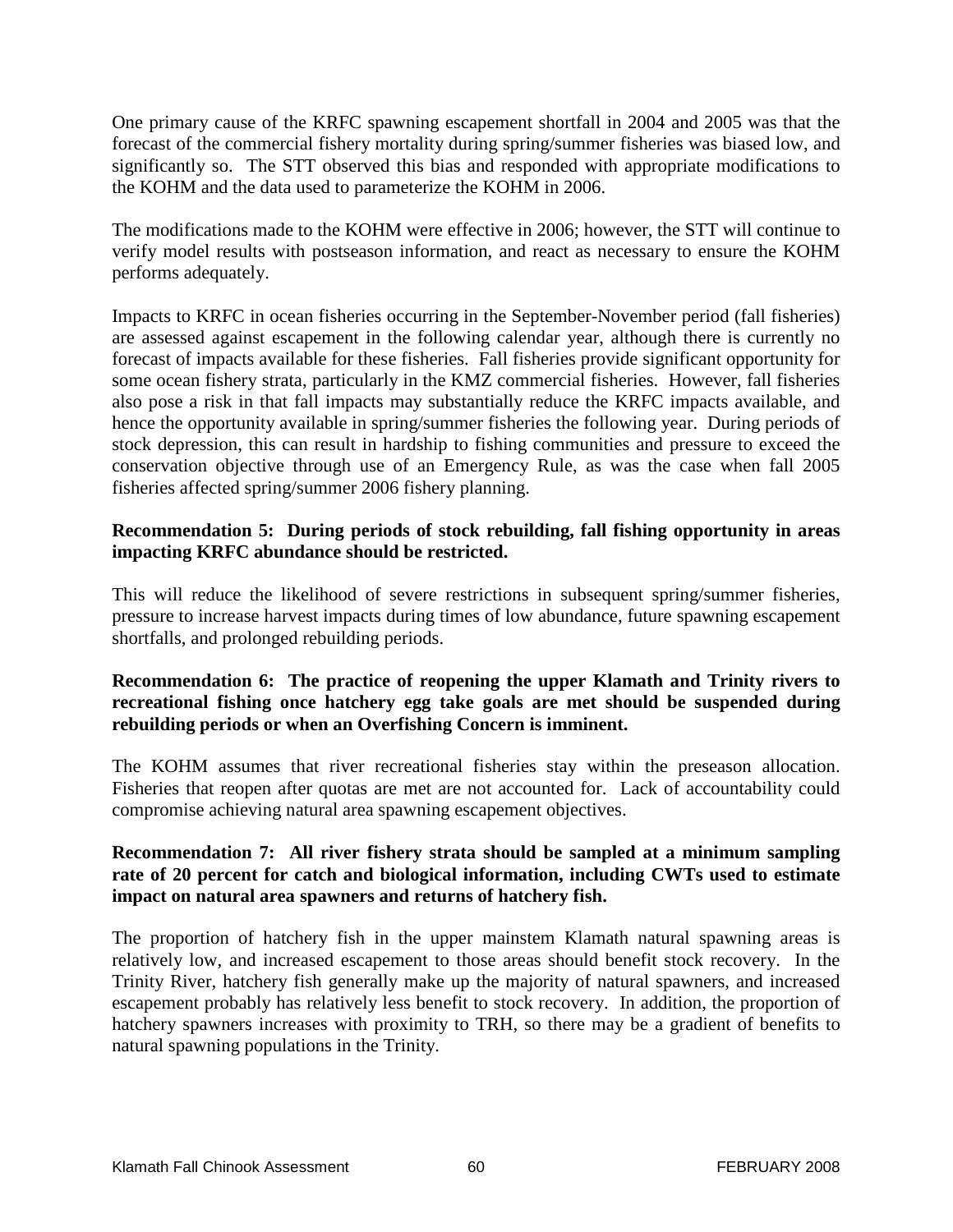# **6.2.2 Conservation Objective**

The combined objectives for KRFC of a minimum spawning escapement floor and a maximum SRR comport with the basis for salmon conservation objectives identified in the FMP, that is to approximate or approach MSY. Therefore, the workgroup recommends:

#### **Recommendation 8: No change to the current FMP conservation objective for KRFC.**

The workgroup does not believe the current analysis reveals any compelling evidence of problems with the current FMP conservation objective for KRFC. However, the natural spawning escapement floor of  $35,000$  adults is below the best estimate of  $S_{MSY}$  (STT 2005b). Unless recruitment is sufficient for the SRR to limit fisheries (rather than the spawner floor), it is unlikely that  $S_{MSY}$  will be achieved on a long-term basis. Therefore, as an annual management target, the 35,000 floor may not be appropriate if the objective is to meet the intent of the FMP and achieve  $S_{MSY}$  on an average basis.

As noted above, regularly targeting for the minimum escapement acceptable under the conservation objective is also likely to result in occasional triggering of an Overfishing Concern due purely to stochastic variation. In any given year, the probability of an escapement shortfall could be reduced by setting a target that is greater than the minimum acceptable under the conservation objective. This strategy could be particularly useful if previous shortfalls have occurred and an Overfishing Concern is imminent or if rebuilding from an Overfishing Concern is underway.

# *6.3 Hatchery Practices*

#### **Recommendation 9: Encourage implementation of a 25 percent CFM program at IGH.**

Currently there is a constant fraction marking program at TRH but not at IGH. The TRH program, which marks 25 percent of all production, provides for substantially increased precision of estimated ocean fishery contact rates and harvest of Trinity River fall Chinook, as well as estimated proportions of TRH-origin fall Chinook in natural spawning areas. Coupling this with a 25 percent constant fractional marking program at IGH would extend these benefits to the entire KRFC stock.

Fingerling tags are desirable as an indicator stock for naturally produced stock because of similar life history characteristics. Unfortunately the low survival rate for fingerlings frequently provides too few recoveries for adequate estimates of exploitation. Increasing the tag rate to 25 percent would reduce reliance on using yearling tag groups for impact assessment and would better meet management needs (CDFG and NMFS 2001).

# *6.4 Research*

Additional research is necessary to identify the relationship between disease occurrence, prevalence, and recruitment success and their effects on the population dynamics of KRFC. This research should consider juvenile fish interactions as well as parent to offspring interactions.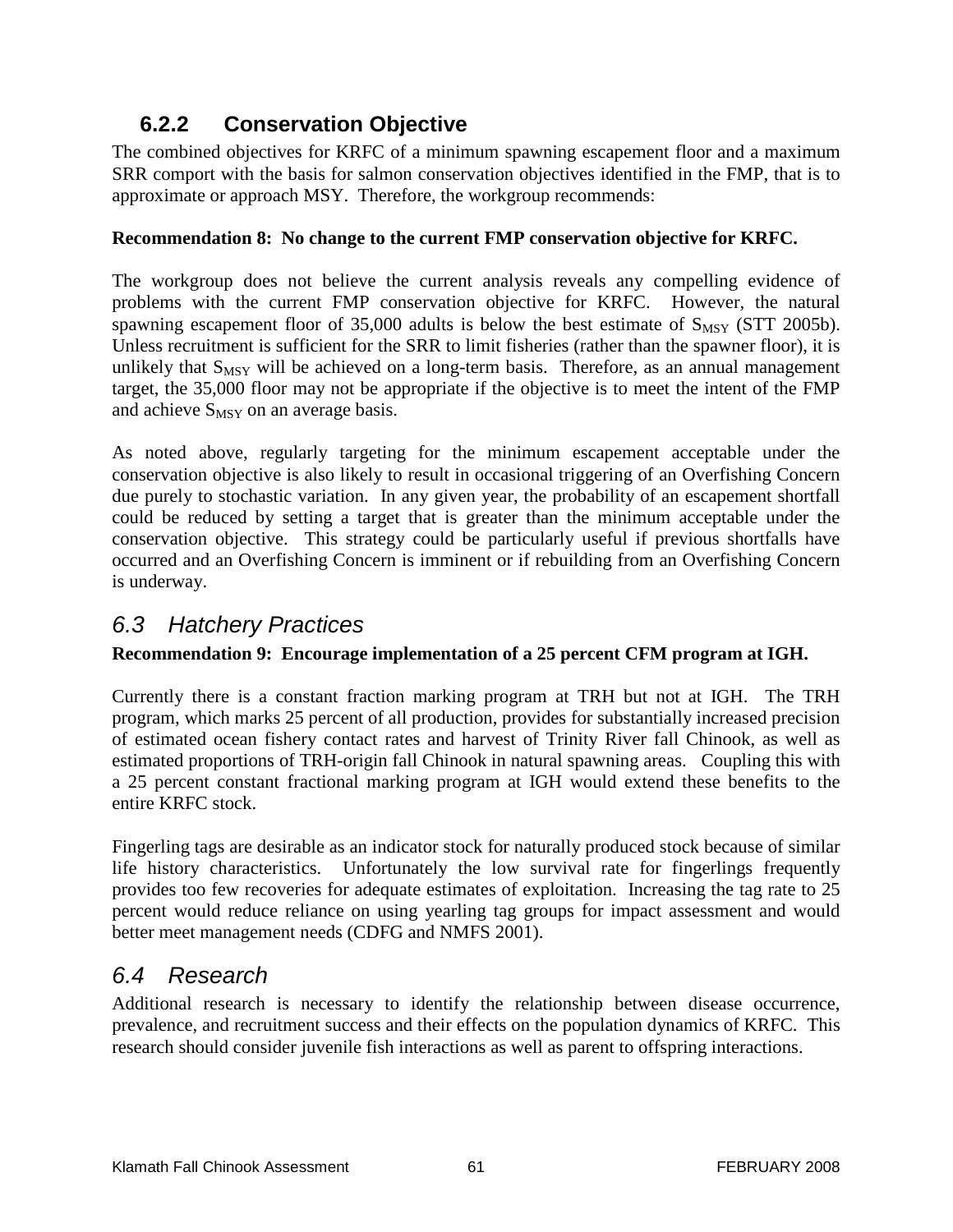#### **Recommendation 10: Encourage further research on disease issues in the Klamath Basin as they relate to population dynamics and fishery management.**

Instream mortality studies of naturally produced juvenile fish need to be conducted on an annual basis. Expanded juvenile fish trapping and efficiency sampling might be considered along with controlled releases of tagged hatchery fish in the estuary for comparison with counterpart tagged hatchery fish releases. If results indicate a significant population effect, additional research should be directed at further assessing the mechanisms and solutions to the problem.

#### **Recommendation 11: Encourage expanded studies of tributary and mainstem production and survival rates of KRFC.**

Expanded study areas, including the key tributaries and lower Klamath mainstem, would provide better estimates of stream specific outmigrant population sizes. These data when used in conjunction with river survival estimates could be used in forecasting brood strength and assessing factors related to stock status.

#### **Recommendation 12: Encourage studies of early-life marine survival rates for KRFC.**

The current efforts being conducted by NMFS Northwest Fisheries Science Center on ocean ecosystem indicators of salmon marine survival in the northern California current should be extended southward to include areas potentially important to KRFC.

#### *6.5 Restoration and Enhancement Measures*

Ongoing and planned habitat restoration and enhancement efforts should increase the capacity and productivity of KRFC in the basin, which will address some of the recruitment issues observed during the OAP. Increased and properly timed water releases from the two mainstem dams in combination with improved water quality conditions in the Klamath River have the potential to increase survival of outmigrant smolts in the Klamath and Trinity mainstems. Habitat restoration efforts currently underway in the Trinity River are also expected to expand spawning area for adult fish and increase the number of natural spawners that can utilize that system. The Federal Energy Regulatory Commission (FERC) relicensing process for the Klamath mainstem dams has the potential to increase available habitat and improve water quality as well. All of these actions are expected to increase basin productivity, resulting in enhanced future fishing opportunities and additional spawning fish to the Klamath/Trinity ecosystem.

A number of recommendations for improving and increasing habitat in the Klamath Basin have been made by the Council through the FERC process. These improvements would enhance productivity in the basin and address recruitment issues. The workgroup recommends:

#### **Recommendation 13: Continued Council involvement in the FERC relicensing process, and consideration of Council recommendations by FERC.**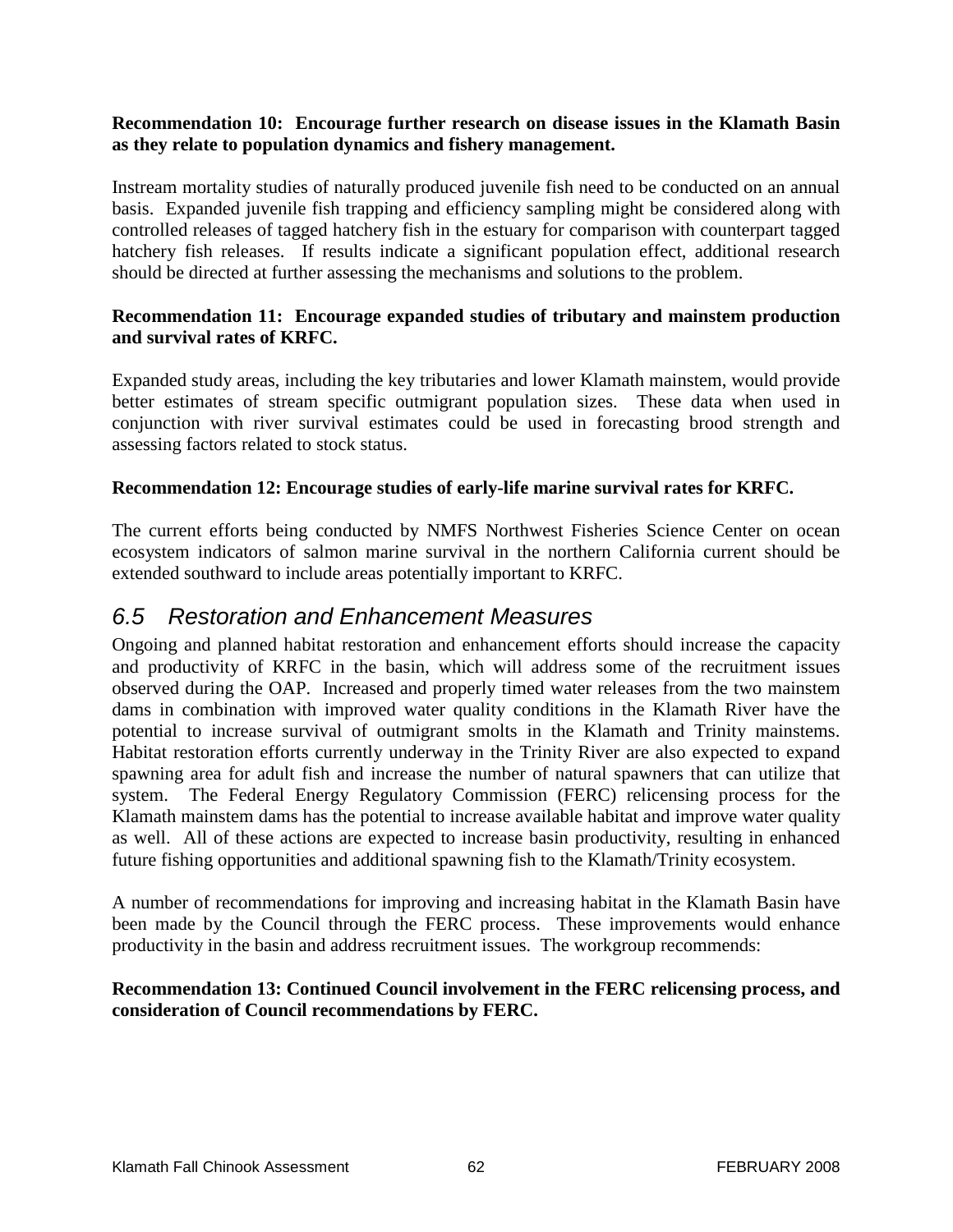## **7.0 REFERENCES**

- Araki, H., W.R. Ardren, E. Olsen, B. Cooper and M.S. Blouin. 2007. Reproductive success of captive-bred steelhead trout in the wild: evaluation of three hatchery programs in the Hood River. Conservation Biology 21:181-190.
- Bartholomew, J.L., M.J. Whipple, D.G. Stevens, and J.L. Fryer. 1997. The life cycle of Ceratomyxa shasta, a myxosporean parasite of salmonids, requires a freshwater polychaete as an alternate host. Journal of Parasitology 83(5): 859-868.
- Brett, 1952. Temperature tolerance in young Pacific salmon, genus Oncorhyncus. Journal of the Fisheries Research Board of Canada 9:265-325.
- California Department of Fish and Game (CDFG). 2004a. September 2002 Klamath River fishkill: final analysis of contributing factors and impacts. CDFG-Region 1, Redding CA. 183p. Also see: http://www.pcffa.org/KlamFishKillFactorsDFGReport.pdf
- CDFG. 2004b. Natural versus hatchery proportions of juvenile salmonids migrating through the Klamath River estuary and monitor natural and hatchery juvenile salmonid migration from Klamath River Basin. Annual performance report. Federal Aid in Sport Fish Restoration Act. Project Number F-51-R-6. Project No. 17. Job No. 1&2.
- CDFG. 2007. Shasta and Scott River Juvenile Salmonid Outmigrant Study, 2006, Annual Report, Project 2a1. Yreka, CA. 62 pages.
- CDFG and National Marine Fisheries Service (NMFS). 2001. Joint hatchery review: committee final report on anadromous salmonid hatcheries in California. 40p. Available from CDFG, Sacramento Ca 95814 or [http://www.dfg.ca.gov/fish/documents/HAT/Hat\\_FinalCommitteeReport\\_2001.pdf.](http://www.dfg.ca.gov/fish/documents/HAT/Hat_FinalCommitteeReport_2001.pdf)
- Chamberlain, Charles D. 2003. Trinity River Juvenile Fish Stranding Evaluation, May to June 2002. U.S. Fish and Wildlife Service, Arcata Fish and Wildlife Office, Arcata, CA. 53 pages.
- Foott, J.S., T. Martinez, R. Harmon, K. True, B. McCasland, C. Glase, and R. Engle. 2002. FY2001 Investigational Report: Juvenile Chinook Health Monitoring in the Trinity River, Klamath River and Estuary – August 2001. U.S. Fish and Wildlife Service, California-Nevada Fish Health Center. Anderson, CA.
- Foott, J.S. 2007. Personal communication. U.S. Fish and Wildlife Service, California-Nevada Fish Health Center, 24411 Coleman Hatchery Road, Anderson, CA 96007.
- Ford, M. J. 2002. Selection in captivity during supportive breeding may reduce fitness in the wild. Conservation Biology 16:815-825.
- Grover, A. 2007. Personal communication. California Department of Fish and Game, Ocean Salmon Project, 475 Aviation Blvd, Suite 130, Santa Rosa, CA 95403.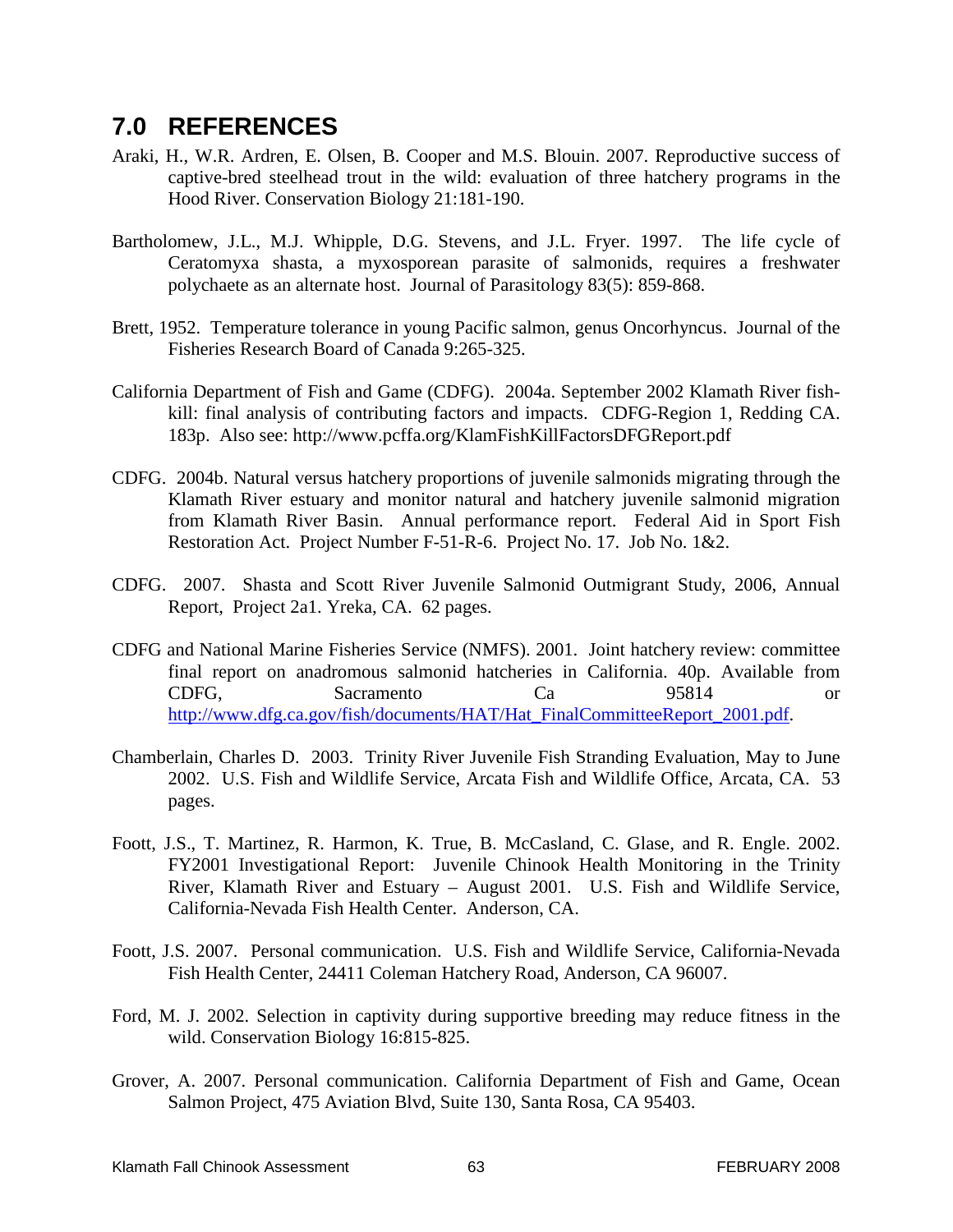- Hampton, M. 2007, Bogus Creek salmon studies, 2006. Available from CA Dept. of Fish and Game, 303 South Street, Yreka, California, 96097
- Hankin, D. 1990. Effects of month of release of hatchery-reared Chinook salmon on size at age, maturation schedule, and fishery contributions. Oregon Dept of Fish and Wildlife, Portland OR 97207. 37p.
- Hankin, D. G., and M. S. Mohr. 1993. Final report: new method for analysis of coded-wire tag recovery data. Calif. Coop. Fish. Res. Unit Agreement # 14-16-0009-1547, Res. Work Ord. # 32. 37p.
- Hankin, D. G., J. Nicholas, and T. Downey. 1993. Evidence for inheritance of age of maturity in chinook salmon (*Oncorhynchus tshawytscha*). Can. J. Fish, Aquat. Sci., Vol. 50: 347- 358.
- Knechtle, M. and M. Currier. 2006. Salmon spawner surveys in the upper Trinity River. in CA Dept. of Fish and Game "Annual Report Trinity River Basin Salmon and Steelhead Monitoring Project 2004-05 Season". Available from Ca Dept. of Fish and Game, 5341 Ericson Way, Arcata CA 95521
- KRTAT (Klamath River Technical Advisory Team). 2007. Klamath River fall Chinook agespecific escapement, river harvest, and run size estimates, 2006 run. Available from U.S. Fish and Wildlife Service, 1829 South Oregon Street, Yreka, California, 96097.
- Marine, K.R. and J.J. Cech. 2004. Effects of high water temperature on growth, smoltificaiton, and predator avoidance in juvenile Sacramento River Chinook salmon. North American Journal of Fisheries Management, 24:198-210.
- McKinney, T., R.S. Rogers, and W.R. Persons. 1999. Effects of Flow Reductions on Aquatic Biota of the Colorado River Below Glen Canyon Dam, Arizona. North American Journal of Fisheries Management 19:984-991.
- Mohr, M. S. 2006a. The Klamath ocean harvest model (KOHM): model specification. Unpublished report. National Marine Fisheries Service, Southwest Fisheries Science Center, Fisheries Ecology Division, Santa Cruz, CA.
- Mohr, M. S. 2006b. The Klamath ocean harvest model (KOHM): parameter estimation. Unpublished report. National Marine Fisheries Service, Southwest Fisheries Science Center, Fisheries Ecology Division, Santa Cruz, CA.
- Mohr, M. S. 2006c. The Klamath ocean harvest model (KOHM): model performance. Unpublished report. National Marine Fisheries Service, Southwest Fisheries Science Center, Fisheries Ecology Division, Santa Cruz, CA.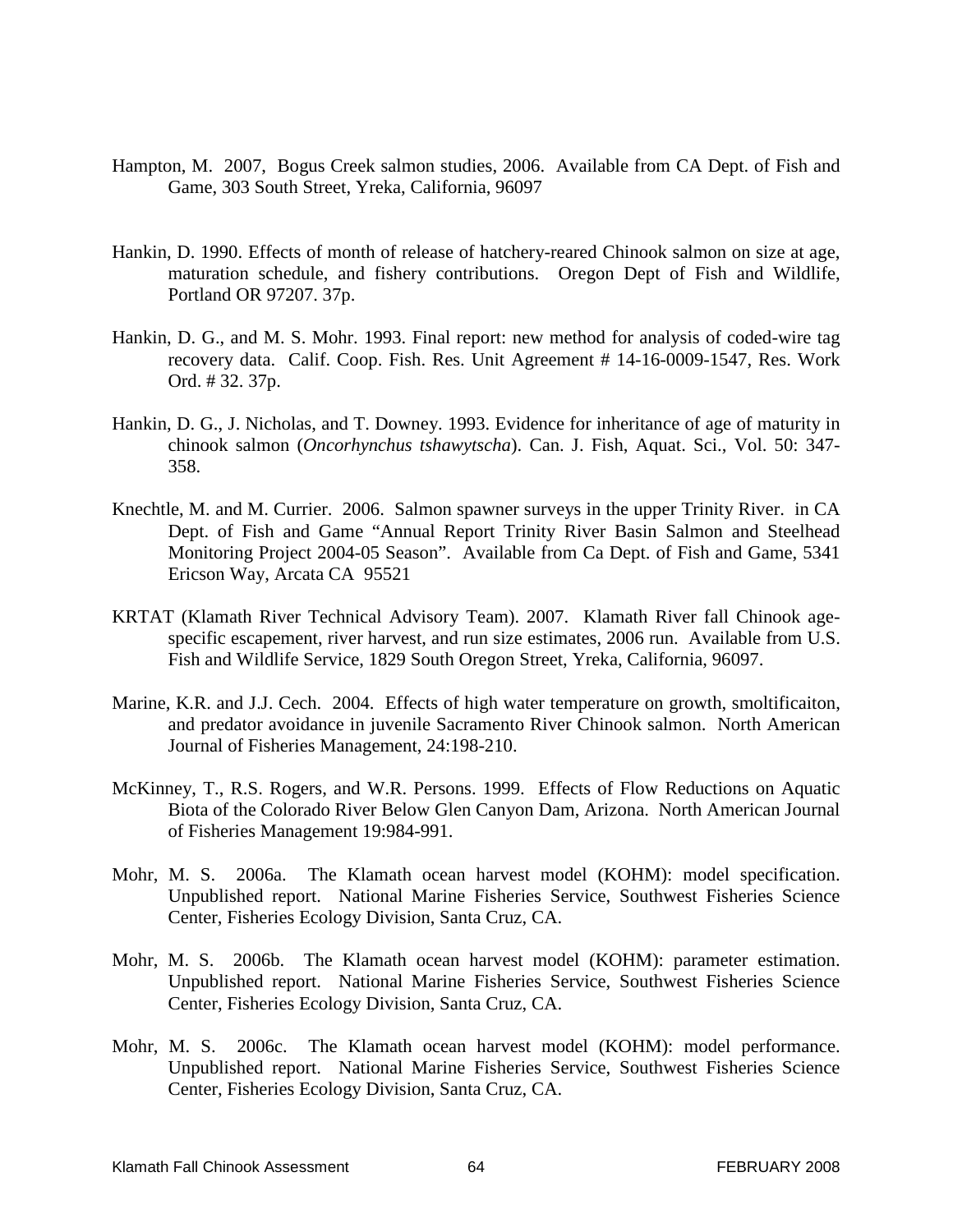- Myers, J.M., R.G. Kope, G.J. Bryant, D. Teel, L.J, Lierheimer, T.C. Wainwright, W.S. Grand, F.W. Waknitz, K. Neely, S.T. Lindley, and R.S. Waples. 1998. Status review of chinook salmon from Washington, Idaho, Oregon, and California. U.S. Dept. Commer., NOAA Tech. Memo. NMFS-NWFSC-35, 443 p.
- Nichols, K., and J.S. Foott. 2005. FY2004 Investigational Report: Health Monitoring of Juvenile Klamath River Chinook Salmon. USFWS California-Nevada Fish Health Center. 16 pages.
- Nichols, K., and J.S. Foott. 2006. FY2005 Investigational Report: Health Monitoring of Juvenile Klamath River Chinook Salmon. USFWS California-Nevada Fish Health Center. 16 pages.
- Nichols, K., D. Therry, and J. S. Foott. 2003. FY2002 Investigational Report: Trinity River fall Chinook smolt health following passage through the lower Klamath River, June – August 2002. USFWS California-Nevada Fish Health Center. 15 pages.
- NMFS (National Marine Fisheries Service). 1999. Report to Congress, impacts of California Sea Lions and Pacific Harbor Seals on salmonids and west coast ecosystems. Northwest Region, Seattle WN.
- NMFS. 2002. Biological Opinion, Klamath Project Operations. National Marine Fisheries Service, Southwest Region, National Oceanic and Atmospheric Administration, Long Beach, CA. May 31, 2002. Available at: swr.**nmfs**.noaa.gov/psd/klamath/KpopBO**2002**finalMay31
- PFMC (Pacific Fishery Management Council). 2003. Pacific coast salmon plan. Pacific Fishery Management Council, 7700 NE Ambassador Place, Suite 200, Portland, Oregon 97220- 1384.
- PFMC. 1994. Klamath River fall Chinook review team report: an assessment of the status of the Klamath River fall Chinook stock as required under the salmon fishery management plan, PFMC, Portland OR 97201. 20p+appendices.
- PFMC. 2006a. Preseason report II: analysis of proposed regulatory options for 2006 ocean salmon fisheries. (Document prepared for the Council and its advisory entities.) Pacific Fishery Management Council, 7700 NE Ambassador Place, Suite 200, Portland, Oregon 97220-1384.
- PFMC. 2006b. Environmental Assessment for the proposed 2006 management measures for the ocean salmon fishery managed under the pacific coast salmon plan. (Document prepared for the Council and its advisory entities.) Pacific Fishery Management Council, 7700 NE Ambassador Place, Suite 200, Portland, Oregon 97220-1384.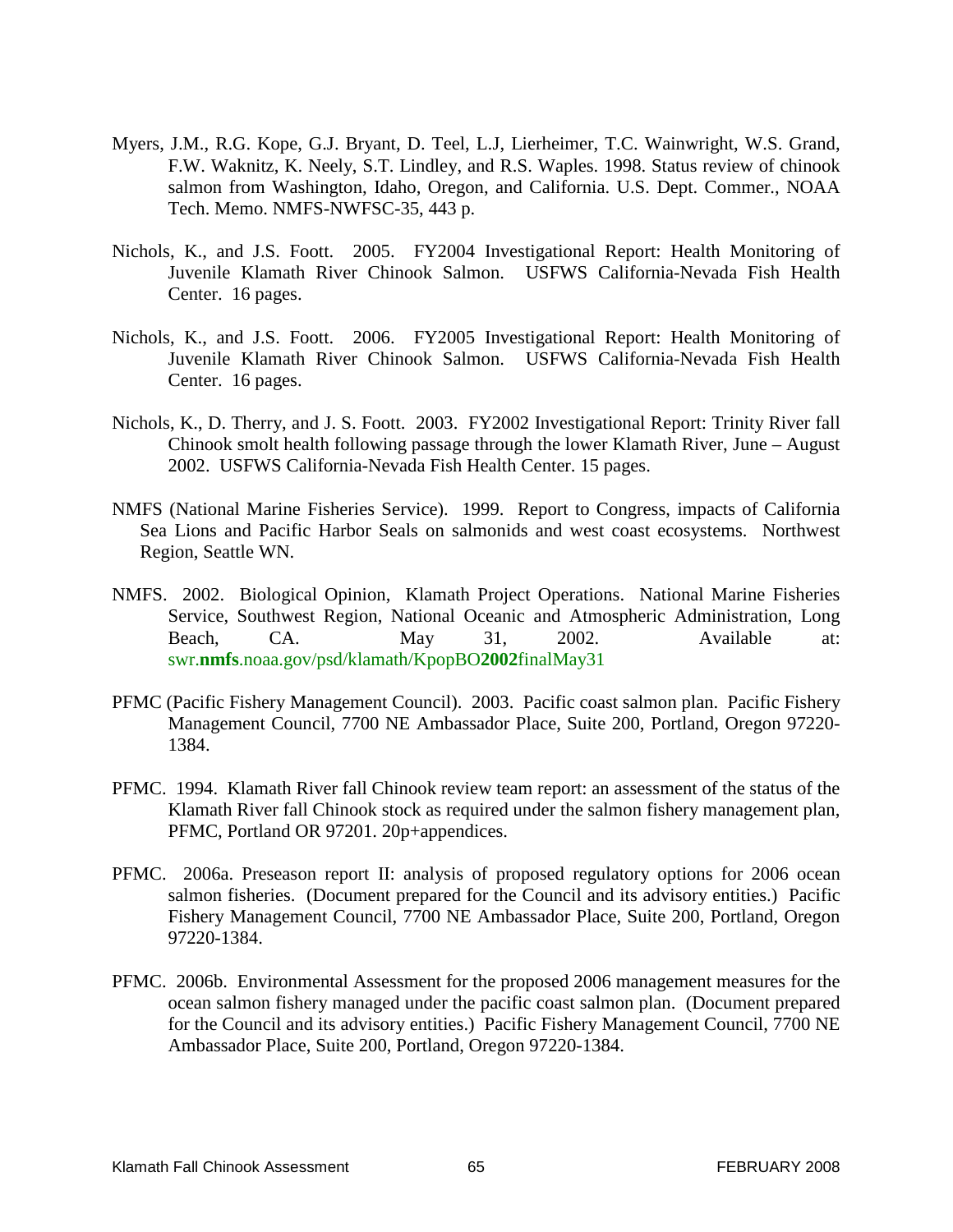- PFMC. 2007a. Preseason report III: analysis of Council adopted management measures for 2007 ocean salmon fisheries. (Document prepared for the Council and its advisory entities.) Pacific Fishery Management Council, 7700 NE Ambassador Place, Suite 200, Portland, Oregon 97220-1384
- PFMC. 2007b. Review of 2006 ocean salmon fisheries. (Document prepared for the Council and its advisory entities.) Pacific Fishery Management Council, 7700 NE Ambassador Place, Suite 200, Portland, Oregon 97220-1384.
- PFMC. 2007c. Preseason report I: stock abundance analysis for 2007 ocean salmon fisheries. (Document prepared for the Council and its advisory entities.) Pacific Fisheries Management Council, 7700 NE Ambassador Place, suite 101, Portland Oregon 97220- 1384.
- PFMC and NMFS. 2006. Final Environmental Assessment for Pacific Coast Salmon Plan Amendment 15: An Initiative to Provide for De Minimis Fishing Opportunity for Klamath River Fall-run Chinook Salmon. (Document prepared by the Pacific Fishery Management Council and National Marine Fisheries Service.) Pacific Fishery Management Council, 7700 NE Ambassador Place, Suite 101, Portland, Oregon 97220- 1384.
- Pisano, M. 2000. Documentation of the Klamath River fish kill, June 2000. Report to Files, CDFG, Arcata, CA. 21pp.
- Riley, S., J. Scheurer, C. Mahnken, and L. Blankenship. 2004. Assessing the potential for predation on wild salmonid fry by hatchery-reared salmonid in Washington. Prepared for Hatchery Scientific Review Group: Hatchery Reform: Principles and Recommendations. Long Live the Kings, 1305 Fourth Avenue, Suite 810, Seattle, WA 98101. see: http://www.lltk.org/pdf/hsrg/HSRG\_Emerging\_Issues\_Marine\_Predation.pdf
- SSC (Scientific and Statistical Committee). 2005. Comments on STT stock and recruitment analysis. PFMC, Portland OR 97220-1384.
- Salmon Technical Team. 2005. Salmon Technical Team report on the technical basis for the Klamath River fall Chinook conservation objective. Pacific Fishery Management Council, 7700 NE Ambassador Place, Suite 200, Portland, Oregon 97220-1384. 6 p.
- Salmon Technical Team. 2005. Klamath River fall Chinook stock-recruitment analysis. Pacific Fishery Management Council, 7700 NE Ambassador Place, Suite 200, Portland, Oregon 97220-1384. 31 p.
- Sholes, W.H. and R.J. Hallock. 1979. An Evaluation of Rearing Fall-run Chinook Salmon, Oncorhynchus tshawytscha, to Yearlings at Feather River Hatchery, With a Comparison of Returns from Hatchery and Downstream Releases. California Fish and Game 65(4): 239-255.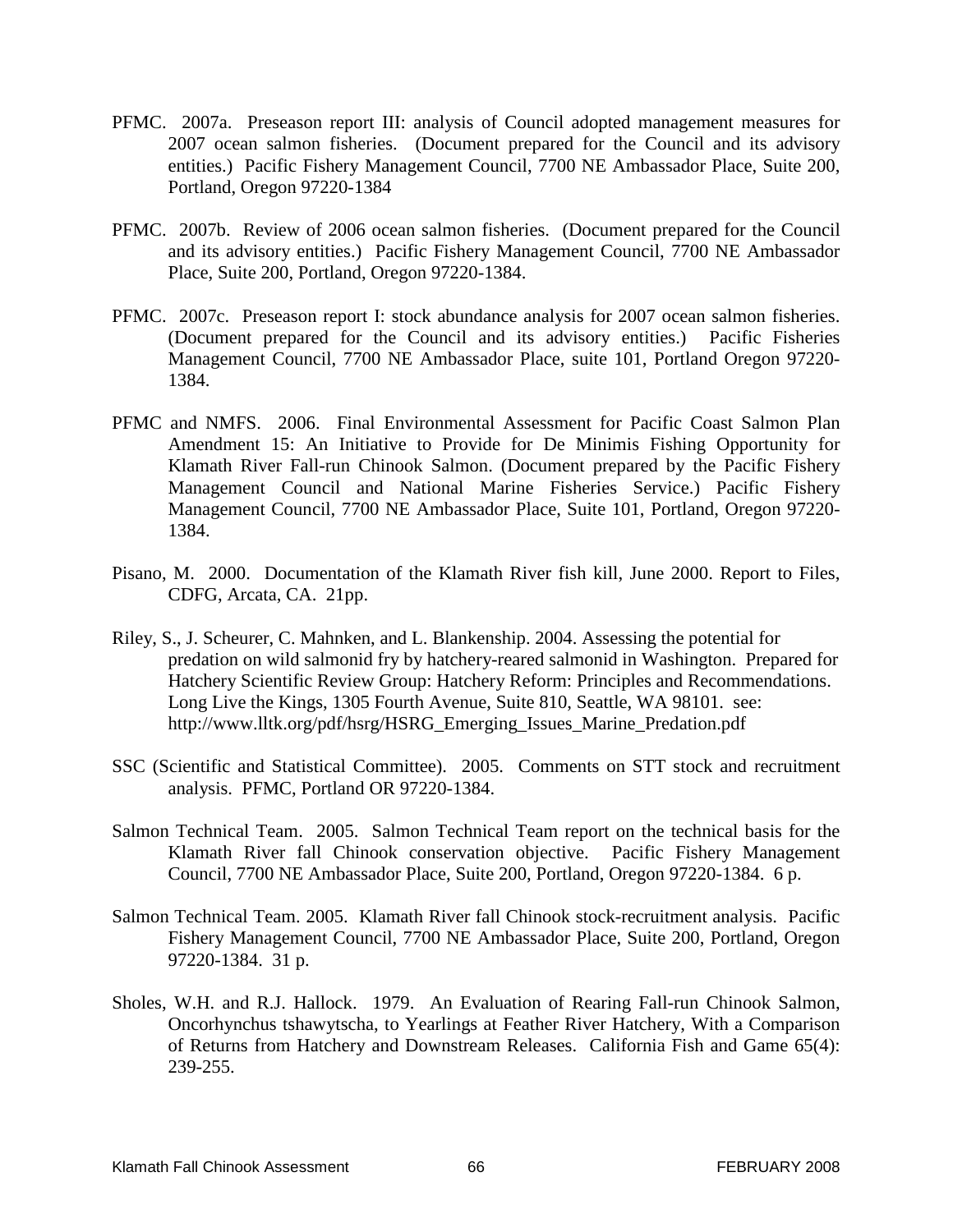- Sinnen, W. 2007. Personal communication. California Department of Fish and Game, 5341 Ericson Way, Arcata, CA 95521
- Wallace, M. 2003. Natural vs hatchery proportions of juvenile salmonids migrating through the Klamath River estuary, and monitor natural and hatchery juvenile salmonid emigration from the Klamath River basin. Final Performance Report. Federal Aid in Sport Fish Restoration Act. Project No. F-51-R; Project No. 6; Job No. 1 and 2. 50pp.
- Walsh, B. and M. Hampton. 2007. Shasta River fish counting facility, Chinook and coho observations in 2006, Siskiyou County CA. Available from CA Dept. of Fish and Game, 303 South Street, Yreka, California, 96097.
- Williamson, K. and D. Hillemeier, 2001a. An assessment of pinniped predation upon Klamath River fall run Chinook in the Klamath River Estuary, CA, 1998. Yurok Tribe, Klamath  $CA$
- Williamson, K. and D. Hillemeier. 2001b. An assessment of pinniped predation upon Klamath River fall run Chinook in the Klamath River Estuary, CA, 1999. Yurok Tribe, Klamath CA
- USDOI (U.S. Department of the Interior). 2000. Record of Decision, Trinity River Mainstem Fishery Restoration, Final Environmental Impact Statement/Environmental Impact Report.<http://www.trrp.net/documents/ROD.pdf>
- USFWS (U.S. Fish and Wildlife Service). 1997. Shaw, T., Jackson, C., Nehler, D., and Marshall, M. Klamath River (Iron Gate to Seiad Creek) Life Stage Periodicities for Chinook, Coho, and Steelhead. 63 pp. Figure 15, page 25.
- USFWS and HVT (Hoopa Valley Tribe). 1999. Trinity River Flow Evaluation, Final Report. Arcata, CA. 308pp + Appendices.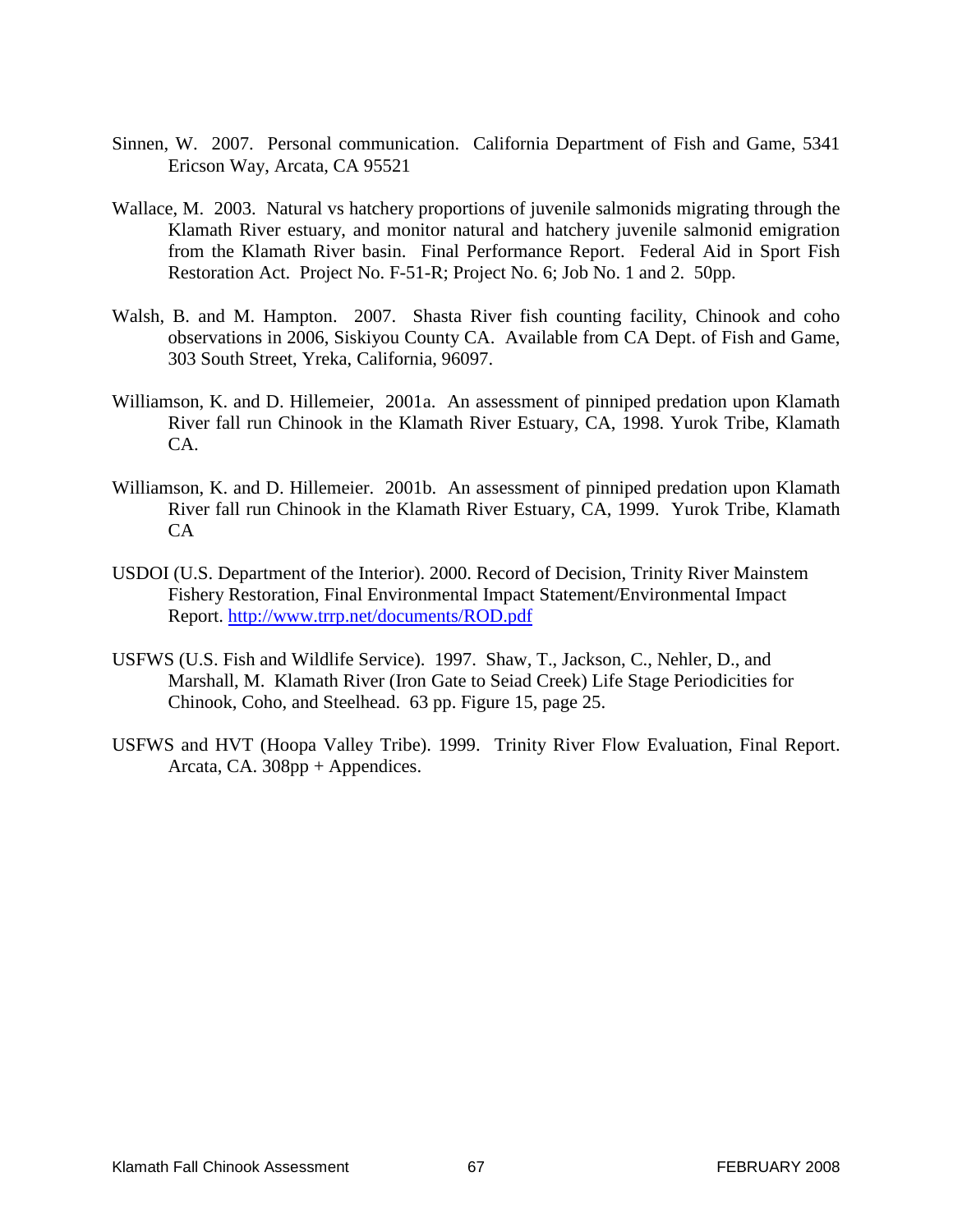## **8.0 APPENDICES**

### *Appendix 8.1 KOHM Adjustments for 2006 Fisheries*

The material presented in this Appendix was written in March 2006 (PFMC 2006a) and is reprinted here because of its importance, both in describing the details underlying the underforecast of the ocean fishery mortality rate in 2004 and 2005, and in demonstrating the responsiveness of the Council's STT to remedy the situation when these facts became clear. No attempt has been made to revise the tense of the reprinted text.

The age-4 ocean harvest rate on KRFC has been significantly under-predicted for three consecutive years. Table 8-1 lists the preseason and postseason estimates for these years, stratified by sector (commercial, recreational) and time period (September-December, January-August).

The recreational sector preseason estimates have not been particularly problematic (Table 8-1). The commercial sector preseason estimates for the previous September-December period have been somewhat more problematic, but it is not yet clear whether the estimator is positively biased versus generally uncertain (September-December 2002 was over-estimated, Table 8-1). The preseason estimates for the September-December period are actually preliminary "postseason" estimates based on CWT recoveries in these fisheries (these fisheries are prosecuted prior to the preseason planning process) coupled with the current ocean abundance forecasts. These preliminary "postseason" estimates for the September-December period are inputs to the KOHM—not outputs. The primary source for the substantial under-prediction of the age-4 ocean harvest rate in 2003, 2004, and 2005 has been the commercial sector preseason prediction for the January-August period (as highlighted in Table 8-1). The preseason predictions for this time period are outputs of the KOHM, and the STT therefore reviewed the KOHM harvest rate predictors for the commercial sector during the January-August period, and adjusted these predictors for the recent observed patterns in the postseason estimates as described below.

The KOHM January-August period age-4 ocean harvest rate predictors are a function of the sector-area-month-specific expected contact rate per unit of effort and the expected level of effort per day open. For the expected contact rate per unit of effort, the KOHM default predictor is a ratio estimator fit to all available data (postseason estimates from 1983–2005). Figure 8-1 displays these area-month-specific postseason estimates and contact rate predictors for the commercial sector. The small dots are 1983–2002 postseason values; the large dots are the postseason values of the last three years (2003–2005). The thin predictor line is the ratio estimator fit to the entire dataset (KOHM default); the thick predictor line is the ratio estimator fit to the 2003–2005 data. For the northern Oregon (NO) and central Oregon (CO) areas in March and April, the high contact rates per unit effort in 2003–2005 were initially unanticipated by the KOHM, but the 2006 predictors have now adapted to the recent accumulation of these data and do not appear in need of any adjustment (Figure 8-1). During the May-August period in the NO and CO areas there are a few outlying points from the last three years, but for the most part the recent data is consistent with the historical data pattern, indicating no adjustment is necessary for these months (Figure 8-1). Adjustment of the Oregon KMZ (KO) and California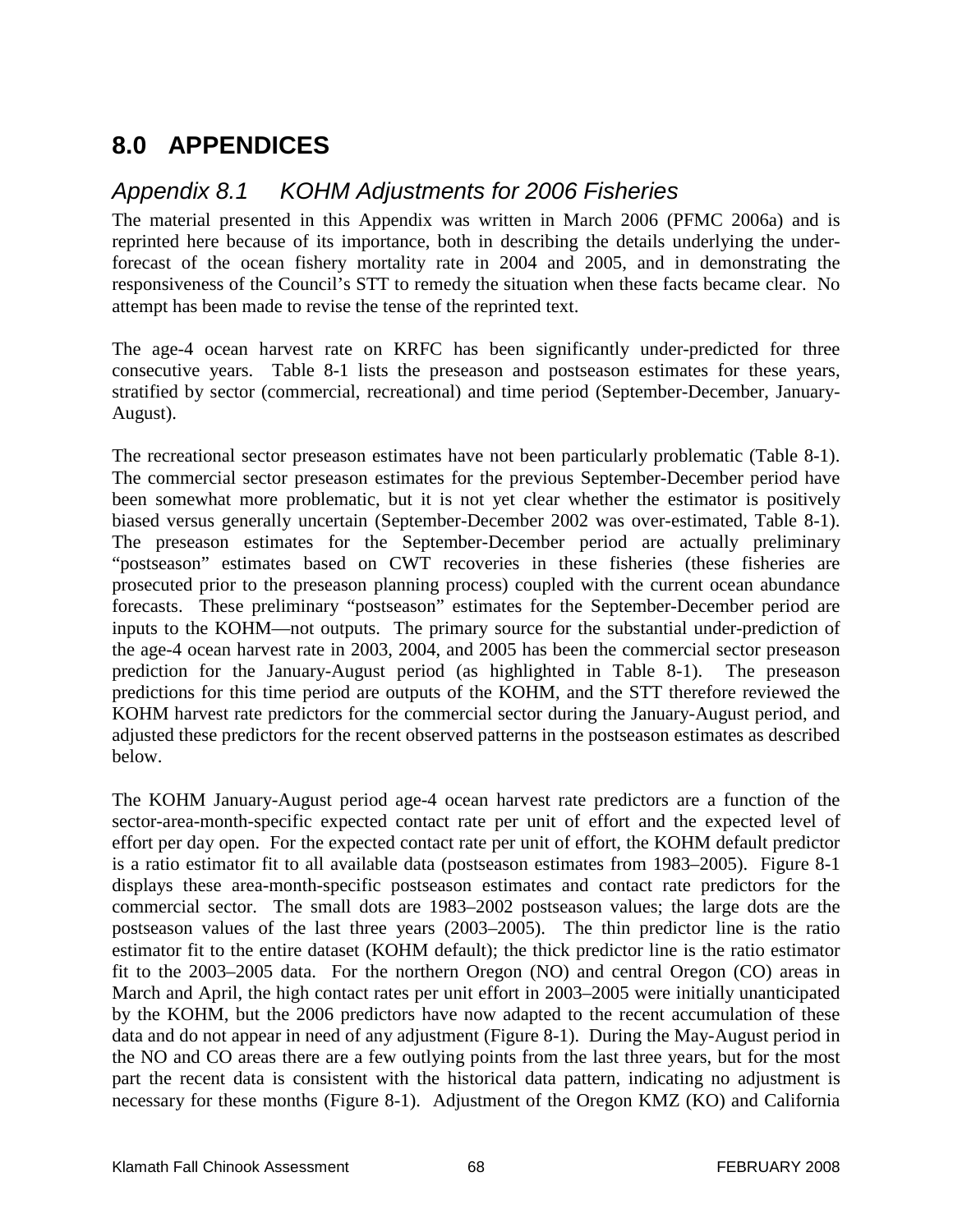KMZ (KC) predictors is also judged to be unnecessary (Figure 9-1). For the Fort Bragg (FB), San Francisco (SF), and Monterey (MO) areas however, there has been a fairly consistent underprediction of the contact rate per unit of effort across the May-August period (Figure 9-1). The consistency of this recent upward shift in the data across this broad geographic area and time period (years, and months within years) argues for restricting the database for these areas to the 2003–2005 period, and this adjustment was made. In summary, for the commercial sector, the 2006 KOHM contact rate per unit of effort predictors for the NO, CO, KO, and KC areas will be the ratio estimator based on all available data (thin line), and for the FB, SF, MO areas will be the ratio estimator based on the 2003–2005 data (thick line).

For the expected level of effort per day open, the KOHM default predictor for the commercial sector is a ratio estimator fit to all available data since 1991 (postseason estimates from 1991– 2005). There are two exceptions to this. First, if there is insufficient pre-existing data for a given area in a particular month (e.g., early season fisheries), the effort predictor for the following month in the same area is used (for early season fisheries this predictor will probably be conservative). Second, in the FB, SF, and MO areas the predictors account for effort shift expected under partial closure of the overall area (effort from the closed areas is assumed to move into the open areas). The FB, SF, and MO effort predictors have worked reasonably well in recent years and do not appear in need of adjustment. The KO and KC effort predictors also appear to be satisfactory. For the NO and CO areas however, there has been relatively high levels of effort in the last few years, particularly in 2005. While the 2005 NO and CO commercial fisheries were substantially restricted in time and area, the observed levels of effort in those areas and months that were open were unexpectedly high (near record highs in several months), with the result that overall effort across these areas within a month and for the season as a whole was not dampened. In other words, there was considerable effort shift within months, and a concentration of effort across months, in the NO and CO areas in 2005. The effort predictors for the NO and CO areas were thus adjusted to account for effort shift between these two areas within a month (as is presently done for the FB, SF, and MO areas): within a particular month, if NO is closed, all of the NO effort is assumed to move into the CO area, and vice-versa. In summary, for the commercial sector, the 2006 KOHM effort per day open predictors for all areas will be the ratio estimator based on the 1991–2005 data. Effort transfer has now been incorporated into the NO and CO area predictors, as it is for the FB, SF, MO area predictors.

To gauge the net effect of these adjustments on the age-4 ocean harvest rate forecast, Table 8-2 compares the 2005 preseason prediction versus that which would have resulted had the adjusted KOHM been used for preseason prediction in 2005. In this example, the adjusted KOHM forecasts closely track the January-August postseason results, with the largest unaccounted for errors arising from the September-December preliminary "postseason" estimated values (Table 8-2).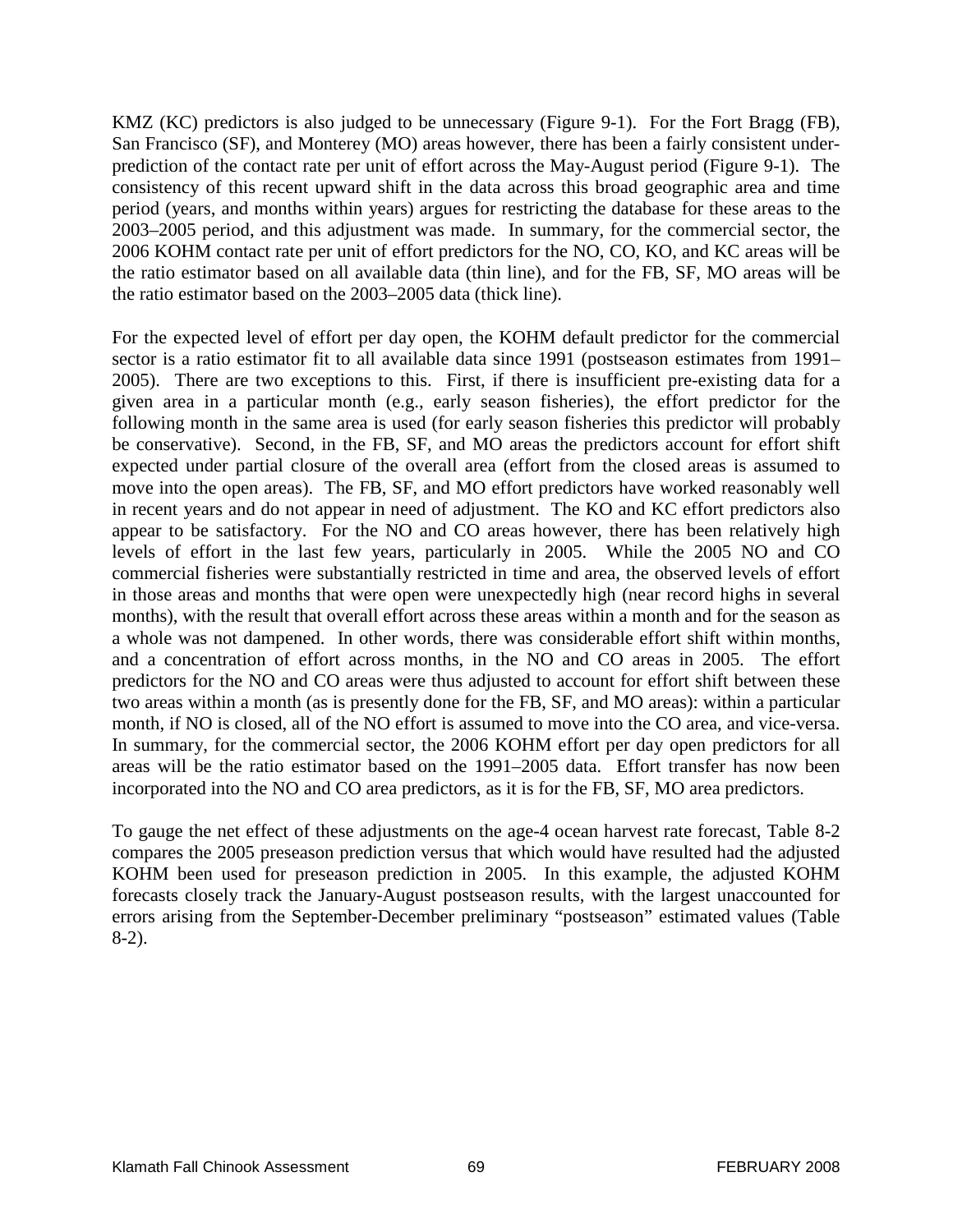| Combined<br>of Klamath River fall Chinook age-4 ocean harvest rates (percent)<br>Recreational | Sep(t-1)-Aug(t)<br>Jan-Aug(t)<br>Sep-Dec(t-1<br>Sep(t-1)-Aug(t)<br>Jan-Aug(t)<br>Sep-Dec(t-1 | 16.0<br>12.2<br>3.8<br>2.5<br>2.3<br>0.2 | 23.0<br>20.9<br>$\overline{21}$<br>$\frac{3}{2}$<br>$\frac{2}{1}$<br>$\overline{C}$ | $\overline{7}$ .0<br>8.7<br>-1.7<br>$-1.2$<br>$\frac{1}{2}$<br>$\overline{Q}$ | 15.0<br>11.1<br>3.9<br>2.6<br>$\overline{2.1}$<br>0.5 | 52.4<br>44.0<br>8.5<br>4.2<br>3.2<br>$\frac{0}{1}$ | 37.4<br>32.8<br>4.6<br>$\frac{6}{1}$<br>こ<br>0.5 | 77<br>4.4<br>33<br>$\overline{1.7}$<br>$1\overline{4}$<br>$0.\overline{3}$ | 23.9<br>15.2<br>8.8<br>2.3<br>$\frac{6}{1}$<br>$\frac{8}{2}$ | 16.3<br>10.7<br>5.5<br>o.o<br>$\sim$<br>0.4 |  | Table 8-2. 2005 preseason, adjusted KOHM, and postseason estimates of Klamath River fall Chinook age-4 ocean harvest rates (percent) | Combined<br>Recreational | Sep(t-1)-Aug(t)<br>Jan-Aug(t)<br>Sep-Dec(t-1<br>Sep(t-1)-Aug(t)<br>Jan-Aug(t)<br>Sep-Dec(t-1) | 7.7<br>4.4<br>3.3<br>$\overline{1}$ .<br>$\overline{4}$<br>0.3 |  |
|-----------------------------------------------------------------------------------------------|----------------------------------------------------------------------------------------------|------------------------------------------|-------------------------------------------------------------------------------------|-------------------------------------------------------------------------------|-------------------------------------------------------|----------------------------------------------------|--------------------------------------------------|----------------------------------------------------------------------------|--------------------------------------------------------------|---------------------------------------------|--|--------------------------------------------------------------------------------------------------------------------------------------|--------------------------|-----------------------------------------------------------------------------------------------|----------------------------------------------------------------|--|
|                                                                                               |                                                                                              |                                          |                                                                                     |                                                                               |                                                       |                                                    |                                                  |                                                                            |                                                              |                                             |  |                                                                                                                                      |                          |                                                                                               |                                                                |  |
|                                                                                               |                                                                                              |                                          |                                                                                     |                                                                               |                                                       |                                                    |                                                  |                                                                            |                                                              |                                             |  |                                                                                                                                      |                          |                                                                                               |                                                                |  |
|                                                                                               |                                                                                              |                                          |                                                                                     |                                                                               |                                                       |                                                    |                                                  |                                                                            |                                                              |                                             |  |                                                                                                                                      |                          |                                                                                               |                                                                |  |
|                                                                                               | Sep(t-1)-Aug(t)                                                                              | 13.6                                     | 21.8                                                                                | 8.2                                                                           | 12.4                                                  | 48.2                                               | 35.9                                             | 5.9                                                                        | 21.6                                                         | 15.6                                        |  |                                                                                                                                      |                          | Sep(t-1)-Aug(t)                                                                               | 5.9                                                            |  |
| Table 8-1. 2003-2005 preseason, postseason estimates<br>Commercial                            | Jan-Aug(t)                                                                                   | 9.9                                      | 19.8                                                                                | $\frac{8}{9}$                                                                 | 0.6                                                   | 40.8                                               | 31.8                                             | 3.0                                                                        | 13.6                                                         | 10.5                                        |  |                                                                                                                                      | Commercial               | Jan-Aug(t)                                                                                    | 3.0                                                            |  |
|                                                                                               | Sep-Dec(t-1)                                                                                 | 3.6                                      | $\overline{2.0}$                                                                    | $-1.6$                                                                        | 3.4                                                   | 7.5                                                | $\vec{1}$                                        | 2.9                                                                        | 8.0                                                          | 5.1                                         |  |                                                                                                                                      |                          | Sep-Dec(t-1)                                                                                  | 2.9                                                            |  |
|                                                                                               | Year (t)                                                                                     | 2003                                     | 2003                                                                                | 2003                                                                          | 2004                                                  | 2004                                               | 2004                                             | 2005                                                                       | 2005                                                         | 2005                                        |  |                                                                                                                                      |                          | Year (t)                                                                                      | 2005                                                           |  |
|                                                                                               |                                                                                              | ە<br>Pre                                 | Post                                                                                | Post-Pre                                                                      | م<br>م                                                | Post                                               | Post-Pre                                         | م<br>Pre                                                                   | Post                                                         | Post-Pre                                    |  |                                                                                                                                      |                          |                                                                                               | م<br>م                                                         |  |

| 혼 딩동                                             | 피 |
|--------------------------------------------------|---|
|                                                  |   |
| $\sim$ $\sim$ $\sim$ $\sim$ $\sim$ $\sim$ $\sim$ |   |

Pre 2005 2005 2005 1.4 1.4 1.4 1.7 1.7 1.7 1.7 1.7 1.7 1.7 1.7 1.4 1.4 1.4 1.4 1.4 1.1 1.7 1.7 1.7 1.7 1.7 1.7 Post 2005 8.0 8.0 1.6 1.6 1.6 1.6 1.6 1.6 2.3 8.8 8.8 1.5.2 Post-Pre 2005 5.1 10.5 15.6 0.4 0.2 0.6 5.5 10.7 16.3

 $\frac{3}{5}$   $\frac{8}{5}$   $\frac{1}{4}$ 

 $5.9$ <br> $21.6$ 15.6

 $0.2$ 

 $\begin{array}{c} 3.3 \\ 8.8 \end{array}$ 5.5

 $7.300$ 

16.3

 $10.7$ 

 $18.0$ <br>23.9

 $14.7$ <br>15.2  $0.4$ 

က္က<br>ကိုးထိုးကြ

 $1.6$ <br> $2.3$ <br> $0.7$ 

 $7.900$ 

 $6.0$ 

KOHM adj 2005 2.9 13.4 16.3 0.3 1.3 1.6 3.3 14.7 18.0 Post 2005 8.0 13.6 21.6 0.8 1.6 2.3 8.8 15.2 23.9 Post-Pre 2005 2005 2005 2005 201 0.1 0.1 0.1 0.1 0.1 0.1 5.5 0.4 6.0

 $\frac{3}{5}$   $\frac{8}{5}$ 

 $\frac{16.3}{21.6}$ 

 $13.4$ <br> $13.6$ 

 $\begin{array}{c} 0.06 \ 0.07 \ 0.07 \end{array}$ 

2005<br>2005<br>2005

KOHM adj<br>Post<br>Post-Pre

 $\overline{0.1}$ 

 $10.5$ 

 $\begin{array}{c} 0.06 \ 0.07 \ 0.07 \end{array}$ 

 $2005$ <br> $2005$ <br> $2005$ 

Pre<br>Post<br>Post-Pre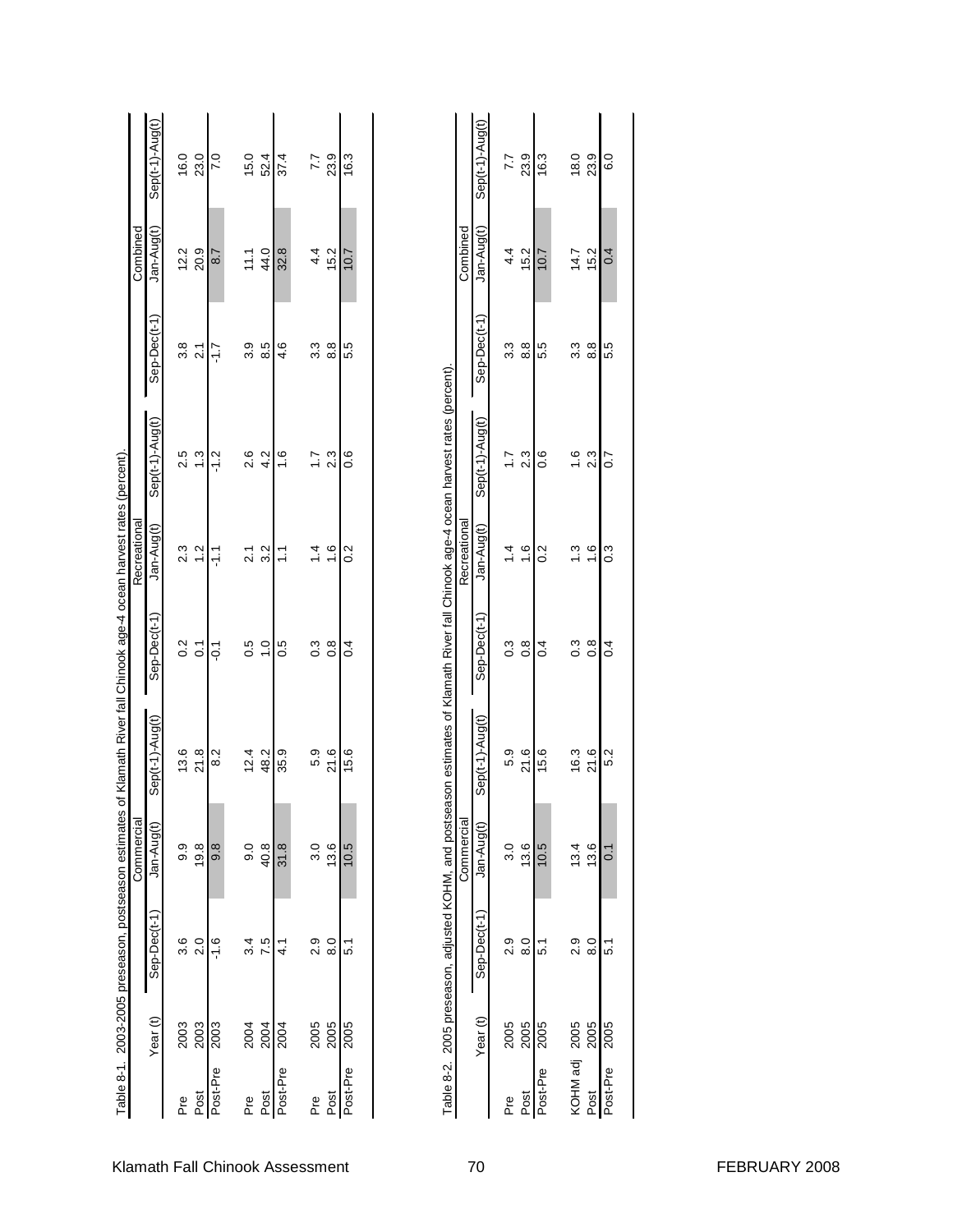

Appendix 8-1 Figure 1. Klamath River fall Chinook commercial age-4 contact rate versus effort for KOHM management areas by month, January through August. Large dots are 2003-2005 postseason values; small dots are 1983-2002 postseason values; thick lines are predictors based on the 2003-2005 data; thin lines are the KOHM default predictors based on all data (1983-2005). See Appendix 8.1 text for further details.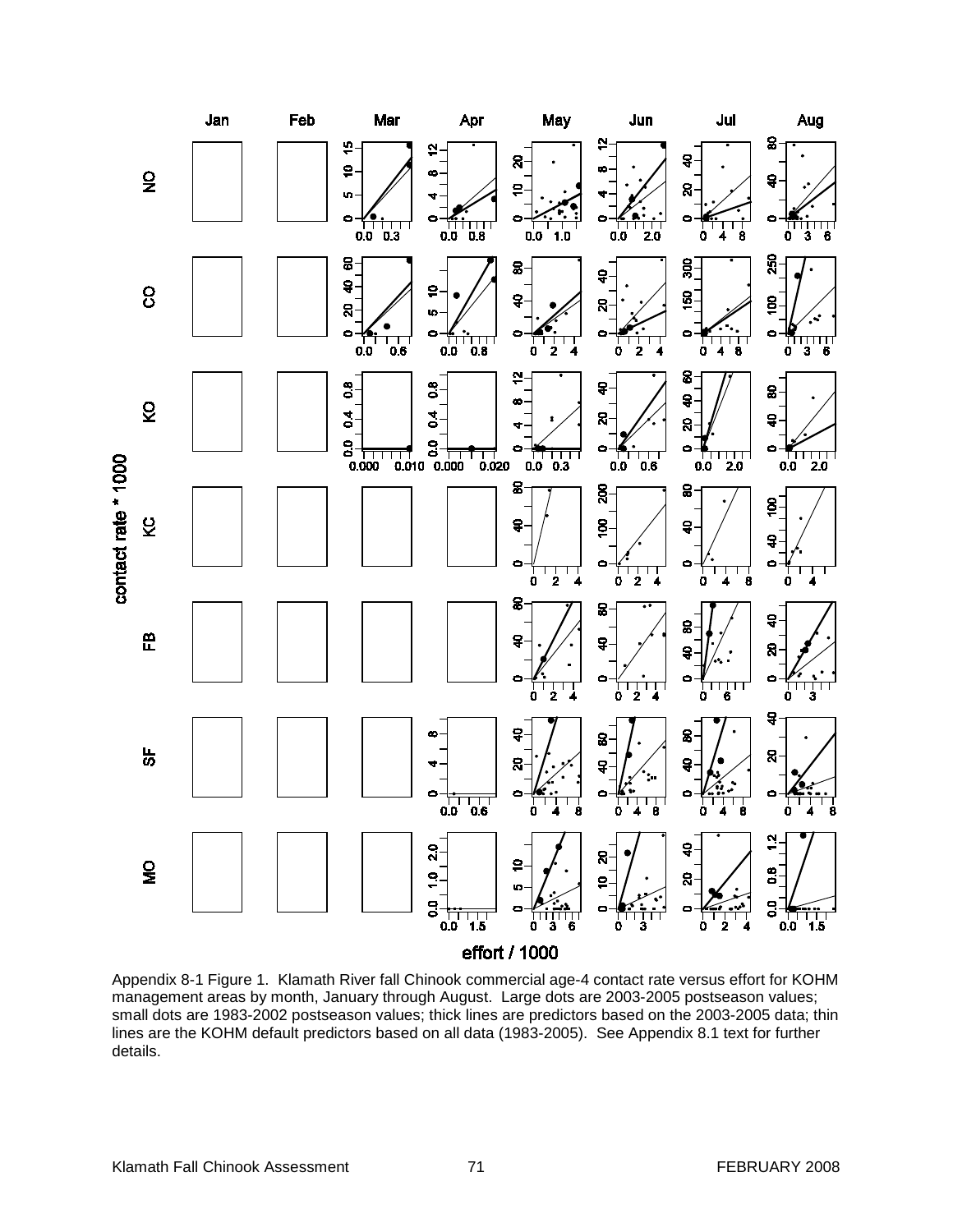# *Appendix 8.2 Mortality Rate Calculations*

| Appendix 8-2 Table 1. Data and assumptions used to estimate survival rate from stream migrant stage to age-2 September 1. |                                            |        |         |           |        |         |               |                                                     |                                                       |                        |                  |         |  |  |  |  |
|---------------------------------------------------------------------------------------------------------------------------|--------------------------------------------|--------|---------|-----------|--------|---------|---------------|-----------------------------------------------------|-------------------------------------------------------|------------------------|------------------|---------|--|--|--|--|
| Age                                                                                                                       |                                            |        |         |           |        |         |               |                                                     |                                                       |                        |                  |         |  |  |  |  |
|                                                                                                                           |                                            |        | 2       | 31/       | 4      | 5       | <b>Total</b>  | <b>Source</b>                                       |                                                       |                        |                  |         |  |  |  |  |
|                                                                                                                           | Monthly survival rate=                     |        | 0.944   | 0.982     | 0.982  | 0.982   |               |                                                     | Goldwasser et al. 2001                                |                        |                  |         |  |  |  |  |
| Maturity rate=                                                                                                            |                                            |        | 0.047   | 0.387     | 0.879  | 1.000   |               |                                                     | CDFG cohort reconstruction                            |                        |                  |         |  |  |  |  |
|                                                                                                                           | Eggs/spawner=                              |        |         |           |        |         | 1,250.00 PFMC |                                                     | A-15 statistic                                        |                        |                  |         |  |  |  |  |
| Sept 1 age 2 pop size (ocean entrants)=                                                                                   |                                            |        |         |           |        |         |               | 477.00 Computed age 2 Sept 1 ocean pop. for MSY     |                                                       |                        |                  |         |  |  |  |  |
| Potential adults in age 2 pop=                                                                                            |                                            |        |         |           |        |         |               | 0.25 Computed assuming no ocean fishing (see below) |                                                       |                        |                  |         |  |  |  |  |
|                                                                                                                           | Combined fishry impact=                    |        |         |           |        |         |               |                                                     | 0.66 PFMC harvest rate policy                         |                        |                  |         |  |  |  |  |
|                                                                                                                           | Egg to migrant rate=                       |        |         |           |        |         |               |                                                     | 0.17 This report: 214 migrants/adult, 1250 eggs/adult |                        |                  |         |  |  |  |  |
| Calculations:                                                                                                             |                                            |        |         |           |        |         |               |                                                     |                                                       |                        |                  |         |  |  |  |  |
|                                                                                                                           | Potential adults=                          |        |         | 119.64    |        |         |               |                                                     |                                                       |                        |                  |         |  |  |  |  |
|                                                                                                                           | Harvest=                                   |        |         | 78.96     |        |         |               |                                                     |                                                       |                        |                  |         |  |  |  |  |
|                                                                                                                           | Spawners=                                  |        |         | 40.68     |        |         |               |                                                     |                                                       |                        |                  |         |  |  |  |  |
| $Eggs=$                                                                                                                   |                                            |        |         | 50,845.31 |        |         |               |                                                     |                                                       |                        |                  |         |  |  |  |  |
|                                                                                                                           | Stream migrants=                           |        |         | 8,643.70  |        |         |               |                                                     |                                                       |                        |                  |         |  |  |  |  |
|                                                                                                                           | Age 2 stream migrant survival=             |        |         | 0.055     |        |         |               |                                                     |                                                       |                        |                  |         |  |  |  |  |
|                                                                                                                           | 1/ May 1 ocean birthday for rate change    |        |         |           |        |         |               |                                                     |                                                       |                        |                  |         |  |  |  |  |
|                                                                                                                           | Survival calculations: no fishing scenario |        |         |           |        |         |               |                                                     |                                                       |                        |                  |         |  |  |  |  |
|                                                                                                                           | Age 2                                      |        |         |           | Age 3  |         | Age 4         |                                                     |                                                       | Age 5                  |                  |         |  |  |  |  |
| lonth                                                                                                                     | ocean                                      | river  | Oc surv | ocean     | river  | Oc surv | ocean         | river                                               | Oc surv                                               | ocean                  | river            | Oc surv |  |  |  |  |
| 9                                                                                                                         | 477.000                                    |        |         | 227.281   |        |         | 84.754        |                                                     |                                                       | 8.184                  |                  |         |  |  |  |  |
| 10                                                                                                                        | 450.228                                    |        |         | 214.524   |        |         | 83.193        |                                                     |                                                       | 8.033                  |                  |         |  |  |  |  |
| 11                                                                                                                        | 424.959                                    |        |         | 202.484   |        |         | 81.660        |                                                     |                                                       | 7.885                  |                  |         |  |  |  |  |
| 12                                                                                                                        | 401.108                                    |        |         | 191.119   |        |         | 80.155        |                                                     |                                                       | 7.740                  |                  |         |  |  |  |  |
| 1                                                                                                                         | 378.595                                    |        |         | 180.393   |        |         | 78.679        |                                                     |                                                       | 7.597                  |                  |         |  |  |  |  |
| 2                                                                                                                         | 357.346                                    |        |         | 170.268   |        |         | 77.229        |                                                     |                                                       | 7.457                  |                  |         |  |  |  |  |
| 3                                                                                                                         | 337.290                                    |        |         | 160.712   |        |         | 75.806        |                                                     |                                                       | 7.320                  |                  |         |  |  |  |  |
| 4                                                                                                                         | 318.359                                    |        |         | 151.692   |        |         | 74.410        |                                                     |                                                       | 7.185                  |                  |         |  |  |  |  |
| 5                                                                                                                         | 300.491                                    |        |         | 148.897   |        |         | 73.039        |                                                     |                                                       | 7.052                  |                  |         |  |  |  |  |
| 6                                                                                                                         | 283.626                                    |        |         | 146.154   |        |         | 71.693        |                                                     |                                                       | 6.922                  |                  |         |  |  |  |  |
|                                                                                                                           | 267.707                                    |        |         | 143.461   |        |         | 70.372        |                                                     |                                                       | 6.795                  |                  |         |  |  |  |  |
| 7                                                                                                                         |                                            |        |         |           |        |         |               |                                                     |                                                       |                        |                  |         |  |  |  |  |
| 8                                                                                                                         | 252.682                                    | 11.219 | 0.500   | 140.818   | 53.469 | 0.608   | 69.076        | 59.620                                              | 0.800                                                 | 6.670<br><b>Adults</b> | 6.547<br>119.636 | 0.800   |  |  |  |  |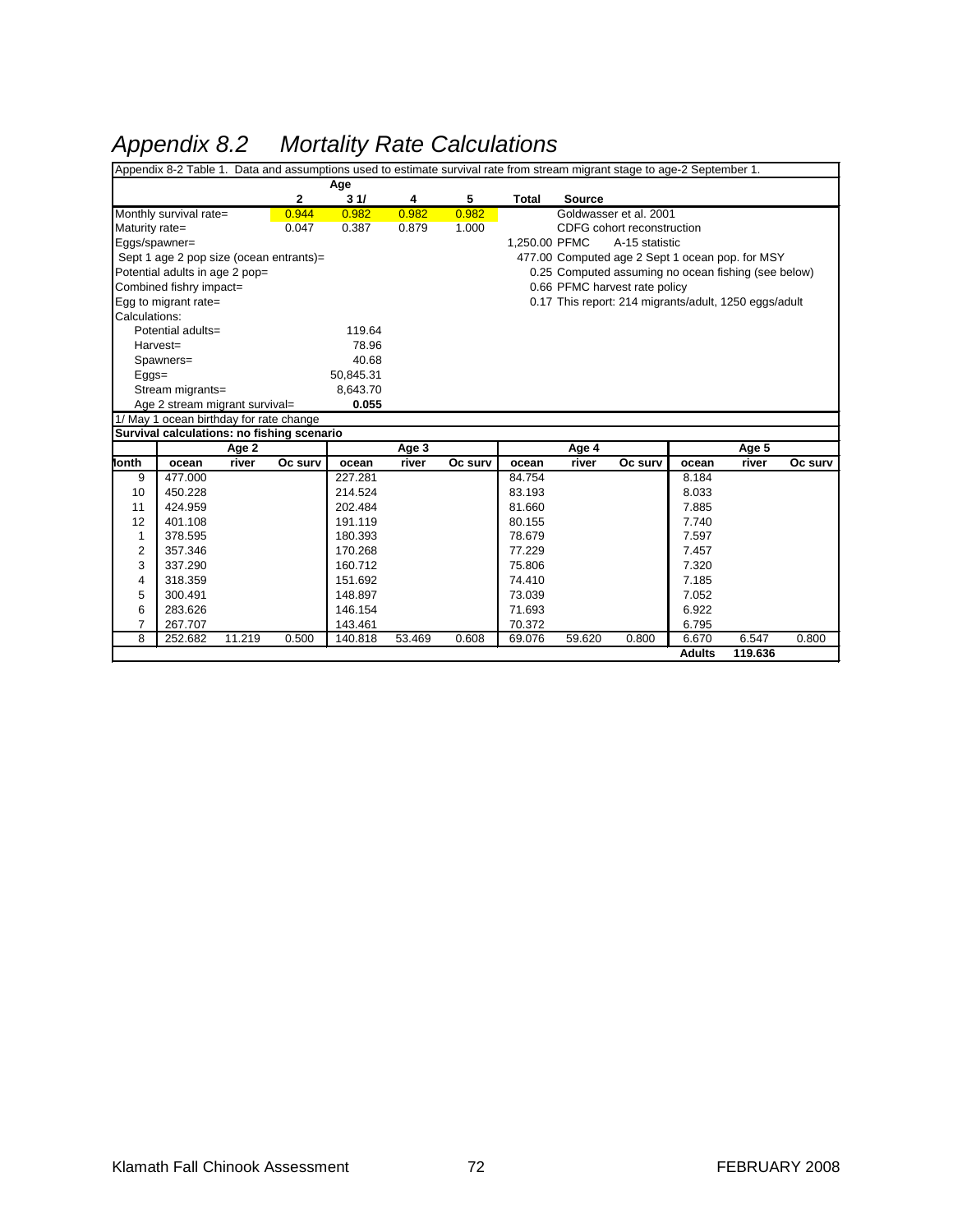## *Appendix 8.3 Dams and Water Diversions*

## *Flows*

There are several major diversions of water within the Klamath-Trinity Basin. Although estimates vary, there are approximately 500,000 acres of irrigated agricultural land in the Upper Klamath Basin (above Iron Gate Dam). Approximately  $190,000 - 220,000$  of these acres are within the Klamath Irrigation Project, which is operated by the Bureau of Reclamation (BOR  $2001<sup>3</sup>$ ; Gannett et al,  $2007<sup>4</sup>$ ); the remaining diversions in the Upper Klamath Basin consist of private water diversions that have been undergoing adjudication for more than 20 years.

There is also substantial irrigation within the Scott and Shasta Rivers, as well as the diversion of more than half the water from the Upper Trinity River to the Central Valley.

### **Klamath Irrigation Project**

The Federal Klamath Irrigation Project (Project), operated by the U.S. Bureau of Reclamation (BOR), supplies irrigation water to over 190,000 acres of farm land in south-central Oregon and north-central California and regulates flows to the Klamath River downstream.

The Project is divided into two delivery areas: the Upper Klamath Lake (UKL) delivery area which provides water from Upper Klamath Lake and the Klamath River to both agriculture and two national wildlife refuges, and the East Side delivery area, which provides water from Clear Lake Reservoir, Gerber Reservoir and the Lost River to lands on the east side of the Project area.

In allocating water the BOR must maintain minimum elevation levels in Upper Klamath Lake in accordance with the USFWS Biological Opinion (May 2002) to manage for ESA listed Klamath Shortnose and Lost River suckers. The NMFS Biological Opinion (May 2002) provided minimum flows at Iron Gate Dam for maintenance of critical habitat for ESA listed SONCC coho salmon. These Biological Opinions (BOs) were challenged in a 2003 lawsuit filed against the BOR and NMFS by the Pacific Coast Federation of Fishermen's Associations. In 2006 a 9<sup>th</sup> Circuit Court of Appeals judge remanded the NMFS BO, ruling that it was in violation of the ESA, and requested a re-consultation, now in progress. In the interim, the judge ordered immediate implementation of the "long-term" flows which the NMFS BO had prescribed to be implemented during years nine and ten of the 10-year BO and that require flows at Iron Gate Dam be maintained at a minimum of 1,000 cfs during the summer months to protect SONCC coho.

<sup>&</sup>lt;sup>3</sup> Bureau of Reclamation, 2001. Biological assessment of the Klamath Projects continuing operations on Southern Oregon/Northern California ESU coho salmon and critical habitat for Southern Oregon/Northern California ESU coho salmon. U.S. Bureau of Reclamation, Mid-Pacific Region, Klamath Area Office, Klamath Falls, Oregon.

<sup>&</sup>lt;sup>4</sup> Gannett, M.W., Lite, K.E. Jr., La Marche, J.L., Fisher, B.J., and Polette, D.J., 2007, Groundwater hydrology of the upper Klamath Basin, Oregon and California: U.S. Geological Survey Scientific Investigations Report 2007-5050, 84 p.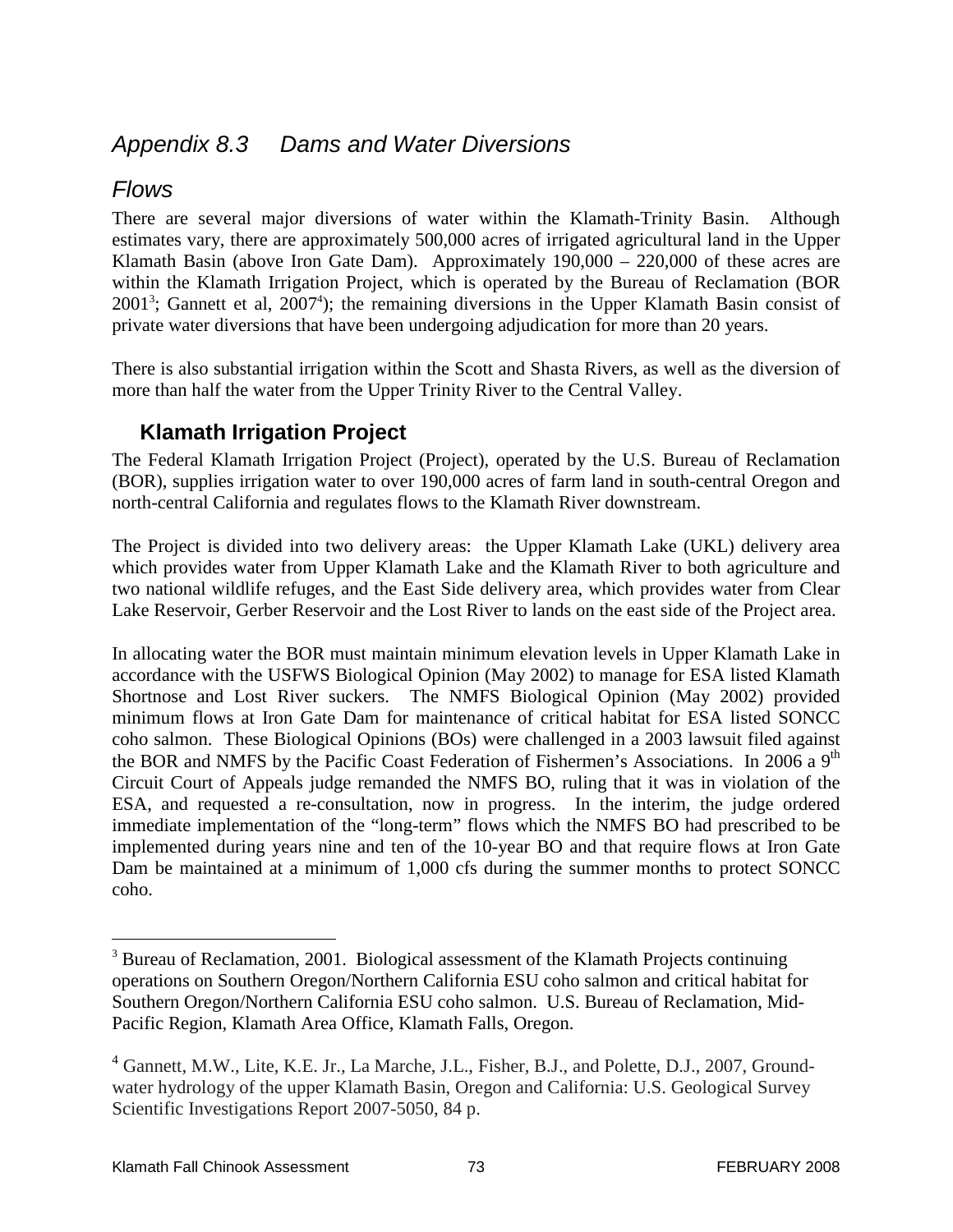### **Shasta River**

The Shasta River provides irrigation water to approximately 46,400 acres of irrigated crop area (primarily pasture) in the Shasta River basin. Shasta River water rights have been adjudicated since 1932, with full appropriation from May 1 through October 31 (North Coast Regional Water Quality Control Board [NCRWQB] 2006<sup>5</sup>).

The California Department of Water Resourced (CDWR) data from 1945 to 1994 show a steady increase in consumptive impairment from the Shasta River ranging from 42,500 acre-feet (af) in 1945 to 109,500 af in 1994 (CDWR 1964<sup>6</sup>). During the irrigation season from March through September, flows decline markedly (NRC 2004<sup>7</sup>). Reduced flows, elevated temperatures, and low dissolved oxygen levels were identified as the water quality parameters having the most adverse impacts to cold water fish in the Shasta River (NCRWQCB 2006).

### **Scott River**

Water from the Scott River is used to irrigate approximately 34,000 acres of pasture, alfalfa and grain in the Scott Valley, using about 98,100 af of applied water per year. Water rights were adjudicated in 1980, but do not include adjudication rights for fish upstream of the U.S. Geological Survey gage at Fort Jones. Below the gage, the U.S. Forest Service (a junior appropriator) was allotted a minimum flow for fish of 30 cfs during August and September, 40 cfs during October and 200 cfs from November through March. However, there is no watermaster service on the mainstem, and the U.S. Forest Service adjudication is often not met (National Research Council [NRC] 2004). Irrigation withdrawals are supposed to cease on October 15, however, this is sometimes violated, minimizing migration flows for adult salmonids.

Historically, the Scott River has provided optimum coho salmon spawning and rearing habitat, with beaver dams throughout the valley. The hydrology of the Scott River watershed is not well documented, and a water budget is currently underway (CSWRCB 1995<sup>8</sup>).

### **Trinity River**

The Trinity River is impounded by Trinity and Lewiston Dams which were completed in 1963 as part of the 1955 Central Valley Project Act. An average of 1.1 million af flowed past Lewiston prior to the dam construction. In some years up to 90 percent of this inflow was diverted to the

[http://www.swrcb.ca.gov/rwqcbl/programs/tmdl/Shasta/060707/FinalShastaTMDLActionPlan.pd](http://www.swrcb.ca.gov/rwqcbl/programs/tmdl/Shasta/060707/FinalShastaTMDLActionPlan.pdf) [f](http://www.swrcb.ca.gov/rwqcbl/programs/tmdl/Shasta/060707/FinalShastaTMDLActionPlan.pdf)

 <sup>5</sup> NCRWCB (North Coast Regional Water Quality Control Board). 2006. Action plan for the Shasta River watershed temperature and dissolved oxygen total maximum daily loads (online). Available at:

<sup>&</sup>lt;sup>6</sup> California Department of Water Resources. 1964. Shasta Valley Investigation, Bulletin no. 87.

<sup>7</sup> NRC (National Research Council). 2004.Endangered and Threatened Fishes in the Klamath River Basin. Washington, D.C. National Academy Press.

<sup>8</sup> California State Water Resources Control Board. 1995. Proposal for a Water Budget of the Scott River Watershed (online). Available at: [http://www.krisweb.com/biblio/scott\\_xxxx\\_siskrcd\\_xxxx\\_waterbudget/205.htm](http://www.krisweb.com/biblio/scott_xxxx_siskrcd_xxxx_waterbudget/205.htm)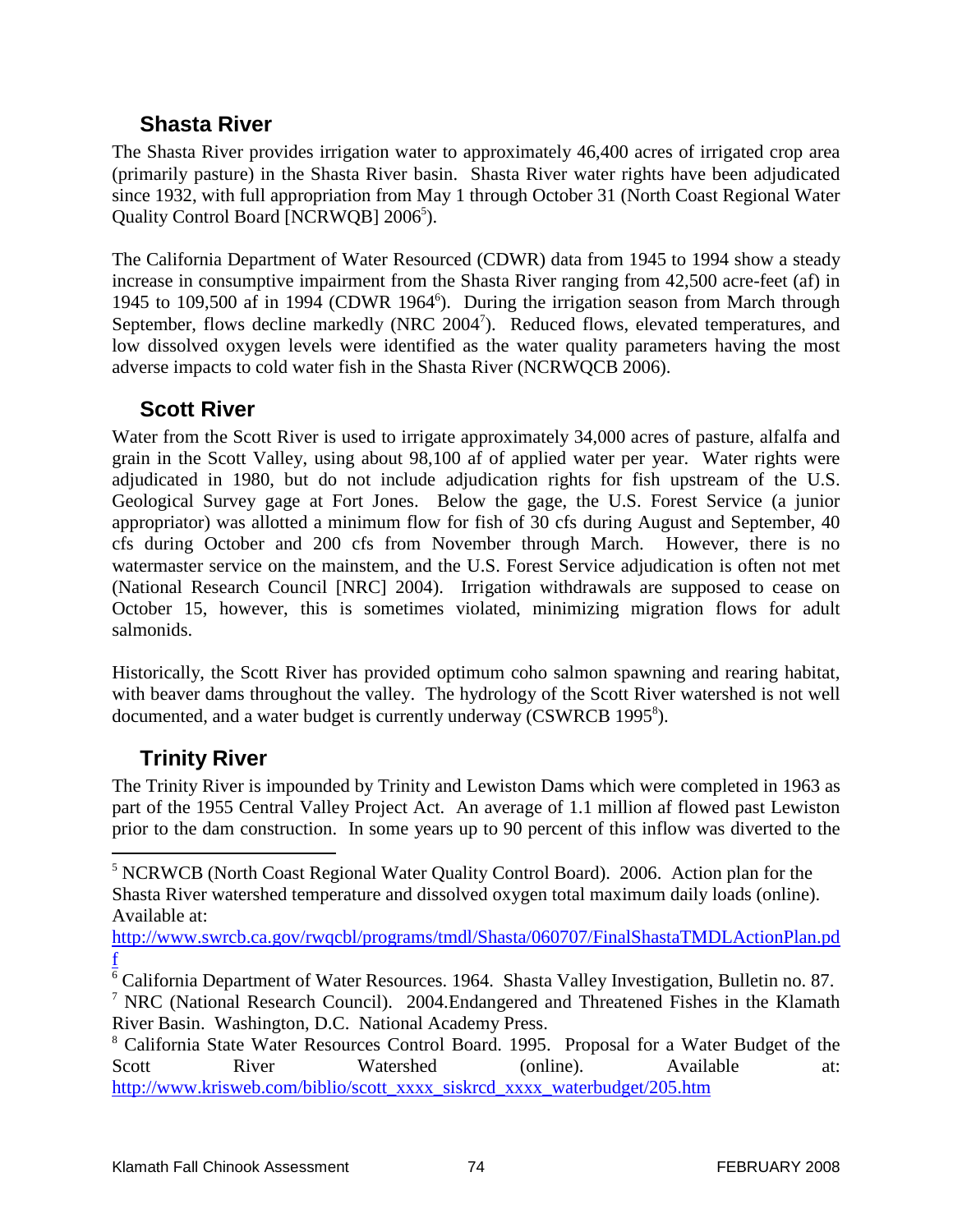Sacramento River as part of the 1955 Act. Subsequent decline of the fisheries led to a series of administrative and congressional actions (1981 Interior Secretarial Decision for the Flow Evaluation Study; 1984 Trinity River Basin Fish and Wildlife Management Act; 1992 Central Valley Project Improvement Act), which culminated in the 2000 Record of Decision (ROD) cosigned by then Interior Secretary Bruce Babbitt and the Chairman of the Hoopa Valley Tribe (USDOI 2000). The ROD specified in-river flows based on five water year types that range from critically dry to extremely wet, with annual volumes of 369,000 af to 815,000 af. The goal of the Trinity River Restoration Program, which implements the ROD, is to restore populations of naturally produced anadromous fish to those levels observed prior to construction of the Trinity Division of the Central Valley Project.

Smaller diversions occur throughout the Trinity River Basin mostly for domestic water use; however, several small scale operations pump water for crop and pasture irrigation on the mainstem Trinity and in the South Fork Trinity Basins. Any potential direct fish losses as a result of pump/diversion entrainment are un-quantified at this time, but are believed to be minor.

Increased river flows, primarily in the spring to promote fluvial process and to provide more favorable thermal regimes for outmigrating juvenile salmonids, have been implemented since the signing of the ROD in 2000 (**Figure A-2**). Additional flows were released in the fall of 2003 and 2004 to assist in preventing unfavorable conditions that contributed to the adult fish die-off in the lower Klamath River in the fall of 2002. While no adult fish die-off occurred in either 2003 or 2004, the effectiveness of these flow releases from the Trinity in preventing this event is uncertain. Some of the possible negative reactions resulting from these atypical (primarily in duration) fall flows were fall Chinook salmon moving into the upper river up to two weeks early, increasing the probability of hybridizing with spring Chinook salmon.



Appendix 8-3 Figure 1. Mean monthly discharge in cubic feet per second (cfs) at Lewiston Dam, 2000- 2004.